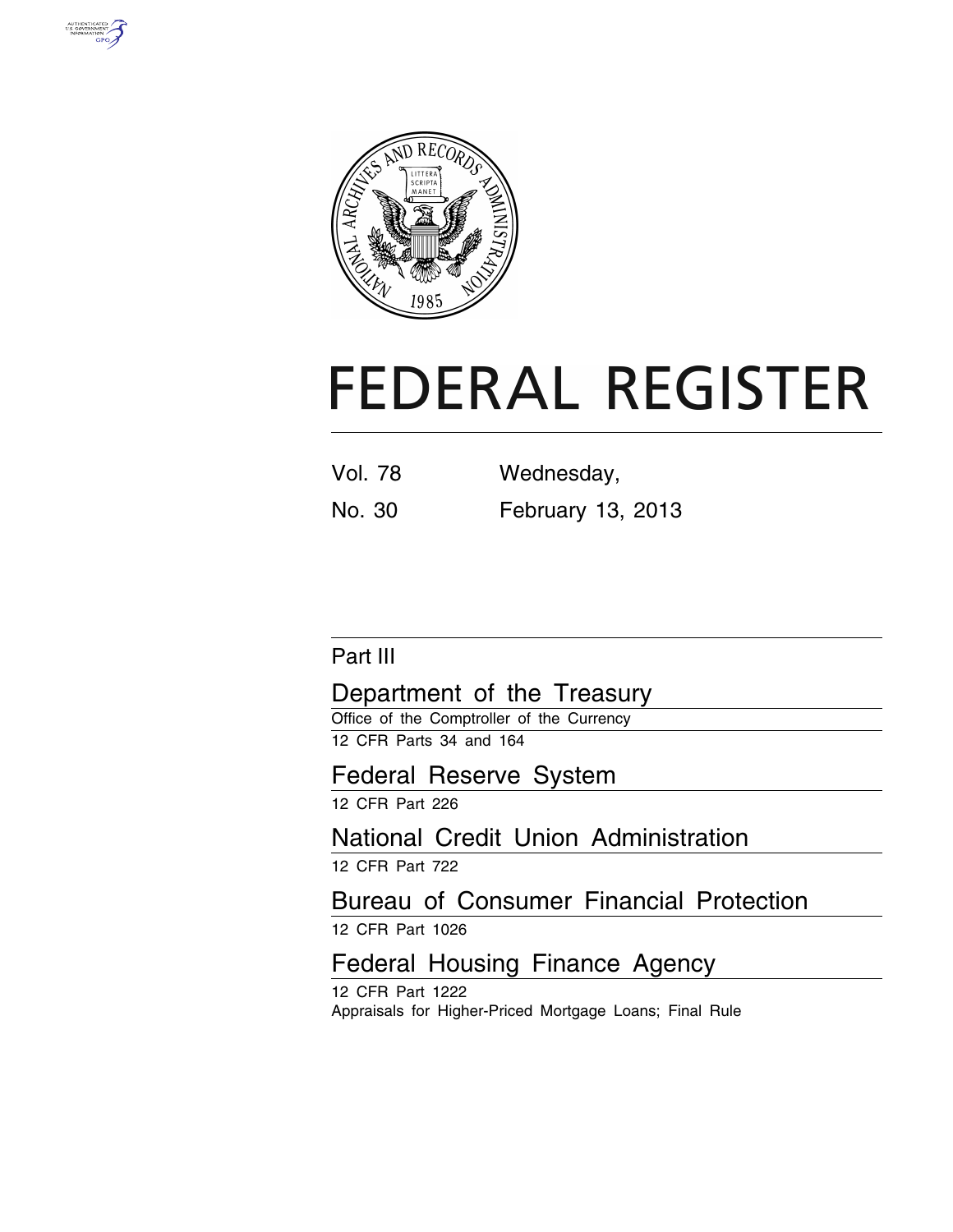## **DEPARTMENT OF THE TREASURY**

**Office of the Comptroller of the Currency** 

**12 CFR Parts 34 and 164** 

**[Docket No. OCC–2012–0013]** 

**RIN 1557–AD62** 

#### **FEDERAL RESERVE SYSTEM**

## **12 CFR Part 226**

**[Docket No. R–1443]** 

**RIN 7100–AD90** 

## **NATIONAL CREDIT UNION ADMINISTRATION**

**12 CFR Part 722** 

**RIN 3133–AE04** 

## **BUREAU OF CONSUMER FINANCIAL PROTECTION**

#### **12 CFR Part 1026**

**[Docket No. CFPB–2012–0031]** 

**RIN 3170–AA11** 

## **FEDERAL HOUSING FINANCE AGENCY**

## **12 CFR Part 1222**

#### **RIN 2590–AA58**

## **Appraisals for Higher-Priced Mortgage Loans**

**AGENCY:** Board of Governors of the Federal Reserve System (Board); Bureau of Consumer Financial Protection (Bureau); Federal Deposit Insurance Corporation (FDIC); Federal Housing Finance Agency (FHFA); National Credit Union Administration (NCUA); and Office of the Comptroller of the Currency, Treasury (OCC). **ACTION:** Final rule; official staff

# commentary.

**SUMMARY:** The Board, Bureau, FDIC, FHFA, NCUA, and OCC (collectively, the Agencies) are issuing a final rule to amend Regulation Z, which implements the Truth in Lending Act (TILA), and the official interpretation to the regulation. The revisions to Regulation Z implement a new provision requiring appraisals for ''higher-risk mortgages'' that was added to TILA by the Dodd-Frank Wall Street Reform and Consumer Protection Act (the Dodd-Frank Act or Act). For mortgages with an annual percentage rate that exceeds the average prime offer rate by a specified percentage, the final rule requires

creditors to obtain an appraisal or appraisals meeting certain specified standards, provide applicants with a notification regarding the use of the appraisals, and give applicants a copy of the written appraisals used.

**DATES:** This final rule is effective on January 18, 2014.

## **FOR FURTHER INFORMATION CONTACT:**

*Board:* Lorna Neill or Mandie Aubrey, Counsels, Division of Consumer and Community Affairs, at (202) 452–3667, or Carmen Holly, Supervisory Financial Analyst, Division of Banking Supervision and Regulation, at (202) 973–6122, Board of Governors of the Federal Reserve System, Washington, DC 20551.

*Bureau:* Owen Bonheimer, Counsel, or William W. Matchneer, Senior Counsel, Division of Research, Markets, and Regulations, Bureau of Consumer Financial Protection, 1700 G Street, NW., Washington, DC 20552, at (202) 435–7000.

*FDIC:* Beverlea S. Gardner, Senior Examination Specialist, Risk Management Section, at (202) 898–3640, Sumaya A. Muraywid, Examination Specialist, Risk Management Section, at (573) 875–6620, Glenn S. Gimble, Senior Policy Analyst, Division of Consumer Protection, at (202) 898–6865, Sandra S. Barker, Senior Policy Analyst, Division of Consumer Protection, at (202) 898–3615, Mark Mellon, Counsel, Legal Division, at (202) 898–3884, or Kimberly Stock, Counsel, Legal Division, at (202) 898–3815, or 550 17th St. NW., Washington, DC 20429.

*FHFA:* Susan Cooper, Senior Policy Analyst, (202) 649–3121, Lori Bowes, Policy Analyst, Office of Housing and Regulatory Policy, (202) 649–3111, Ming-Yuen Meyer-Fong, Assistant General Counsel, Office of General Counsel, (202) 649–3078, or Sharron P.A. Levine, Associate General Counsel, Office of General Counsel, (202) 649– 3496, Federal Housing Finance Agency, 400 Seventh Street SW., Washington, DC, 20024.

*NCUA:* John Brolin and Pamela Yu, Staff Attorneys, or Frank Kressman, Associate General Counsel, Office of General Counsel, at (703) 518–6540, or Vincent Vieten, Program Officer, Office of Examination and Insurance, at (703) 518–6360, or 1775 Duke Street, Alexandria, Virginia, 22314.

*OCC:* Robert L. Parson, Appraisal Policy Specialist, (202) 649–6423, G. Kevin Lawton, Appraiser (Real Estate Specialist), (202) 649–7152, Carolyn B. Engelhardt, Bank Examiner (Risk Specialist—Credit), (202) 649–6404, Charlotte M. Bahin, Senior Counsel or Mitchell Plave, Special Counsel,

Legislative & Regulatory Activities Division, (202) 649–5490, Krista LaBelle, Special Counsel, Community and Consumer Law Division, (202) 649– 6350, or 250 E Street SW., Washington DC 20219.

## **SUPPLEMENTARY INFORMATION:**

#### **I. Background**

In general, the Truth in Lending Act (TILA), 15 U.S.C. 1601 *et seq.,* seeks to promote the informed use of consumer credit by requiring disclosures about its costs and terms. TILA requires additional disclosures for loans secured by consumers' homes and permits consumers to rescind certain transactions that involve their principal dwelling. For most types of creditors, TILA directs the Bureau to prescribe regulations to carry out the purposes of the law and specifically authorizes the Bureau to issue regulations that contain such classifications, differentiations, or other provisions, or that provide for such adjustments and exceptions for any class of transactions, that in the Bureau's judgment are necessary or proper to effectuate the purposes of TILA, or prevent circumvention or evasion of TILA.1 15 U.S.C. 1604(a). For most types of creditors and most provisions of the statute, TILA is implemented by the Bureau's Regulation Z. *See* 12 CFR part 1026. Official Interpretations provide guidance to creditors in applying the rules to specific transactions and interpret the requirements of the regulation. *See* 12 CFR part 1026, Supp. I. However, as explained in the sectionby-section analysis of this

**SUPPLEMENTARY INFORMATION,** the new appraisal section of TILA addressed in this final rule (TILA section 129H, 15 U.S.C. 1639h) is implemented not only for all affected creditors by the Bureau's Regulation Z, but also, for creditors overseen by the OCC and the Board, respectively, by OCC regulations and the Board's Regulation Z. *See* 12 CFR parts 34 and 164 (OCC regulations) and part 226 (the Board's Regulation Z). The Bureau's, the OCC's and the Board's versions of the appraisal rules and corresponding official interpretations are substantively identical. The FDIC, NCUA, and FHFA are adopting the

<sup>1</sup>For motor vehicle dealers as defined in section 1029 of the Dodd-Frank Act, TILA directs the Board to prescribe regulations to carry out the purposes of TILA and authorizes the Board to issue regulations that contain such classifications, differentiations, or other provisions, or that provide for such adjustments and exceptions for any class of transactions, that in the Board's judgment are necessary or proper to effectuate the purposes of TILA, or prevent circumvention or evasion of TILA. 15 U.S.C. 5519; 15 U.S.C. 1604(a).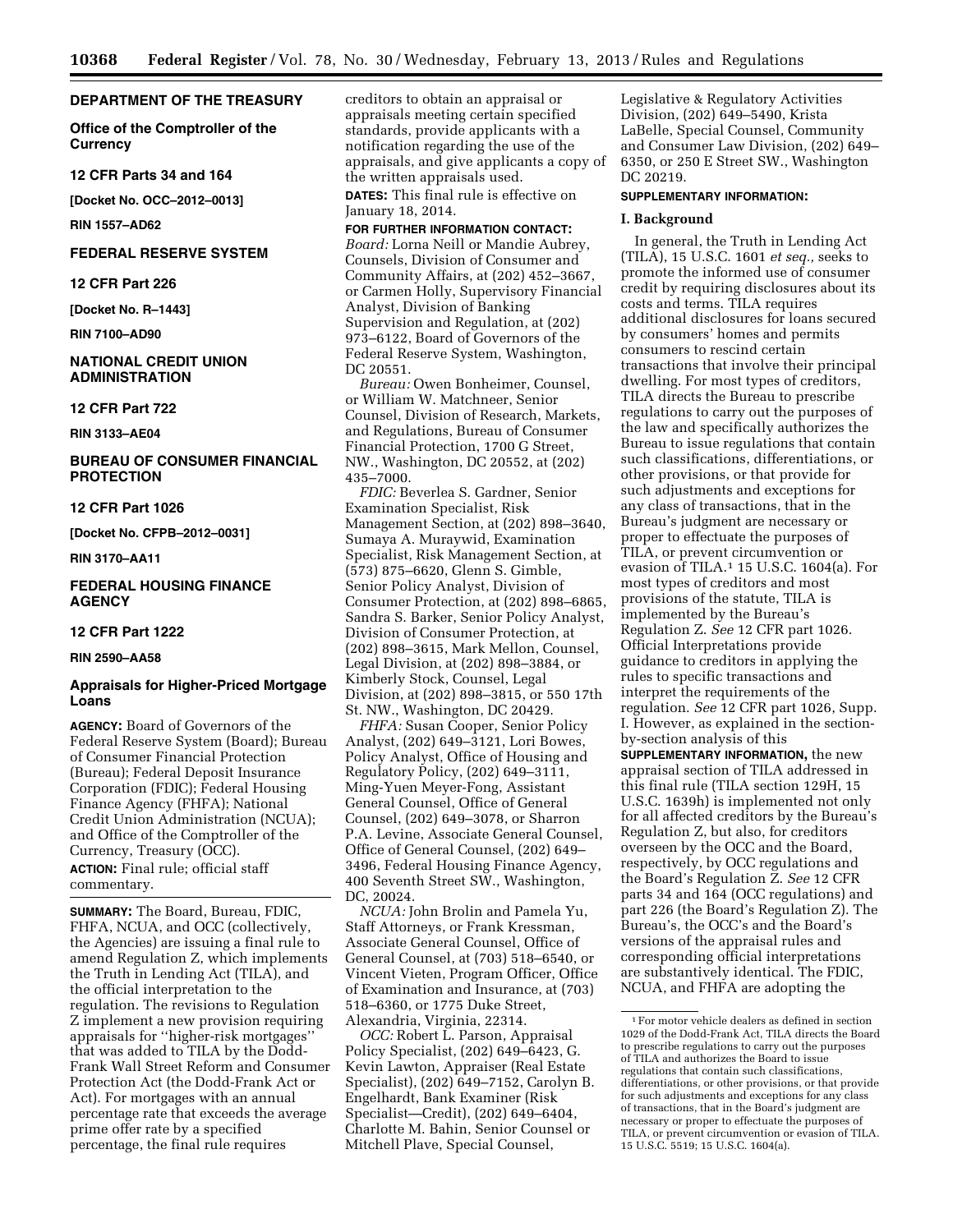Bureau's version of the regulations under this final rule.

The Dodd-Frank Act<sup>2</sup> was signed into law on July 21, 2010. Section 1471 of the Dodd-Frank Act's Title XIV, Subtitle F (Appraisal Activities), added a new TILA section 129H, 15 U.S.C. 1639h, which establishes appraisal requirements that apply to ''higher-risk mortgages.'' Specifically, new TILA section 129H prohibits a creditor from extending credit in the form of a higherrisk mortgage loan to any consumer without first:

• Obtaining a written appraisal performed by a certified or licensed appraiser who conducts a physical property visit of the interior of the property.

• Obtaining an additional appraisal from a different certified or licensed appraiser if the higher-risk mortgage finances the purchase or acquisition of a property from a seller at a higher price than the seller paid, within 180 days of the seller's purchase or acquisition. The additional appraisal must include an analysis of the difference in sale prices, changes in market conditions, and any improvements made to the property between the date of the previous sale and the current sale.

A creditor of a ''higher-risk mortgage'' must also:

• Provide the applicant, at the time of the initial mortgage application, with a statement that any appraisal prepared for the mortgage is for the sole use of the creditor, and that the applicant may choose to have a separate appraisal conducted at the applicant's expense.

• Provide the applicant with one copy of each appraisal conducted in accordance with TILA section 129H without charge, at least three (3) days prior to the transaction closing date.

New TILA section 129H(f) defines a ''higher-risk mortgage'' with reference to the annual percentage rate (APR) for the transaction. A higher-risk mortgage is a ''residential mortgage loan'' 3 secured by a principal dwelling with an APR that exceeds the average prime offer rate (APOR) for a comparable transaction as of the date the interest rate is set—

• By 1.5 or more percentage points, for a first lien residential mortgage loan with an original principal obligation amount that does not exceed the amount for the maximum limitation on the original principal obligation of a mortgage in effect for a residence of the applicable size, as of the date of the

interest rate set, pursuant to the sixth sentence of section 305(a)(2) of the Federal Home Loan Mortgage Corporation Act (12 U.S.C. 1454);

• By 2.5 or more percentage points, for a first lien residential mortgage loan having an original principal obligation amount that exceeds the amount for the maximum limitation on the original principal obligation of a mortgage in effect for a residence of the applicable size, as of the date of the interest rate set, pursuant to the sixth sentence of section 305(a)(2) of the Federal Home Loan Mortgage Corporation Act (12 U.S.C. 1454); or

• By 3.5 or more percentage points, for a subordinate lien residential mortgage loan.

The definition of ''higher-risk mortgage'' expressly excludes ''qualified mortgages,'' as defined in TILA section 129C, and ''reverse mortgage loans that are qualified mortgages,'' as defined in TILA section 129C. 15 U.S.C. 1639c.

New TILA section 103(cc)(5) defines the term ''residential mortgage loan'' as any consumer credit transaction that is secured by a mortgage, deed of trust, or other equivalent consensual security interest on a dwelling or on residential real property that includes a dwelling, other than a consumer credit transaction under an open-end credit plan. 15 U.S.C. 1602(cc)(5).

New TILA section 129H(b)(4)(A) requires the Agencies jointly to prescribe regulations to implement the property appraisal requirements for higher-risk mortgages. 15 U.S.C. 1639h(b)(4)(A). The Dodd-Frank Act requires that final regulations to implement these provisions be issued within 18 months of the transfer of functions to the Bureau pursuant to section 1062 of the Act, or January 21, 2013.4 These regulations are to take effect 12 months after issuance.5

The Agencies published proposed regulations on September 5, 2012, that would implement these higher-risk mortgage appraisal provisions. 77 FR 54722 (Sept. 5, 2012). The comment period closed on October 15, 2012. The Agencies received more than 200 comment letters regarding the proposal from banks, credit unions, other creditors, appraisers, appraisal management companies, industry trade associations, consumer groups, and others.

#### **II. Summary of the Final Rule**

*Loans Covered* 

To implement the statutory definition of ''higher-risk mortgage,'' the final rule

uses the term ''higher-priced mortgage loan'' (HPML), a term already in use under the Bureau's Regulation Z with a meaning substantially similar to the meaning of ''higher-risk mortgage'' in the Dodd-Frank Act. In response to commenters, the Agencies are using the term HPML to refer generally to the loans that could be subject to this final rule because they are closed-end credit and meet the statutory rate triggers, but the Agencies are separately exempting several types of HPML transactions from the rule. The term ''higher-risk mortgage'' encompasses a closed-end consumer credit transaction secured by a principal dwelling with an APR exceeding certain statutory thresholds. These rate thresholds are substantially similar to rate triggers that have been in use under Regulation Z for HPMLs.<sup>6</sup> Specifically, consistent with TILA section 129H, a loan is a ''higher-priced mortgage loan'' under the final rule if the APR exceeds the APOR by 1.5 percent for first-lien conventional or conforming loans, 2.5 percent for firstlien jumbo loans, and 3.5 percent for subordinate-lien loans.7

Consistent with the statute, the final rule exempts ''qualified mortgages'' from the requirements of the rule. Qualified mortgages are defined in § 1026.43(e) of the Bureau's final rule implementing the Dodd-Frank Act's ability-to-repay requirements in TILA section 129C (2013 ATR Final Rule).<sup>8</sup> 15 U.S.C. 1639c.

In addition, the final rule excludes the following classes of loans from coverage of the higher-risk mortgage appraisal rule:

(1) Transactions secured by a new manufactured home;

(2) transactions secured by a mobile home, boat, or trailer;

(3) transactions to finance the initial construction of a dwelling;

(4) loans with maturities of 12 months or less, if the purpose of the loan is a ''bridge'' loan connected with the acquisition of a dwelling intended to become the consumer's principal dwelling; and

(5) reverse mortgage loans. For reasons discussed more fully in the section-by-section analysis of

over APOR trigger for jumbo loans only with respect to a requirement to establish escrow<br>accounts. See 12 CFR 1026.35(b)(3)(v).

<sup>2</sup>Public Law 111–203, 124 Stat. 1376 (Dodd-Frank Act).

<sup>3</sup>*See* Dodd-Frank Act, § 1401; TILA section 103(cc)(5), 15 U.S.C. 1602(cc)(5) (defining ''residential mortgage loan'').

<sup>4</sup>*See* Dodd-Frank Act, section 1400(c)(1). 5*See id.* 

<sup>6</sup>Added to Regulation Z by the Board pursuant to the Home Ownership and Equity Protection Act of 1994 (HOEPA), the HPML rules address unfair or deceptive practices in connection with subprime mortgages. *See* 73 FR 44522, July 30, 2008; 12 CFR 1026.35. 7The existing HPML rules apply the 2.5 percent

<sup>&</sup>lt;sup>8</sup> The Bureau released the 2013 ATR Final Rule on January 10, 2013, under Docket No. CFPB–2011– 0008, CFPB–2012–0022, RIN 3170–AA17, at *<http://consumerfinance.gov/Regulations>*.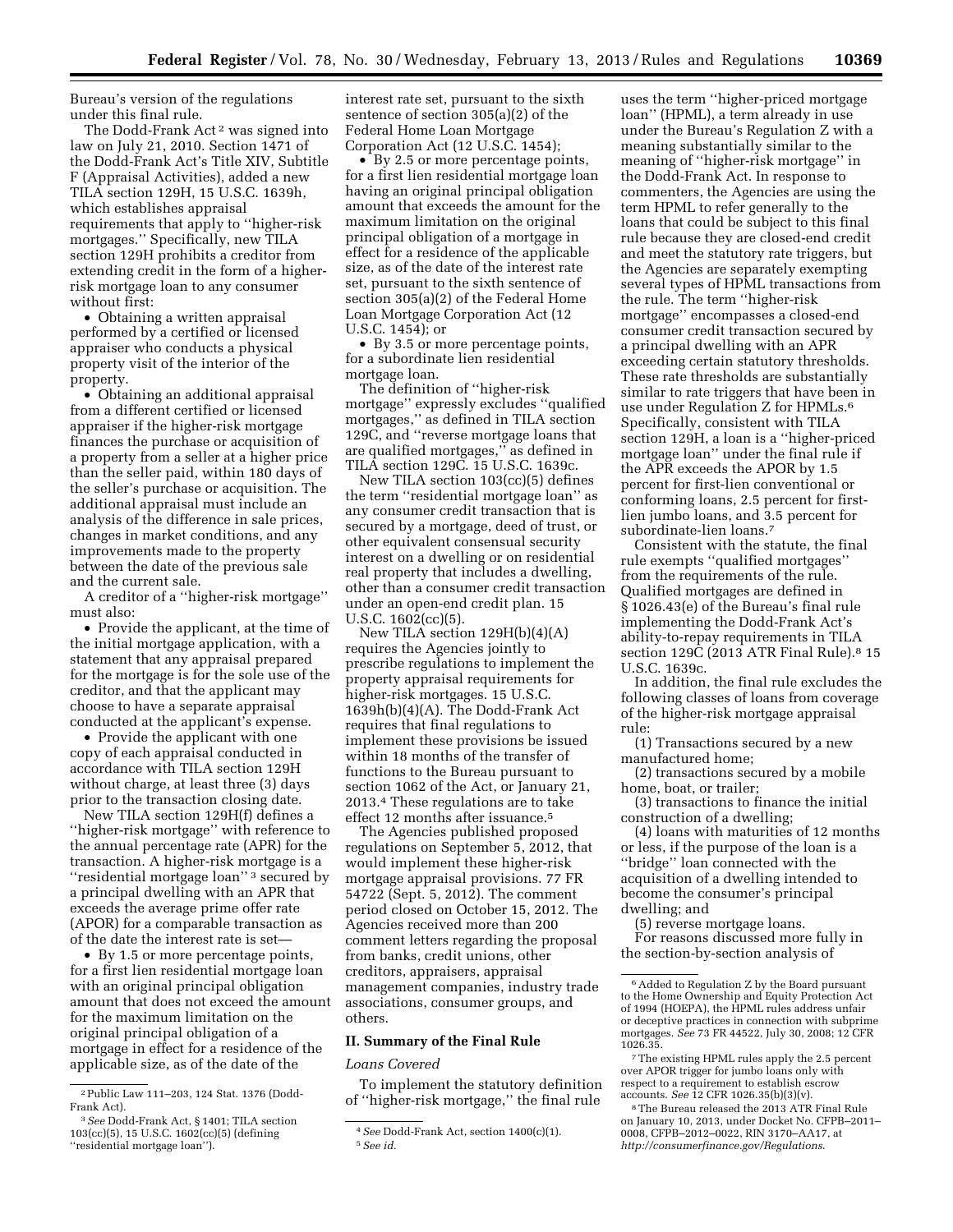§ 1026.35(a)(1), below, the proposal included a request for comments on an alternative method of determining coverage based on the ''transaction coverage rate'' or TCR, rather than the APR. Unlike the APR, the TCR would exclude all prepaid finance charges not retained by the creditor, a mortgage broker, or an affiliate of either.9 This change was proposed to address a possible expansion of the definition of ''finance charge'' used to calculate the APR, proposed by the Bureau in its rulemaking to integrate mortgage disclosures (2012 TILA–RESPA Proposal <sup>10</sup>). Accordingly, the proposal defined ''higher-risk mortgage loan'' (termed ''higher-priced mortgage loan'' in this final rule) in the alternative as calculated by either the TCR or APR, with comment sought on both approaches.

As explained more fully in the section-by-section analysis of § 1026.35(a)(1), below, the final rule requires creditors to determine whether a loan is an HPML by comparing the APR to the APOR. The Agencies are not at this time adopting the proposed alternative of replacing the APR with the TCR and comparing the TCR to the APOR. The Agencies will consider the merits of any modifications to this approach and public comments on this matter if and when the Bureau adopts the more inclusive definition of finance charge proposed in the 2012 TILA– RESPA Proposal.

Finally, based on public comments, the Agencies intend to publish a supplemental proposal to request comment on possible exemptions for "streamlined" refinance programs and small dollar loans, as well as to seek comment on whether application of the HPML appraisal rule to loans secured by certain other property types, such as existing manufactured homes, is appropriate.

## *Requirements That Apply to All Appraisals Performed for Non-Exempt HPMLs*

Consistent with the statute, the final rule allows a creditor to originate an HPML that is not otherwise exempt from the appraisal rules only if the following conditions are met:

• The creditor obtains a written appraisal;

• The appraisal is performed by a certified or licensed appraiser; and

• The appraiser conducts a physical property visit of the interior of the property.

10*See* 77 FR 51116 (Aug. 23, 2012).

Also consistent with the statute, the following requirements also apply with respect to HPMLs subject to the final rule:

• At application, the consumer must be provided with a statement regarding the purpose of the appraisal, that the creditor will provide the applicant a copy of any written appraisal, and that the applicant may choose to have a separate appraisal conducted for the applicant's own use at his or her own expense; and

• The consumer must be provided with a free copy of any written appraisals obtained for the transaction at least three (3) business days before consummation.

#### *Requirement To Obtain an Additional Appraisal in Certain HPML Transactions*

In addition, the final rule implements the Act's requirement that the creditor of a ''higher-risk mortgage'' obtain an additional written appraisal, at no cost to the borrower, when the ''higher-risk mortgage'' will finance the purchase of the consumer's principal dwelling and there has been an increase in the purchase price from a prior sale that took place within 180 days of the current sale. TILA section 129H(b)(2)(A), 15 U.S.C. 1639(b)(2)(A). In the final rule, using their exemption authority, the Agencies are setting thresholds for the increase that will trigger an additional appraisal. An additional appraisal will be required for an HPML (that is not otherwise exempt) if either:

• The seller is reselling the property within 90 days of acquiring it and the resale price exceeds the seller's acquisition price by more than 10 percent; or

• The seller is reselling the property within 91 to 180 days of acquiring it and the resale price exceeds the seller's acquisition price by more than 20 percent.

The additional written appraisal, from a different licensed or certified appraiser, generally must include the following information: an analysis of the difference in sale prices (*i.e.,* the sale price paid by the seller and the acquisition price of the property as set forth in the consumer's purchase agreement), changes in market conditions, and any improvements made to the property between the date of the previous sale and the current sale.

#### **III. Legal Authority**

As noted above, TILA section 129H(b)(4)(A), added by the Dodd-Frank Act, requires the Agencies jointly to prescribe regulations implementing

section 129H. 15 U.S.C. 1639h(b)(4)(A). In addition, TILA section 129H(b)(4)(B) grants the Agencies the authority jointly to exempt, by rule, a class of loans from the requirements of TILA section 129H(a) or section 129H(b) if the Agencies determine that the exemption is in the public interest and promotes the safety and soundness of creditors. 15 U.S.C. 1639h(b)(4)(B).

#### **IV. Section-by-Section Analysis**

For ease of reference, unless otherwise noted, the **SUPPLEMENTARY INFORMATION** refers to the section numbers of the rules that will be published in the Bureau's Regulation Z at 12 CFR 1026.35(a) and (c).11 As explained further in the section-bysection analysis of § 1026.35(c)(7), the rules are being published separately by the OCC, the Board, and the Bureau. No substantive difference among the three sets of rules is intended. The NCUA and FHFA adopt the rules as published in the Bureau's Regulation Z at 12 CFR 1026.35(a) and (c), by cross-referencing these rules in 12 CFR 722.3 and 12 CFR Part 1222, respectively. The FDIC adopts the rules as published in the Bureau's Regulation Z at 12 CFR 1026.35(a) and (c), but does not crossreference the Bureau's Regulation Z.

## *Section 1026.35 Prohibited Acts or Practices in Connection With Higher-Priced Mortgage Loans*

The final rule is incorporated into Regulation Z's existing section on prohibited acts or practices in connection with HPMLs, § 1026.35. As revised, § 1026.35 will consist of four subsections—(a) Definitions; (b) Escrows for higher-priced mortgage loans; (c) Appraisals for higher-priced mortgage loans; and (d) Evasion; openend credit. As explained in more detail in the Bureau's final rule on escrow requirements for HPMLs (2013 Escrows Final Rule) 12 (finalizing the Board's proposal to implement the Act's escrow account requirements under TILA section 129D, 15 U.S.C. 1639d (2011 Escrows Proposal) 13), the subsections on repayment ability (existing § 1026.35(b)(1)) and prepayment penalties (existing § 1026.35(b)(2)) will be deleted because the Dodd-Frank Act addressed these matters in other ways. Accordingly, repayment ability and prepayment penalties are now

<sup>9</sup>*See* 75 FR 58539, 58660–62 (Sept. 24, 2010); 76 FR 11598, 11609, 11620, 11626 (March 2, 2011).

<sup>&</sup>lt;sup>11</sup> The final rule was issued by the Bureau on January 18, 2013, in accordance with 12 CFR 1074.1.

 $^{\rm 12}$  The Bureau released the 2013 Escrows Final Rule on January 10, 2013, under Docket No. CFPB– 2013–0001, RIN 3170–AA16, at *[http://](http://consumerfinance.gov/Regulations)  [consumerfinance.gov/Regulations](http://consumerfinance.gov/Regulations)*.

<sup>13</sup> 76 FR 11598, 11612 (March 2, 2011).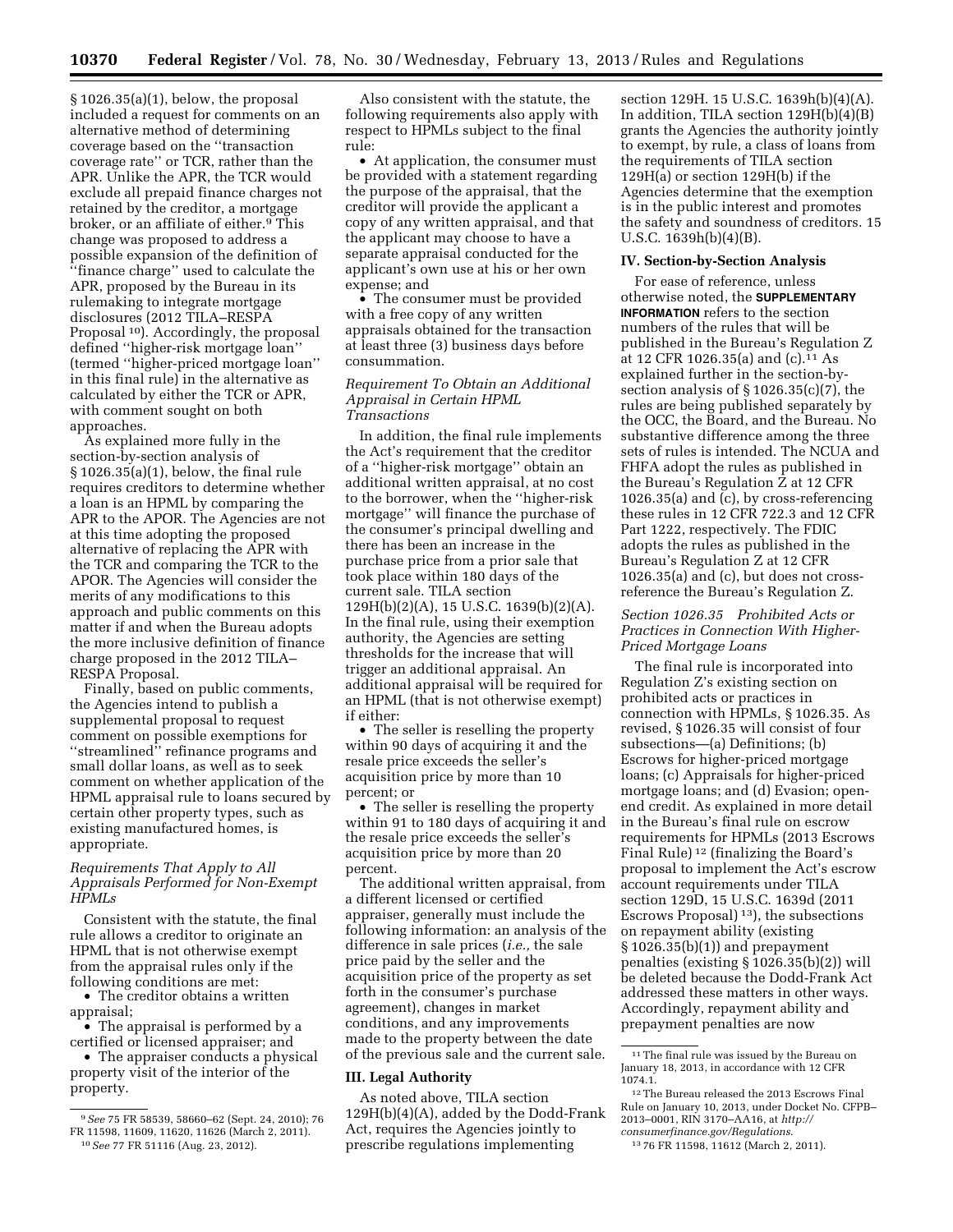addressed in the Bureau's final abilityto-repay rule (2013 ATR Final Rule) and high-cost mortgage rule (2013 HOEPA Final Rule).14 *See* §§ 1026.32(d)(6) and 1026.43(c), (d), (f), and (g).

## *35(a) Definitions*

## *35(a)(1) Higher-priced mortgage loan*

TILA section 129H(f) defines a ''higher-risk mortgage'' as a residential mortgage loan secured by a principal dwelling with an APR that exceeds the APOR for a comparable transaction by a specified percentage as of the date the interest rate is set. 15 U.S.C. 1639(f). New TILA section 103(cc)(5) defines the term ''residential mortgage loan'' as ''any consumer credit transaction that is secured by a mortgage, deed of trust, or other equivalent consensual security interest on a dwelling or on residential real property that includes a dwelling, other than a consumer credit transaction under an open-end credit plan.'' 15 U.S.C. 1602(cc)(5).

Consistent with TILA sections 129H(f) and 103(cc)(5), the proposal provided that a ''higher-risk mortgage loan'' is a closed-end consumer credit transaction secured by the consumer's principal dwelling with an APR that exceeds the APOR for a comparable transaction as of the date the interest rate is set by 1.5 percentage points for first-lien conventional mortgages, 2.5 percentage points for first-lien jumbo mortgages, and 3.5 percentage points for subordinate-lien mortgages.

The Agencies noted in the proposal that the statutory definition of higherrisk mortgage, though similar to that of the regulatory term ''higher-priced mortgage loan,'' differs from the existing regulatory definition of higher-priced mortgage loan in some important respects. First, the statutory definition of higher-risk mortgage expressly excludes loans that meet the definition of a ''qualified mortgage'' under TILA section 129C. In addition, the statutory definition of higher-risk mortgage includes an additional 2.5 percentage point threshold for first-lien jumbo mortgage loans, while the definition of higher-priced mortgage loan has contained this threshold only for purposes of applying the requirement to establish escrow accounts for higherpriced mortgage loans. *Compare* TILA section 129H(f)(2), 15 U.S.C. 1639h(f)(2), with 12 CFR 1026.35(a)(1) and 1026.35(b)(3). The Agencies requested comment on whether the concurrent use of the defined terms ''higher-risk

mortgage loan'' and ''higher-priced mortgage loan'' in different portions of Regulation Z may confuse industry or consumers and, if so, what alternative approach the Agencies could take to implementing the statutory definition of ''higher-risk mortgage loan'' consistent with the requirements of TILA section 129H. 15 U.S.C. 1639h.

The final rule adopts the proposed definition, but replaces the term ''higher-risk mortgage loan'' with the term ''higher-priced mortgage loan'' or HPML. *See* existing § 1026.35(a)(1). The final rule also makes certain changes to the existing definition of HPML, discussed in detail below.

#### **Public Comments on the Proposal**

Several credit unions, banks, and an individual commenter believed that the definition of ''higher-risk mortgage loan'' did not adequately capture loans that were truly ''high risk.'' Several of these commenters stated that the definition should account not only for the cost of the loan, but also for other risk factors, such as debt to income ratio, loan amounts, and credit scores and other measures of a consumer's creditworthiness. A bank commenter believed that the interest rate thresholds in the definition were ambiguous and arbitrary and asserted that, for example, 1.5 percent was not an exceptionally high interest margin in comparison with interest margins for credit cards and other financing. A credit union commenter believed the rule would apply to consumers who were in fact a low credit risk.

Most commenters on the definition expressly supported using the existing term HPML rather than the new term ''higher-risk mortgage loan.'' Commenters including, among others, a mortgage company, bank, credit union, financial holding company, credit union trade association, and banking trade association, asserted that the use of two terms with similar meanings would be confusing to the mortgage credit industry. Some asserted that consumers would be confused by this as well. Some of these commenters noted that Regulation Z also already used the term ''high-cost mortgage'' with different requirements and believed this third term would further compound consumer and industry confusion. Of commenters who expressed a preference for the term that should be used, most recommended using the term HPML because this term has been used by industry for some time.

Some commenters on this issue also advocated making the rate triggers and overall definition the same for existing HPMLs and ''higher-risk mortgages''

regardless of the terms used. They argued that this would reduce compliance burdens and confusion and ease costs associated with developing and managing systems. One commenter believed that developing a single standard would also avoid creating unnecessary delay and additional cost for consumers in the origination process.

A few commenters acknowledged key differences between the statutory meaning of ''higher-risk mortgage'' and the regulatory term HPML, and suggested ways of harmonizing the two definitions. For example, these commenters noted that ''higher-risk mortgages'' do not include qualified mortgages, whereas HPMLs do. To address this difference, one commenter suggested, for example, that the appraisal requirements should apply to HPMLs as currently defined, except for qualified mortgages. Other commenters suggested that the basic definition of HPML be understood to refer solely to the rate thresholds and suggested that the exemption for qualified mortgages from the appraisal rules be inserted as a separate provision. They did not discuss how to address additional variances in the types of transactions excluded from HPML and ''higher-risk mortgage,'' respectively, such as the exclusion from the meaning of HPML but not the statutory definition of ''higher-risk mortgage'' for constructiononly and bridge loans.

Other commenters also acknowledged that the current definition of HPML includes only two rate thresholds—one for first-lien mortgages (APR exceeds APOR by 1.5 percentage points) and the other for subordinate-lien mortgages (APR exceeds APOR by 3.5 percentage points). By contrast, the statutory definition of ''higher-risk mortgage'' has an additional rate tier for first-lien jumbo mortgages (APR exceeds APOR by 2.5 percentage points). The HPML requirements in Regulation Z apply a rate threshold of 2.5 percentage points above APOR to jumbo loans only for purposes of the requirement to escrow. The commenters who noted this distinction held the view that the ''middle tier'' threshold would not have a practical advantage for lenders or consumers. Instead, they recommended adopting a final rule with a single APR trigger of 1.5 percentage points above APOR for all first-lien loans.

## **Discussion**

In the final rule, the Agencies use the term HPML rather than the proposed term ''higher-risk mortgage loan'' to refer generally to the loans covered by the appraisal rules. In a separate

<sup>14</sup>The Bureau released the 2013 HOEPA Final Rule on January 10, 2013, under Docket No. CFPB– 2012–0029, RIN 3170–AA12, at *[http://](http://consumerfinance.gov/Regulations)  [consumerfinance.gov/Regulations](http://consumerfinance.gov/Regulations)*.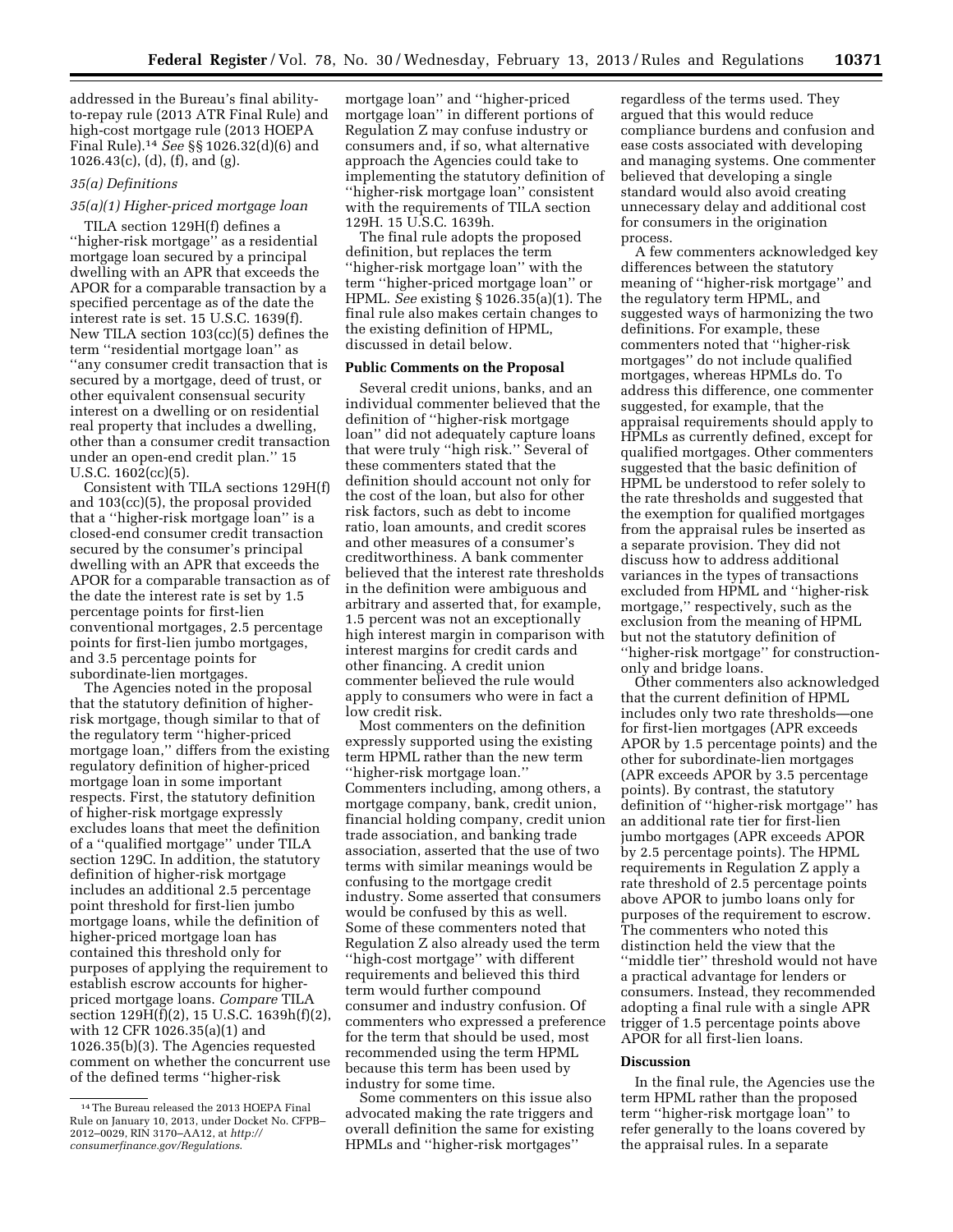subsection of the final rule (§ 1026.35(c)(2), discussed in the section-by-section analysis below), the Agencies exempt several types of transactions from coverage of the HPML appraisal rules.

On January 10, 2013, the Bureau published the 2013 Escrows Final Rule, its final rule to implement Dodd-Frank Act amendments to TILA regarding the requirement to escrow for certain consumer mortgages.15 *See* TILA section 129D, 15 U.S.C. 1639d. These rules are to take effect in May 2013, before the effective date of this final rule (January 18, 2014).

Thus, consistent with TILA sections 129H(f) and 103(cc)(5) and the proposal, the final rule in § 1026.35(a)(1) follows the Bureau's 2013 Escrows Final Rule in defining an HPML as a closed-end consumer credit transaction secured by the consumer's principal dwelling with an annual percentage rate that exceeds the average prime offer rate for a comparable transaction as of the date the interest rate is set:

• By 1.5 or more percentage points, for a loan secured by a first lien with a principal obligation at consummation that does not exceed the limit in effect as of the date the transaction's interest rate is set for the maximum principal obligation eligible for purchase by Freddie Mac;

• By 2.5 or more percentage points, for a loan secured by a first lien with a principal obligation at consummation that exceeds the limit in effect as of the date the transaction's interest rate is set for the maximum principal obligation eligible for purchase by Freddie Mac; and

• By 3.5 or more percentage points, for a loan secured by a subordinate lien.

The Agencies acknowledge that some commenters have concerns about the rate thresholds; however, these rate thresholds are prescribed by statute. *See*  TILA section 129H(f)(2), 15 U.S.C. 1639h(f)(2); *see also* 15 U.S.C.  $1602(cc)(5)$ .

The Bureau in the 2013 Escrows Final Rule adopted a definition of HPML that is consistent for both TILA's escrow requirement and TILA's appraisal requirements for ''higher-risk mortgages.'' TILA sections 129D and 129H, 15 U.S.C. 1639d and 1639h. This definition incorporates the APR thresholds for loans covered by these rules as prescribed by Dodd-Frank Act amendments to TILA and also reflects that both sets of rules apply only to

closed-end mortgage transactions. TILA sections 129D(b)(3) and 129H(f), 15 U.S.C. 1639d(b)(3) and 1639h(f). Overall, the revised definition of HPML adopted in the 2013 Escrows Final Rule reflects only minor changes from the current definition of HPML in existing 12 CFR 1026.35(a). For clarity, the Agencies are re-publishing the definition published earlier in the 2013 Escrows Final Rule.16 The incorporation by reference in § 1026.35(c) of the term HPML in § 1026.35(a) and the republishing of § 1026.35(a) in this final rule are not intended to subject § 1026.35(a) to the joint rulemaking authority of the Agencies under TILA section 129H.

Consistent with the proposal, the final rule uses the phrase ''a closed-end consumer credit transaction secured by the consumer's principal dwelling'' in place of the statutory term ''residential mortgage loan'' throughout § 1026.35(a)(1). As also proposed, the Agencies have elected to incorporate the substantive elements of the statutory definition of ''residential mortgage loan'' into the definition of HPML rather than using the term itself to avoid inadvertent confusion of the term ''residential mortgage loan'' with the term ''residential mortgage transaction,'' which is an established term used throughout Regulation Z and defined in § 1026.2(a)(24). *Compare* 15 U.S.C. 1602(cc)(5) (defining ''residential mortgage loan'') with 12 CFR 1026.2(a)(24) (defining ''residential mortgage transaction''). Accordingly, the final regulation text differs from the express statutory language, but with no intended substantive change to the scope of TILA section 129H.

## *Annual Percentage Rate (APR) Versus Transaction Coverage Rate (TCR)*

The Agencies are not at this time adopting an alternative method of determining coverage based on the ''transaction coverage rate'' or TCR. The proposal included a request for comments on a proposed amendment to the method of calculating the APR that was proposed as part of other mortgagerelated proposals issued for comment by the Bureau. In the Bureau's proposal to integrate mortgage disclosures (2012 TILA–RESPA Proposal), the Bureau proposed to adopt a more simple and inclusive finance charge calculation for closed-end credit secured by real

property or a dwelling.17 The moreinclusive finance charge definition would affect the APR calculation because the finance charge is integral to the APR calculation. The Bureau therefore also sought comment on whether replacing APR with an alternative metric might be warranted to determine whether a loan is a ''high-cost mortgage'' covered by the Bureau's proposal to implement the Dodd-Frank Act provision related to ''high-cost mortgages" (2012 HOEPA Proposal),<sup>18</sup> as well as by the proposal to implement the Dodd-Frank Act's escrow requirements in TILA section 129D (2011 Escrows Proposal).19 The alternative metric would have implications for the 2013 ATR Final Rule as well. One possible alternative metric discussed in those proposals is the ''transaction coverage rate'' (TCR), which would exclude all prepaid finance charges not retained by the creditor, a mortgage broker, or an affiliate of either.<sup>20</sup>

The new rate triggers for both ''highcost mortgages'' and ''higher-risk mortgages'' under the Dodd-Frank Act are based on the percentage by which the APR exceeds APOR. Given this similarity, the Agencies sought comment in the higher-risk mortgage proposal on whether a modification should be considered for this final rule as well and, if so, what type of modification. Accordingly, the proposal defined ''higher-risk mortgage loan'' (termed HPML in this final rule) in the alternative as calculated by either the TCR or APR, with comment sought on both approaches. The Agencies relied on their exemption authority under section 1471 of the Dodd-Frank Act to propose this alternative definition of higher-risk mortgage. TILA section 129H(b)(4)(B), 15 U.S.C. 1639h(b)(4)(B).

On September 6, 2012, the Bureau published notice in the **Federal Register**  that the comment period for public comments on the more inclusive definition of ''finance charge'' in the 2012 TILA–RESPA Proposal and the use of the TCR in the 2012 HOEPA Proposal would be extended to November 6, 2012.21 The Bureau explained that it believed that commenters needed additional time to evaluate the proposed more inclusive finance charge in light of

<sup>15</sup>The Bureau released the 2013 Escrows Final Rule on January 10, 2013, under Docket No. CFPB– 2013–0001, RIN 3170–AA16, at *[http://](http://consumerfinance.gov/Regulations)  [consumerfinance.gov/Regulations](http://consumerfinance.gov/Regulations)*.

<sup>16</sup> In their respective publications of the final rule, the Board is publishing the definition of HPML at 12 CFR 226.43(a)(3) and the OCC is including a cross-reference to the definition of HPML at 12 CFR 34.202(b).

<sup>17</sup>*See* 2012 TILA–RESPA Proposal, 77 FR 51116, 51143–46, 51277–79, 51291–93, 51310–11 (Aug. 23, 2012).

<sup>18</sup>*See* 2012 HOEPA Proposal, 77 FR 49090, 49100–07, 49133–35 (Aug. 15, 2012).

<sup>19</sup> 15 U.S.C. 1639d; 76 FR 11598 (March 2, 2011). 20*See* 75 FR 58539, 58660–62 (Sept. 24, 2010); 76 FR 11598, 11609, 11620, 11626 (March 2, 2011).

<sup>21</sup> 77 FR 54843 (Sept. 6, 2012); 77 FR 54844 (Sept. 6, 2012).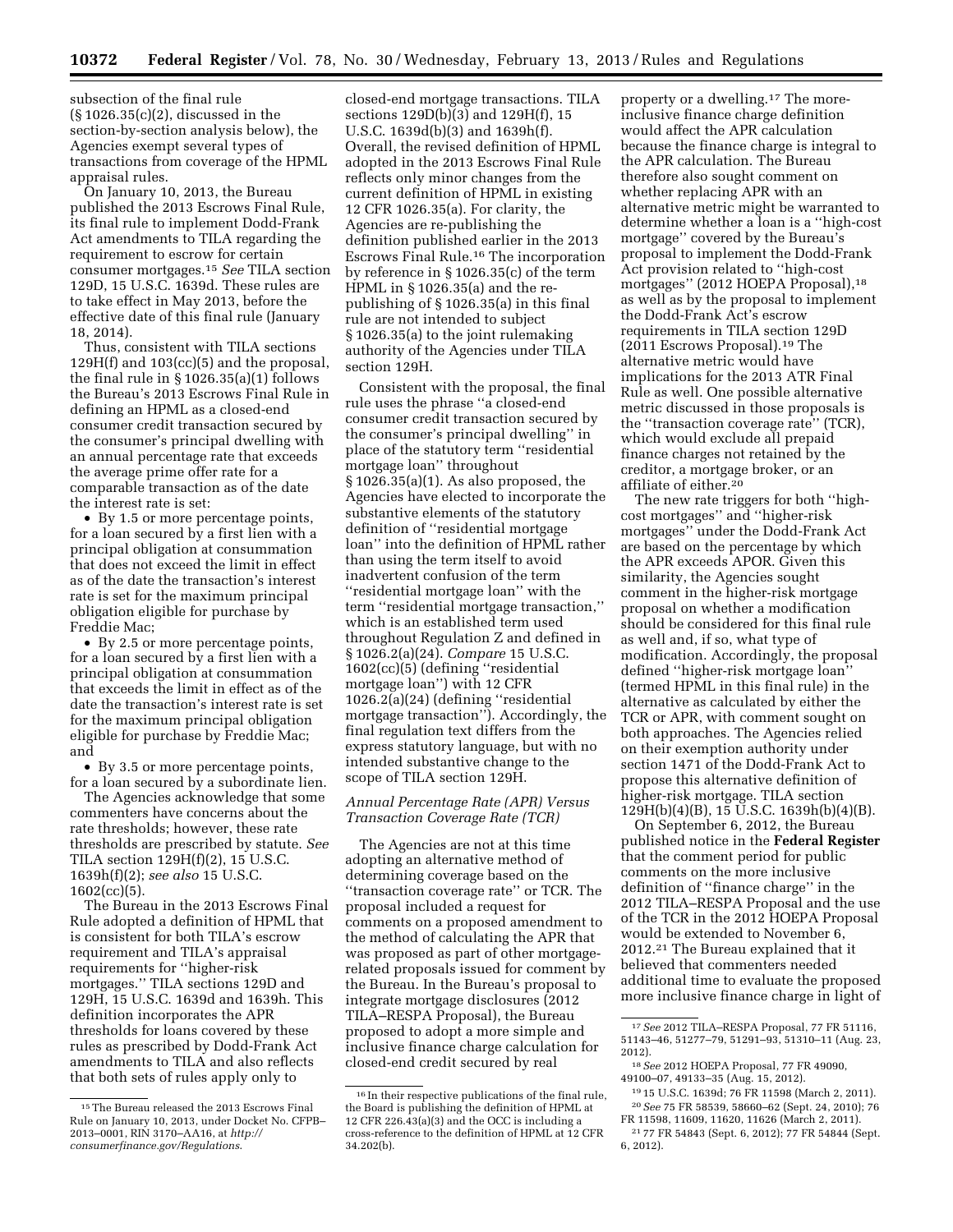the other proposals affected by the more inclusive finance charge proposal and the Bureau's request for data on the effects of a more inclusive finance charge. The Bureau stated that it did not expect to address any proposed changes to the definition of finance charge or methods of reconciling an expanded definition of finance charge with APR coverage tests until it finalizes the disclosures in the 2012 TILA–RESPA Proposal. A final TILA–RESPA disclosure rule is not expected to be issued until sometime after January of 2013.

For this reason, this final rule requires creditors to determine whether a loan is an HPML by comparing the APR to the APOR and is not at this time finalizing the proposed alternative of replacing the APR with the TCR and comparing the TCR to the APOR. The Agencies will consider the merits of any modifications to this approach that might be necessary and public comments on this matter if and when the Bureau adopts the more inclusive definition of finance charge proposed in the 2012 TILA–RESPA Proposal.

## *Existing Definition of HPML Versus New Definition of HPML*

The new definition of HPML differs from the definition of HPML in existing § 1026.35(a)(1) in several respects.

First, the new definition of HPML incorporates an additional rate threshold for determining coverage for first-lien loans—an APR trigger of 2.5 percentage points above APOR for firstlien jumbo mortgage loans. The definition retains the APR triggers of 1.5 percentage points above APOR for firstlien conforming mortgages and 3.5 percentage points above APOR for subordinate-lien loans.

By statute, this additional APR threshold of 2.5 percentage points above APOR applies in determining coverage of both the escrow requirements in revised § 1026.35(b) and the appraisal requirements in revised § 1026.35(c). *See* TILA section 129D(b)(3)(B), 15 U.S.C. 1639d(b)(3)(B) (escrow rules); TILA section 129H(f)(2)(B), 15 U.S.C. 1639h(f)(2)(B) (appraisal rules). The APR trigger for first-lien jumbo loans has applied to the requirement to establish escrow accounts for HPMLs under Regulation Z since April 1, 2011. *See* existing § 1026.35(b)(3)(i) and (v); 76 FR 11319 (March 2, 2011).

Under the existing HPML rules in § 1026.35, the APR threshold of 2.5 percentage points above APOR applies only to the requirement to escrow HPMLs in § 1026.35(b)(3). *See*   $\S 1026.35(b)(3)(v)$ . Due to amendments to TILA mandated by the Dodd-Frank

Act, however, existing HPML rules on repayment ability (§ 1026.35(b)(1)) and prepayment penalties (§ 1026.35(b)(2)) will be eliminated from the HPML rules in § 1026.35. New rules on repayment ability and prepayment penalties are incorporated into the Bureau's 2013 ATR Final Rule and final rules on ''high-cost'' mortgages. *See*  § 1026.32(b)(6) and (d)(6), § 1026.43(b)(10), (c), (e).

Thus, as revised, § 1026.35 will have only two sets of rules for HPMLs—the escrow requirements in revised § 1026.35(b) and the appraisal requirements in new § 1026.35(c). The APR test of 2.5 percentage points above APOR applies, as noted, to both sets of rules, so is now folded into the general definition of HPML in § 1026.35(a)(1). Accordingly, the definition of ''jumbo'' loans in preexisting  $\S 1026.35(b)(3)(v)$  is being removed.

A second change is that the revised HPML definition adds the qualification that an HPML is a ''closed-end'' consumer credit transaction. This change is not substantive; instead, it merely replaces text previously in § 1026.35(a)(3), that excludes from the definition of HPML ''a home-equity line of credit subject to section 1026.5b.'' Other exemptions from the current definition of HPML listed in existing § 1026.35(a)(3) are moved into the specific provisions setting forth exemptions for certain types of HPMLs from coverage of the escrow rules and appraisal rules, respectively. *See*  section-by-section analysis of § 1026.35(c)(2). Thus, the final rule eliminates § 1026.35(a)(3), but with no substantive change intended.

Third, with no substantive change intended, the language used to describe the HPML rate triggers has been revised from preexisting  $\S 1026.35(a)(1)$  to conform to the language used in the proposed ''higher-risk mortgage'' appraisal rule, which in turn conforms more closely to the statutory language used to describe the rate triggers for ''higher-risk mortgages'' and similar statutory rate triggers for application of the escrow requirements. *See* TILA section 129D(B)(3), 15 U.S.C. 1639d(b)(3) (escrow rules); TILA section 129H(f)(2), 15 U.S.C. 1639h(f)(2) (appraisal rules).

Finally, the Official Staff Interpretations are reorganized with no substantive change intended. Specifically, comments 35(a)(2)–1 and –3, clarifying the terms ''comparable transaction'' and ''rate set,'' respectively, are moved to comments 35(a)(1)–1 and 35(a)(1)–2. This modification reflects that the terms ''comparable transaction'' and ''rate set'' occur in the definition of ''higher-priced mortgage loan'' in § 1026.35(a)(1).

#### *Comparable Transaction*

As comment 35(a)(1)–1 indicates, the table of APORs published by the Bureau will provide guidance to creditors in determining how to use the table to identify which APOR is applicable to a particular mortgage transaction. The Bureau publishes on the internet, currently at *[http://www.ffiec.gov/](http://www.ffiec.gov/ratespread/newcalc.aspx)  [ratespread/newcalc.aspx](http://www.ffiec.gov/ratespread/newcalc.aspx)*, in table form, APORs for a wide variety of mortgage transaction types based on available information. For example, the Bureau publishes a separate APOR for at least two types of variable rate transactions and at least two types of non-variable rate transactions. APORs are estimated APRs derived by the Bureau from average interest rates, points, and other loan pricing terms currently offered to consumers by a representative sample of creditors for mortgage transactions that have low-risk credit characteristics. Currently, the Bureau calculates APORs consistent with Regulation Z (*see* 12 CFR 1026.22 and appendix J to part 1026), for each transaction type for which pricing terms are available from a survey, and estimates APORs for other types of transactions for which direct survey data are not available based on the loan pricing terms available in the survey and other information. However, data are not available for some types of mortgage transactions, including reverse mortgages. In addition, the Bureau publishes on the internet the methodology it uses to arrive at these estimates.

#### *Rate Set*

Comment 35(a)(1)–2 clarifies that a transaction's APR is compared to the APOR as of the date the transaction's interest rate is set (or ''locked'') before consummation. The comment notes that sometimes a creditor sets the interest rate initially and then re-sets it at a different level before consummation. Accordingly, under the final rule, for purposes of § 1026.35(a)(1), the creditor should use the last date the interest rate for the mortgage is set before consummation.

#### *Average Prime Offer Rate*

The Agencies are not separately publishing the definition of the term 'average prime offer rate'' in § 1026.35(a)(2). The meaning of this term is determined by the Bureau and is published and explained in the Bureau's 2013 Escrows Final Rule. Consistent with the proposal, in the Board's publication of this final rule, the term APOR is defined to have the same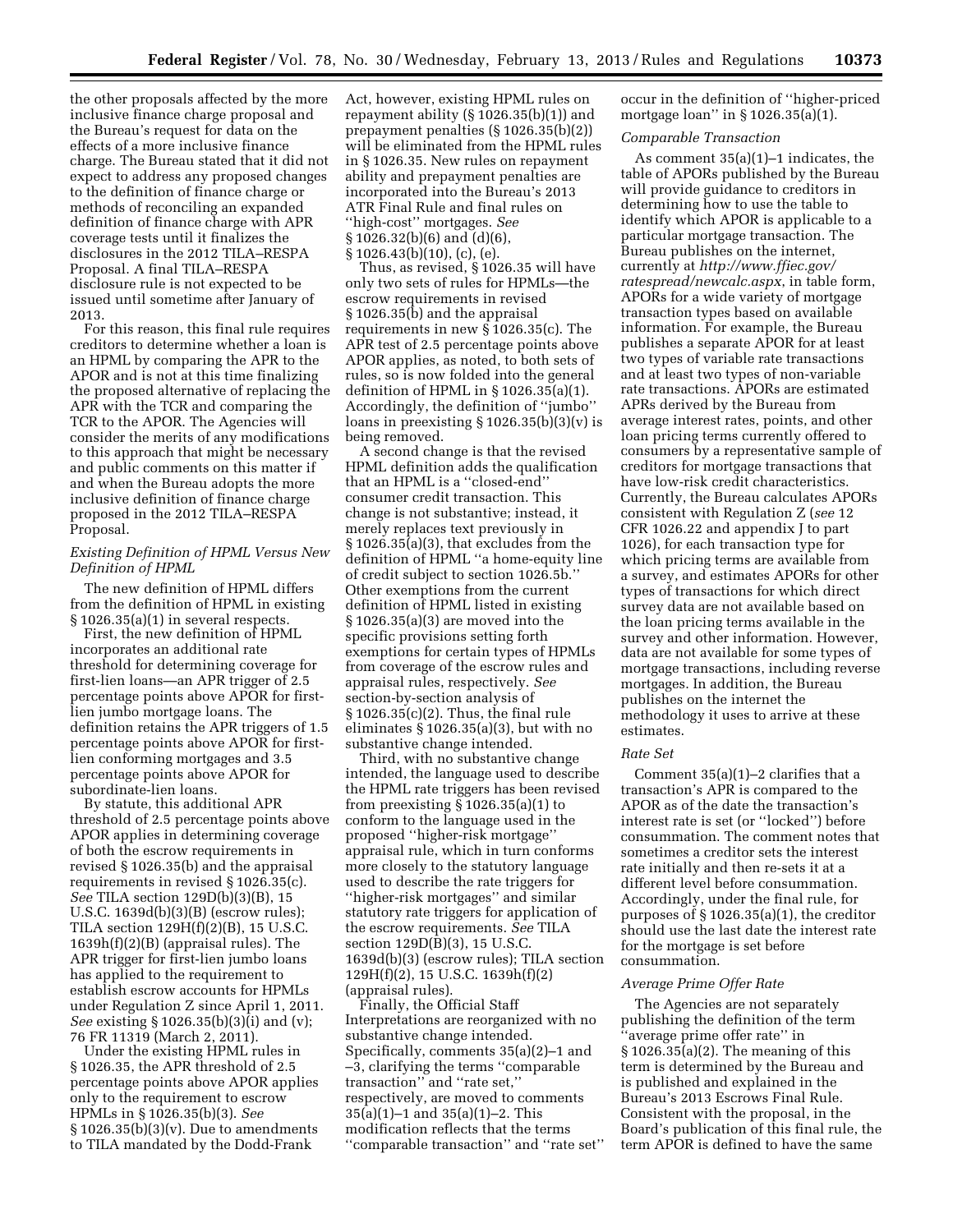meaning as in § 1026.35(a)(2). *See* 12 CFR 226.43(a)(3)(Board). The OCC's publication of this final rule crossreferences the definition of HPML, which incorporates the term APOR as defined in § 1026.35(a)(2). *See* 12 CFR 34.202(b). The OCC's and the Board's versions of Official Staff Interpretations to the final rule cross-reference comments to  $\S 1026.35(a)(2)$  that explain the meaning of average prime offer rate as described below. *See* 12 CFR 34.202, comment 1 (OCC); 12 CFR 226.43, comment 2. Comment 35(a)(2)–1 clarifies that APORs are APRs derived from average interest rates, points, and other loan pricing terms currently offered to consumers by a representative sample of creditors for mortgage transactions that have low-risk pricing characteristics. Other pricing terms include commonly used indices, margins, and initial fixed-rate periods for variable-rate transactions. Relevant pricing characteristics include a consumer's credit history and transaction characteristics such as the loan-to-value ratio, owner-occupant status, and purpose of the transaction. Currently, to obtain APORs, the Bureau uses a survey of creditors that both meets the criteria of § 1026.35(a)(2) and provides pricing terms for at least two types of variable rate transactions and at least two types of non-variable rate transactions. The Freddie Mac Primary Mortgage Market Survey® is an example of such a survey, and is the survey currently used to calculate APORs.

## *Principal Dwelling*

As in the proposal, the final versions of the OCC's and the Board's publication of the definition of ''higherpriced mortgage loan'' rules crossreference the Bureau's Regulation Z and Official Staff Interpretations for the meanings of ''principal dwelling,'' ''average prime offer rate,'' ''comparable transaction,'' and ''rate set.'' *See* 12 CFR 34.202, comments 1 (OCC); 12 CFR 226.43(a)(3), comments 1, 2, 3, and 4 (Board). The Regulation Z comments to which the OCC's and Board's rules cross-reference regarding the meaning of ''average prime offer rate,'' ''comparable transaction,'' and ''rate set'' are described above. *See* 12 CFR 34.202, comment1 (OCC); 12 CFR 226.43(a)(3), comments 2, 3, and 4 (Board). A proposed comment cross-referencing the Bureau's Regulation Z for the meaning of the term ''principal dwelling'' is not adopted in the Bureau's version of the final rule because the meaning of ''principal dwelling'' in new § 1026.35(a)(1) is understood to be consistent within the Bureau's Regulation Z. The OCC's version of this

final rule also does not include the proposed comment specifically crossreferencing the meaning of ''principal dwelling'' in the Bureau's Regulation Z because the OCC is adopting the Bureau's definition of HPML, which the Bureau's definition of ''principal dwelling.'' *See* 12 CFR 34.202(b); *see also* 12 CFR 34.202, comment 1. The proposed comment is, however, adopted in the Board's publication of the rule. *See* 12 CFR 226.43(a)(3), comment 1. Consistent with the proposal, in the final rule, the term ''principal dwelling'' has the same meaning as in § 1026.2(a)(24) and is further explained in existing comment 2(a)(24)–3. Consistent with comment  $2(a)(24)-3$ , a vacation home or other second home would not be a principal dwelling. However, if a consumer buys or builds a new dwelling that will become the consumer's principal dwelling within a year or upon the completion of construction, the comment clarifies that the new dwelling is considered the principal dwelling.

## *Threshold for ''Jumbo'' Loans*

Comment 35(a)(1)–3 explains that § 1026.35(a)(1)(ii) provides a separate threshold for determining whether a transaction is a higher-priced mortgage loan subject to § 1026.35 when the principal balance exceeds the limit in effect as of the date the transaction's rate is set for the maximum principal obligation eligible for purchase by Freddie Mac (a ''jumbo'' loan). The comment further explains that FHFA establishes and adjusts the maximum principal obligation pursuant to rules under 12 U.S.C. 1454(a)(2) and other provisions of Federal law. The comment clarifies that adjustments to the maximum principal obligation made by FHFA apply in determining whether a mortgage loan is a ''jumbo'' loan to which the separate coverage threshold in § 1026.35(a)(1)(ii) applies.

The Board's publication of the definition of ''higher-priced mortgage loan'' rule in this final rule crossreferences this comment in the Bureau's Official Staff Interpretations. *See* 12 CFR 226.43(a)(3), comment 3 (Board). The OCC's version of the final rule adopts this comment in 12 CFR 34.202, comment 1.

## *35(c) Appraisals for Higher-Priced Mortgage Loans*

New § 1026.35(c) implements the substantive appraisal requirements for ''higher-risk mortgages'' in TILA section 129H. 15 U.S.C. 1639h. The OCC's and the Board's versions of these rules are substantively identical to the rules in § 1026.35(c). *See* 12 CFR 34.201 *et seq.* 

(OCC) and 12 CFR 226.43 (Board); s*ee also* section-by-section analysis of § 1026.35(c)(7).

#### *35(c)(1) Definitions*

As discussed above, revised § 1026.35(a) contains the definitions of HPML and APOR, which are used in both the HPML escrow rules in § 1026.35(b) and the HPML appraisal rules in new § 1026.35(c). Definitions specific to the substantive appraisal requirements of § 1026.35(c) are segregated in new § 1026.35(c)(1) and described below, along with applicable public comments.

## *35(c)(1)(i) Certified or Licensed Appraiser*

TILA section 129H(b)(3) defines "certified or licensed appraiser" as a person who ''(A) is, at a minimum, certified or licensed by the State in which the property to be appraised is located; and (B) performs each appraisal in conformity with the Uniform Standards of Professional Appraisal Practice and title XI of the Financial Institutions Reform, Recovery, and Enforcement Act of 1989, and the regulations prescribed under such title, as in effect on the date of the appraisal.'' 15 U.S.C. 1639h(b)(3). Consistent with the statute, the Agencies proposed to define ''certified or licensed appraiser'' as a person who is certified or licensed by the State agency in the State in which the property that secures the transaction is located, and who performs the appraisal in conformity with the Uniform Standards of Professional Appraisal Practice (USPAP) and the requirements applicable to appraisers in title XI of the Financial Institutions Reform, Recovery, and Enforcement Act of 1989, as amended (FIRREA title XI) (12 U.S.C. 3331 *et seq.*), and any implementing regulations in effect at the time the appraiser signs the appraiser's certification.

The proposed definition of ''certified or licensed appraiser'' generally mirrors the statutory language in TILA section 129H(b)(3) regarding State licensing and certification. However, the Agencies proposed to use the defined term ''State agency'' to clarify that the appraiser must be certified or licensed by a State agency that meets the standards of FIRREA title XI. The proposal defined the term ''State agency'' to mean a ''State appraiser certifying and licensing agency'' recognized in accordance with section 1118(b) of FIRREA title XI (12 U.S.C. 3347(b)) and any implementing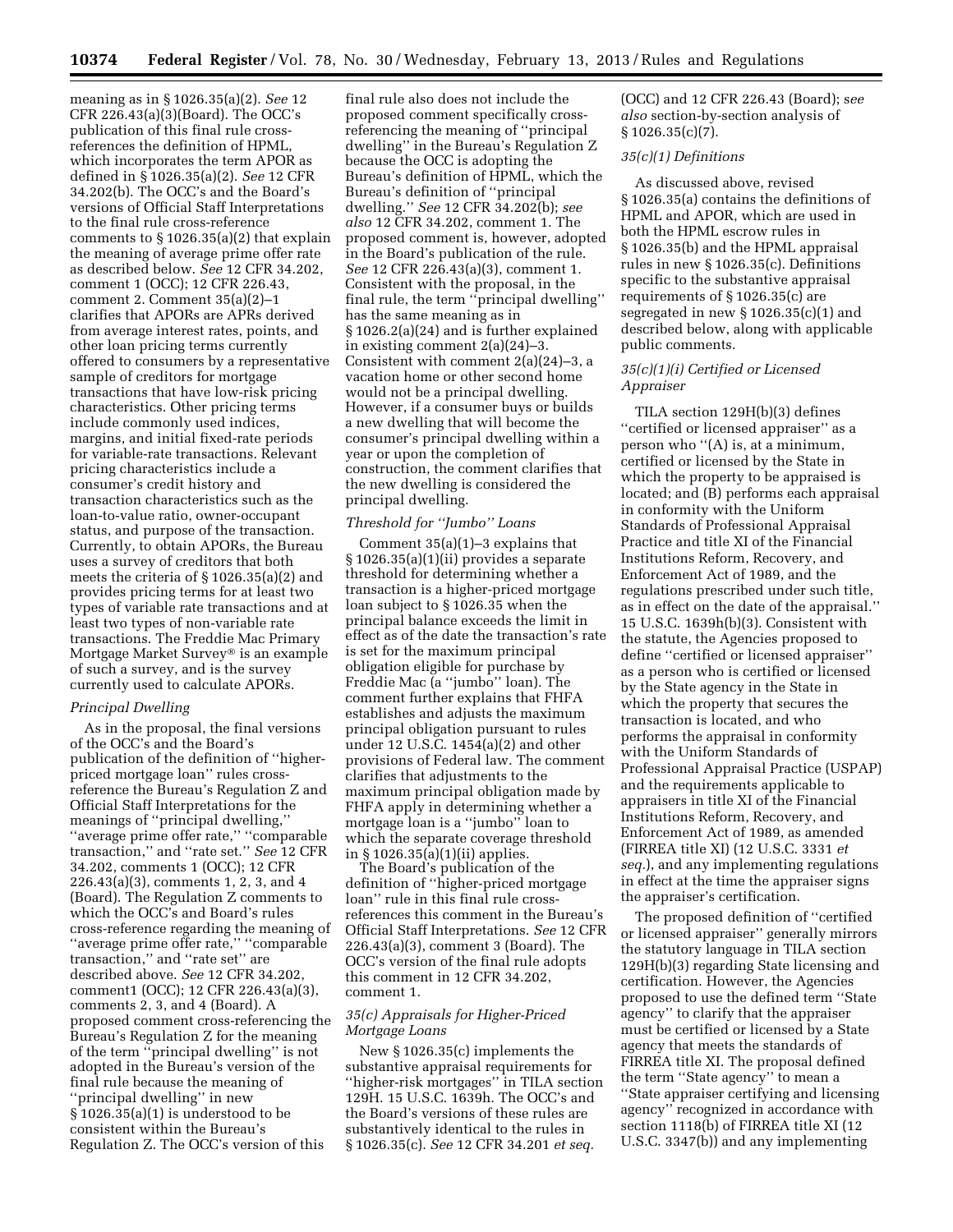regulations.22 *See* section-by-section analysis of  $\S 1026.35(c)(1)(iv)$ , below.

As discussed below, the Agencies are adopting the proposed definition of ''certified or licensed appraiser'' without change.

*Uniform Standards of Professional Appraisal Practice (USPAP).* Consistent with the statutory definition of ''certified or licensed appraiser,'' the proposal incorporated into the proposed definition the requirement that, to be a ''certified or licensed appraiser'' under the appraisal rules, the appraiser has to perform the appraisal in conformity with the ''Uniform Standards of Professional Appraisal Practice.'' A comment was proposed to clarify that USPAP refers to the professional appraisal standards established by the Appraisal Standards Board of the ''Appraisal Foundation,'' as defined in FIRREA section 1121(9). 12 U.S.C. 3350(9). The Agencies believe that this terminology is appropriate for consistency with the existing definition in FIRREA title XI and adopt the definition and comment as proposed. *See* § 1026.35(c)(1)(i) and comment  $35(c)(1)(i)-1.$ 

In addition, TILA section 129H(b)(3) requires that the appraisal be performed in conformity with USPAP ''as in effect on the date of the appraisal.'' 15 U.S.C. 1639h(b)(3). The Agencies proposed to incorporate this concept in the definition of ''certified or licensed appraiser'' and to include a comment clarifying that the ''date of the appraisal'' is the date on which the appraiser signs the appraiser's certification. Again, the Agencies adopt the definition and comment as proposed. *See* § 1026.35(c)(1)(i) and comment  $35(c)(1)(i)-1$ . Thus, the relevant edition of USPAP is the one in effect at the time the appraiser signs the appraiser's certification.

*Appraiser's certification.* The proposal also included a comment to clarify that the term ''appraiser's certification'' refers to the certification that must be signed by the appraiser for each appraisal assignment as specified in USPAP Standards Rule 2–3.23 The final rule adopts this clarification

without change. *See* comment  $35(c)(1)(i)-2.$ 

*FIRREA title XI and implementing regulations.* As noted, TILA section 129H(b)(3) defines ''certified or licensed appraiser'' as a person who is certified or licensed as an appraiser and ''performs each appraisal in accordance with [USPAP] and title XI of [FIRREA], and the regulations prescribed under such title, as in effect on the date of the appraisal.'' 15 U.S.C. 1639h(b)(3). Section 1110 of FIRREA directs each Federal financial institutions regulatory agency 24 to prescribe ''appropriate standards for the performance of real estate appraisals in connection with federally related transactions under the jurisdiction of each such agency or instrumentality.'' 12 U.S.C. 3339. These rules must require, at a minimum—(1) that real estate appraisals be performed in accordance with generally accepted appraisal standards as evidenced by the appraisal standards promulgated by the Appraisal Standards Board of the Appraisal Foundation; and (2) that such appraisals shall be written appraisals. 12 U.S.C. 3339(1) and (2).

The Dodd-Frank Act added a third requirement—that real estate appraisals be subject to appropriate review for compliance with USPAP—for which the Federal financial institutions regulatory agencies must prescribe implementing regulations. FIRREA section 1110(3), 12 U.S.C. 3339(3). FIRREA section 1110 also provides that each Federal banking agency may require compliance with additional standards if the agency determines in writing that additional standards are required to properly carry out its statutory responsibilities. 12 U.S.C. 3339. Accordingly, the Federal financial institutions regulatory agencies have prescribed appraisal regulations implementing FIRREA title XI that set forth, among other requirements, minimum standards for the performance of real estate appraisals in connection with ''federally related transactions,'' which are defined as real estate-related financial transactions that a Federal banking agency engages in, contracts for, or regulates, and that require the services of an appraiser.25 12 U.S.C. 3339, 3350(4).

The Agencies' proposal provided that the relevant provisions of FIRREA title XI and its implementing regulations are those selected portions of FIRREA title XI requirements ''applicable to

appraisers,'' in effect at the time the appraiser signs the appraiser's certification. While the Federal financial institutions regulatory agencies' requirements in FIRREA also apply to an institution's ordering and review of an appraisal, the Agencies proposed that the definition of ''certified or licensed appraiser'' incorporate only FIRREA title XI's minimum standards related to the appraiser's performance of the appraisal. Accordingly, a proposed comment clarified that the relevant standards ''applicable to appraisers'' are found in regulations prescribed under FIRREA section 1110 (12 U.S.C. 3339) ''that relate to an appraiser's development and reporting of the appraisal,'' and that paragraph (3) of FIRREA, which relates to the review of appraisals, is not relevant. The Agencies are adopting these proposals as § 1026.35(c)(1)(i) and comment  $35(c)(1)(i)-3.$ 

The Agencies also noted that FIRREA title XI applies by its terms to ''federally related transactions'' involving a narrower category of loans and institutions than the group of loans and lenders that fall within TILA's definition of ''creditor.'' 26 For example, the FIRREA title XI regulations do not apply to transactions of \$250,000 or less.27 They also do not apply to nondepository institutions.28 However, the Agencies believe that Congress, by including the higher-risk mortgage appraisal rules in TILA, which applies to all creditors, demonstrated its intention that all creditors that extend higher-risk mortgage loans, such as independent mortgage companies, should obtain appraisals from appraisers who conform to the standards in FIRREA related to the development and reporting of the appraisal. The Agencies also believe that, by placing this rule in TILA, Congress did not intend to limit its application to loans over \$250,000. The Agencies adopt this broader interpretation in the final rule.

In the proposed rule, the Agencies did not identify specific FIRREA regulations that relate to the appraiser's development and reporting of the appraisal. The Agencies requested

<sup>22</sup> If the Appraisal Subcommittee of the Federal Financial Institutions Examination Council issues certain written findings concerning, among other things, a State agency's failure to recognize and enforce FIRREA title XI standards, appraiser certifications and licenses issued by that State are not recognized for purposes of title XI and appraisals performed by appraisers certified or licensed by that State are not acceptable for federally-related transactions. 12 U.S.C. 3347(b).

<sup>23</sup>*See* Appraisal Standards Bd., Appraisal Fdn., Standards Rule 2–3, USPAP (2012–2013 ed.) at U– 29, *available at<http://www.uspap.org>*.

<sup>24</sup>The Federal financial institutions regulatory agencies are the Board, the FDIC, the OCC, and the NCUA.

<sup>25</sup>*See* OCC: 12 CFR Part 34, Subpart C; Board: 12 CFR part 208, subpart E, and 12 CFR part 225, subpart G; FDIC: 12 CFR part 323; and NCUA: 12 CFR part 722.

<sup>26</sup>TILA section 103(g), 15 U.S.C. 1602(g) (implemented by § 1026.2(a)(17)). *See also* 12 U.S.C. 3350(4) and OCC: 12 CFR 34.42(f); Board: 12 CFR 225.62(f); FDIC: 12 CFR 323.2(f); and NCUA: 12 CFR 722.2(e) (defining ''federally related transaction'').

<sup>27</sup>*See* OCC: 12 CFR 34.43(a)(1); Board: 12 CFR 225.63(a)(1); FDIC: 12 CFR 323.3(a)(1); and NCUA: 12 CFR 722.3(a)(1).

<sup>28</sup>*See* 12 U.S.C. 3339, 3350(4) (defining ''federally related transaction,'' (6) (defining ''federal financial institutions regulatory agencies'') and (7) (defining ''financial institution'').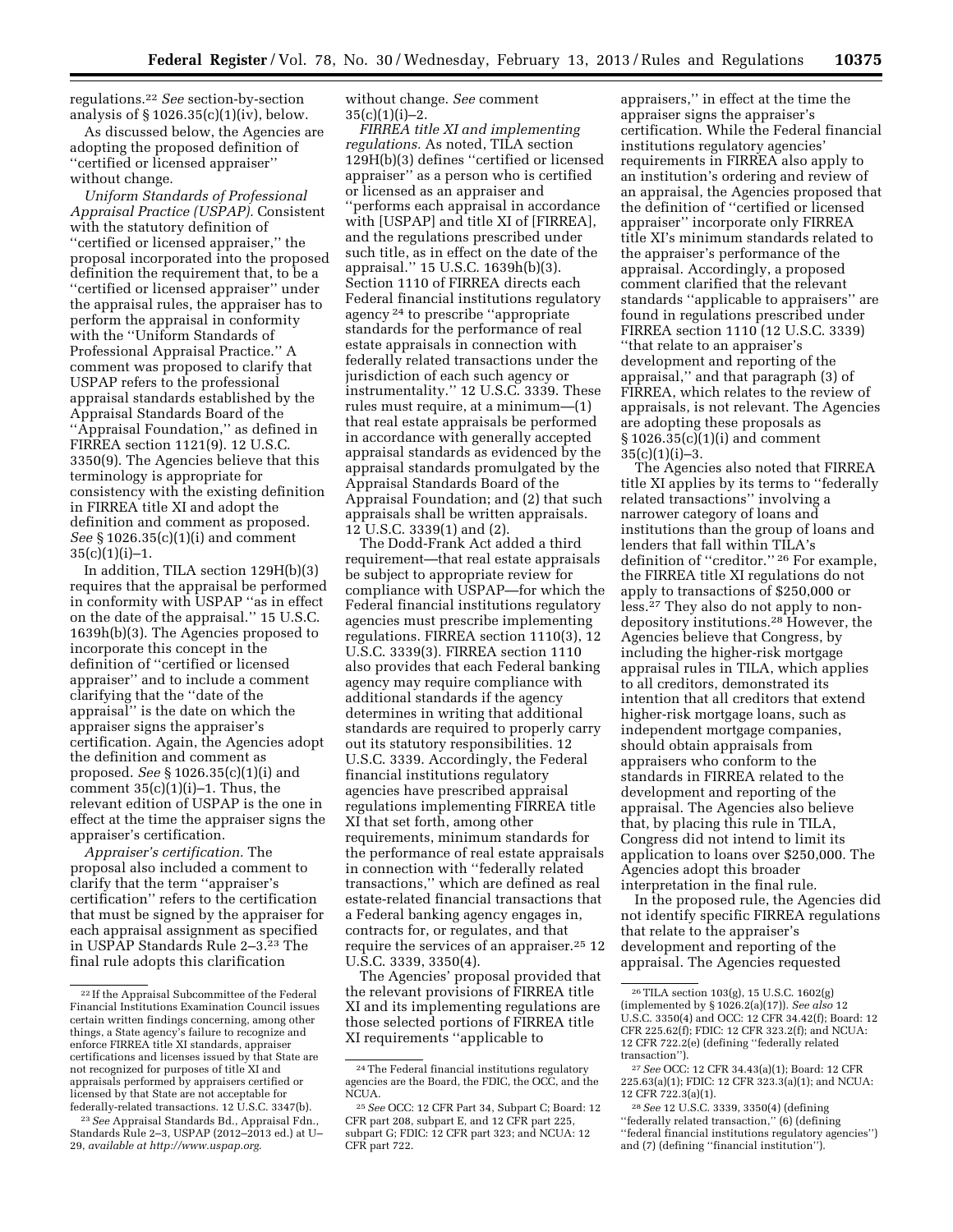comment on whether the final rule should address any particular FIRREA requirements applicable to appraisers that related to the development and reporting of the appraisal. Consistent with the proposal, the final rule does not identify specific FIRREA regulations that relate to the appraiser's development and reporting of the appraisal.

#### **Public Comments on the Proposal**

Appraiser trade associations, a housing advocate, and a credit union commenter agreed that the rule should apply to all qualifying mortgage loans, and not only the subset of the higherrisk mortgage loans already covered by FIRREA, including those loans with a transaction value of \$250,000 or less. The appraiser trade associations and the housing advocate commenters believed that all higher-risk mortgages must be included in the rule to ensure that consumers receive the protections offered by appraisals. The housing advocate commenter also believed that including all higher-risk mortgages would reduce risk to all parties involved in the financing and servicing of mortgages and would ensure equal access to credit. This commenter specifically requested that the Agencies at least require an interior appraisal by licensed appraisers for all residential mortgages above \$50,000, regardless of whether they are originated or insured by the private sector, Fannie Mae, Freddie Mac, or the Federal Housing Administration (FHA).

A banking trade association and a credit union commenter, however, believed that Congress intended the FIRREA requirements to apply only to a subset of higher-risk mortgages that are already covered by FIRREA. The banking trade association commenter believed the Agencies should not require the rule to apply to loans held in portfolio or loans with a value of \$250,000 or less, because a bank holding a loan in portfolio has strong incentive to ensure that the property sale is legitimate and the property is properly valued. The commenter also believed the statute intended to apply the rules only to the subset of higher-risk mortgages with a value of over \$250,000, as is provided in the Federal financial institutions regulatory agencies' regulations implementing FIRREA. The banking trade association and a bank commenter noted that many community banks, particularly in rural areas, limit costs to consumers by not requiring appraisals on mortgages held in portfolio of \$250,000 or less as permitted under FIRREA title XI or by

performing cheaper, in-house evaluations of property.

On whether the final rule should identify specific FIRREA regulations that relate to the development and reporting of the appraisal, the Agencies received one comment letter from appraiser trade associations. These commenters requested that the Agencies specify that creditors must use certified rather than licensed appraisers. The comment is discussed in more detail in the discussion of the use of ''certified'' versus ''licensed'' appraisers, below.

#### Discussion

As discussed in the proposal, the Agencies believe that, by referencing FIRREA requirements in the context of defining ''certified or licensed appraiser,'' the statute intended to limit FIRREA's requirements to those that apply to the *appraiser's* development and reporting of performance of the appraisal, rather than the FIRREA requirements that apply to a creditor's ordering and review of the appraisal. TILA section 129H(b)(3), 15 U.S.C. 1639h(b)(3). The Agencies also did not propose to interpret ''certified or licensed appraiser'' to include requirements related to appraisal review under FIRREA section 1110(3) because these requirements relate to an institution's responsibilities after receiving the appraisal, rather than to how the certified or licensed appraiser performs the appraisal. Comment  $35(c)(1)(i)-3$  is consistent with the proposal in this regard. Accordingly, as proposed, the final rule includes a comment clarifying that the requirements of FIRREA section 1110(3) that relate to the ''appropriate review'' of appraisals are not relevant for purposes of whether an appraiser is a certified or licensed appraiser under the proposal. *See* comment 35(c)(1)(i)–3.

At the same time and in light of public comments, the Agencies reviewed the relevant statutory provisions and confirmed their conclusion that applying the FIRREA requirements related to an appraiser's performance of an appraisal broadly—to transactions originated by creditors and transaction types not necessarily subject to FIRREA (such as loans of \$250,000 or less)—is wholly consistent with the consumer protection purpose of title XIV of the Dodd-Frank Act, as well as specific language of the appraisal provisions. For example, the Agencies believe that if Congress intended to limit application of the FIRREA requirements to mortgage loans covered by FIRREA, such as loans of over \$250,000 made by Federally-regulated depositories, Congress would have

expressly done so. Instead, Congress placed the appraisal requirements, including the definition of ''certified and licensed appraiser'' referencing FIRREA, in TILA, which applies to loans made by all types of creditors. Moreover, limiting coverage of the Dodd-Frank Act higher-risk mortgage appraisal rules to loans of over \$250,000 would eliminate protections for most higher-risk mortgage consumers.29 From a practical standpoint, the Agencies believe that the most reasonable interpretation of the statute is that all mortgage loans meeting the definition of ''higher-risk mortgage'' are subject to a uniform set of rules, regardless of the type of creditor. This creates a level playing field and ensures the same protections for all consumers of ''higherrisk mortgages.'' For these reasons, consistent with the proposal, the final rule applies the FIRREA requirements to appraisals for all HPMLs that are not exempt from the regulation. *See*  § 1026.35(c)(2).

*''Certified'' versus ''licensed'' appraiser.* Neither TILA section 129H nor the proposed rule defined the individual terms ''certified appraiser'' and ''licensed appraiser,'' or specified when a certified appraiser or a licensed appraiser must be used. Instead, the proposed rule required that creditors obtain an appraisal performed by ''a certified or licensed appraiser.'' 15 U.S.C. 1639h(b)(1), (b)(2). The Agencies noted in the proposal that certified appraisers generally differ from licensed appraisers based on the examination, education, and experience requirements necessary to obtain each credential. The proposal also stated that existing State and Federal law and regulations require the use of a certified appraiser rather than a licensed appraiser for certain types of transactions. The Agencies requested comment on whether the final rule should address the issue of when a creditor must use a certified appraiser rather than a licensed appraiser.

Consistent with the proposal, the final rule does not separately define ''certified'' appraiser or ''licensed'' appraiser, or specify when a creditor

<sup>29</sup>According to HMDA data, mean loan size for purchase-money HPMLs in 2011 was \$141,600 (median \$109,000) and for refinance HPMLs in 2011, mean loans size was \$141,600 (median \$104,000). In 2010, mean loan size for purchasemoney HPMLs was \$140,400 (median \$100,000) and for refinance HPMLs, mean loan size was \$138,600 (median \$95,000). *See* Robert B. Avery, Neil Bhutta, Kenneth B. Brevoort, and Glenn Canner, ''The Mortgage Market in 2011: Highlights from the Data Reported under the Home Mortgage Disclosure Act,'' FR Bulletin, Vol. 98, no. 6 (Dec. 2012) *[http://www.federalreserve.gov/pubs/bulletin/](http://www.federalreserve.gov/pubs/bulletin/2012/PDF/2011_HMDA.pdf) [2012/PDF/2011](http://www.federalreserve.gov/pubs/bulletin/2012/PDF/2011_HMDA.pdf)*\_*HMDA.pdf*.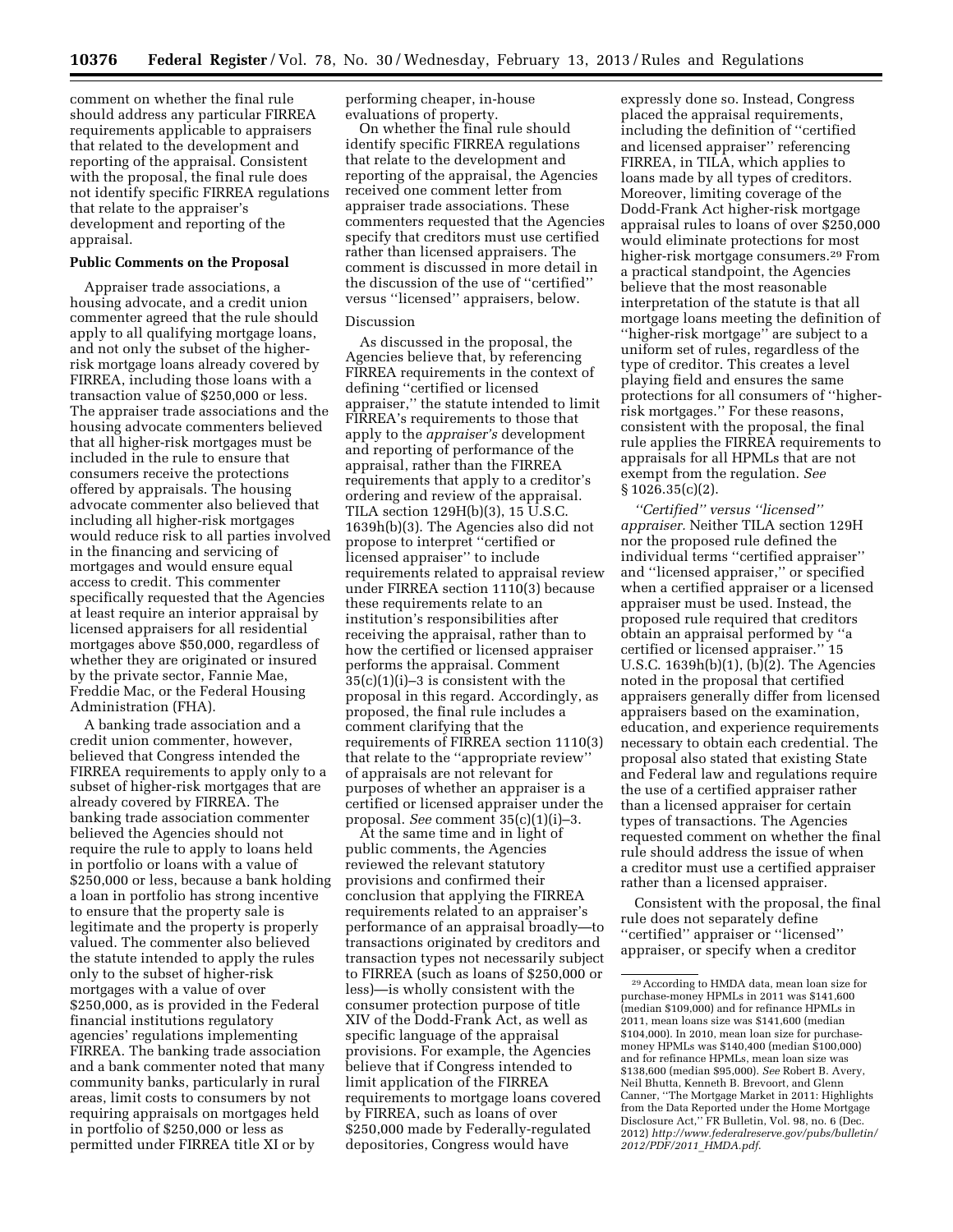should use a ''certified'' rather than a ''licensed'' appraiser.

#### **Public Comments on the Proposal**

Several national and State credit union trade associations believed that the Agencies should not specify when a creditor must use a certified appraiser rather than a licensed appraiser and requested that the Agencies provide creditors with flexibility to make that determination. Some of these commenters noted that State requirements for certified or licensed appraisers may vary significantly; some states may not issue licenses for appraisers, and some may issue different certified appraiser credentials based on the type of property. A financial holding company commenter, on the other hand, requested that the Agencies clarify circumstances under which a lender must use a certified or a licensed appraiser to facilitate compliance.

On the other hand, appraiser trade association commenters believed that creditors should be required to use only certified appraisers, because the certification is more rigorous than licensure. These commenters stated that the FHA requires newly-eligible appraisers to be certified, and noted that many states have phased out, or are in the process of phasing out, the licensing of appraisers rather than certification. The commenters further stated that when collateral property is complex, the Agencies should require a certified appraiser who is also credentialed by a recognized professional appraisal organization. Similarly, a realtor trade association commenter believed that using certified appraisers was preferable. The commenter believed that the rule should define appraisals for higher-risk mortgages as ''complex,'' thus requiring that only certified appraisers may perform the appraisals.

#### **Discussion**

As noted above, several commenters confirmed the Agencies' concerns that State requirements for certified or licensed appraisers may vary significantly and are evolving. Overall, the Agencies believe that imposing specific requirements in this rule about when a certified or licensed appraiser is required goes beyond the scope of the statutory ''higher-risk mortgage'' appraisal provisions in TILA section 129h. 15 U.S.C. 1639h. The Agencies do not believe that this rule is an appropriate vehicle for guidance on standards for use of a State certified or licensed appraiser that may change over time and vary by jurisdiction. Although the FIRREA appraisal regulations

specifically require a ''certified'' appraiser for certain types of mortgage transactions, the Agencies do not believe that these FIRREA rules are incorporated into the higher-risk mortgage appraisal rules applicable to all creditors. *See* section-by-section analysis of  $\S 1026.35(c)(1)(i)$  (defining ''certified or licensed appraiser'' to incorporate FIRREA requirements related to the development and reporting of the appraisal, not appraiser selection or review). Thus, the final rule need not clarify these rules for entities not subject to the FIRREA appraisal regulations; entities subject to the FIRREA appraisal regulations are familiar with them.

*Appraiser competency.* In the proposed rule, the Agencies also noted that, in selecting an appraiser for a particular appraisal assignment, creditors typically consider an appraiser's experience, knowledge, and educational background to determine the individual's competency to appraise a particular property and in a particular market. The proposed rule did not specify competency standards, but the Agencies requested comment on whether the rule should address appraiser competency. In keeping with the proposal, the final rule does not specify competency standards for appraisers.

#### **Public Comments on the Proposal**

A realtor trade association commenter suggested that the rule incorporate guidance from the Interagency Appraisal and Evaluation Guidelines 30 regarding creditors' criteria for selecting, evaluating, and monitoring the performance of appraisers. However, a banking trade association, a financial holding company, appraiser trade association, and several national and State credit union trade association commenters stated that the Agencies should not require creditors to apply specific competency standards for appraisers. Several commenters asserted that competency standards would result in increased regulatory burden and cost, and a banking trade association expressed concern that requiring creditors to implement subjective competency standards could raise conflict of interest issues with respect to appraiser independence.

Appraiser trade association commenters suggested that instead of setting forth competency standards, the Agencies should require a creditor to ensure that the engagement letter properly lays out the required scope of work, that the appraiser is independent,

and that the appraiser possesses the appropriate experience to perform the assignment including, when necessary, geographic competency. The financial holding company commenter suggested that the rule should reference FIRREA and require creditors to ensure that appraisers are in good standing. The banking trade association commenter believed that the Agencies should include a reference to USPAP to create a uniform competency standard. One State credit union association believed that the Agencies should permit creditors to rely on appraisers' representations regarding licensing and certification.

#### **Discussion**

The Agencies believe that the many aspects of appraiser competency are beyond the scope of TILA's ''higher-risk mortgage'' provisions defining ''certified or licensed appraiser,'' which do not mention competency. Appraiser competency is addressed in a number of regulations and guidelines for Federallyregulated depositories, which are expected to know and follow rules and guidance under FIRREA regarding appraiser competency. 31

#### *35(c)(1)(ii) Manufactured Home*

As discussed in in the section-bysection analysis of § 1026.35(c)(2)(ii), below, the final rule exempts a transaction secured by a new manufactured home from the appraisal requirements of § 1026.35(c). Accordingly, § 1026.35(c)(1)(ii) adds a definition of manufactured home, clarifying that, for the purposes of this section, the term manufactured home has the same meaning as in HUD regulation 24 CFR 3280.2.

#### *35(c)(1)(iii) National Registry*

As discussed in § 1026.35(c)(3)(ii)(B) below, to qualify for the safe harbor provided in the final rule, a creditor must verify through the ''National Registry'' that the appraiser is a certified or licensed appraiser in the State in which the property is located as of the date the appraiser signs the appraiser's certification. Under FIRREA section 1109, the Appraisal Subcommittee of the FFIEC is required to maintain a registry of State certified and licensed appraisers eligible to perform appraisals in connection with federally related

<sup>30</sup> 75 FR 77450, 77465–68 (Dec. 10, 2010).

<sup>31</sup>*See, e.g., id.* at 77465–68 (Dec. 10, 2010). Appraiser competency is critical to the quality and accuracy of residential mortgage appraisals. As a commenter noted, the federal banking agencies provide guidance in the Interagency Appraisal and Evaluation Guidelines regarding creditors' criteria for selecting, evaluating, and monitoring the performance of appraisers. *See id.*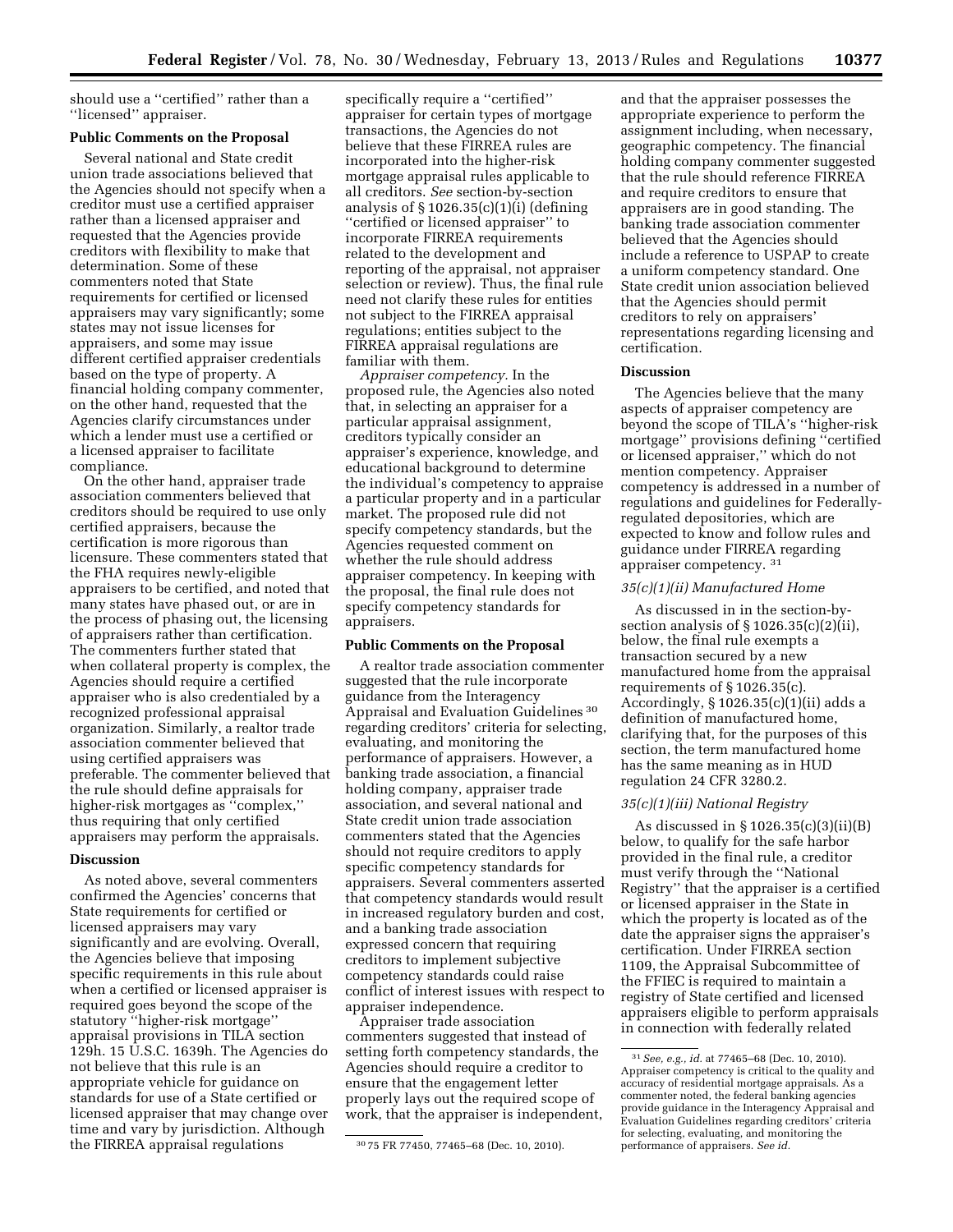transactions. 12 U.S.C. 3338. For purposes of qualifying for the safe harbor, the final rule requires that a creditor must verify that the appraiser holds a valid appraisal license or certification through the registry maintained by the Appraisal Subcommittee. Thus, as proposed, § 1026.35(c)(1)(iii) in the final rule provides that the term ''National Registry'' means the database of information about State certified and licensed appraisers maintained by the Appraisal Subcommittee of the FFIEC.

## *35(c)(1)(iv) State Agency*

TILA section 129H(b)(3)(A) provides that, among other things, a certified or licensed appraiser means a person who is certified or licensed by the ''State'' in which the property to be appraised is located. 15 U.S.C. 1639h(b)(3)(A). As discussed above, a certified or licensed appraiser means a person certified or licensed by the ''State agency'' in the State in which the property that secures the transaction is located. Under FIRREA section 1118, the Appraisal Subcommittee of the FFIEC is responsible for recognizing each State's appraiser certifying and licensing agency for the purpose of determining whether the agency is in compliance with the appraiser certifying and licensing requirements of FIRREA title XI. 12 U.S.C. 3347. In addition, FIRREA section 1120(a) prohibits a financial institution from obtaining an appraisal from a person the financial institution knows is not a State certified or licensed appraiser in connection with a federally related transaction. 12 U.S.C. 3349(a). Accordingly, as proposed,  $\S 1026.35(c)(1)(iv)$  in the final rule defines the term ''State agency'' as a ''State appraiser certifying and licensing agency'' recognized in accordance with section 1118(b) of FIRREA and any implementing regulations.

#### *35(c)(2) Exemptions*

The Agencies proposed to exclude from the definition of ''higher-risk mortgage loan,'' and thus from coverage of TILA's ''higher-risk mortgage'' appraisal rules entirely, the following types of loans: (1) Qualified mortgage loans as defined in § 1026.43(e); (2) reverse-mortgage transactions subject to § 1026.33(a); and (3) loans secured solely by a residential structure. These exclusions were proposed consistent with the express language of TILA section 129H(f) and pursuant to the Agencies' exemption authority in TILA section 129H(b)(4)(B), which authorizes the Agencies to exempt from coverage of the appraisal rules a class of loans if the Agencies determine that the exemption

is in the public interest and promotes the safety and soundness of creditors. 15 U.S.C. 1639h(b)(4)(B) and (f).

The Agencies requested comment on these proposed exemptions. In addition, the Agencies requested comment on whether the final rule should exempt the following types of loans:

• Loans to finance new construction of a dwelling;

• Temporary or "bridge" loans, typically used to purchase a new dwelling where the consumer plans to sell the consumer's current dwelling; and

• Loans secured by properties in ''rural'' areas. For this last exemption, the Agencies requested comment on how to define ''rural''; specifically, whether to define it as the Board did in its proposal to implement Dodd-Frank Act ability-to-repay requirements under TILA section 129C. *See* 15 U.S.C. 1639c; 76 FR 27390 (May 11, 2011) (2011 ATR Proposal) (and also in the 2011 Escrows Proposal), discussed in more detail below.

Finally, the Agencies requested comment on whether commenters believed that any other types of loans should be exempt from the final rule.

The final rule adopts two of the proposed exemptions: qualified mortgages and reverse mortgages. *See*  § 1026.35(c)(2)(i) and (vi). The final rule also adopts exemptions for loans secured by new manufactured homes and by mobile homes, boats, or trailers, which replace the proposed exemption for loans secured solely by a residential structure. *See* § 1026.35(c)(2)(ii) (new manufactured homes) and (iii) (mobile homes, boats, or trailers). In addition, the final rule exempts the two types of loans on which the Agencies specifically requested comment: new construction loans and bridge loans. *See*  § 1026.35(c)(2)(iv) (construction loans) and (v) (bridge loans).

In addition, based on public comments, the Agencies intend to publish a supplemental proposal to request comment on possible exemptions for ''streamlined'' refinance programs and small dollar loans, as well as to seek comment on whether application of the HPML appraisal rule to loans secured by certain other property types, such as existing manufactured homes, is appropriate.

Exemptions from the HPML appraisal rules of § 1026.35(c) are set out in new § 1026.35(c)(2). The structure of the final rule differs from that of the proposed rule. The proposed rule excluded certain loan types from the definition of ''higher-risk mortgage loan'' and thereby excluded these loan types from coverage of all of the

''higher-risk mortgage'' appraisal rules. By contrast, the final rule defines a general term—HPML—and incorporates exemptions from the appraisal rules in a separate subsection, § 1026.35(c)(2). As discussed, the general term HPML applies also to loans covered by the revised escrow rules in § 1026.35(b), with exemptions specific to those rules enumerated separately in § 1026.35(b)(2).

Thus, exemptions that are the same in both the escrow rules in § 1026.35(b) and the appraisal rules in § 1026.35(c) are stated separately in the ''exemptions'' sections for each set of rules. *See* § 1026.35(b)(2) and (c)(2). The following exemptions are generally the same for both the HPML escrow rules and the HPML appraisal rules: new construction loans, bridge loans, and reverse mortgages. The intent of this structure is to make clear that the Agencies jointly have authority to exempt transactions from the appraisal rules, whereas only the Bureau has authority to exempt transactions from the escrow rules.

These exemptions and related public comments are discussed in detail below.

## *35(c)(2)(i)*

## Qualified Mortgages

TILA section 129H(f) expressly excludes from the definition of higherrisk mortgage any loan that is a qualified mortgage as defined in TILA section 129C and a reverse mortgage loan that is a qualified mortgage as defined in TILA section 129C. 15 U.S.C. 1639(f). Rather than implement one exclusion for qualified mortgages and a separate exclusion for any reverse mortgage loans that may be defined by the Bureau as qualified mortgages, the Agencies proposed to provide a single exclusion for a qualified mortgage as that term would be defined in the Bureau's final rule implementing TILA section 129C. 15 U.S.C. 1639c.

Before authority regarding TILA section 129C transferred to the Bureau under the Dodd-Frank Act, the Board issued the 2011 ATR Proposal, which, among other things, would have defined a ''qualified mortgage'' in a new subsection of Regulation Z. 12 CFR 226.43(e). *See* 76 FR 27390, 27484–85 (May 11, 2011). During the proposal period for the ''higher-risk mortgage'' rule, the Bureau had not yet issued final rules implementing TILA section 129C's definition of ''qualified mortgage.'' Since that time, the Bureau has issued rules defining ''qualified mortgage.'' *See*  2013 ATR Final Rule, § 1026.43(e). Consistent with the proposed definition of ''qualified mortgage,'' the Bureau's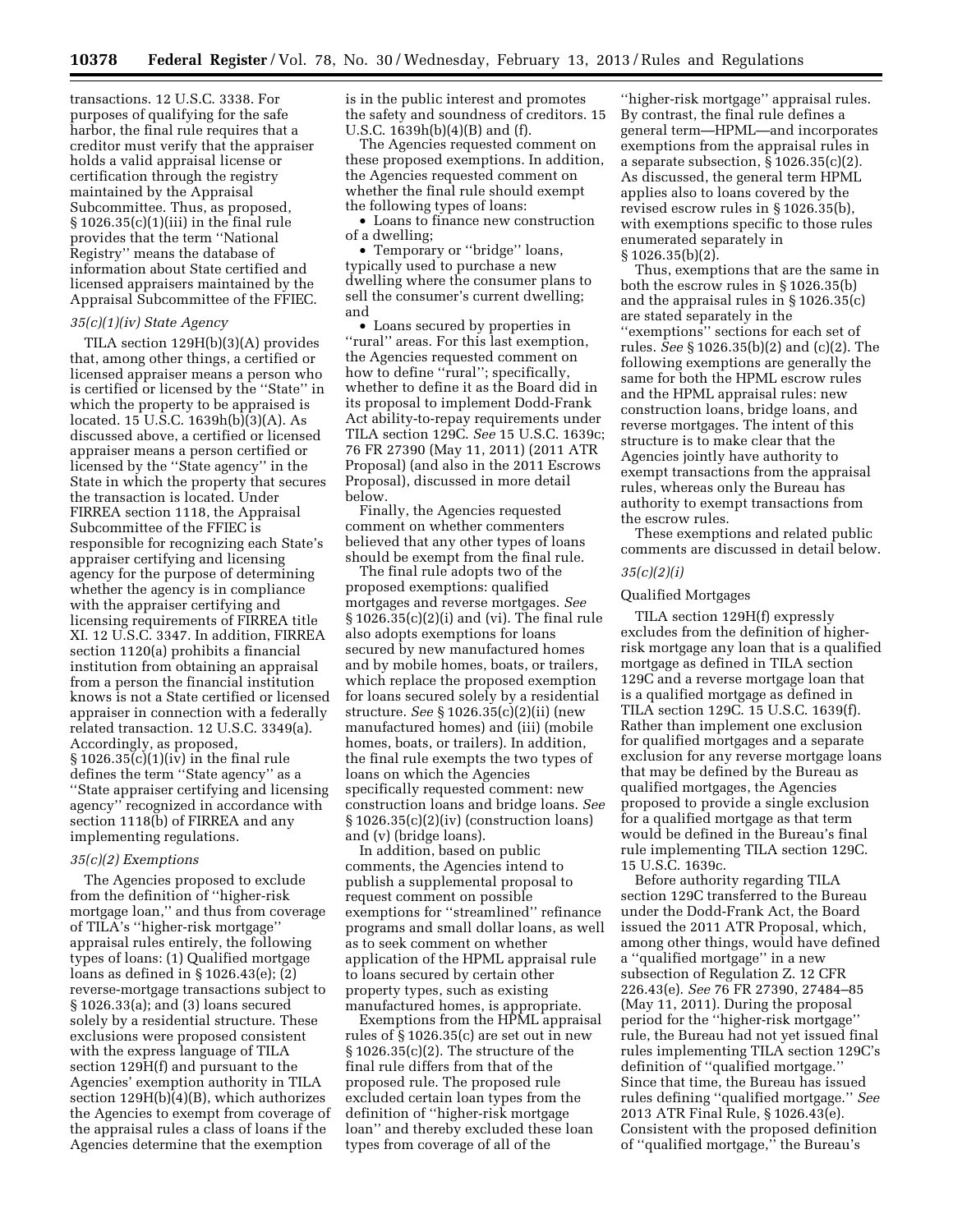final rule defines ''qualified mortgage'' as generally including loans characterized by the absence of certain features considered risky, such as negative amortization and balloon payments.

The Agencies adopt the exemption for ''qualified mortgages'' as proposed, with a cross-reference to the Bureau's final rules defining this class of loans in 12 CFR 1026.43(e).

#### **Public Comments on the Proposal**

All commenters—including national and State credit union trade associations, as well as national and State banking trade associations supported this exemption. Some banking trade associations believed the exemption was appropriate because qualified mortgages, by definition, are safe and sound transactions. Other banking and credit union trade associations expressed concern that they could not comment specifically on the exemption, because the term was not yet defined by the Bureau.

#### **Discussion**

The final rule incorporates the exemption for ''qualified mortgages'' as proposed because the exemption is prescribed by statute and widely supported by commenters. The Agencies note that some commenters requested that the final rule also exempt ''qualified residential mortgages,'' which the Dodd-Frank Act exempts from the risk retention rules prescribed by the Act. *See* Dodd-Frank Act section 941, section 15G of the Securities Exchange Act of 1934, 15 U.S.C. 780– 11(c)(1)(C)(iii). A qualified residential mortgage, however, is by statute to be defined by regulation as ''no broader than'' the definition of qualified mortgage prescribed by the Bureau in its 2013 ATR Final Rule. *See id.* at sec. 780–11(e)(4)(C). Therefore, the exemption for qualified mortgages will capture all qualified residential mortgages and a separate exemption is not necessary.

#### *35(c)(2)(ii)*

Transactions Secured by a New Manufactured Home

The Agencies proposed to exclude from coverage of the higher-risk mortgage appraisal rules any loan secured solely by a residential structure, such as a manufactured home.32 The

Agencies believed that requiring appraisals performed by certified or licensed appraisers was not appropriate, because such transactions typically more closely resemble titled vehicle loans. At the same time, based on outreach, the Agencies believed that for loans for residential structures, such as manufactured homes that are secured by both the home and the land to which the home is attached, appraisals performed by certified or licensed appraisers are feasible. Such transactions were therefore covered by the proposed rule. The Agencies believed the exemption for a loan secured solely by a residential structure was appropriate pursuant to the exemption authority under TILA section 129H(b)(4)(B). 15 U.S.C. 1026.35(b)(4)(B).

The Agencies requested comment on whether the proposed exclusion was appropriate, and if not, reasonable methods by which creditors could comply with the requirements of this proposed rule when providing loans secured solely by a residential structure. The Agencies also requested comment on whether some alternative standards for valuing residential structures securing higher-risk mortgage loans might be feasible and appropriate to include as part of the final rule, in lieu of an appraisal performed by a certified or licensed appraiser.

#### **Public Comments on the Proposal**

Commenters, including national and State credit union trade associations, a manufactured housing industry consultant, manufactured housing trade associations, a realtor trade association, a lender specializing in manufactured housing financing, and national and State banking trade associations, submitted comments regarding the exemption for loans secured ''solely by a residential structure,'' but limited their comments to the exemption as applied to manufactured homes. The commenters supported exempting loans secured solely by manufactured homes. Banking trade association commenters believed that the statute was intended to apply only to loans secured at least in part by real property. A manufactured housing industry consultant, a manufactured housing lender, and manufactured housing trade association commenters concurred that traditional appraisals were not appropriate for

these transactions for a variety of reasons, including: (1) A lack of qualified and trained appraisers to appraise such transactions, especially in rural areas; (2) a lack of comparable sales and limited sales volume; (3) the high expense of appraisals relative to the cost of the transaction; and (4) inaccurate valuations resulting from traditional appraisals. The manufactured housing industry consultant suggested that an exemption was necessary in part because these loans were unlikely to qualify for the qualified mortgage exemption due to their small size, which would in turn increase the likelihood that they would exceed the points and fees thresholds defining qualified mortgages. *See*  § 1026.43(e)(3).

Some of the commenters believed the Agencies should expand the exemption to include financing for both real estate and manufactured homes, known as ''land home'' financing. Manufactured housing trade association commenters argued that traditional appraisals are not appropriate for these transactions for many of the same reasons cited for excluding loans secured solely by a residential structure. One of these manufactured housing trade associations also expressed the view that appraisals are not appropriate because the cost of the home itself is readily known to consumers through other means. In addition, the commenter stated that in rural areas, the cost of the land is small compared to the overall value of the transaction.<sup>33</sup> This commenter recommended that if the Agencies did not exclude all land home transactions, the Agencies in the alternative should at least exclude those land home transactions that are under \$125,000 or that are in a rural area.

One commenter also questioned the feasibility of appraisals for such transactions. A lender specializing in manufactured housing financing stated that, in land home transactions, the land on which manufactured homes will be located is often not identified until well after the time appraisals are typically ordered. Moreover, the commenter stated that manufactured homes are typically not available for an interior visit until after closing, regardless of whether the transaction is secured solely by the home itself or by land and home together. As an alternative, the commenter suggested different regulatory language for the exclusion, which would expand the exemption to

<sup>32</sup>The Agencies proposed to exclude from the definition of ''higher-risk mortgage loan'' any loans secured solely by a ''residential structure,'' as that term is used in Regulation Z's definition of ''dwelling.'' *See* 12 CFR 1026.2(a)(19). The provision was intended to exclude loans that are not secured in whole or in part by land. Thus, for

example, loans secured by manufactured homes that are not also secured by the land on which they are sited were proposed to be excluded from the definition of higher-risk mortgage loan, regardless of whether the manufactured home itself is deemed to be personal property or real property under applicable State law.

<sup>33</sup>Note, however, that another manufactured housing trade association commenter stated that the majority of manufactured homes are not considered an improvement or enhancement of the real property on which they are sited.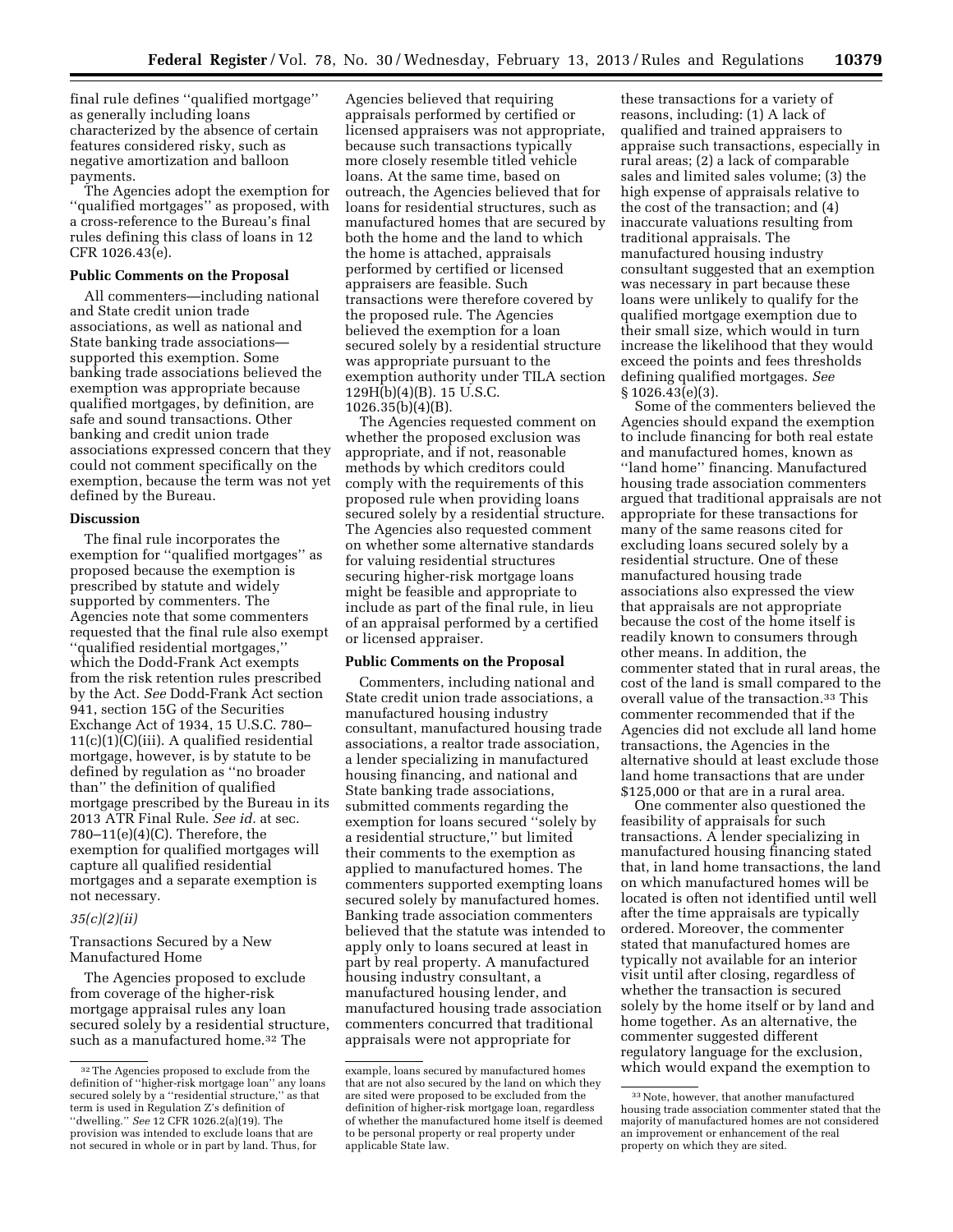land home transactions and would incorporate an existing definition of ''manufactured home'' to clearly eliminate site-built manufactured homes from the exemption.

## **Discussion**

Public commenters generally confirmed Agencies' concerns regarding the application of the appraisal rules to loans secured by certain manufactured homes. Accordingly, the Agencies are excluding certain manufactured homes from coverage under the final rule. However, in the final rule, the Agencies are modifying the exemption. The proposed rule would have exempted loans ''secured solely by a residential structure,'' which was intended to exempt manufactured homes and other types of dwellings when the loan was not secured at least in part by land. The language in the final rule is tailored to exempt transactions secured by specific types of dwellings. Accordingly, the final rule exempts transactions secured by a new manufactured home, regardless of whether the structure is attached to land or considered real property, and also exempts transactions secured by a mobile home, boat, or trailer.

The Agencies believe that the manufactured home exemption should be based on whether the manufactured home securing the transaction is a new home, regardless of whether land also secures the transaction. Upon further consideration, the Agencies believe that TILA section 129H is intended to apply to certain transactions without regard to whether a transaction is secured by land.34 Thus, the approach in the final rule is focused on the feasibility and utility of requiring certified or licensed appraisers to perform appraisals for particular manufactured home transactions.

The Agencies believe that an exemption for new manufactured homes regardless of whether the loan for such a home is also secured by land more precisely excludes from the rule those transactions that should not be subject to the new appraisal requirements.

Based on further outreach, the Agencies understand that for loans secured by both new manufactured homes and land, a valuation is often performed by combining the manufactured home invoice price with the value of the land, rather than by a traditional appraisal that is based on the collective value of the structure and the land on which it is sited.

The Agencies believe that requiring traditional appraisals with interior inspections for transactions secured by a new manufactured home would add very little value to the consumer beyond existing valuation methods. Moreover, because it may be difficult or impossible to retain qualified appraisers to perform such appraisals, the rule could result in some creditors declining to extend loans for manufactured homes. Exempting new manufactured homes from the rule is, therefore, in the public interest. The Agencies believe that such an exemption also promotes the safety and soundness of creditors, because creditors will be able to continue relying on standardized valuations that are more conducive to pricing new manufactured homes than are appraisals performed by a certified or licensed appraiser.

Accordingly, in § 1026.35(c)(2)(ii), the Agencies are exempting from the appraisal requirements of § 1026.35(c) a transaction secured by a new manufactured home. Comment 35(c)(2)(ii)–1 in the final rule clarifies that a transaction secured by a new manufactured home, regardless of whether the transaction is also secured by the land on which it is sited, is not a ''higher-priced mortgage loan'' subject to the appraisal requirements of § 1026.35(c).

#### *35(c)(2)(iii)*

Transaction Secured by Mobile Home, Boat, or Trailer

Section 1026.35(c)(2)(iii) of the final rule also specifically exempts transactions secured by a mobile home, boat, or trailer. This is consistent with the proposal, which would have exempted these transactions because they are secured ''solely by a residential structure.'' The Agencies note that this exemption applies even if the transaction is also secured by land. Comment 35(c)(2)(iii)–1 clarifies that, for purposes of the exemption in  $§ 1026.35(c)(2)(iii)$ , a mobile home does not include a manufactured home, as defined in § 1026.35(c)(1)(ii).

The Agencies believe the exemption is in the public interest, because requiring an appraisal with an interior property visit for these transactions

would offer limited value due to existing pricing tools, such as new product invoices and publicly-available pricing guides. The Agencies further believe, for purposes of safety and soundness, that creditors would be better served by using other valuation methods geared specifically for mobile homes, boats, and trailers.

## *35(c)(2)(iv)*

#### Construction Loans

In the proposal, the Agencies asked for comment on whether to exempt from the higher-risk mortgage appraisal rules transactions that finance the construction of a new home. The Agencies recognized that for loans that finance the construction of a new home, an interior visit of the property securing the loan is generally not feasible because the homes are proposed to be built or are in the process of being built. At the same time, the Agencies recognized that construction loans that meet the pricing thresholds for higherrisk mortgage loans could pose many of the same risks to consumers as other types of loans meeting those thresholds. The Agencies therefore requested comment on whether to exclude construction loans from the definition of higher-risk mortgage loan. The Agencies also sought comment on whether, if an exemption for initial construction loans were not adopted in the final rule, creditors needed any additional compliance guidance for applying TILA's ''higher-risk mortgage'' appraisal rules to construction loans. Alternatively, the Agencies requested comment on whether construction loans should be exempt only from the requirement to conduct an interior visit of the property, and be subject to all other appraisal requirements under the proposed rule.

The final rule adopts an exemption from all of the HPML appraisal requirements for a ''transaction that finances the initial construction of a dwelling.'' This exemption mirrors an existing exemption from the current HPML rules. *See* existing § 1026.35(a)(3), also retained in the 2013 Escrows Final Rule, § 1026.35(b)(2)(i)(B).

## **Public Comments on the Proposal**

Appraiser trade association commenters believed that new construction loans should not be exempted because consumers needed the protection of the appraisal rules. However, all other commenters including national and State credit union trade associations, national and State banking trade associations, banks,

<sup>34</sup>The Agencies note that the definition of ''higher-risk mortgage loan'' in TILA section 129H incorporates the definition of ''residential mortgage loan.'' TILA section 129H(f). A residential mortgage loan is defined, in part, to include loans involving certain types of dwellings that are non-real estate residences. TILA section 103(cc)(5). For example, cooperatives are specifically described as dwellings under TILA section 103(w). Moreover, although TILA section 129H requires appraisals that conform to FIRREA title XI, the Agencies do not believe that TILA section 129H is limited to transactions subject to FIRREA title XI or other Federal regulations. Thus, the Agencies believe the statute intended to apply the appraisal requirements to some loans that are not secured by land.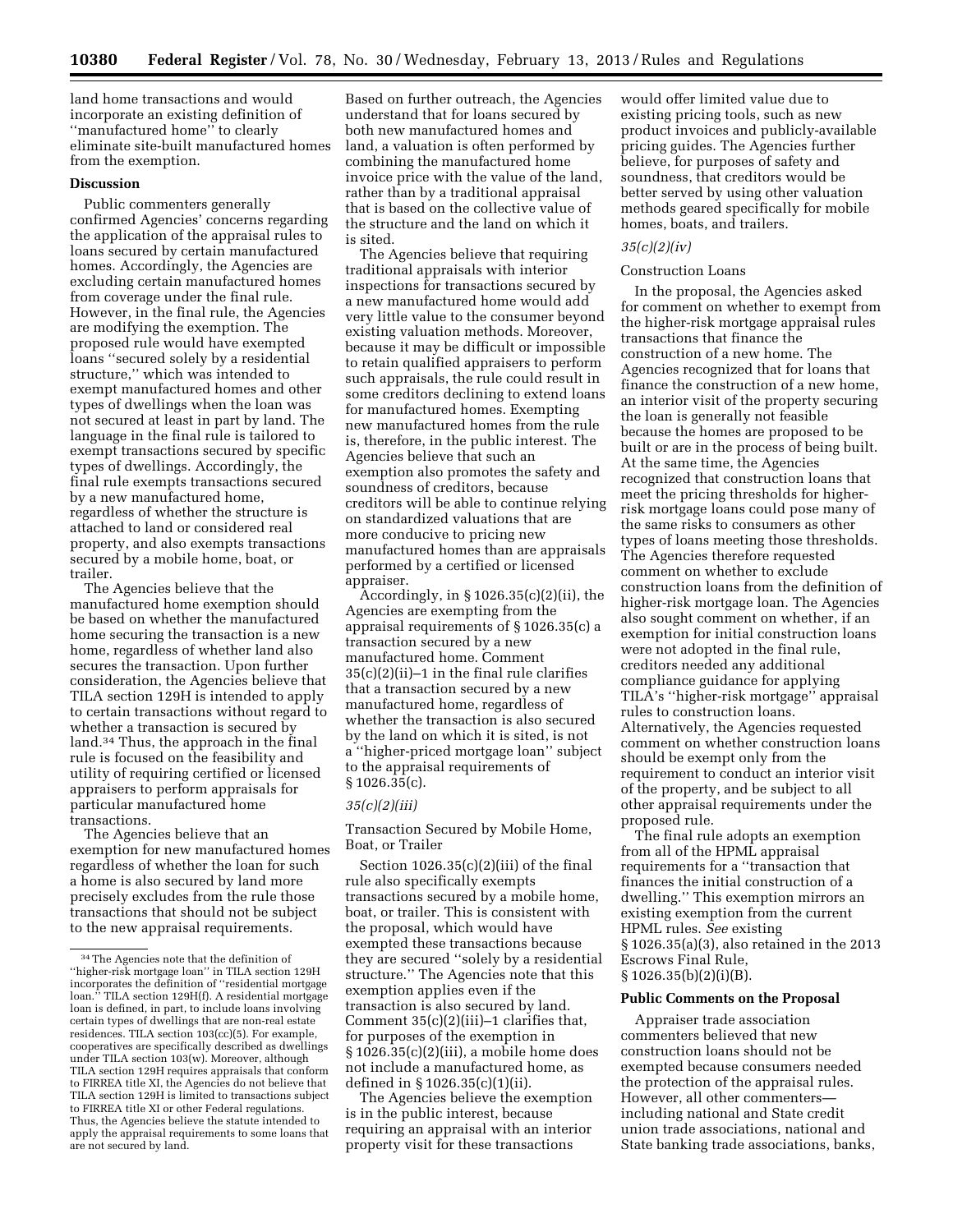a mortgage company, a financial holding company, a home builder trade association, and a loan origination software company—supported the proposed exemption.

Commenters that supported an exemption for new construction loans had varying views on the risks associated with these loans, all supporting the commenters' request for an exemption for such loans. A loan origination software company and a bank commenter asserted that new construction loan interest rates and fees are often high because the loans, which are short-term, have inherently greater risk. Thus, the appraisal rules would be over-inclusive because they would apply even when extended to prime borrowers. Similarly, a banking association commenter argued that new construction loans are not those that Congress intended to target in the appraisal rules, which the commenter viewed as loans priced higher due to the relative credit risk of the borrower. The home builder trade association, however, supported an exemption because the commenter believed that new construction loans are not as risky as the loans targeted by Congress in the ''higher-risk mortgage'' appraisal rules because these loans require close coordination between a bank, home builder, and consumer.

The financial holding company, mortgage company, banking association, and loan origination software company commenters supported an exemption for new construction loans because they are temporary. One of these commenters noted that most mortgage-related regulations, such as those in Regulation X and Z, make accommodations for temporary loans. Others noted that the property securing the new construction loan ultimately will be subject to an appraisal under TILA's ''higher-risk mortgage'' appraisal rules if the permanent financing replacing the new construction loan is a ''higher-risk mortgage.''

Several commenters supporting an exemption cited concerns about the feasibility and utility of performing interior inspection appraisals during the construction phase. A bank commenter stated that an exemption was needed because a home under construction is not available for a physical inspection. Similarly, credit union association and banking association commenters stated that an interior visit would not be feasible during the construction phase. Moreover, the commenter believed an appraisal was unlikely to yield sufficient information about the condition of the property to justify the expense to the consumer. A banking

association commenter further asserted that the usual value of a new construction loan is the value ''at completion,'' so an appraisal performed during construction would not assess the value of a completed home.

A State banking association commenter asserted that failing to exempt new construction loans from the final rule would result in operational difficulties and that an interior inspection appraisal would be of little value to consumers in these circumstances. A bank commenter requested guidance on how to comply with the rules for these loans, if the Agencies did not exempt them from the rule.

## **Discussion**

In  $\S 1026.35(c)(2)(iv)$ , the Agencies are using their exemption authority to exempt from the final rule a ''transaction to finance the initial construction of a dwelling.'' Unlike the exemption for ''bridge'' loans that the Agencies are also adopting (*see* sectionby-section analysis of  $\S 1026.35(c)(2)(v)$ , below), the exemption for new construction loans is not limited to loans of twelve months or less. This is because the Agencies recognize that new construction might take longer than twelve months and that therefore new construction loans might be for terms of longer than twelve months. This aspect of the exemption adopted in the final rule also reflects the existing exemption for new construction loans from the current HPML rules. *See* § 1026.35(a)(3).

The Agencies' decision to exempt these types of transactions is consistent with wide support for this exemption received from commenters, which largely confirmed the Agencies' concerns about the drawbacks of subjecting these transactions to the new HPML appraisal requirements, particularly the requirement for an interior inspection, USPAP-compliant appraisal. The Agencies also believe that this exemption is important to ensure consistency across mortgage rules, and thus to facilitate compliance. In addition to noting the existing exemption for new construction loans from the current HPML requirements, the Agencies also note the exemption for these loans from the new Dodd-Frank Act ability-to-repay and ''highcost'' mortgage rules issued by the Bureau. *See* 2013 ATR Final Rule, § 1026.43(a)(3)(ii), and 2013 HOEPA Final Rule, § 1026.32(a)(2)(ii).35

Due to their temporary nature and for other reasons, these loans tend to have higher rates and thus more of them would be subject to the HPML appraisal rules without an exemption. Applying the HPML appraisal rules to these products might subject them to rules with which creditors might not in fact be able to comply. The Agencies therefore believe that this exemption will help ensure that a useful credit vehicle for consumers remains available to build and revitalize communities. The Agencies also recognize that new construction loans can be an important product for many creditors, enabling them to strengthen and diversify their lending portfolios. The Agencies are also not aware of, and commenters did not offer, evidence of widespread valuation abuses in loans to finance new construction. Thus, the Agencies find that the exemption is both in the public interest and promotes the safety and soundness of creditors. *See* TILA section 129H(b)(4)(B), 15 U.S.C. 1639h(b)(4)(B).

The Agencies also wished to clarify in the final rule the treatment of ''construction to permanent'' loans, consisting of a single loan that transforms into permanent financing at the end of the construction phase. For this reason, the commentary of the final rule includes guidance on the application of various rules in Regulation Z to these loans that parallels guidance provided in commentary for the new ''high-cost'' mortgage rules. *See* 2013 HOEPA Final Rule, comment  $32(a)(2)(ii)-1$ . Specifically, comment 35(c)(2)(iv)–1 clarifies that the exclusion for loans to finance the initial construction of a dwelling applies to a construction-only loan as well as to the construction phase of a construction-to-permanent loan. The comment further clarifies that the HPML appraisal rules in § 1026.35(c) do apply if the permanent financing qualifies as an HPML under § 1026.35(a)(1) and is not otherwise exempt from the rules under § 1026.35(c)(2).

The comment also provides guidance on the application of Regulation Z's general closed-end mortgage loan disclosure requirements to constructionto-permanent loans. To this end, the comment states that, when a construction loan may be permanently financed by the same creditor, the general disclosure requirements for closed-end credit (§ 1026.17) provide that the creditor may give either one combined disclosure for both the construction financing and the permanent financing, or a separate set of disclosures for each of the two phases

<sup>35</sup>Moreover, the existing ''high-cost'' mortgage rules contain a longstanding exemption for construction loans from the limitation on balloon payments. *See* existing § 1026.32(d)(1)(i).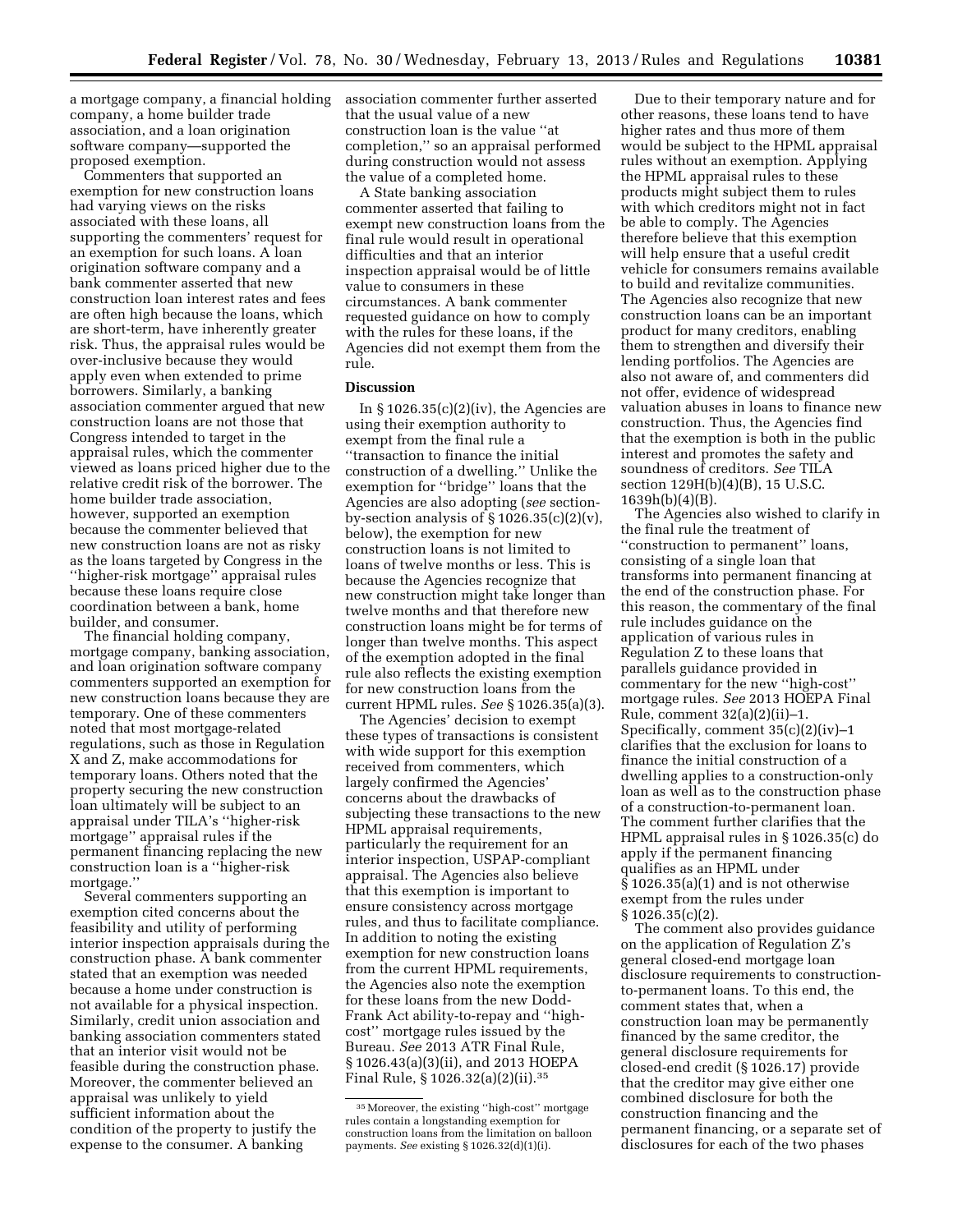as though they were two separate transactions. *See* § 1026.17(c)(6)(ii) and comment 17(c)(6)–2. The comment explains that  $\S 1026.17(c)(6)(ii)$ addresses only how a creditor may elect to disclose a construction-to-permanent transaction, and that which disclosure option a creditor elects under § 1026.17(c)(6)(ii) does not affect whether the permanent phase of the transaction is subject to § 1026.35(c). The comment further explains that, when the creditor discloses the two phases as separate transactions, the annual percentage rate for the permanent phase must be compared to the average prime offer rate for a transaction that is comparable to the permanent financing to determine coverage under § 1026.35(c). The comment also explains that, when the creditor discloses the two phases as a single transaction, a single annual percentage rate, reflecting the appropriate charges from both phases, must be calculated for the transaction in accordance with § 1026.35 and appendix D to part 1026. The comment also clarifies that the APR must be compared to the APOR for a transaction that is comparable to the permanent financing to determine coverage under § 1026.35(c). If the transaction is determined to be an HPML that is not otherwise exempt under § 1026.35(c)(2), only the permanent phase is subject to the HPML appraisal requirements of § 1026.35(c).

#### *35(c)(2)(v)*

#### Bridge Loans

In the proposal, the Agencies also requested comment on whether the appraisal rules of TILA section 129H should apply to temporary or ''bridge'' loans with a term of 12 months or less. 15 U.S.C. 1639h. If such an exemption were not adopted, the Agencies sought comment on whether any additional compliance guidance would be needed for applying the new appraisal rules to bridge loans. The Agencies stated concerns about the burden to both creditors and consumers of imposing the rule's requirements on such loans and questioned whether such requirements would be useful for many consumers.

As explained in the proposal, bridge loans are short-term loans typically used when a consumer is buying a new home before selling the consumer's existing home. Usually secured by the existing home, a bridge loan provides financing for the new home (often in the form of the down payment) or mortgage payment assistance until the consumer can sell the existing home and secure

permanent financing. Bridge loans normally carry higher interest rates, points and fees than conventional mortgages, regardless of the consumer's creditworthiness.

In § 1026.35(c)(2)(v), the final rule adopts an exemption from the new HPML appraisal rules for a ''loan with a maturity of 12 months or less, if the purpose of the loan is a 'bridge' loan connected with the acquisition of a dwelling intended to become the consumer's principal dwelling.''

## **Public Comments on the Proposal**

Almost all commenters—including national and State banking associations, national and State credit union associations, a mortgage company, a financial holding company, a loan origination software company, a home builder trade association, and a bank supported an exemption for bridge loans for many of the same reasons that commenters supported exempting construction loans. Several commenters emphasized that these loans are temporary, and some further pointed out that imposing appraisal requirements was unnecessary because bridge loans are ultimately converted to permanent financing that will be subject to the appraisal rules. Other commenters argued that the protections of the appraisal rules were not needed because bridge loans' higher rates are generally unrelated to a consumer's creditworthiness; they argued that TILA's new ''higher-risk mortgage'' appraisal rules were intended for loans made to more vulnerable, less creditworthy consumers without other credit options.

Some commenters asserted that failing to exempt these loans would result in operational difficulties and would be of little value to consumers. In this regard, one commenter discussed the difficulties of comparing an APR to a ''comparable'' APOR for these loans. One credit union association commenter believed that without an exemption, consumers' access to bridge loans would be reduced. Some commenters requested that the Agencies exempt all types of temporary loans. Appraiser trade association commenters believed that the Agencies should not allow an exemption unless there was a compelling policy reason to do so.

#### **Discussion**

The Agencies are adopting an exemption for ''bridge'' loans of 12 months or less that are connected with the acquisition of a dwelling intended to become the consumer's principal dwelling for several reasons. First, the Agencies believe that with this

exemption, the consumer would still be afforded the protection of the appraisal rules. This is because bridge loans used in connection with the acquisition of a new home are typically secured by the consumer's existing home to facilitate the purchase of a new home. Thus, the consumer would be afforded the protections of the appraisal rules on the permanent financing secured by the new home. This would include the protections of § 1026.35(c)(4)(i) regarding properties that are potentially fraudulent flips.

Second, commenters generally confirmed the Agencies' concerns expressed in the proposal about the burden to both creditors and consumers of imposing TILA section 129H's heightened appraisal requirements on short-term financing of this nature. As noted in the proposal, the Agencies recognize that rates on short-term bridge loans are often higher than on long-term home mortgages, so these loans may be more likely to meet the ''higher-risk mortgage loan'' triggers. As also noted in the proposal and echoed by commenters, ''higher-risk mortgages'' under TILA section 129H would generally be a credit option for less creditworthy consumers, who may be more vulnerable than others and in need of enhanced consumer protections, such as TILA section 129H's special appraisal requirements. However, a bridge loan consumer could be subject to rates that would exceed the higher-risk mortgage loan thresholds even if the consumer would qualify for a non-higher-risk mortgage loan when seeking permanent financing. The Agencies do not believe that Congress intended TILA section 129H to apply to loans simply because they have higher rates, regardless of the consumer's creditworthiness or the purpose of the loan.

Further, the Agencies recognize that the exemption can help facilitate compliance by generally ensuring consistency across residential mortgage rules. Such consistency can reduce compliance-related burdens and risks, thereby promoting the safety and soundness of creditors. The Agencies also believe that consistency across the rules can reduce operational risk and support a creditor's ability to offer these loans, which can enable creditors to strengthen and diversify their lending portfolios.

In particular, the Agencies note the current exemption for ''temporary or 'bridge' loans of twelve months or less from the existing HPML rules (retained in the 2013 Escrows Final Rule, § 1026.35(b)(2)(i)(C)), but also a similar exemption from TILA's new ability-torepay requirements. *See* existing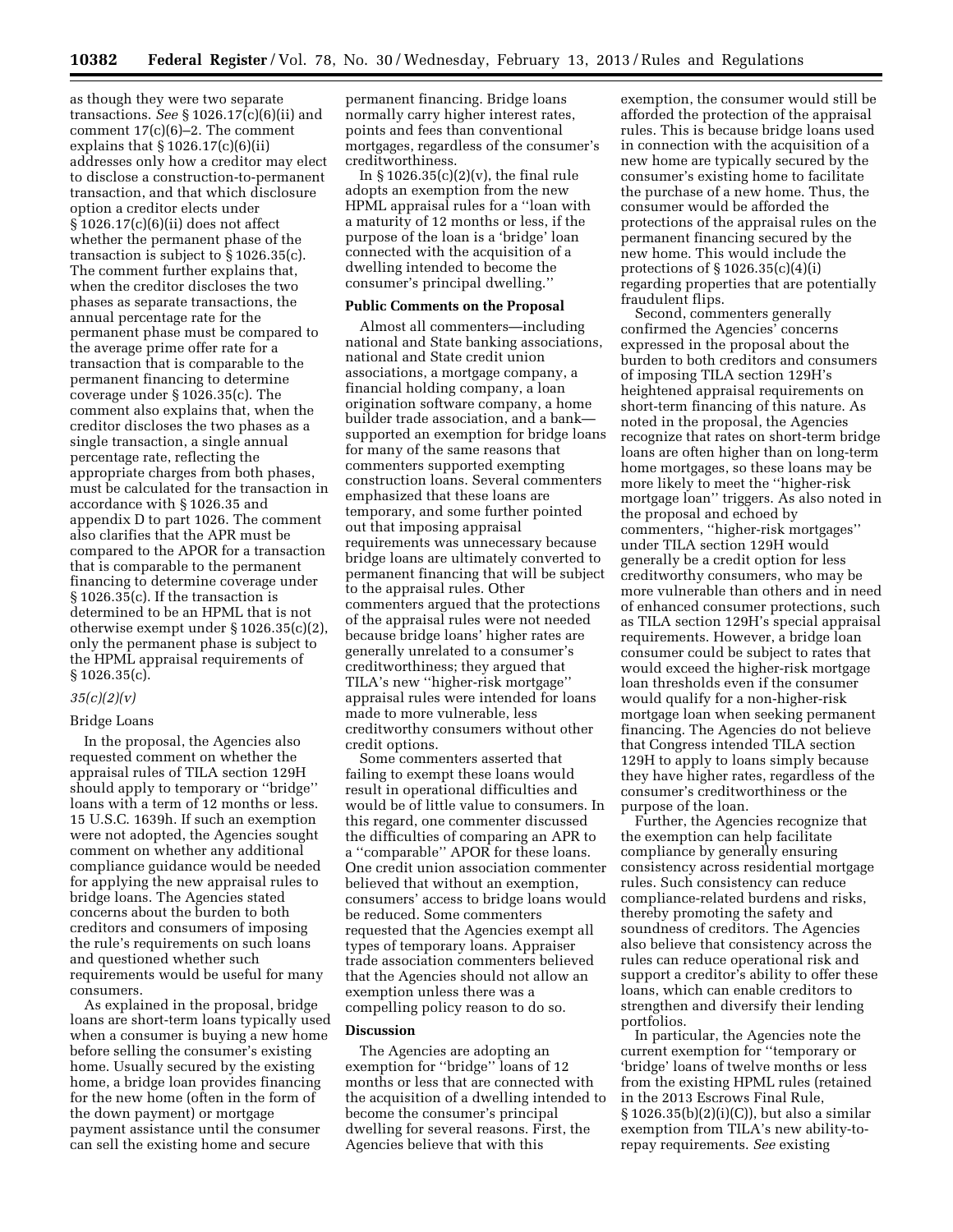§ 1026.35(a)(3). *See* TILA section 129C(a)(8), 15 U.S.C. 1639c(a)(8); 2013 ATR Final Rule, § 1026.43(a)(3)(ii).36 In addition, longstanding HOEPA rules have included an exception from the balloon payment prohibition for ''loans with maturities of less than one year, if the purpose of the loan is a 'bridge' loan connected with the acquisition or construction of a dwelling intended to become the consumer's principal dwelling.'' § 1026.32(d)(1)(ii). The final HOEPA rules adopted by the Bureau contain the same exception with minor changes for conformity across mortgage rules. *See* 2013 HOEPA Final Rule, § 1026.32(d)(1)(ii)(B) (revising the exception to cover bridge loans of 12 months or less, rather than less than one year).

Like the HOEPA exception from the balloon payment prohibition, the final HPML appraisal rule does not exempt all loans with terms of 12 months or less. Only bridge loans of 12 months or less that are made in connection with the acquisition of a consumer's principal dwelling are exempted. (Construction loans are separately exempted under § 1026.35(c)(2)(iv), discussed in the corresponding sectionby-section analysis above.) The Agencies believe that the HPML appraisal rule might be appropriately applied to other types of temporary financing, particularly temporary financing that does not result in the consumer ultimately obtaining permanent financing covered by the appraisal rule.

Finally, as with new construction loans, the Agencies are not aware of, and commenters did not offer, evidence of widespread valuation abuses in bridge loans of twelve months or less used in connection with the acquisition of a consumer's principal dwelling. For all these reasons, the Agencies find that the exemption is both in the public interest and promotes the safety and soundness of creditors. *See* TILA section 129H(b)(4)(B), 15 U.S.C. 1639h(b)(4)(B).

#### *35(c)(2)(vi)*

#### Reverse Mortgage Transactions

The Agencies proposed to exempt reverse mortgage transactions subject to § 1026.33(a) from the definition of ''higher-risk mortgage loan.'' The Agencies proposed this exemption in part because the proprietary (private)

reverse mortgage market is effectively nonexistent, thus the vast majority of reverse mortgage transactions made in the United States today are insured by FHA as part of the U.S. Department of Housing and Urban Development's (HUD) Home Equity Conversion Mortgage (HECM) Program.37 The Agencies stated that TILA's new ''higher-risk mortgage'' appraisal rules are arguably unnecessary because HECM creditors must adhere to specific standards designed to protect both the creditor and the consumer, including robust appraisal rules.38 In addition, a methodology for determining APORs for reverse mortgage transactions does not currently exist, so creditors would be unable to determine whether the APR of a given reverse mortgage transaction exceeded the rate thresholds defining a ''higher-risk mortgage loan'' (HPML in the final rule).

At the same time, the Agencies expressed concern that providing a permanent exemption for all reverse mortgage transactions, both private and HECM products, could deny key protections to consumers who rely on reverse mortgages. However, the Agencies proposed the exemption on at least a temporary basis, asserting that avoiding any potential disruption of this segment of the mortgage market in the near term would be in the public interest and promote the safety and soundness of creditors.

The Agencies requested comment on the appropriateness of this exemption. The Agencies also sought comment on whether available indices exist that track the APR for reverse mortgages and could be used by the Bureau to develop and publish an APOR for these transactions, or whether such an index could be developed, noting, for example, information published by HUD on HECMs, including the contract rate.39

As discussed further below, in § 1026.35(c)(2)(vi) of the final rule, the Agencies are adopting the proposed exemption for a ''reverse-mortgage transaction subject to § 1026.33(a).''

#### **Public Comments on the Proposal**

National and State credit union trade associations, as well as a State banking trade association, supported the proposed exemption. However,

appraiser trade association commenters generally believed that excluding appraisal protections would harm consumers, particularly senior citizens, and is contrary to public policy. Appraiser trade association, realtor trade association, and reverse mortgage lending trade association commenters suggested that any exemption should be limited to reverse mortgages under the FHA HECM program and not extended to proprietary products, because HECM consumers are afforded a comprehensive and mandatory set of appraisal protections. The reverse mortgage lending trade association also suggested circumstances under which reverse mortgages should be deemed qualified mortgages and, thus, qualify for an exemption on that basis. *See*  section-by-section analysis of § 1026.35(c)(2)(i).

No commenters offered suggestions on an appropriate approach for developing an APOR for reverse mortgages. Appraiser trade associations, who only supported an exemption for HECMs, believed that the rules should apply to reverse mortgages even though indices do not currently exist. A reverse mortgage lending trade association believed that benchmark indices for reverse mortgages could be developed, but, supporting the proposed exemption, questioned whether one should be.

#### **Discussion**

The Agencies are adopting the proposed exemption for a ''reversemortgage transaction subject to § 1026.33'' for the same basic reasons discussed in the proposal, which were affirmed by most commenters. The Agencies share concerns expressed by some commenters about the risks to consumers of reverse mortgages generally, and of proprietary reverse mortgage loans in particular. Proprietary reverse mortgage loans are not insured by FHA or any other government entity, so payments are not guaranteed by the U.S. government to either consumers or creditors. By contrast, HECMs are insured by FHA and subject to a number of rules and restrictions designed to reduce risk to both consumers and creditors, including appraisal rules. *See*  TILA section 129H(b)(4)(B), 15 U.S.C. 1639h(b)(4)(B).

As noted in the proposal, however, there is little to no market for proprietary reverse mortgages, and prospects for the reemergence of this market in the near-term are remote.40 HECMs comprise virtually the entire reverse mortgage market and are subject

<sup>36</sup>The exemption for ''temporary or 'bridge' loans of twelve months or less'' in TILA's ability-to-repay rules codifies an exemption from the current ''highcost'' and HPML repayment ability requirements. *See* existing §§ 1026.34(a)(4)(v), 1026.35(a)(3) and (b)(1).

<sup>37</sup>*See* Bureau, *Reverse Mortgages: Report to Congress* 14, 70–99 (June 28, 2012), available at *[http://www.consumerfinance.gov/reports/reverse](http://www.consumerfinance.gov/reports/reverse-mortgages-report)[mortgages-report](http://www.consumerfinance.gov/reports/reverse-mortgages-report)* (Bureau Reverse Mortgage Report). 38*See* HUD Handbook 4235.1, ch. 3.

<sup>39</sup>*See [http://portal.hud.gov/hudportal/HUD?src=/](http://portal.hud.gov/hudportal/HUD?src=/program_offices/housing/rmra/oe/rpts/hecm/hecmmenu) program*\_*[offices/housing/rmra/oe/rpts/hecm/](http://portal.hud.gov/hudportal/HUD?src=/program_offices/housing/rmra/oe/rpts/hecm/hecmmenu) [hecmmenu](http://portal.hud.gov/hudportal/HUD?src=/program_offices/housing/rmra/oe/rpts/hecm/hecmmenu)* (''Home Equity Conversion Mortgage

<sup>&</sup>lt;sup>40</sup> Bureau Reverse Mortgage Report at 137–38.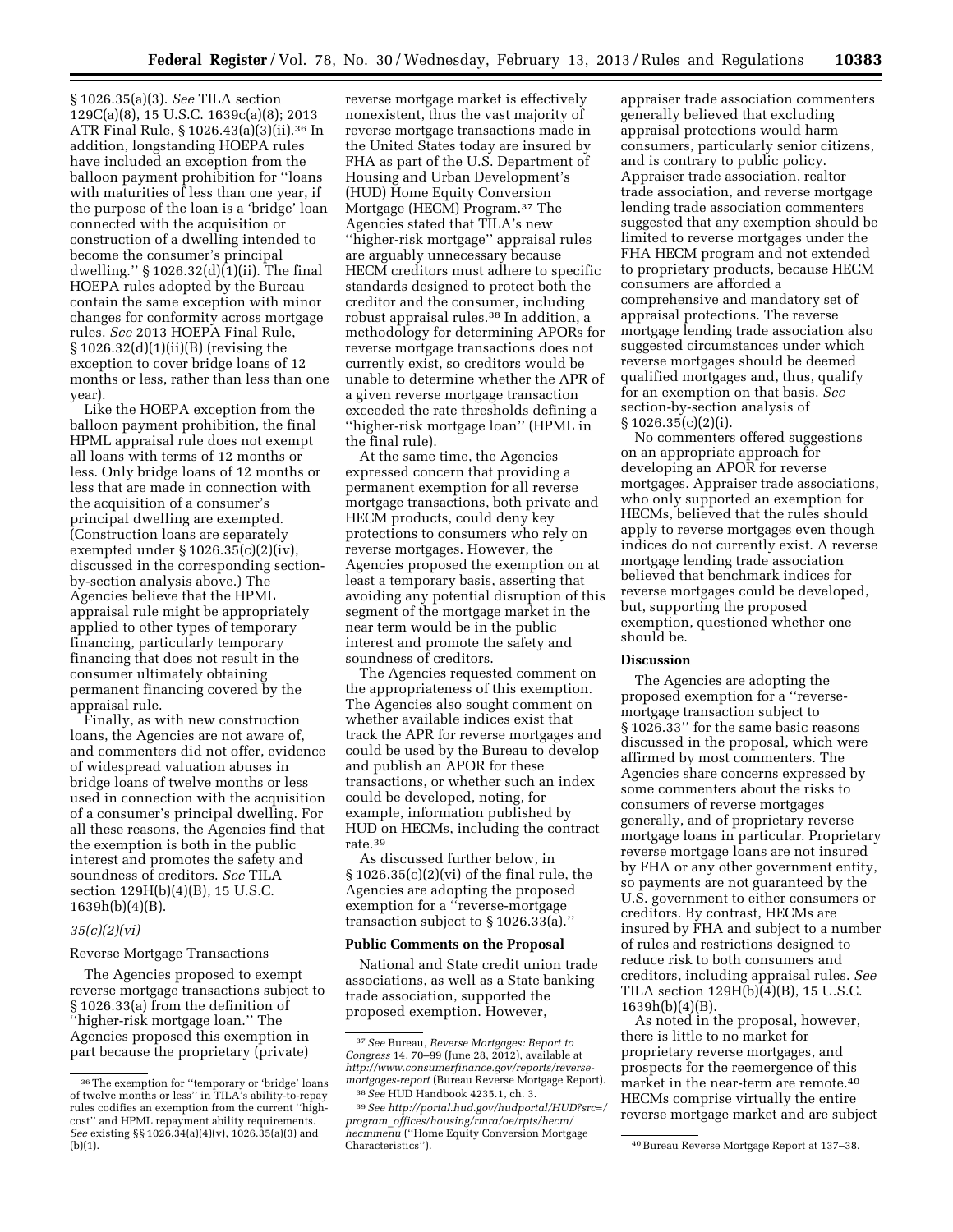to FHA's extensive HECM rules, which include appraisal requirements.41 In addition, the Agencies believe that unwarranted creditor liability and operational risk could arise if the rule were applied to loans that a creditor cannot definitively determine are in fact subject to the rule, as is the case here, where no rate benchmark exists for measuring whether a reverse mortgage loan is an HPML. Thus, without an exemption for reverse mortgages, creditors would be susceptible to risks that could negatively affect their safety and soundness.

In reevaluating the proposed exemption, the Agencies also focused more attention on the fact that TILA's ''higher-risk mortgage'' appraisal rules apply only to closed-end products. Many (and historically most) reverse mortgages are open-end products. The Agencies are concerned about creating anomalies in the market and compliance confusion among creditors by applying one set of rules to closed-end reverse mortgages and another to open-end reverse mortgages. The Agencies note that compliance confusion among creditors can create burden and operational risk that can have a negative impact on the safety and soundness of the creditors. The Agencies are concerned that this bifurcation of the rule's application could also hinder creditors from offering a range of reverse mortgage product choices that support the creditors' loan portfolios while also benefitting consumers. In short, questions remain for the Agencies about whether this rule is the appropriate vehicle for addressing appraisal issues in the reverse mortgage market.

The Agencies remain concerned about the potential for abuse related to appraisals even with HECMs, which are subject to appraisal rules. Indeed, evidence exists that problems of property value inflation and fraudulent flipping occur even in the HECM market.42 The Agencies plan to continue monitoring the reverse mortgage market closely and address appraisal issues as needed, including through consultations with the Bureau regarding any initiatives to revisit previously-issued reverse mortgage proposals (76 FR 58539, 53638–58659 (Sept. 24, 2012)).

For all these reasons, the Agencies have concluded that an exemption for all reverse mortgages at this time from this rule is in the public interest and promotes the safety and soundness of creditors.43

*35(c)(3) Appraisals Required for Higher-Priced Mortgage Loans* 

#### 35(c)(3)(i) In General

Consistent with TILA section 129H(a) and (b)(1), the proposal provided that a creditor shall not extend a higher-risk mortgage loan to a consumer without obtaining, prior to consummation, a written appraisal performed by a certified or licensed appraiser who conducts a physical visit of the interior of the property that will secure the transaction. 15 U.S.C. 1639h(a) and (b)(1). In new § 1026.35(c)(3)(i), the final rule adopts this proposal without change.

#### 35(c)(3)(ii) Safe Harbor

In the proposed rule, the Agencies proposed a safe harbor that would establish affirmative steps creditors can follow to ensure that they satisfy statutory obligations under TILA section 129H(a) and (b)(1). 15 U.S.C. 1639h(a) and (b)(1). This was done to address compliance uncertainties, which are discussed in more detail below.

The Agencies are adopting the final rule substantially as proposed. Specifically, under new § 1026.35(c)(3)(ii), a creditor would be deemed to have obtained a written appraisal that meets the general appraisal requirements now adopted in § 1026.35(c)(3)(i) if the creditor:

• Orders the appraiser to perform the appraisal in conformity with USPAP and FIRREA title XI, and any implementing regulations, in effect at the time the appraiser signs the appraiser's certification  $(S1026.35(c)(3)(ii)(A));$ 

• Verifies through the National Registry that the appraiser who signed the appraiser's certification holds a valid appraisal license or certification in the State in which the appraised property is located as of the date the appraisal is signed

 $(S1026.35(c)(3)(ii)(B));$ 

• Confirms that the elements set forth in appendix N to part 1026 are

addressed in the written appraisal  $(S 1026.35(c)(3)(ii)(C))$ ; and

• Has no actual knowledge to the contrary of facts or certifications contained in the written appraisal  $(\S 1026.35(c)(3)(ii)(D)).$ 

The Agencies are also adopting proposed comments to the safe harbor. In particular, comment 35(c)(3)(ii)–1 clarifies that a creditor that satisfies the safe harbor conditions in § 1026.35(c)(3)(ii)(A)–(D) will be deemed to have complied with the general appraisal requirements of § 1026.35(c)(3)(i). This comment further clarifies that a creditor that does not satisfy the safe harbor conditions in § 1026.35(c)(3)(ii)(A)–(D) does not necessarily violate the appraisal requirements of § 1026.35(c)(3)(i).

Consistent with the proposal, appendix N to part 1026 provides that, to qualify for the safe harbor, a creditor must check to confirm that the written appraisal:

• Identifies the creditor who ordered the appraisal and the property and the interest being appraised.

• Indicates whether the contract price was analyzed.

• Addresses conditions in the property's neighborhood.

• Addresses the condition of the property and any improvements to the property.

• Indicates which valuation approaches were used, and included a reconciliation if more than one valuation approach was used.

• Provides an opinion of the property's market value and an effective date for the opinion.

• Indicates that a physical property visit of the interior of the property was performed.

• Includes a certification signed by the appraiser that the appraisal was prepared in accordance with the requirements of USPAP.

• Includes a certification signed by the appraiser that the appraisal was prepared in accordance with the requirements of FIRREA title XI, as amended, and any implementing regulations.

As discussed in the proposal, other than the certification for compliance with FIRREA title XI, the items in appendix N were derived from the Uniform Residential Appraisal Report (URAR) form used as a matter of practice in the residential mortgage industry. The final rule incorporates without change a proposed comment clarifying that a creditor need not look beyond the face of the written appraisal and the appraiser's certification to confirm that the elements in appendix N are included in the written appraisal.

<sup>41</sup>*See* HUD Handbook 4235.1, ch. 3.

<sup>42</sup>Bureau Reverse Mortgage Report at 154, 157.

<sup>43</sup>By statute, the term ''higher-risk mortgage'' excludes any ''qualified mortgage'' and any ''reverse

mortgage loan that is a qualified mortgage.'' 15 U.S.C. 1639h(f). The Bureau was authorized by the Dodd-Frank Act to define the term ''qualified mortgage'' and has done so in its 2013 ATR Final Rule. However, the 2013 ATR Final Rule does not define the types of reverse mortgage loans that should be considered ''qualified mortgages'' because, by statute, TILA's ability-to-repay rules do not apply to reverse mortgages. *See* TILA section  $129C(a)(8)$ , 15 U.S.C. 1639 $c(a)(8)$ . Thus the Agencies are not able to implement the precise statutory exemption for ''reverse mortgage loans that are qualified mortgages.'' Instead, the exemption for reverse mortgages is based on the Agencies' express authority to exempt from TILA's ''higher-risk mortgage'' appraisal rules ''a class of loans,'' if the exemption "is in the public interest and promotes the safety and soundness of creditors.'' TILA section 129H(b)(4)(B), 15 U.S.C. 1639h(b)(4)(B).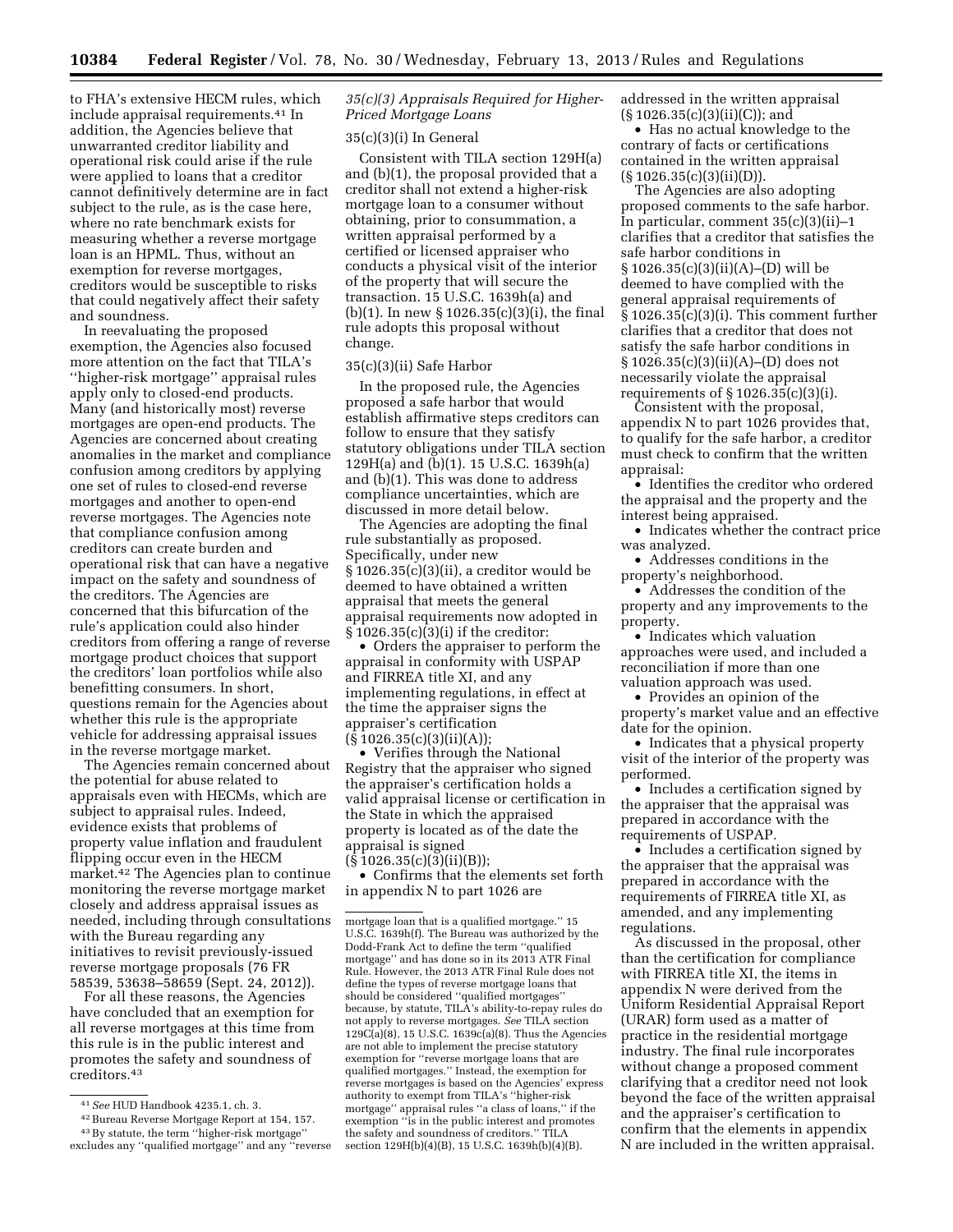*See* § 1026.35(c)(3)(ii)(C)–1. However, as also provided in the proposal, the final rule provides that the safe harbor does not apply if the creditor has actual knowledge to the contrary of facts or certifications contained in the written appraisal. *See* § 1026.35(c)(3)(ii)(D).

#### **Public Comments on the Proposal**

The Agencies collectively received 17 comments from 13 trade groups, three financial institutions, and one bank holding company that addressed the proposed safe harbor. Of these, 14 commenters unequivocally supported the safe harbor. Several commenters requested clarification of certain issues. Two commenters recommended that the Agencies clarify that a lender has not necessarily violated the appraisal requirements when an appraisal does not meet the safe harbor's requirements. Another commenter recommended the final rule provide that a creditor may outsource the safe harbor requirements to a third party and that the creditor would be permitted to rely upon the third party's certification. The commenter also requested confirmation that creditors could use automated processes for checking whether the safe harbor's criteria were met.

The same commenter stated that the safe harbor did not indicate whether the creditor could rely on the face of the written appraisal report and the appraiser's certification. One commenter stated that the safe harbor was not clear regarding the scope and type of information that was required for some of the criteria. One commenter requested that the Agencies eliminate the certification for compliance with FIRREA.

Two commenters questioned implementation of the safe harbor and the creditor's responsibility under the safe harbor standard. These commenters recommended that the Agencies should use the same appraisal review standards that exist in FIRREA and the Interagency Appraisal and Evaluation Guidelines. One of the commenters questioned whether a creditor was being tasked under the safe harbor with adequate responsibility for review of an appraisal. This commenter noted that the proposal appeared to lower the bar for creditors in connection with appraisal review responsibilities. The commenter strongly opposed allowing creditors to perform appraisal review functions without necessarily using licensed or certified appraisers and recommended requiring lenders to use certified or licensed appraisers to perform any substantive appraisal review functions.

#### **Discussion**

As noted, the safe harbor is being adopted to address compliance uncertainties for creditors raised by the general appraisal requirements. Specifically, TILA section 129H(b)(1) requires that appraisals mandated by section 129H be performed by ''a certified or licensed appraiser'' who conducts a physical property visit of the interior of the mortgaged property. 15 U.S.C. 1639h(b)(1). The statute goes on to define a ''certified or licensed'' appraiser in some detail. TILA section 129H(b)(3), 15 U.S.C. 1639h(b)(3). The statute, however, is silent on how creditors should determine whether the written appraisals they have obtained comply with these statutory requirements.

TILA section 129H(b)(3) defines a ''certified or licensed appraiser'' as a person who is (1) certified or licensed by the State in which the property to be appraised is located, and (2) performs each appraisal in conformity with USPAP and the requirements applicable to appraisers in FIRREA title XI, and the regulations prescribed under such title, as in effect on the date of the appraisal. 15 U.S.C. 1639h(b)(3). These two elements of the definition of ''certified or licensed appraiser'' are discussed in more detail below.

*Certified or licensed in the State in which the property is located.* State certification and licensing of real estate appraisers has become a nationwide practice largely as a result of FIRREA title XI. Pursuant to FIRREA title XI, entities engaging in certain ''federally related transactions'' involving real estate are required to obtain written appraisals performed by an appraiser who is certified or licensed by the appropriate State. 12 U.S.C. 3339, 3341. As noted, to facilitate identification of appraisers meeting this requirement, the Appraisal Subcommittee of the FFIEC maintains an on-line National Registry of appraisers identifying all federally recognized State certifications or licenses held by U.S. appraisers.44 12 U.S.C. 3332, 3338.

*Performs appraisals in conformity with USPAP and FIRREA.* Again, TILA section 129H(b)(3) also defines ''certified or licensed appraiser'' as a person who performs each appraisal in accordance with USPAP and FIRREA title XI, and the regulations prescribed under such title, in effect on the date of

the appraisal. 15 U.S.C. 1639h(b)(3). USPAP is a set of standards promulgated and interpreted by the Appraisal Standards Board of the Appraisal Foundation, providing generally accepted and recognized standards of appraisal practice for appraisers preparing various types of property valuations.45 USPAP provides guiding standards, not specific methodologies, and application of USPAP in each appraisal engagement involves the application of professional expertise and judgment.

FIRREA title XI and the regulations prescribed thereunder regulate entities engaging in real estate-related financial transactions that are engaged in, contracted for, or regulated by the Federal financial institutions regulatory agencies.46 *See* 12 U.S.C. 3339, 3350.

The statute does not specifically address Congress's intent in referencing USPAP and FIRREA title XI. Congress could have amended FIRREA title XI directly to expand the scope of the statute to subject all creditors to its requirements. Instead, Congress inserted language into TILA requiring that the appraisers who perform appraisals in connection with higher-risk mortgage loans comply with USPAP and FIRREA title XI. The statute is silent, however, as to the extent of creditors' obligations under the statute to evaluate appraisers' compliance.

The Agencies remain concerned that, practically speaking, a creditor might not be able to determine with certainty whether an appraiser complied with USPAP for a residential appraisal. An appraisal performed in accordance with USPAP represents an expert opinion of value. Not only does USPAP require extensive application of professional judgment, it also establishes standards for the scope of inquiry and analysis to be performed that cannot be verified absent substantially re-performing the appraisal. Conclusive verification of FIRREA title XI compliance (which itself incorporates USPAP) poses similar problems. On an even more basic level,

45*See* Appraisal Standards Bd., Appraisal Fdn., USPAP (2012–2013 ed.) *available at [http://](http://www.uspap.org)  [www.uspap.org](http://www.uspap.org)*.

46As discussed above in the section-by-section analysis of the definition of ''certified or licensed appraiser'' (§ 1026.35(c)(1)(i)), under FIRREA title XI, the Federal financial institutions regulatory agencies have issued regulations requiring insured depository institutions and their affiliates, bank holding companies and their affiliates, and insured credit unions to obtain written appraisals prepared by a State certified or licensed appraiser in accordance with USPAP for federally related transactions, including loans secured by real estate, exceeding certain dollar thresholds. *See* OCC: 12 CFR Part 34, Subpart C; FRB: 12 CFR part 208, subpart E, and 12 CFR part 225, subpart G; FDIC: 12 CFR part 323; and NCUA: 12 CFR part 722.

<sup>44</sup>The Agencies proposed to interpret the State certification or licensing requirement under TILA section 129H(b)(3) to mean certification or licensing by a State agency that is recognized for purposes of credentialing appraisers to perform appraisals required for federally related transactions pursuant to FIRREA title XI.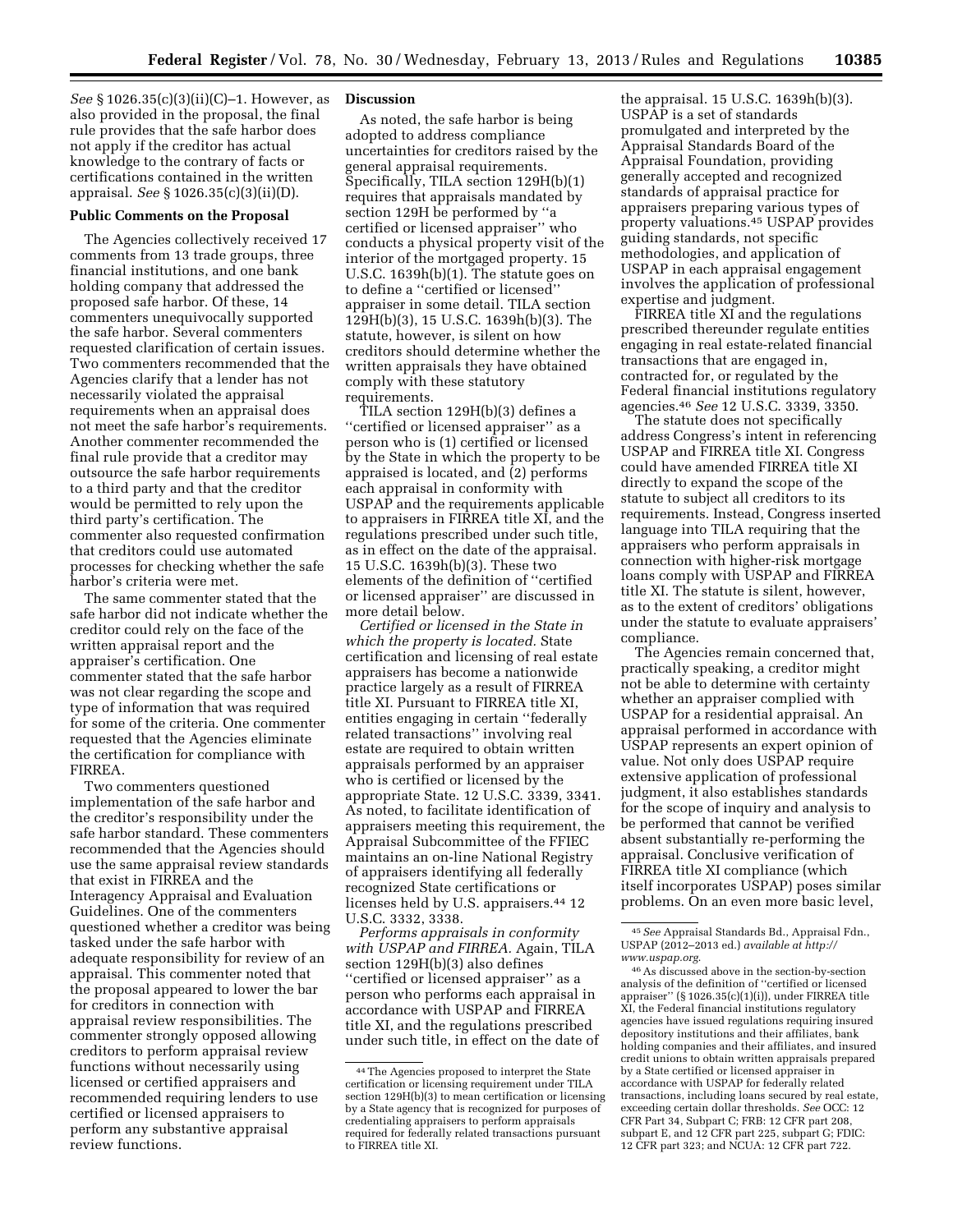it may not be possible for a creditor to determine conclusively whether the appraiser actually performed the interior visit required by TILA section 129H(a). Moreover, TILA subjects creditors to significant liability and risk of litigation, including private actions and class actions for actual and statutory damages and attorneys' fees. TILA section 130, 15 U.S.C. 1640. If TILA section 129H is construed to require creditors to assume liability under TILA for the appraiser's compliance with these obligations, the Agencies also remain concerned that it would unduly increase the cost and restrict the availability of higher-risk mortgage loans. Absent clear language requiring such a construction, the Agencies did not believe that the statute should be construed to intend this result.

As discussed in the proposal, the Agencies continue to be of the opinion that the safe harbor will be particularly useful to consumers, industry, and courts with regard to the statutory requirement that the appraisal be obtained from a ''certified or licensed appraiser'' who conducts each appraisal in compliance with USPAP and FIRREA title XI. While determining whether an appraiser is licensed or certified by a particular State is straightforward, USPAP and FIRREA provide a broad set of professional standards and requirements. The appraisal process involves the application of subjective judgment to a variety of information points about individual properties; thus, application of these professional standards is often highly contextspecific. (The Agencies noted in the proposed rule, however, that a certification of USPAP compliance, one of the required safe harbor elements, is already an element of the URAR form used as a matter of practice in the industry.)

Regarding the first element of the safe harbor, that the creditor ''order'' that the appraiser perform the appraisal in conformity with USPAP and FIRREA, the Agencies generally understand that creditors seeking the safe harbor would include this assignment requirement in the engagement letter with the appraiser. *See* § 1026.35(c)(3)(ii)(A). Regarding specific comments received on the proposal, the Agencies note that the proposed staff commentary, now adopted, specifically addresses some of the issues the commenters raised. In particular, comment 35(c)(3)(ii)–1, discussed above, states that a creditor who does not satisfy the safe harbor conditions in § 1026.35(c)(3)(ii) does not necessarily violate the general appraisal requirements of § 1026.35(c)(3)(i). In

addition, the Agencies note that another proposed element of the commentary, adopted as comment  $35(c)(3)(ii)(C)-1$ , states a creditor need not look beyond the face of the written appraisal and the appraiser's certification to confirm that the elements in appendix N to this subpart are included in the written appraisal.

Some commenters sought clarification on whether the creditor could rely on the face of the appraisal report, and what scope and type of information is required for the appendix N criteria. As the Agencies discussed in the proposal, compliance with the appendix N safe harbor review requires the creditor to check certain elements of the written appraisal and the appraiser's certification on its face for completeness and internal consistency. The final rule, consistent with the proposed rule, does not require the creditor to make an independent judgment about or perform an independent analysis of the conclusions and factual statements in the written appraisal. As discussed above, the Agencies believe that imposing such obligations on the creditor could effectively require it to re-appraise the property. The Agencies also are retaining the requirement for the safe harbor that the appraiser certify, in the appraisal report, the appraiser's compliance with both USPAP and applicable FIRREA title XI regulations, although one commenter requested eliminating the certification of compliance with FIRREA.47 This certification reflects that TILA requires creditors to obtain appraisals for ''higher-risk mortgages'' that are performed by the appraiser in conformity with the requirements of USPAP and applicable FIRREA title XI regulations. *See* TILA section 129H(b)(3)(B), 15 U.S.C. 1639h(b)(3)(B).

In response to comments about using third parties for the review of appendix N elements, the Agencies realize that some creditors may want to outsource the appraisal review function to confirm that the elements in appendix N are addressed in the written appraisal. Nonetheless, the Agencies emphasize that while a creditor may outsource this function to a third party as the creditor's agent, the creditor remains responsible for its agent's compliance with these requirements, just as if the creditor had performed the function itself, and the

creditor cannot simply rely on the agent's certification. The same principle applies regarding a public comment seeking clarification about the use of automated review processes for the safe harbor; use of automated processes can be appropriate, but the creditor remains responsible for their effectiveness.48

As stated in the proposed rule, the Agencies are of the opinion that the safe harbor requirements would provide reasonable protections to consumers and compliance guidance to creditors. For the reasons previously provided and in light of commenters' general support, the Agencies have adopted the safe harbor provision as proposed.

## *35(c)(4) Additional Appraisal for Certain Higher-Risk Mortgage Loans*

## 35(c)(4)(i) In General

Under TILA section 129H(b)(2), a creditor must obtain a ''second appraisal'' from a ''different'' certified or licensed appraiser if the higher-risk mortgage loan will ''finance the purchase or acquisition of the mortgaged property from a seller within 180 days of the purchase or acquisition of such property by the seller at a price that was lower than the current sale price of the property.'' 15 U.S.C. 1639h(b)(2)(A). In the proposal, the Agencies interpreted this requirement to obtain a ''second appraisal'' to mean that the creditor must obtain an appraisal in addition to the one required under the general ''higher-risk mortgage'' appraisal rules in TILA section 129H(a) and (b)(1). *See* 15 U.S.C. 1639h(a) and (b)(1), implemented at new § 1026.35(b)(1)(i), discussed above. Thus, a creditor would be required to obtain two appraisals before extending a higher-risk mortgage loan to finance a consumer's acquisition of the property.

The Agencies proposed to implement the basic statutory requirement without material change. Thus, in ''higher-risk mortgage loan'' transactions under the proposal, creditors would have to apply additional scrutiny to properties being resold for a higher price within a 180 day period.

Using the exemption authority under TILA section 129H(b)(4)(B), the final rule adopts the proposal, but with substantive changes. 15 U.S.C. 1639h(b)(4)(B). Specifically, under new § 1026.35(c)(4)(i), a creditor may not extend an HPML that is not otherwise

<sup>47</sup>The Agencies are aware that the URAR, currently used widely in the industry, includes a *pro forma* appraiser certification for USPAP compliance, but not for compliance with FIRREA Title XI appraisal regulations. Nonetheless, the URAR form accommodates ''free text'' additions by the appraiser, through which appraisers can add an appropriate FIRREA Title XI certification.

<sup>48</sup>The Agencies also note that the Interagency Appraisal and Evaluation Guidelines provide comprehensive guidance on creditors' use of third parties for appraisal functions for institutions subject to the appraisal regulations under FIRREA title XI. *See Interagency Appraisal and Evaluation Guidelines,* 75 FR 77450, 77463–77464 (Dec. 10, 2010).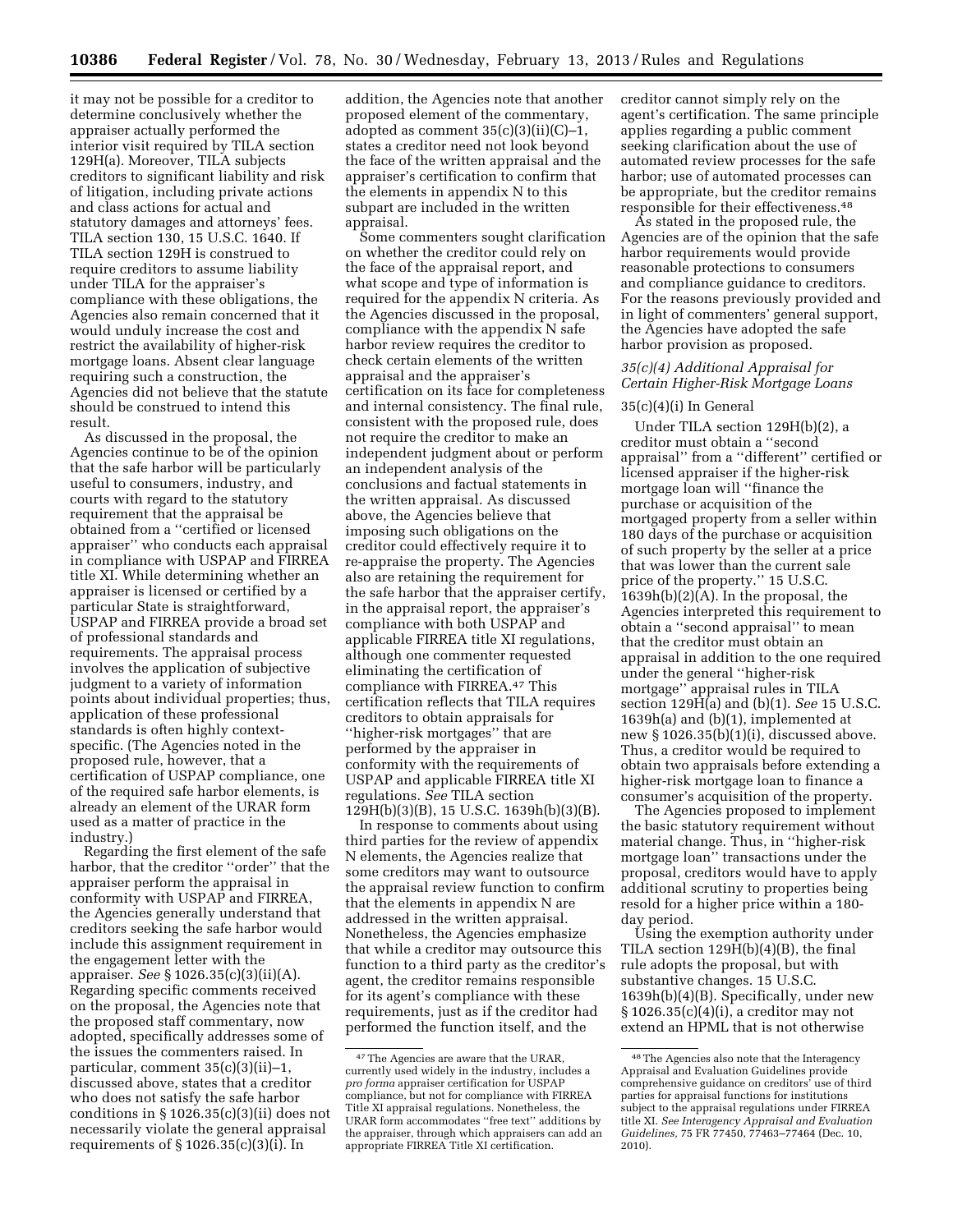exempt from the appraisal requirements (see section-by-section analysis of § 1026.35(c)(2), above, and § 1026.35(c)(4)(vi), below) without obtaining, prior to consummation, two written appraisals, if:

• The seller is reselling the property within 90 days of acquiring it and the resale price exceeds the seller's acquisition price by more than 10 percent; or

• The seller is reselling the property within 91 to 180 days of acquiring it and the resale price exceeds the seller's acquisition price by more than 20 percent.

The Agencies are adopting a proposed comment to clarify that an appraisal that was previously obtained in connection with the seller's acquisition or the financing of the seller's acquisition of the property does not satisfy the requirements to obtain two written appraisals under § 1026.35(c)(4)(i). As discussed in more detail below, the Agencies are also adopting several other proposed comments to this rule without substantive change. *See* comments  $35(c)(4)(i)-2$  through  $-6$ .

#### **Public Comments on the Proposal**

The Agencies received over 50 comments concerning the proposal to implement the ''second'' appraisal requirement under TILA section 129H(b)(2) from trade associations, banks, credit unions, mortgage lending corporations, non-profit organizations, government-sponsored enterprises (GSEs), and individuals. The commenters offered responses to some of the questions the Agencies posed in the proposal and made suggestions for exemptions from the additional appraisal requirement. Exemptions and related public comments are discussed in the section-by-section analysis of § 1026.35(c)(4)(vi), below.

In the proposal, the Agencies requested comment on thirteen separate questions concerning the general requirement to obtain an additional appraisal and appropriate exemptions from this requirement. Public comments on proposals related to more specific rules for the additional appraisal are discussed in the section-by-section analysis of  $\S 1026.35(c)(ii)$ –(v), below. On the general requirements adopted in § 1026.35(c)(4)(i), the Agencies received substantive comments on the following two questions.

*Use of the term ''additional appraisal'' rather than ''second appraisal.''* The Agencies used the term ''additional appraisal'' rather than ''second appraisal'' throughout the proposed rule and commentary because the term ''second'' may imply that the

additional appraisal must be later in time than the first appraisal. In the proposal, the Agencies asked whether commenters agreed with the proposal's use of the term ''additional appraisal'' instead of the statutory term ''second appraisal.'' The Agencies received six comments on this question. The commenters agreed that the use of the term ''additional'' appraisal is appropriate.

Three commenters requested clarification on how to distinguish between appraisals of different valuations in a lending decision, noting that the proposal did not specify which of the two required appraisals a creditor must rely on in extending a higher-risk mortgage loan if the appraisals provide different opinions of value.

*Reliance on appraisal for seller's purchase of the property.* The Agencies also requested comment on a proposed comment clarifying that an appraisal previously obtained in connection with the seller's acquisition or the financing of the seller's acquisition of the property cannot be used as one of the two required appraisals under the requirement for two appraisals under TILA section 129H(b)(2). 15 U.S.C. 1639h(b)(2). The Agencies received one comment on this question, which supported the Agencies' approach to this issue.

## **Discussion**

Consistent with the statute and the proposal, new § 1026.35(c)(4)(i) requires a creditor to apply additional scrutiny to the value of properties securing HPMLs when they are being resold for a higher price within a 180-day period. The Agencies believe that the intent of TILA section 129H(b)(2), as implemented in § 1026.35(c)(4)(i), is to discourage fraudulent property ''flipping,'' a practice in which a seller resells a property at an artificially inflated price within a short time period after purchasing it, typically after some minor renovations and frequently relying on an inflated appraisal to support the increase in value.<sup>49</sup> 15 U.S.C. 1639h(b)(2). Consumers who purchase properties at inflated values can be financially disadvantaged if, for example, they incur mortgage debt that exceeds the value of their dwelling at the time of the acquisition. The Agencies recognize that a property may

be resold at a higher price within a short timeframe for legitimate reasons, such as when a seller makes valuable improvements to the property or market prices increase. Section 1026.35(c)(4)(i) requires an additional appraisal analyzing the property's resale price to ensure that the increased sales price is appropriate.

In the proposal, the Agencies noted that this approach is generally consistent with rules promulgated by HUD to address property flipping in single-family mortgage insurance programs of the FHA. *See* 24 CFR 203.37a; 68 FR 23370, May 1, 2003; 71 FR 33138, June 7, 2006; 77 FR 71099, Nov. 29, 2012 (FHA Anti-Flipping Rules, or FHA Rules). In general, under the FHA Anti-Flipping Rules, properties that have been resold within 90 days are ineligible as security for FHA-insured mortgage financing. *See* 24 CFR § 237a(b)(2). Properties that have been resold 91 to 180 days from the seller's acquisition date are generally ineligible as security for FHA-insured mortgage financing if the sales price exceeds the seller's price by 100 percent. To obtain FHA insurance in this case, HUD requires additional documentation that must include an additional appraisal. *See* 24 CFR 237a(b)(3).

However, under temporary rules in effect until December 31, 2013, that waive the existing HUD anti-flipping regulations during the first 90-day period described above, FHA insurance may be obtained for a mortgage secured by a property resold within 90 days if certain conditions are met.50 Among these conditions is a requirement for additional documentation if the sales price exceeds the seller's acquisition cost by more than 20 percent, including ''a second appraisal and/or supporting documentation'' verifying that the seller completed legitimate renovation, repair and rehabilitation work on the property to justify the price increase.51

*Use of the term ''additional appraisal'' rather than ''second appraisal.''* The Agencies are adopting use of the term ''additional appraisal'' rather than ''second appraisal'' throughout the final rule and commentary, as proposed. The Agencies are concerned that the term ''second'' may imply that the additional appraisal must be later in time than the first appraisal, when in some cases creditors might wish to order both appraisals

<sup>49</sup>*See* U.S. House of Reps., Comm. on Fin. Servs., *Report on H.R. 1728, Mortgage Reform and Anti-Predatory Lending Act,* No. 111–94, 59 (May 4, 2009) (House Report); Federal Bureau of Investigation, *2010 Mortgage Fraud Report Year in Review* 18 (August 2011), *available at [http://](http://www.fbi.gov/stats-services/publications/mortgage-fraud-2010/mortgage-fraud-report-2010) [www.fbi.gov/stats-services/publications/mortgage](http://www.fbi.gov/stats-services/publications/mortgage-fraud-2010/mortgage-fraud-report-2010)[fraud-2010/mortgage-fraud-report-2010](http://www.fbi.gov/stats-services/publications/mortgage-fraud-2010/mortgage-fraud-report-2010)*.

<sup>50</sup> 77 FR 71099, 71100 (Nov. 29, 2012). The waiver rules were first issued in May 2010 and waived the existing regulations through December 31, 2011. 75 FR 38633 (May 21, 2010). The waiver was subsequently extended through December 31, 2012. 76 FR 81363 (Dec. 28, 2011).

<sup>51</sup> 77 FR 71099, 71100–71101 (Nov. 29, 2012).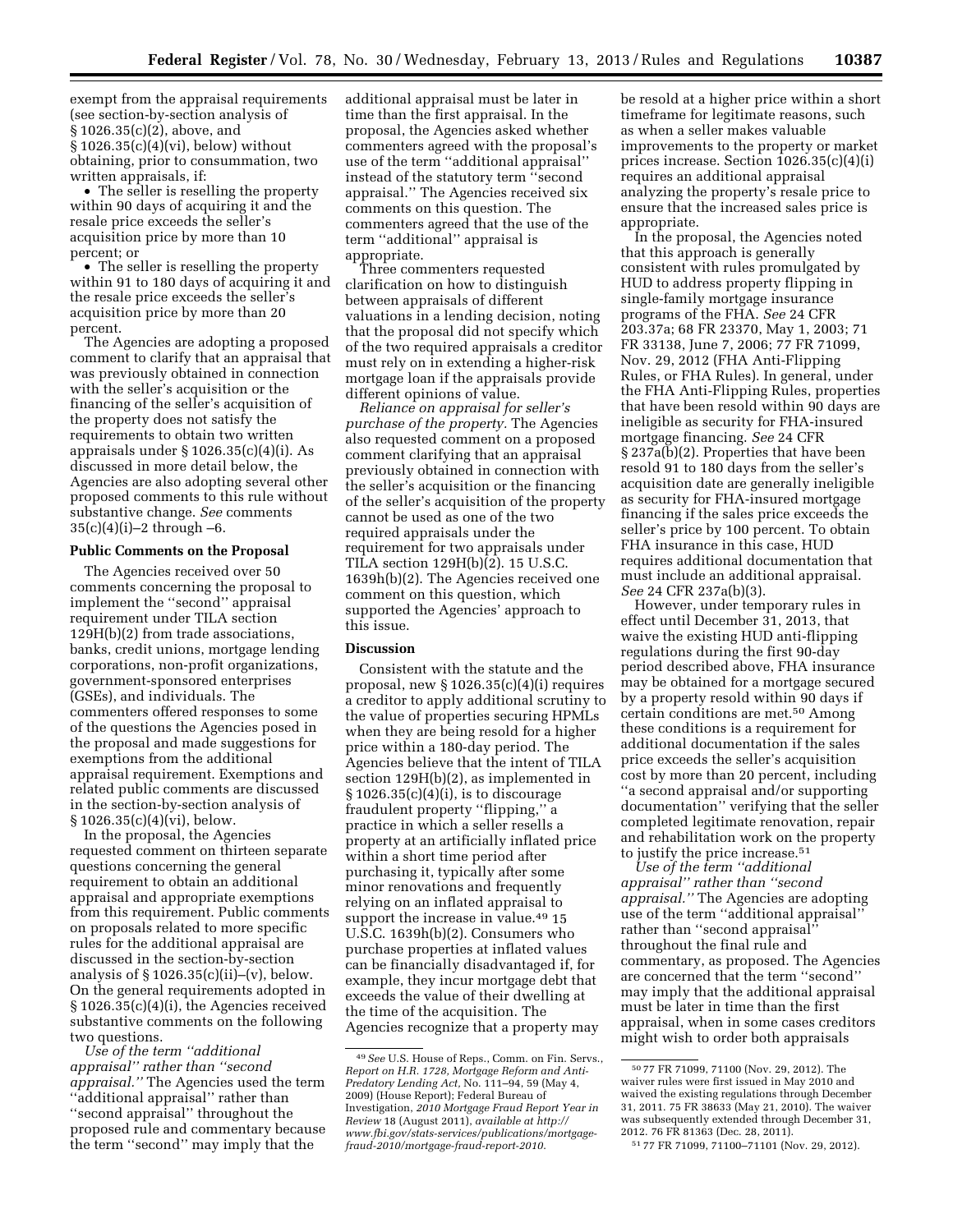simultaneously. In addition, creditors might not be able to identify easily which of the two appraisals is the ''second appraisal'' for purposes of complying with the prohibition on charging the consumer for any ''second appraisal'' under TILA section 129H(b)(2)(B). 15 U.S.C. 1639h(b)(2)(B) (implemented at § 1026.35(c)(4)(v), discussed in the section-by-section analysis of that provision, below). Public commenters supported use of the term ''additional appraisal,'' and the Agencies do not believe that this term changes the substantive requirements of the statute.

Regarding concerns expressed by commenters about which appraisal to use for the credit decision when the two appraisals show different values, the Agencies acknowledge that the introduction of a second appraisal will sometimes place creditors in the position of exercising judgment as to which appraisal reflects the more robust analysis and opinion of property value. The Agencies recognize that creditors ordering two appraisals from different certified or licensed appraisers may likely receive appraisals providing different opinions. The Agencies decline to provide additional guidance on this matter in the final rule, however, because other rules and regulatory guidance address the issue and are more appropriate vehicles for this purpose. TILA section 129H does not require that the creditor use any particular appraisal, and the Agencies believe that a creditor should retain the discretion to select the most reliable valuation, consistent with applicable safety and soundness obligations and prudential regulatory guidance. 15 U.S.C. 1639h.

In particular, the Agencies noted in the proposal that TILA's valuation independence rules permit a creditor to obtain multiple valuations for the consumer's principal dwelling *to select the most reliable valuation.*52 12 CFR 1026.42(c)(3)(iv). The Interagency Appraisal and Evaluation Guidelines also acknowledge that an institution may find it necessary to obtain another appraisal or evaluation of a property. In that case, the Guidelines affirm that the creditor is ''expected to adhere to a policy of selecting the most credible appraisal or evaluation, rather than the appraisal or valuation that states the highest [or lowest] value.'' 53

*Reliance on appraisal for seller's purchase of the property.* In comment 35(c)(4)(i)–1, the Agencies are adopting without change a proposed comment clarifying that an appraisal previously obtained in connection with the seller's acquisition or the financing of the seller's acquisition of the property cannot be used as one of the two required appraisals under the ''additional'' appraisal requirement. The Agencies believe that this clarification is consistent with the statutory purpose of TILA section 129H of mitigating fraud on the part of parties to the transaction. 15 U.S.C. 1639h. As noted, the one commenter who weighed in on this issue supported the Agencies' approach.

Section  $1026.35(c)(4)(i)$  is consistent with the proposal in requiring the creditor to obtain the additional appraisal before consummating the HPML. TILA section 129H(b)(2) does not specifically require that the additional appraisal be obtained prior to consummation of the ''higher-risk mortgage,'' but the Agencies believe that this timing requirement is necessary to effectuate the statute's policy of requiring creditors to apply greater scrutiny to potentially flipped properties that will secure the transaction. 15 U.S.C. 1639h(b)(2).

Section  $1026.35(c)(4)(i)$  is consistent with the proposal in several other respects as well. First, the statute requires an additional appraisal ''if the *purpose* of a higher-risk mortgage loan is *to finance the purchase or acquisition of the mortgaged property,''* among other conditions. TILA section 129H(b)(2)(A), 15 U.S.C. 1639h(b)(2)(A) (emphasis added). Accordingly, § 1026.35(c)(4)(i) requires an additional appraisal only when the purpose of the HPML is to finance the acquisition of the consumer's principal dwelling—the requirement does not apply to refinance loans.

In addition, the final rule replaces the statutory term ''mortgaged property'' with the term "principal dwelling." TILA section 129H(b)(2)(A), 15 U.S.C. 1639h(b)(2)(A). The Agencies have made this change to be consistent with Regulation Z, which elsewhere uses the term ''principal dwelling,'' most notably in the existing definition of HPML. *See*  existing § 1026.35(a)(1) and the sectionby-section analysis of revised § 1026.35(a)(1). Although a property that the consumer has not yet acquired will not at that time be the consumer's actual dwelling, existing commentary to Regulation Z explains that the term ''principal dwelling'' refers to properties that will become the consumer's principal dwelling within a year. *See*  § 1026.2(a)(24) and comment 2(a)(24)–3.

*See also* 12 CFR 34.202, comment 1 (OCC) and 12 CFR 226.43(a)(3), comment 1 (Board) (cross-referencing Regulation Z, which contains the Bureau's definition of ''principal dwelling,'' and accompanying Official Staff Interpretations of Regulation Z for purposes of this rule). When referring to the date on which the seller acquired the ''property'' in § 1026.35(c)(4)(i)(A) and (B), however, the Agencies use the more general term ''property'' rather than ''principal dwelling,'' because the subject property may not have been used as a principal dwelling when the seller acquired and owned it. The Agencies intend the term ''principal dwelling'' and ''property'' to refer to the same property.

#### *Criteria for Whether an Additional Appraisal Is Required—Acquisition Dates*

As noted, the final rule requires a creditor to obtain two appraisals in two sets of circumstances: first, the seller is reselling the property within 90 days of acquiring it and the resale price exceeds the seller's acquisition price by more than 10 percent (new  $\S 1026.35(c)(4)(i)(A);$  and second, the seller is reselling the property within 91 to 180 days of acquiring it and the resale price exceeds the seller's acquisition price by more than 20 percent (new § 1026.35(c)(4)(i)(B)). To determine whether either set of circumstances exists and which price threshold applies, a creditor must determine the date on which the seller acquired the property and the date on which the consumer became obligated to acquire the property from the seller. These aspects of the final rule are discussed below.

#### Public Comments on the Proposal

The Agencies asked for public comment on several questions regarding the first of these conditions,  $§ 1026.35(c)(4)(i)(A).$ 

*Treatment of non-purchase acquisitions and use of the term ''acquisition.''* The proposal generally used the term ''acquisition'' instead of the longer statutory phrase ''purchase or acquisition'' to refer to the events in which the seller purchased or acquired the dwelling at issue. The Agencies proposed to use the sole term ''acquisition'' because this term, as clarified in a proposed comment adopted as comment 35(c)(4)-1, includes acquisition of legal title to the property, including by purchase. In the proposal, the Agencies interpreted ''acquisition'' broadly in order to encompass the broad statutory phrase ''purchase or acquisition.'' Thus, as proposed, the

<sup>52</sup> 75 FR 66554, 66561 (Oct. 28, 2010) (emphasis added).

<sup>53</sup> 75 FR 77450, 77458 (Dec. 10, 2010). The Guidelines refer creditors to the section of the Guidelines on ''Reviewing Appraisals and Evaluations'' for information on determining and documenting the credibility of an appraisal or evaluation. *See id.* at 77458, 77461–77463.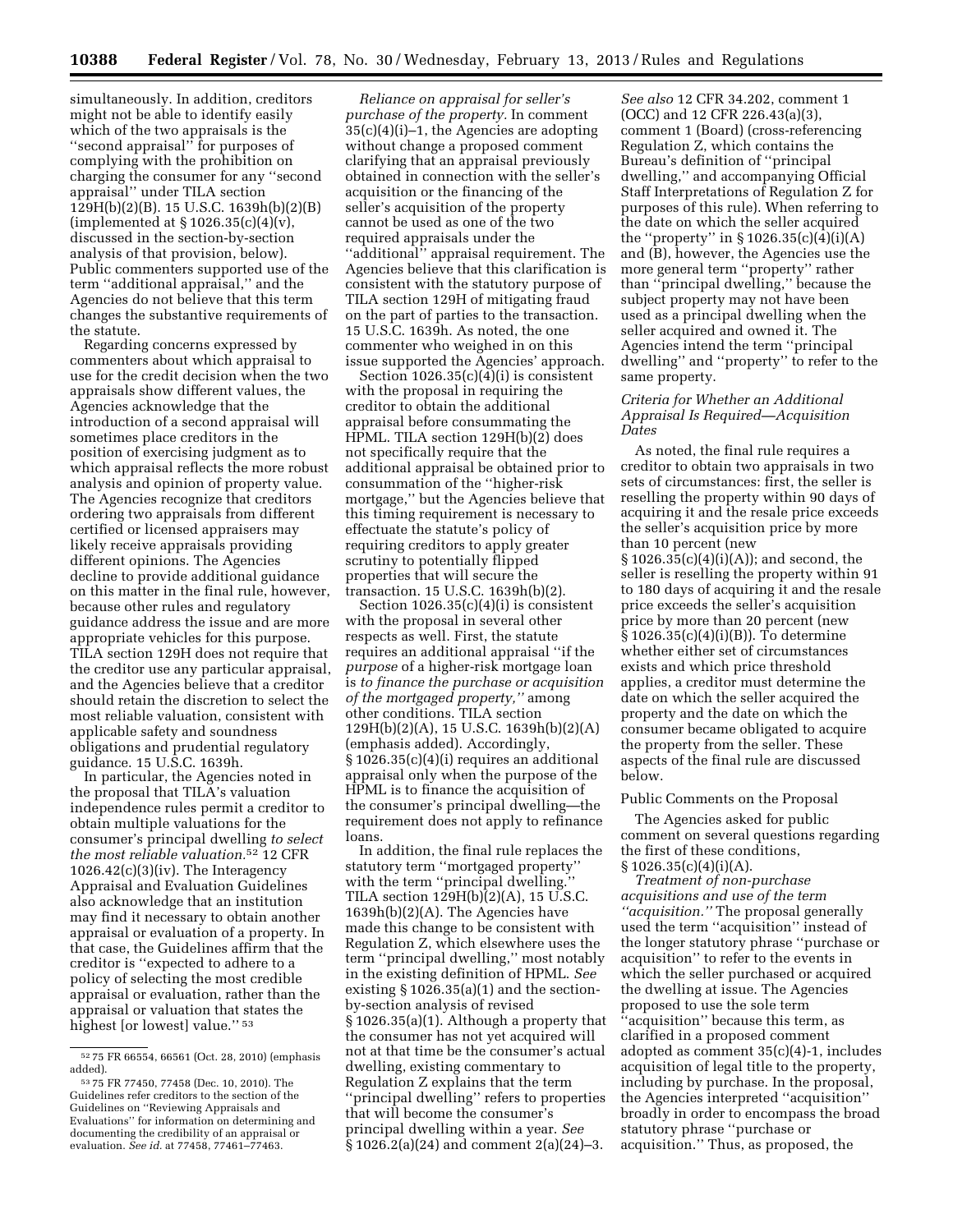additional appraisal rule would apply to a consumer's purchase of a property previously acquired by the seller through a non-purchase acquisition, such as inheritance, divorce, or gift.

In the proposal, the Agencies asked for comment on whether an additional appraisal should be required for consumer acquisitions where the property had been conveyed to the seller in a non-purchase transaction and where, arguably in the consumer's purchase, that seller may not have the same motive to earn a quick, unreasonable profit on a short-term investment. The Agencies also requested comment on how a creditor should calculate the seller's ''acquisition price'' in non-purchase scenarios. The Agencies offered the example of a case where the seller acquired the property by inheritance. In such a case, the seller's acquisition price could be considered ''zero,'' which could make a subsequent sale offered at any price within 180 days subject to the additional appraisal requirement.

The Agencies also invited comment on whether the term ''acquisition'' might be over-inclusive in describing the consumer's transaction because nonpurchase acquisitions by the consumer do not readily appear to trigger the additional appraisal requirement. For example, if the consumer acquired the property by means other than a purchase, he or she likely would not seek a mortgage loan to ''finance'' the acquisition.

Two commenters, national trade associations for appraisers, stated that they had no objections to excluding non-purchase transactions by either the seller or consumer from the additional appraisal requirement. A third commenter, a bank, affirmatively supported an exemption for nonpurchase acquisitions, suggesting that such transactions are less likely to involve fraudulent flipping schemes.

The Agencies also asked for comment on whether the term ''acquisition'' is the appropriate term to use in connection with both the seller and mortgage consumer. In addition, the Agencies asked whether the term ''acquisition'' should be clarified to address situations in which a consumer previously held a partial interest in the property, and is acquiring the remainder of the interest from the seller. As noted in the proposal, the Agencies do not expect that fraudulent property flipping schemes would likely occur in this context. The Agencies also noted that existing commentary in Regulation Z clarifies that a ''residential mortgage transaction'' does not include transactions involving the consumer's

principal dwelling when the consumer had previously purchased and acquired some interest in the dwelling, even though the consumer had not acquired full legal title, such as when one joint owner purchases the other owner's joint interest. *See* comments 2(a)(24)–5(i) and –5(ii); *see also* section-by-section analysis of § 1026.35(a)(1) (defining HPML and discussing the distinctions between the term ''residential mortgage transaction'' in Regulation Z and ''residential mortgage loan'' in the Dodd-Frank Act).

The Agencies received three comments as well on the appropriateness of using term ''acquisition'' rather than another term such as ''purchase.'' Two commenters endorsed use of this term, without elaboration. A third commenter, a mortgage lending corporation, objected to the term ''acquisition'' and proposed the phrase ''purchase acquisition'' instead. The commenter suggested that consumers who acquire property through inheritance, divorce or other non-purchase means frequently want to sell the property quickly; therefore, application of the additional appraisal requirement is not appropriate and will needlessly delay such transactions.

The Agencies received three comments as well on the question of whether the additional appraisal should apply to partial interests in a transaction. One commenter, a regional trade association for credit unions, supported an exemption to cover a situation in which a consumer holds a partial interest in property and is acquiring the remainder of the interest from the seller. In support of its position, the commenter cited the commentary to Regulation Z mentioned in the proposal (comments 2(a)(24)–5(i) and –5(ii)), which clarifies that a ''residential mortgage transaction'' does not include transactions involving the consumer's principal dwelling when the consumer has a partial interest in the dwelling, such as when one joint owner purchases the other's joint interest. The other two commenters, national trade associations for appraisers, opposed exemptions for partial interest transactions, given what the commenters described as the inherent riskiness of higher-priced loans.

## Discussion

*Use of the term ''acquisition.''*  Consistent with the proposal, the Agencies have decided to adopt the proposal to use the term ''acquisition'' in place of the statutory phrase ''purchase or acquisition'' to refer to acquisitions by both the seller and the consumer. The Agencies are also

adopting a proposed comment clarifying that, throughout § 1026.35(c)(4), the terms ''acquisition'' and ''acquire'' refer to the acquisition of legal title to the property pursuant to applicable State law, including by purchase. *See*  comment 35(c)(4)–1. However, the Agencies are adopting a separate exemption from the additional appraisal requirement for HPMLs that finance the purchase of a property ''[f]rom a person who acquired title to the property by inheritance or pursuant to a court order of dissolution of marriage, civil union, or domestic partnership, or of partition of joint or marital assets to which the seller was a party.'' This exemption and other exemptions from the additional appraisal requirement are discussed in more detail in the section-by-section analysis of  $\S 1026.35(c)(4)(vii)$ , below.

*''Acquisition'' by the seller.* The final rule generally applies to transactions in which the seller had acquired the property without purchasing it, other than through divorce or inheritance. For example, the Agencies are concerned that fraudulent flipping can easily be accomplished when one party purchases a property and quickly deeds the property to another party (for example, as a gift), who then sells the property to an HPML consumer at an inflated price. If the final rule applied only to instances in which the seller had purchased the property, the consumer's transaction would not trigger the added protections of the requirement to obtain two appraisals. By retaining the broader terms ''acquisition'' and ''acquire,'' rather than a narrower term such as ''purchase,'' the final rule ensures that two appraisals will be required to confirm the property's true value. *See*  section-by-section analysis of § 1026.35(c)(4)(vi)(B) (explaining that, when a price paid by the seller for the property cannot be determined, two appraisals are required before an HPML can be extended). The different treatment by the rule for transactions involving seller acquisitions through inheritance or divorce are explained more fully in the section-by-section analysis of  $\S 1026.35(c)(4)(vii)$ , below.

*''Acquisition'' by the consumer.* The Agencies believe that the terms "acquisition" or "acquire" to describe the consumer's acquisition of the property as well is desirable for consistency throughout the rule. The Agencies do not anticipate that the rule would apply where the consumer acquires the property without purchasing it. As a practical matter, if the consumer acquired the property by means other than a purchase, the rule would not come into play because he or she likely would not seek a mortgage to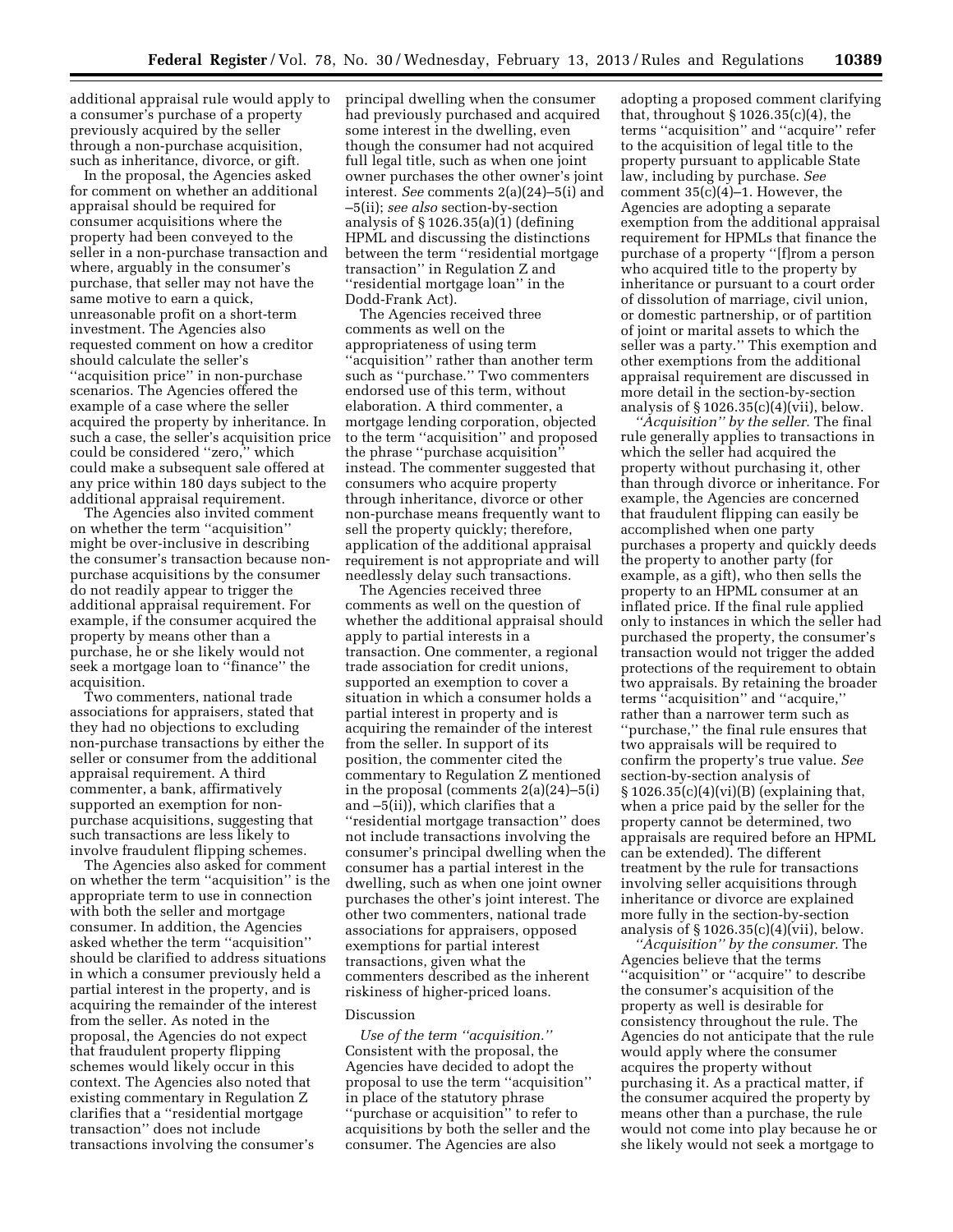''finance'' the acquisition. Moreover, if the consumer paid a nominal or no amount to acquire the property, the additional appraisal requirement would not likely be triggered—in this case, the consumer's price would rarely if ever exceed the seller's acquisition price, which is a condition for triggering the requirement for two appraisals. *See*  § 1026.35(c)(4)(i)(B). In terms of whether and how the rule applies, however, the outcome of these scenarios would not change based on use of the term ''acquisition'' as opposed to a more precise term such as ''purchase.''

*Seller.* As proposed, the final rule uses the term ''seller'' throughout § 1026.35(c)(4) to refer to the party conveying the property to the consumer. The Agencies use this term to conform to the reference to ''sale price'' in TILA section 129H(b)(2)(A). 15 U.S.C. 1639h(b)(2)(A). Also, as discussed above, the Agencies do not foresee instances in which the rule would apply if the consumer acquired the property other than by a purchase transaction.

*Agreement.* The final rule follows the proposal in referring to the consumer's 'agreement'' to acquire the property throughout § 1026.35(c)(4). A ''sale price,'' as referenced in TILA section 129H(b)(2)(A), is typically contained in a legally binding agreement or contract between a buyer and a seller. 15 U.S.C.  $1639h(b)(2)(A)$ . The commenters did not raise any objections to the use of this term as proposed.

*Acquisition timeframe.* As described above, TILA section 129H(b)(2)(A) requires creditors to obtain an additional appraisal for ''higher-risk mortgages'' that will finance the consumer's purchase or acquisition if the following two circumstances are present: (1) The consumer is financing the purchase or acquisition of the mortgaged property from a seller within 180 days of the seller's purchase or acquisition of the property; and (2) the current sale price of the property is higher than the price the seller paid for the property. 15 U.S.C. 1639h(b)(2)(A).

For a creditor to determine whether the first condition is met, the creditor has to compare two dates: the date of the consumer's acquisition and the date of the seller's acquisition. However, the statute does not provide specific guidance regarding the dates that a creditor must use to perform this comparison. TILA section 129H(b)(2)(A), 15 U.S.C. 1639h(b)(2)(A). To implement this provision, the Agencies proposed to require that the creditor compare (1) the date on which the consumer entered into the agreement to acquire the property from the seller, and (2) the date on which the

seller acquired the property. A proposed comment provided an illustration in which the creditor determines the seller acquired the property on April 17, 2012, and the consumer's acquisition agreement is dated October 15, 2012; an additional appraisal would not be required because 181 days would have elapsed between the two dates.

The Agencies did not receive public comment on these aspects of the proposal and adopt them without change in  $\S 1026.35(c)(4)(i)(A)$  and (B), and comment  $35(c)(4)(i)(A)-2$ .

*Date the seller acquired the property.*  Regarding the date of the seller's acquisition, TILA section 129H(b)(2)(A) refers to the date of that person's ''purchase or acquisition'' of the property being financed by the higherrisk mortgage loan. 15 U.S.C.  $1639h(b)(2)(A)$ . Accordingly, § 1026.35(c)(4)(i)(A) and (B) refer to the date on which the seller ''acquired'' the property. Comment 35(c)(4)(i)–3, adopted from a proposed comment without change, clarifies that this refers to the date on which the seller became the legal owner of the property under State law, which the Agencies understand to be, in most cases, the date on which the seller acquired title. The Agencies have interpreted TILA section 129H(b)(2)(A) in this manner because the Agencies understand that creditors, in most cases, will not extend credit to finance the acquisition of a property from a seller who cannot demonstrate clear title. 15 U.S.C. 1639h(b)(2)(A). Also, as discussed above, the Agencies have proposed to use the single term ''acquisition'' because this term is generally understood to comprise acquisition of legal title to the property, including by purchase.

To assist creditors in identifying the date on which the seller acquired title to the property, comment  $35(c)(4)(i)-3$  is intended to clarify that the creditor may rely on records that provide information as to the date on which the seller became vested as the legal owner of the property pursuant to applicable State law. As provided in § 1026.35(c)(4)(vi)(A) and explained in comments  $35(c)(4)(vi)(A)-1$  through  $-3$ , the creditor may determine this date through reasonable diligence, requiring reliance on a written source document. The reasonable diligence standard is discussed further below under the section-by-section analysis of  $§ 1026.35(c)(4)(vi)(A).$ 

*Date of the consumer's agreement to acquire the property.* Regarding the date of the consumer's acquisition, TILA refers to the date on which the ''higherrisk mortgage'' consumer purchases or acquires the mortgaged property, but

does not provide detail on how to define the consumer's acquisition. TILA section 129H(b)(2)(A), 15 U.S.C. 1639h(b)(2)(A). The Agencies proposed to interpret this provision to refer to ''the date of the consumer's agreement to acquire the property.'' A proposed comment explained that, in determining this date, the creditor should use a copy of the agreement provided by the consumer to the creditor, and use the date on which the consumer and the seller signed the agreement. If the consumer and seller signed on different dates, the creditor should use the date on which the last party signed the agreement.

This comment is incorporated into the final rule without change as comment 35(c)(4)(i)–4. As explained in the proposal, the Agencies believe that use of the date on which the consumer and the seller agreed on the purchase transaction best accomplishes the purposes of the statute. This approach is substantially similar to existing creditor practice under the FHA Anti-Flipping Rule, which uses the date of execution of the consumer's sales contract to determine whether the restrictions on FHA insurance applicable to property resales are triggered. *See* 24 CFR 203.37a(b)(1). The Agencies have not interpreted the date of the consumer's acquisition to refer to the actual date of title transfer to the consumer under State law, or the date of consummation of the HPML, because it would be difficult if not impossible for creditors to determine, at the time that they must order an appraisal or appraisals to comply with § 1026.35(c), when title transfer or consummation will occur. The actual date of title transfer typically depends on whether a creditor consummates financing for the consumer's purchase and the seller delivers the deed to the consumer in exchange for the proceeds from the mortgage loan. Various factors considered in the underwriting decision, including a review of appraisals, will affect whether the creditor extends the loan. In addition, the Agencies are concerned that even if a creditor could identify a date certain by which the loan would be consummated and title would be transferred to the consumer, the creditor could potentially set a date that exceeds the 180-day time period to circumvent the requirements of  $\S 1026.35(c)(4)(i)$ .

Comment 35(c)(4)(i)–4 also clarifies that the date on which the consumer and the seller agreed on the purchase transaction, as evidenced by the date the last party signed the agreement, may not necessarily be the date on which the consumer became contractually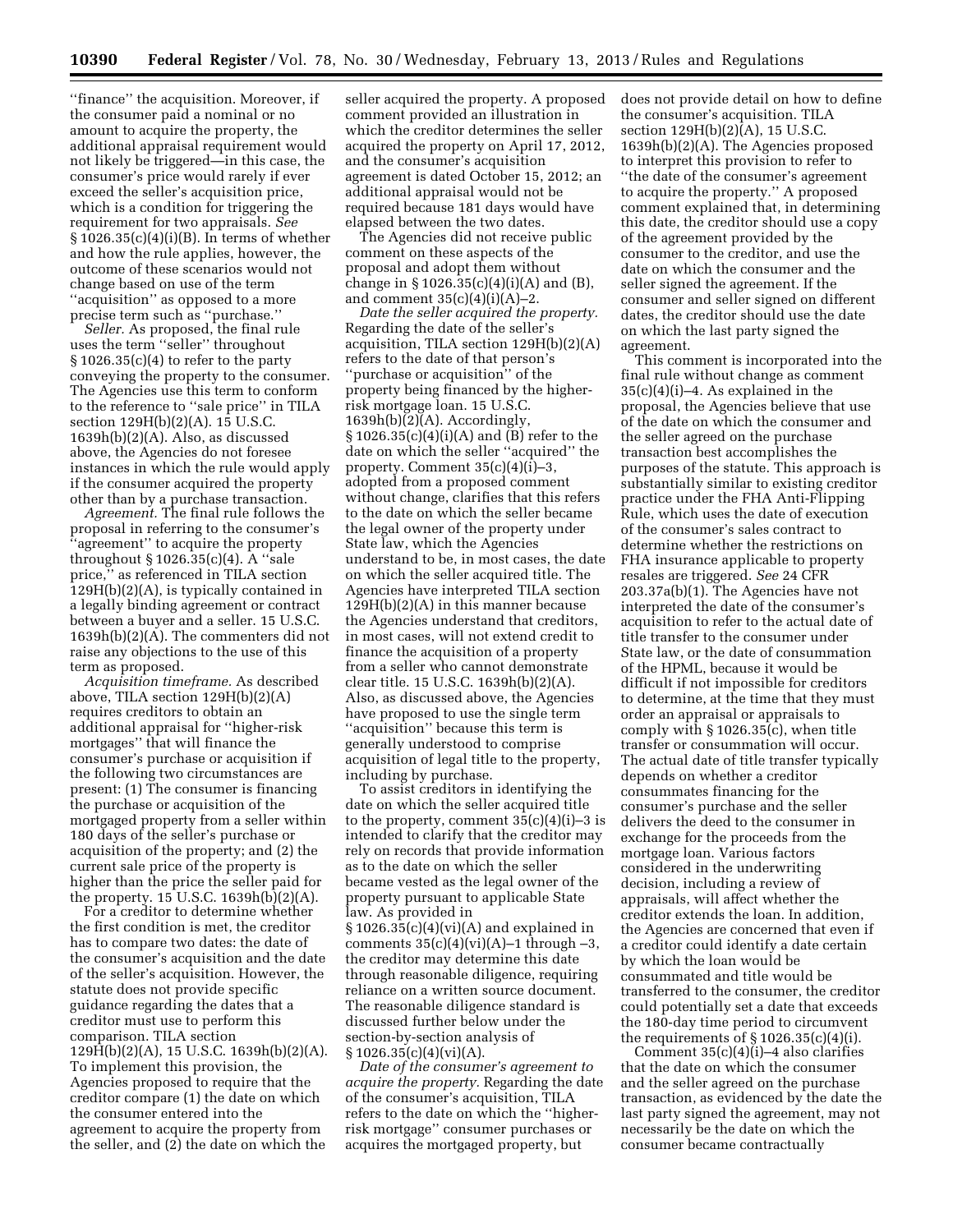obligated under State law to acquire the property. It may be difficult for a creditor to determine the date on which the consumer became legally obligated under the acquisition agreement as a matter of State law. Using the date on which the consumer and the seller agreed on the purchase transaction, as evidenced by their signatures and the date on the agreement, avoids operational and other potential issues because the Agencies expect that this date would be apparent on its face from the signature dates on the acquisition agreement.

## *Criteria for Whether an Additional Appraisal Is Required—Acquisition Prices*

TILA section 129H(b)(2)(A) requires creditors to obtain an additional appraisal if the seller had acquired the property ''at a price that was lower than the current sale price of the property'' within the past 180 days. 15 U.S.C.  $1639h(b)(2)(A)$ . To determine whether this statutory condition has been met, a creditor would have to compare the current sale price with the price at which the seller had acquired the property. Accordingly, the Agencies proposed to implement this requirement by requiring the creditor to compare the price paid by the seller to acquire the property with the price that the consumer is obligated to pay to acquire the property, as specified in the consumer's agreement to acquire the property. Thus, if the price paid by the seller to acquire the property is lower than the price in the consumer's acquisition agreement by a certain amount or percentage to be determined by the Agencies in the final rule, and the seller had acquired the property 180 or fewer days prior to the date of the consumer's acquisition agreement, the creditor would be required to obtain an additional appraisal before extending a higher-risk mortgage loan to finance the consumer's acquisition of the property.54

As noted above, the Agencies are adopting the general approach proposed of setting a particular price increase threshold that triggers the additional appraisal requirement, and are specifying the price increase thresholds as follows: A creditor is required to obtain two appraisals in two sets of

circumstances—first, when the seller is reselling the property within 90 days of acquiring it at a price that exceeds the seller's acquisition price by more than 10 percent (new § 1026.35(c)(4)(i)(A)); and second, when the seller is reselling the property within 91 to 180 days of acquiring it at a price that exceeds the seller's acquisition price by more than 20 percent (new § 1026.35(c)(4)(i)(B)). This aspect of the final rule and related comments are discussed in greater detail below.

*Price at which the seller acquired the property.* TILA section 129H(b)(2)(A) refers to a property that the seller previously purchased or acquired ''at a price.'' 15 U.S.C. 1639h(b)(2)(A). The proposal also referred to the ''price'' at which the seller acquired the property; a proposed comment clarified that the seller's acquisition price refers to the amount paid by the seller to acquire the property. The proposed comment also explained that the price at which the seller acquired the property does not include the cost of financing the property. This comment was intended to clarify that the creditor should consider only the price of the property, not the total cost of financing the property.

The Agencies are adopting these aspects of the proposal without substantive change in § 1026.35(c)(4)(i)(A) and (B), and comment  $35(c)(4)(i)-5$ .

#### **Public Comments on the Proposal**

The Agencies asked for comment on whether additional clarification was needed regarding how a creditor should identify the price at which the seller acquired the property. In particular, the Agencies also requested comment on how a creditor would calculate the price paid by a seller to acquire a property as part of a bulk sale that is later resold to a higher-risk mortgage consumer. The Agencies understand that, in bulk sales, a sales price might be assigned to individual properties for tax or accounting reasons, but asked for public input on whether guidance may be needed for determining the sales price of a property for purposes of determining whether an additional appraisal is required. The Agencies also asked for comment on any operational challenges that might arise for creditors in determining purchase prices for homes purchased as part of a bulk sale transaction, as well as for views on whether any challenges presented could impede neighborhood revitalization in any way, and, if so, whether the Agencies should consider an exemption from the additional appraisal

requirement for these types of transactions altogether.

An appraiser trade association stated that an appraiser's expertise is important in valuing properties that are part of a bulk sale. No other commenters commented on this question. In view of the value that appraisers can add in valuing properties as part of a bulk sale, and in the absence of requests or suggestions for additional guidance, the Agencies are adopting the rule as proposed with no additional provisions or clarifications regarding the purchase price of properties purchased in bulk sales.

*Price the consumer is obligated to pay to acquire the property.* TILA section  $129H(b)(2)(A)$  refers to the "current sale price of the property'' being financed by a higher-risk mortgage loan. 15 U.S.C. 1639h(b)(2)(A). The proposal referred to ''the price that the consumer is obligated to pay to acquire the property, as specified in the consumer's agreement to acquire the property from the seller.'' The final rule adopts this language in  $\S 1026.35(c)(4)(i)(A)$  and (B). The final rule also adopts a proposed comment clarifying that the price the consumer is obligated to pay to acquire the property is the price indicated on the consumer's agreement with the seller to acquire the property that is signed and dated by both the consumer and the seller. *See* comment 35(c)(4)(i)– 6. In keeping with the proposal, comment 35(c)(4)(i)–6 also explains that the price at which the consumer is obligated to pay to acquire the property from the seller does not include the cost of financing the property to clarify that a creditor should only consider the sale price of the property as reflected in the consumer's acquisition agreement.

In addition, the comment refers to comment  $35(c)(4)(i)$ –4 (providing guidance on the ''date of the consumer's agreement to acquire the property,'' as discussed above). The intention of this cross-reference is to indicate that the document on which the creditor may rely to determine the consumer's acquisition price will be the same document on which a creditor may rely to determine the date of the consumer's agreement to acquire the property. Also tracking the proposal, comment 35(c)(4)(i)–6 further explains that the creditor is not obligated to determine whether and to what extent the agreement is legally binding on both parties. The Agencies expect that the price the consumer is obligated to pay to acquire the property will be apparent from the consumer's acquisition agreement.

<sup>54</sup>The Agencies proposed a trigger for the additional appraisal requirement, adopted and revised in new  $\S 1026.35(c)(4)(i)(B)$ , as follows: ''The price at which the seller acquired the property was lower than the price that the consumer is obligated to pay to acquire the property, as specified in the consumer's agreement to acquire the property from the seller, by an amount equal to or greater than *XX.''* 77 FR 54722, 54772 (Sept. 5, 2012).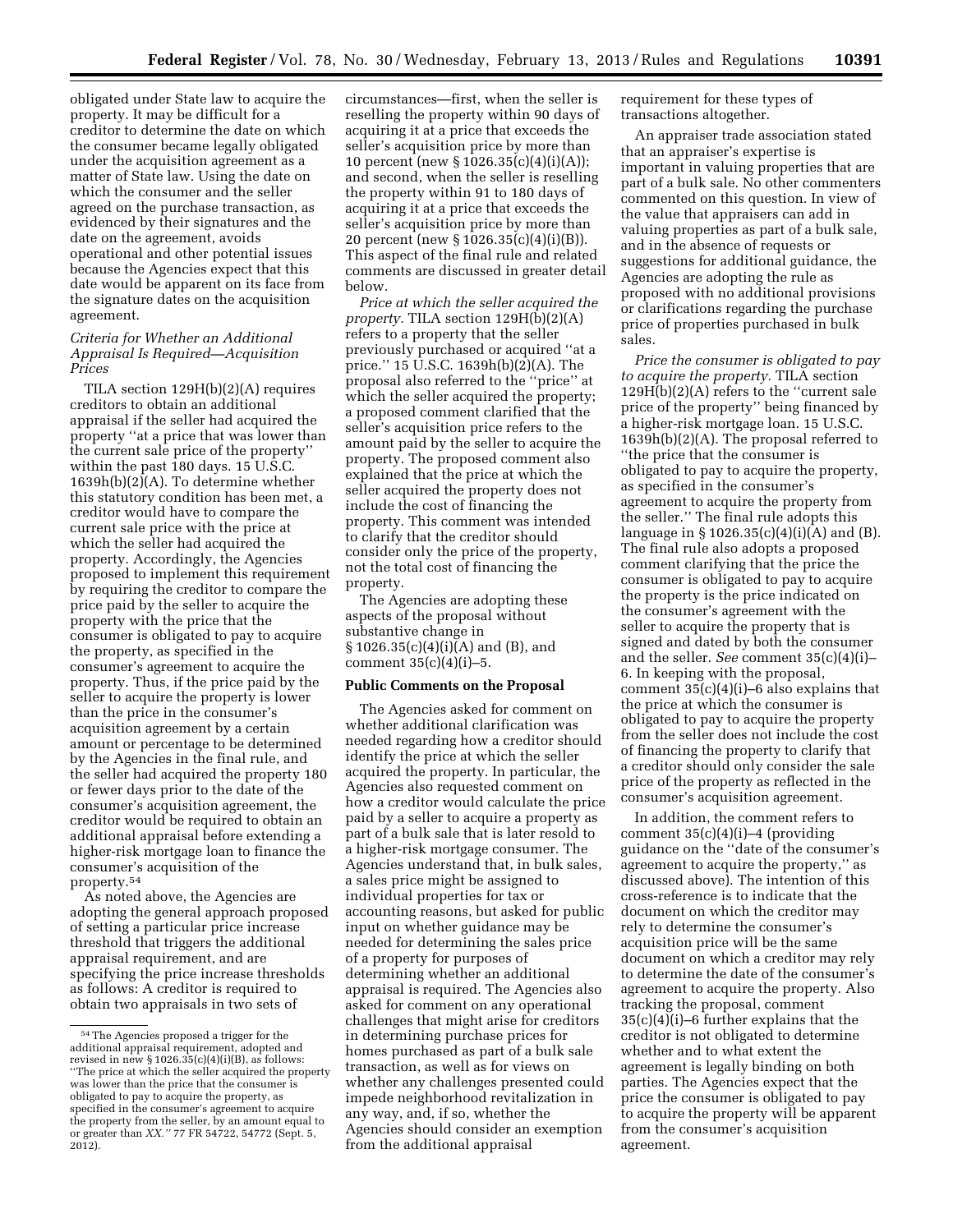#### Public Comments on the Proposal

The Agencies requested comment on whether the price at which the consumer is obligated to pay to acquire the property, as reflected in the consumer's acquisition agreement, provides sufficient clarity to creditors on how to comply while providing consumers adequate protection. The Agencies did not receive comments on this issue, and is adopting the proposal's use of the phrase ''the price the consumer is obligated to pay to acquire the property, as specified in the consumer's agreement to acquire the property from the seller.''

#### *35(c)(4)(i)(A) and (B)*

TILA section 129H(b)(2)(A) provides that an additional appraisal is required when the price at which the seller had purchased or acquired the property was ''lower'' than the current sale price and the resale occurs within 180 days of the seller's acquisition. 15 U.S.C. 1639h(b)(2)(A). TILA does not define the term ''lower.'' Thus, as written, the statute would require an additional appraisal for any price increase above the seller's acquisition price, if the resale occurred within 180 days of the seller's acquisition. As discussed in more detail below, the Agencies do not believe that the public interest or the safety and soundness of creditors would be served if the law is implemented to require an additional appraisal for any increase in price. Accordingly, the Agencies proposed an exemption to the additional appraisal requirement for some threshold increase in the price. As described above, the proposal contained a placeholder for the amount by which the resale price would have to have exceeded the price at which the seller had acquired the property.

In § 1026.35(c)(4)(i)(A) and (B), the Agencies are adopting a tiered approach to the proposed exemption for certain price increases. Specifically:

• Section  $1026.35(c)(4)(i)(A)$  exempts from the additional appraisal requirement HPMLs that finance the consumer's purchase of a property within 90 days of the seller's acquisition of the property at a price that does not exceed 10 percent of the seller's acquisition purchase price.

• Section  $1026.35(c)(4)(i)(B)$ , exempts from the additional appraisal requirement HPMLs that finance the consumer's purchase of a property within 91 to 180 days of the seller's acquisition of the property at a price that does not exceed 20 percent of the seller's acquisition price.

## Public Comments on the Proposal

The Agencies solicited comment on potential exemptions for mortgage transactions that have a sale price that exceeds the seller's purchase price by a relatively small amount or by a certain percentage. The Agencies requested comment on whether a fixed dollar amount, a fixed percentage, or some alternate approach should be used to determine an exempt price increase, and what specific price threshold would be appropriate.

The Agencies received a large number of comments on these questions. The commenters generally endorsed the proposed exemption, based either on a dollar amount, or a percentage of the seller's acquisition price. Four commenters (a bank holding company, two national trade associations for mortgage lending companies and consumer and small-business lenders, and a large mortgage lending company) suggested that a 10 percent price increase exception would be appropriate. One of these commenters argued that 10 percent is a customary standard in the industry because it represents typical realtor and other closing costs.

A national trade association for community banks suggested a minimum of 15 percent. Two commenters, a regional trade association for credit unions and a community bank, argued that the exception should be at least 25 percent. One large national bank suggested a threshold of 5 percent. Another commenter, a credit union, suggested that an exemption be for the greater of three percent or a \$10,000 increase in the price. A GSE suggested that the Agencies exempt from the second appraisal requirement sales that are subject to an ''anti-flipping'' clause. When an investor purchases a property in short sales from the GSEs, for example, certain clauses in the sales contract prohibit the investor from reselling that property for the first 30 days after the short sale purchase. The investor is then prohibited from reselling the property without justification and permission from the GSE for the next 31 to 90 days for a price that exceeds the seller's price by more than 20 percent.55 Identical resale restrictions apply to investors purchasing property through a short sale under the Home Affordable Foreclosure Alternatives (HAFA) program.56 Some

commenters suggested that the Agencies incorporate FHA's regime as the standard for the higher-risk mortgage rule.

## Discussion

As noted, the Agencies are adopting a tiered approach to the proposed exemption from the additional appraisal requirement of TILA section § 1026.35(c)(4)(i) for HPMLs that finance the resale of properties that do not exceed certain price increases from the prior sale. Specifically, § 1026.35(c)(4)(i)(A) exempts from the additional appraisal requirement HPMLs that finance the consumer's purchase of a property within 90 days of the seller's acquisition of the property where the resale price does not exceed 10 percent of the seller's acquisition price. Section 1026.35(c)(4)(i)(B), exempts from the additional appraisal requirement HPMLs that finance the consumer's purchase of a property within 91 to 180 days of the seller's acquisition of the property where the resale price does not exceed 20 percent of the seller's acquisition price. In developing this approach, the Agencies reviewed public comments as well as other government standards and rules designed to curb harmful flipping in residential mortgage transactions. These included short sale reselling restrictions imposed by Fannie Mae, Freddie Mac and the U.S. Treasury Department,<sup>57</sup> as well as HUD's Anti-Flipping Rules both HUD's existing regulations (24 CFR 203.37a(b)) and HUD rules currently in effect that temporarily ''waive'' existing regulations and replace them with other standards.58

The Agencies believe that short sale reselling restrictions of the GSEs and Treasury are instructive. Like these rules, the final rule incorporates a bifurcated approach to addressing fraudulent flipping, based on the number of days between the seller's purchase and the consumer's purchase.59 The Agencies are not adopting an exemption for HPMLs financing sales subject to an antiflipping clause, however. The Agencies

<sup>55</sup>*See* Fannie Mae Single Family Servicing Guide Announcement SVC 2012–19, page 13; and Freddie Mac Single Family Seller Servicer Guide, Chapter B65.40(i).

<sup>56</sup>*See* U.S. Dept. of Treasury, Supplemental Directive 12–07 (Nov. 1, 2012).

<sup>57</sup>*See* Fannie Mae Single Family Servicing Guide Announcement SVC 2012–19, page 13; and Freddie Mac Single Family Seller Servicer Guide, Chapter B65.40(i); U.S. Dept. of Treasury, Supplemental Directive 12–07 (Nov. 1, 2012).

<sup>58</sup>*See, e.g.,* 77 FR 71099 (Nov. 29, 2012).

<sup>59</sup>As noted earlier, the GSE and Treasury short sale rules ban resales outright for 30 days after the short sale and also ban them if the sales price increases by more than 20 percent for resales in the next 31 to 90 days. *See* Fannie Mae Single Family Servicing Guide Announcement SVC 2012–19, page 13; and Freddie Mac Single Family Seller Servicer Guide, Chapter B65.40(i); U.S. Dept. of Treasury, Supplemental Directive 12–07 (Nov. 1, 2012).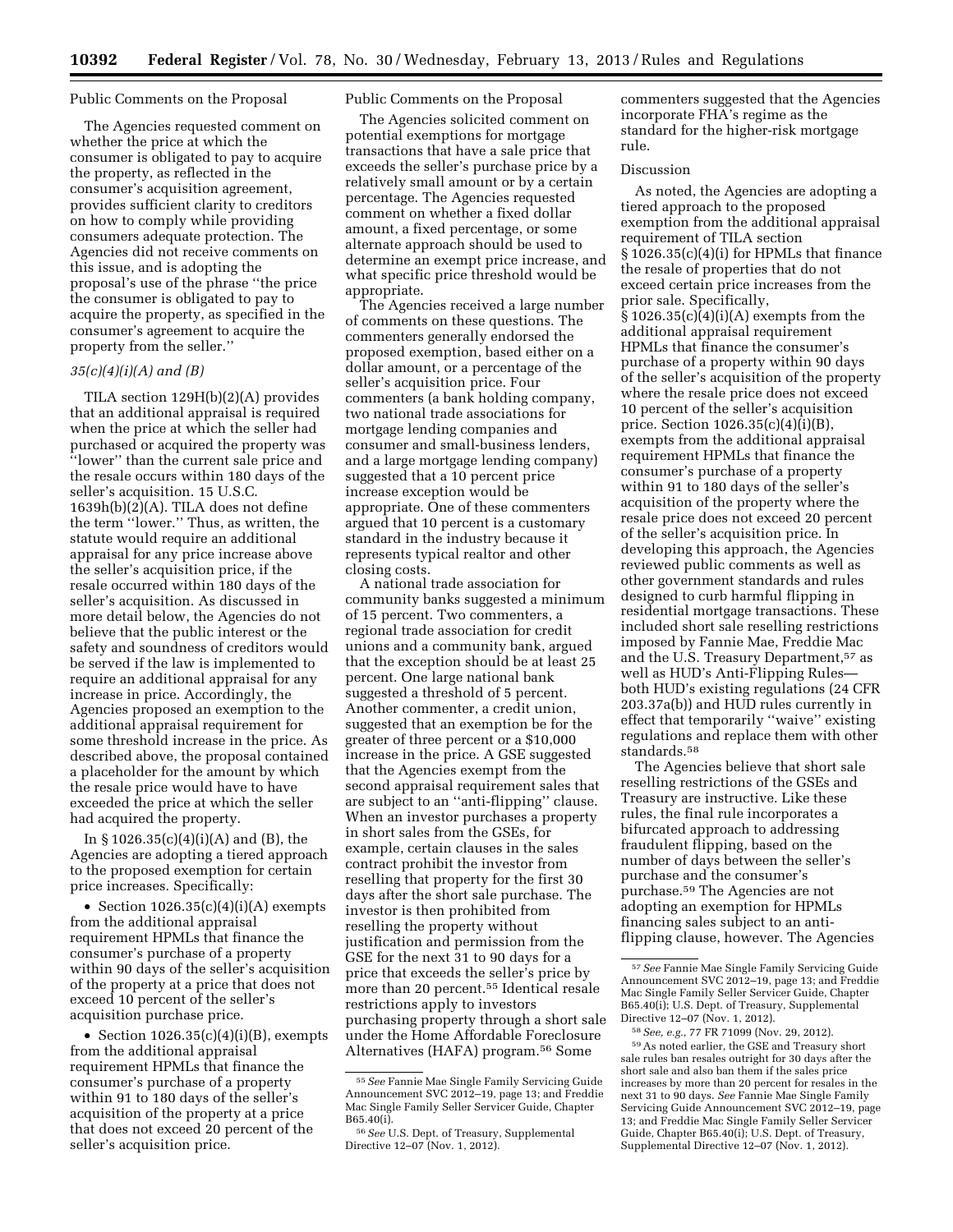are concerned that such an exemption would not be sufficiently protective of the HPML consumers the statute was intended to protect. If such an exemption covered only loans subject to GSE and Treasury anti-flipping clauses, HPML consumers purchasing homes from investors who acquired them from GSEs or Treasury would not receive the protection of the additional appraisal requirement. Meanwhile, HPML consumers purchasing homes from investors who acquired them from other creditors or investors would receive the protection of the additional appraisal requirement. It is unclear why HPML consumers in the latter case should receive these protections and consumers in the former case should not. In addition, the purpose of the additional appraisal requirement in the final rule is to ensure a second opinion on the value of a purchased home; the purpose of anti-flipping clauses generally is to restrict the transaction entirely. Thus, these clauses may be instructive, but should not necessarily determine who receives the protection of this rule.

If an exemption for HPMLs financing sales subject to an anti-flipping clause covered loans subject to anti-flipping clauses more generally, the Agencies would be concerned about more HPML consumers not receiving the protections of the statute. Moreover, if creditors were concerned that the additional appraisal requirement might impede disposal of their distressed properties, they could devise ''anti-flipping'' clauses that would impose only minimal restrictions on the resale of those properties, simply to take advantage of the exemption. The Agencies recognize the importance to creditors and investors of being able to sell distressed properties in a timely manner to decrease losses. The Agencies further understand that restrictions on the resale of distressed properties purchased from creditors and investors can affect how quickly creditors and investors can dispose of these properties, and that creditors and investors design resale restrictions accordingly. However, the appraisal requirement under this final rule is not a restriction on resale by the seller; it is a requirement for additional documentation regarding the value of homes purchased by a certain subset of consumers who finance the transaction with an HPML.

The Agencies view the FHA Anti-Flipping Rules as also instructive for the final rule. In the preamble to its original Anti-Flipping Final Rule and waiver notices after it, HUD states that ''fraudulent property flipping involves the rapid re-sale, often within days, of

a recently acquired property.'' 60 HUD also states in its original final rule that ''resales executed within 90 days imply pre-arranged transactions that often prove to be among the most egregious examples of predatory lending.'' 61 Thus, under existing HUD regulations, FHA insurance is not available for loans that finance the purchase of a property within 90 days of the previous sale. *See*  24 CFR 203.37a(b)(2). HUD's rule is based on the conclusion that 90 days is a reasonable waiting period to ensure that legitimate rehabilitation and repairs of a property have occurred.62

HUD has also stated that a 180-day ban on eligibility for FHA insurance would have provided a disincentive to legitimate contractors who improve houses—thus increasing the stock of affordable housing.63 Therefore, for transactions involving resales in the 91– 180 day period, HUD will insure resales at any price, but requires additional documentation, which must include a second appraisal, if the price increase exceeds the seller's acquisition price by 100 percent. *See* 24 CFR 203.37a(b)(3).

The Agencies believe that HUD's basic approach—the use of more restrictive conditions for 90 days, followed by somewhat lesser restrictions for the next 90 days—has merit as an approach to combatting the kind of flipping with which Congress seemed concerned.<sup>64</sup> The Agencies recognize that, since issuing the regulation in 24 CFR 203.37a(b)(3), HUD has issued rules that temporarily replace its existing regulations, with the goal of encouraging investors to rehabilitate homes and thus help ''stabilize real estate prices as well as neighborhoods and communities where foreclosure activity has been high.'' 65 Under these temporary rules, FHA insurance is now available for loans that finance property resales within 90 days of the previous sale, as long as certain conditions are met. One condition is that ''a second appraisal and/or supporting

64*See* U.S. House of Reps., Comm. on Fin. Servs., *Report on H.R. 1728, Mortgage Reform and Anti-Predatory Lending Act,* No. 111–94, 59 (May 4, 2009) (House Report); Federal Bureau of Investigation, *2010 Mortgage Fraud Report Year in Review* 18 (August 2011), *available at [http://](http://www.fbi.gov/stats-services/publications/mortgage-fraud-2010/mortgage-fraud-report-2010) [www.fbi.gov/stats-services/publications/mortgage](http://www.fbi.gov/stats-services/publications/mortgage-fraud-2010/mortgage-fraud-report-2010)[fraud-2010/mortgage-fraud-report-2010](http://www.fbi.gov/stats-services/publications/mortgage-fraud-2010/mortgage-fraud-report-2010)*. *See also* 71 FR 33138, 33141–33142 (June 7, 2006); HUD, Mortgagee Letter 2006–14 (June 8, 2006) (''FHA's policy prohibiting property flipping eliminates the most egregious examples of predatory flips of properties within the FHA mortgage insurance programs.'').

65 77 FR 71099 (Nov. 29, 2012).

documentation'' is required if the sales price exceeds the seller's acquisition price by more than 20 percent.66 However, the Agencies recognize that these rules are designed to address a temporary market condition; the Agencies believe that the HPML appraisal rules must be designed to address property flipping beyond a temporary market condition.

At the same time, the Agencies believe that the approach adopted with respect to the additional appraisal requirement resembles the FHA waiver rules in some important ways that mitigate concerns about chilling investment. Like the FHA waiver rules, the final rule does not prohibit HPML financing of resales within 90 days (by contrast, the existing FHA regulations ban FHA insurance on resales within 90 days). Rather, the final rule imposes an additional condition on the transaction—namely, that the creditor must obtain a second appraisal for the creditor's use in considering the loan application and, more specifically, the collateral value of the dwelling that will secure the mortgage. The Agencies believe that this protection is consistent with congressional intent to provide additional protections for borrowers of loans considered by Congress to pose higher risks to those borrowers. Consistent with the views expressed by some commenters, however, the Agencies have determined that consumer protection is not served by requiring a second appraisal in circumstances where the increase generally is not indicative of a seller attempting to profit on a flip. The Agencies believe it is reasonable to expect a seller, faced with circumstances dictating resale of a dwelling that the seller very recently acquired, to seek to recoup the seller's transaction costs on the purchase and resale, in addition to the seller's acquisition price. These costs may include fees from the seller's acquisition, such as mortgage application fees, origination points, escrow and attorney's fees, transfer taxes and recording fees, title search charges and title insurance premiums, as well as fees incurred in the resale, such as real estate commissions, seller-

<sup>60</sup>*See, e.g.,* 68 FR 23370 (May 1, 2003); 77 FR 71099 (Nov. 29, 2012).

<sup>61</sup> 68 FR 23370, 23372 (May 1, 2003).

<sup>62</sup>*See id.* 

<sup>63</sup>*See id.* 

<sup>66</sup>*See id.* at 71100. A property inspection is also required. *See id.* at 71100–71101. For loans financing resales within 90 days where the sales price does not exceed the seller's acquisition price by more than 20 percent, FHA insurance is conditioned on the transactions being ''arms-length, with no identity of interest between the buyer and seller or other parties participating in the sales transaction.'' *Id.* at 71100. HUD provides several examples of ways that lenders can ensure that there is no inappropriate collusion or agreement between parties. *Id.*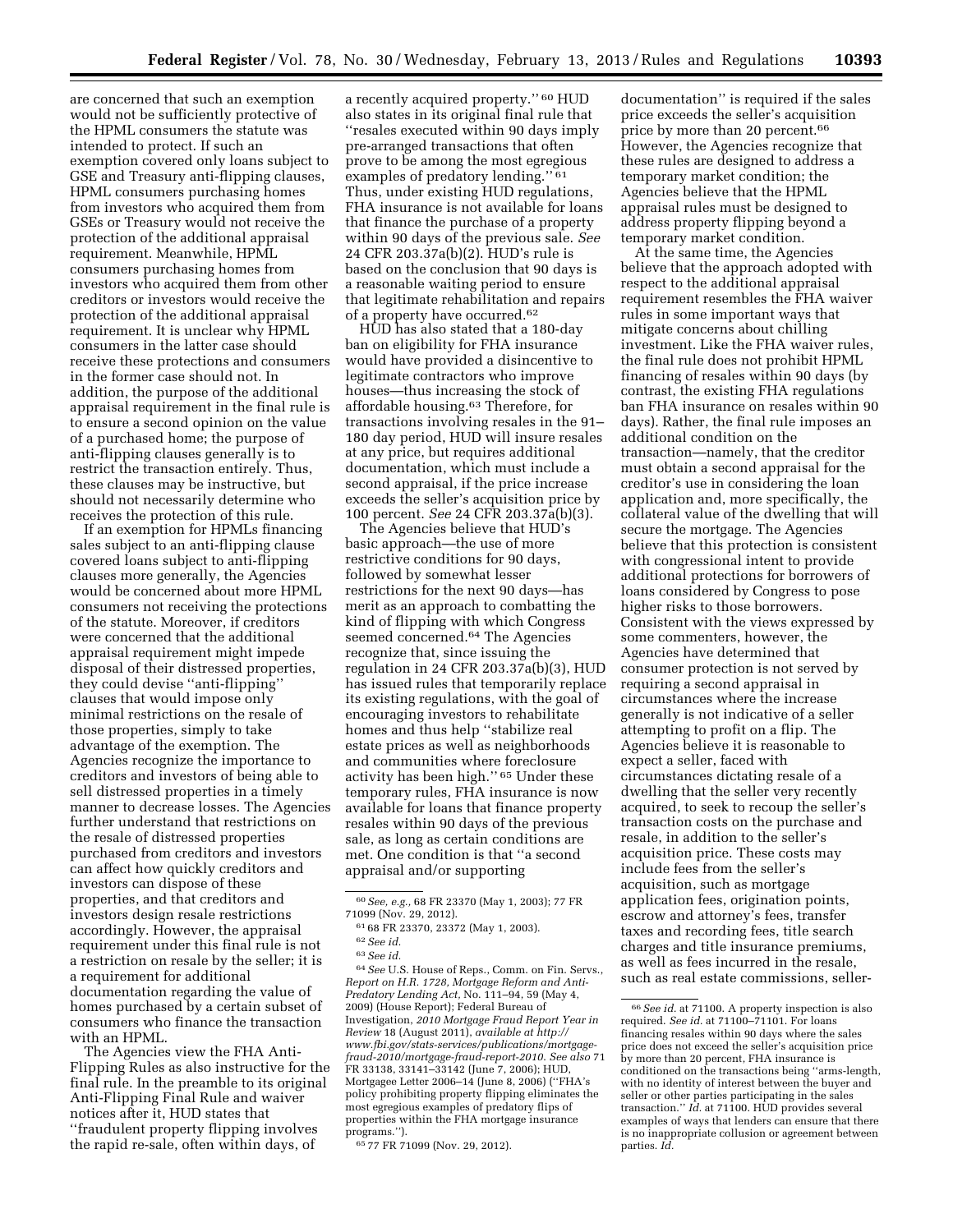paid points, and other sales concessions on the resale. These costs will vary to some extent by State and by transaction. However, the Agencies believe that providing an allowance of 10 percent over the seller's acquisition price reasonably accommodates these transaction costs and strikes an appropriate balance with respect to ease of administration for purposes of the rule.

Regarding HPMLs that occur within 91 to 180 days, the final rule provides that an additional appraisal is required only if the property price increased by more than 20 percent of the seller's acquisition price. *See*  § 1026.35(c)(4)(i)(B). In this way, the final rule provides a modest additional 10 percent allowance for legitimate repairs, and builds in a 90-day period in the interest of ensuring enough time to allow such repairs to be made. At the same time, the approach preserves added consumer protections in the first 90 days, when predatory flipping is most likely to occur. The Agencies recognize that this element of the final rule differs from the FHA Anti-Flipping Rules, which require additional documentation for a resale from 91 to 180 days only if the price increases by 100 percent of the seller's acquisition price. However, FHA insurance applies to HPMLs and non-HPMLs alike, and the Agencies believe that Congress intended special protections to apply to HPML consumers.

The Agencies believe that requiring an additional appraisal for HPMLs financing the purchase of a home being resold within a 180-day period, regardless of the amount of the price increase, could restrict home sales to HPML consumers, because investors might be less likely to sell properties to them. The additional appraisal rules could potentially affect the safety and soundness of creditors holding properties as a result of foreclosure or deed-in-lieu of foreclosure. This might arise if potential application of the twoappraisal requirement makes the properties less desirable for investors to purchase from financial institutions and rehabilitate for resale, out of investor concerns about the potential scope of the HPML requirement as applied to the pool of likely purchasers for their investment properties. This could create additional losses for creditors holding these properties. The Agencies do not believe that these potential negative impacts would be outweighed by consumer protections afforded by the additional appraisal requirement. The Agencies believe that the approach adopted by the final rule strikes the appropriate balance between allowing

legitimate resales without undue restrictions and providing HPML consumers with additional protections from fraudulent flipping. For these reasons, the Agencies have concluded that the exemptions from the additional appraisal requirement reflected in § 1026.35(c)(4)(i)(A) and (B) are in the public interest and promote the safety and soundness of creditors.

#### *35(c)(4)(ii) Different Certified or Licensed Appraisers*

Under the proposed rule, the two appraisals required under the proposed paragraph now adopted as § 1026.35(c)(4)(i) could not be performed by the same certified or licensed appraiser. This proposal was consistent with TILA section 129H(b)(2)(A), which expressly requires that the additional appraisal must be performed by a ''different'' certified or licensed appraiser than the appraiser who performed the other appraisal for the ''higher-risk mortgage'' transaction. 15 U.S.C. 1639h(b)(2)(A).

As discussed in the proposal, during informal outreach conducted by the Agencies, some participants suggested that the Agencies impose additional requirements regarding the appraiser performing the second appraisal for the higher-risk mortgage loan, such as a requirement that the second appraiser not have knowledge of the first appraisal. Outreach participants indicated that this requirement would minimize undue pressure to value the property at a price similar to the value assigned by the first appraiser.

The Agencies explained that they did not propose any additional conditions on what it means to obtain an appraisal from a ''different'' certified or licensed appraiser because the Agencies expect that existing valuation independence requirements would be sufficient to ensure that the second appraiser performs an independent valuation. Rules to ensure that appraisers exercise their independent judgment in conducting appraisals exist under TILA  $(S 1026.42)$ , as well as FIRREA title XI.<sup>67</sup> In addition, the USPAP Ethics Rule requires that appraisers ''perform assignments with impartiality, objectivity, and independence, and without accommodation of personal interests,'' and includes several examples of forbidden conduct related to this rule.<sup>68</sup> However, the Agencies requested comment on whether the rule

should include additional conditions on what it means for the additional appraisal to be performed by a ''different'' appraiser. Specifically, the Agencies sought comment on whether the final rule should prohibit creditors from obtaining two appraisals by appraisers employed by the same appraisal firm, or who received the assignments from same appraisal management company (AMC).

The final rule follows the proposal and the statute in requiring that the additional appraisal must be performed by a ''different'' certified or licensed appraiser than the appraiser who performed the other appraisal for the HPML transaction. *See*  § 1026.35(c)(4)(ii). In the final rule, the Agencies also adopt a new comment clarifying what it means to obtain an appraisal from a ''different'' certified or licensed appraiser, discussed below.

#### **Public Comments on the Proposal**

The Agencies received approximately 36 comments relating to requirements that (1) the additional appraisal be performed by a ''different'' certified or licensed appraiser, discussed immediately below; (2) the additional appraisal include analysis of the sales price differences between the prior and current home sale transaction (*see*  section-by-section analysis of § 1026.35(c)(4)(iv), below); and (3) the creditor may not charge the consumer for the additional appraisal (*see* sectionby-section analysis of  $\S 1026.35(c)(4)(v)$ , below). These comments were submitted by banks and bank holding companies, credit unions, bank and credit union trade associations, and appraisal, realtor, and mortgage industry trade associations.

Of the commenters addressing the requests for comment on whether additional conditions should apply regarding the requirement that a ''different'' appraiser perform the additional appraisal, most urged that the rule allow a creditor to obtain two appraisals from the same appraisal firm or AMC, provided that they are performed by separate appraisers. Commenters favoring this approach suggested that allowing a creditor to use a single appraisal firm or AMC would reduce costs, ease compliance burdens, and mitigate concerns regarding the availability of appraisers, particularly in rural or sparsely populated areas. Several commenters noted that the use of a single appraisal firm or AMC would not weaken the different appraiser requirement since each appraisal is subject to USPAP and appraisal independence requirements. One commenter, however, stated the rule

<sup>67</sup>*See* OCC: 12 CFR 34.45; Board: 12 CFR 225.65; FDIC: 12 CFR 323.5; NCUA: 12 CFR 722.5. <sup>68</sup> Appraisal Standards Board, Appraisal<br>Foundation, Uniform Standards of Professional

Foundation, *Uniform Standards of Professional Appraisal Practice,* 2012–2013 Ed., pp. U–7 through U–9.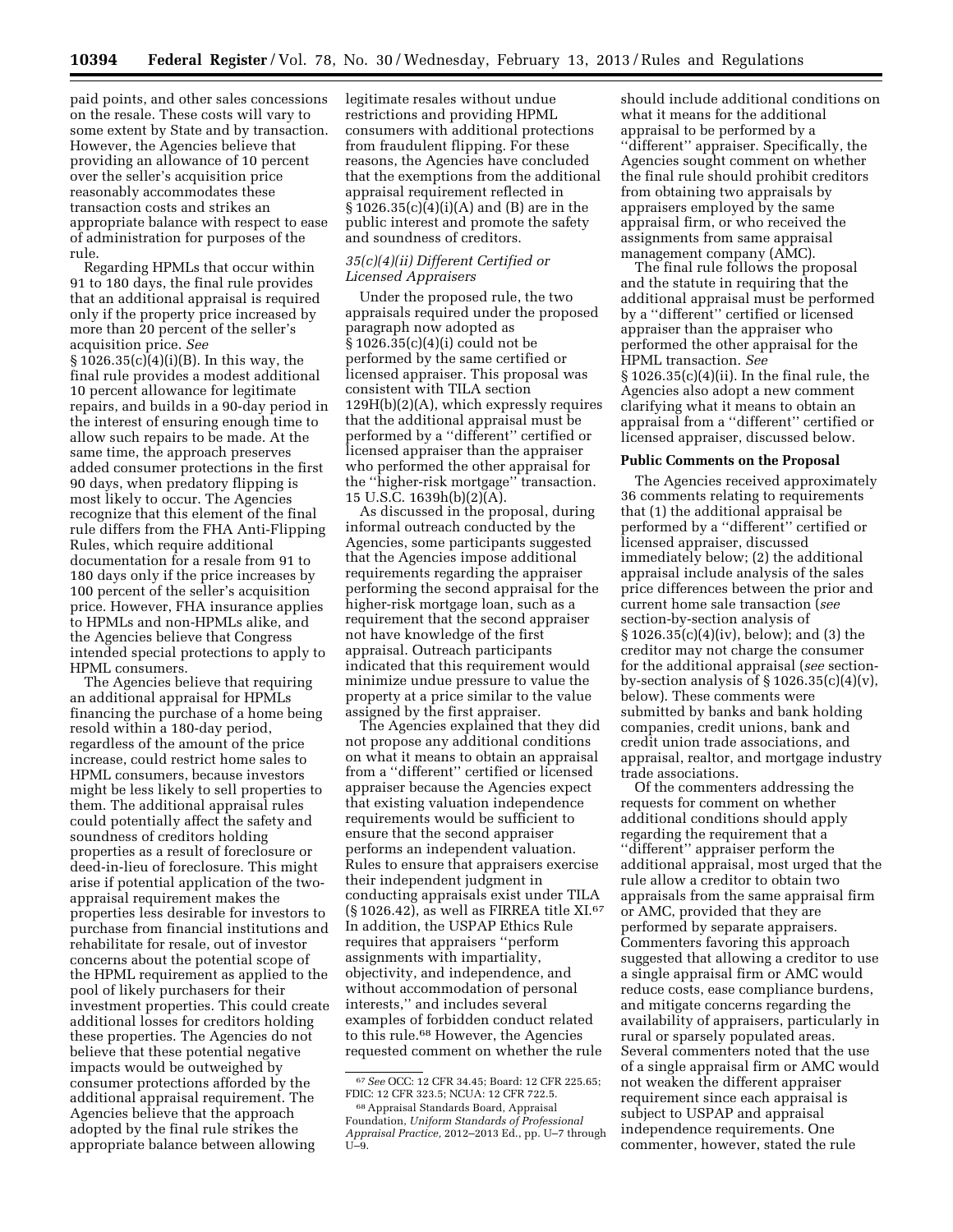should prohibit a creditor from hiring appraisers from the same valuation firm and, with respect to AMCs, a creditor should be prohibited from hiring two appraisers through the same AMC if the AMC is an affiliate of the creditor.

#### Discussion

Consistent with the proposal, new § 1026.35(c)(4)(ii) provides that the two appraisals required under § 1026.35(c)(4)(i) may not be performed by the same certified or licensed appraiser. The Agencies are also adopting new comment 35(c)(4)(ii)–1, clarifying that the requirements that a creditor obtain two separate appraisals (§ 1026.35(c)(4)(i)), and that each appraisal be conducted by a ''different'' licensed or certified appraiser (§ 1026.35(c)(4)(ii)), indicate that the two appraisals must be conducted independently of each other. The comment explains that, if the two certified or licensed appraisers are affiliated, such as by being employed by the same appraisal firm, then whether they have conducted the appraisal independently of each other must be determined based on the facts and circumstances of the particular case known to the creditor.

As discussed in the proposal, the Agencies believe that the appraisal independence requirements of TILA (implemented at § 1026.42) help ensure that the two appraisals reflect valuation judgments that are independent of the creditor's loan origination interests and not biased by an appraiser's personal or business interest in the property or the transaction. TILA section 129E, 15 U.S.C. 1639e. In addition, FIRREA title XI includes rules to ensure that appraisers exercise their independent judgment in conducting appraisals, such as requirements that federally-regulated depositories separate appraisers from the lending, investment, and collection functions of the institution, and that the appraiser have ''no direct or indirect interest, financial or otherwise, in the property.'' 69 As noted, USPAP's Ethics Rule, which applies to appraisers, also requires that appraisers ''perform assignments with impartiality, objectivity, and independence, and without accommodation of personal interests,'' and includes several examples of prohibited conduct related to this rule.70 As discussed in the section-by-section analysis of § 1026.35(c)(1)(a), compliance with

USPAP is a condition of being a ''certified or licensed appraiser'' under TILA's ''higher-risk mortgage'' appraisal rules implemented in this final rule. TILA section 129H(b)(3), 15 U.S.C. 1639h(b)(3); § 1026.35(c)(1)(a).

Requirements for valuation independence for consumer credit transactions secured by the consumer's principal dwelling were adopted under amendments to TILA in the Dodd-Frank Act in 2010 and have been in effect since April of 2011. *See* 12 CFR 1026.42; 75 FR 66554 (Oct. 28, 2010), implementing TILA section 129E, 15 U.S.C. 1639e. The requirements in TILA, which carry civil liability, were designed to ensure that real estate appraisals used to support creditors' underwriting decisions are based on the appraiser's independent professional judgment, free of any influence or pressure that may be exerted by parties that have an interest in the transaction.

Existing appraisal independence requirements expressly prohibit appraisers, AMCs, or appraisal firms (all providers of settlement services) from having an interest in the property or transaction or from causing the value assigned to a consumer's principal dwelling to be based on any factor other than the independent judgment of the person preparing the appraisal. Material misstatements of the value are also prohibited for these parties, as is having a direct or indirect interest in the transaction, which prohibits these parties from being compensated based on the outcome of the transaction.

The Agencies understand that, in light of these rules, a principal reason that creditors contract with third-party AMCs and appraisal firms is to ensure that the appraisal function is independent from the loan origination function, as required by law. In addition, the creditor remains responsible for compliance with the appraisal requirements of § 1026.35(c), and both the creditor and the creditor's third party agent risk liability for violations of TILA's appraisal independence requirements.

At the same time, the Agencies have concerns about whether the unbiased appraiser independence will always be fully realized if, for example, the two appraisals are performed by appraisers employed by the same company. The Agencies recognize that in some cases, obtaining two appraisals from different appraisal firms might not be feasible, and moreover that appraisers working for the same company are cognizant of their independence, and indeed might not even interact at all. Thus, the rule is intended to allow flexibility in ordering the two appraisals from the

same entity. However, as underscored in comment  $35(c)(4)(ii)-1$ , in all cases the two appraisers should function independently of each other to ensure that in fact two separate and independent judgments of the property value are reflected in the required appraisals. If the creditor knows of facts or circumstances about the performance of the additional appraisal by the same firm indicating that the additional appraisal was not performed independently, the creditor should refrain from extending credit, unless the creditor obtains another appraisal.

#### *35(c)(4)(iii) Relationship to General Appraisal Requirements*

The proposed rule required that the additional appraisal meet the requirements of the first appraisal, including the requirements that the appraisal be performed by a certified or licensed appraiser who conducts a physical visit of the interior of the mortgaged property. *See* new  $§ 1026.35(c)(3)(i)$ . The Agencies expressed in the proposal the belief that this approach best effectuates the purposes of the statute. TILA section 129H(b)(1) provides that, ''[s]ubject to the rules prescribed under paragraph (4), an appraisal of property to be secured by a higher-risk mortgage does not meet the requirements of this section unless it is performed by a certified or licensed appraiser who conducts a physical property visit of the interior of the mortgaged property.'' 15 U.S.C. 1639h(b)(1). The ''second appraisal'' required under TILA section  $129H(b)(2)(A)$  is "an appraisal of property to be secured by a higher-risk mortgage'' under TILA section 129H(b)(1). 15 U.S.C. 1639h(b)(1), (b)(2)(A). Therefore, to meet the requirements of TILA section 129H, the additional appraisal would be required to be ''performed by a certified or licensed appraiser who conducts a physical visit of the interior of the property that will secure the transaction.'' TILA section 129H(b)(1), 15 U.S.C. 1639h(b)(1).

In addition, under TILA section 129H(b)(2)(A), the additional appraisal must analyze several elements, including ''any improvements made to the property between the date of the previous sale and the current sale.'' 15 U.S.C. 1639h(b)(2)(A). The Agencies believe that the purposes of the statute would be best implemented by requiring the second appraiser to perform a physical interior property visit to analyze any improvements made to the property. Without an on-site visit, the second appraiser would have difficulty confirming that any improvements

<sup>69</sup>*See* OCC: 12 CFR 34.45; Board: 12 CFR 225.65; FDIC: 12 CFR 323.5; and NCUA: 12 CFR 722.5.

<sup>70</sup>Appraisal Standards Board, Appraisal Foundation, *Uniform Standards of Professional Appraisal Practice,* 2012–2013 Ed., pp. U–7 through U–9.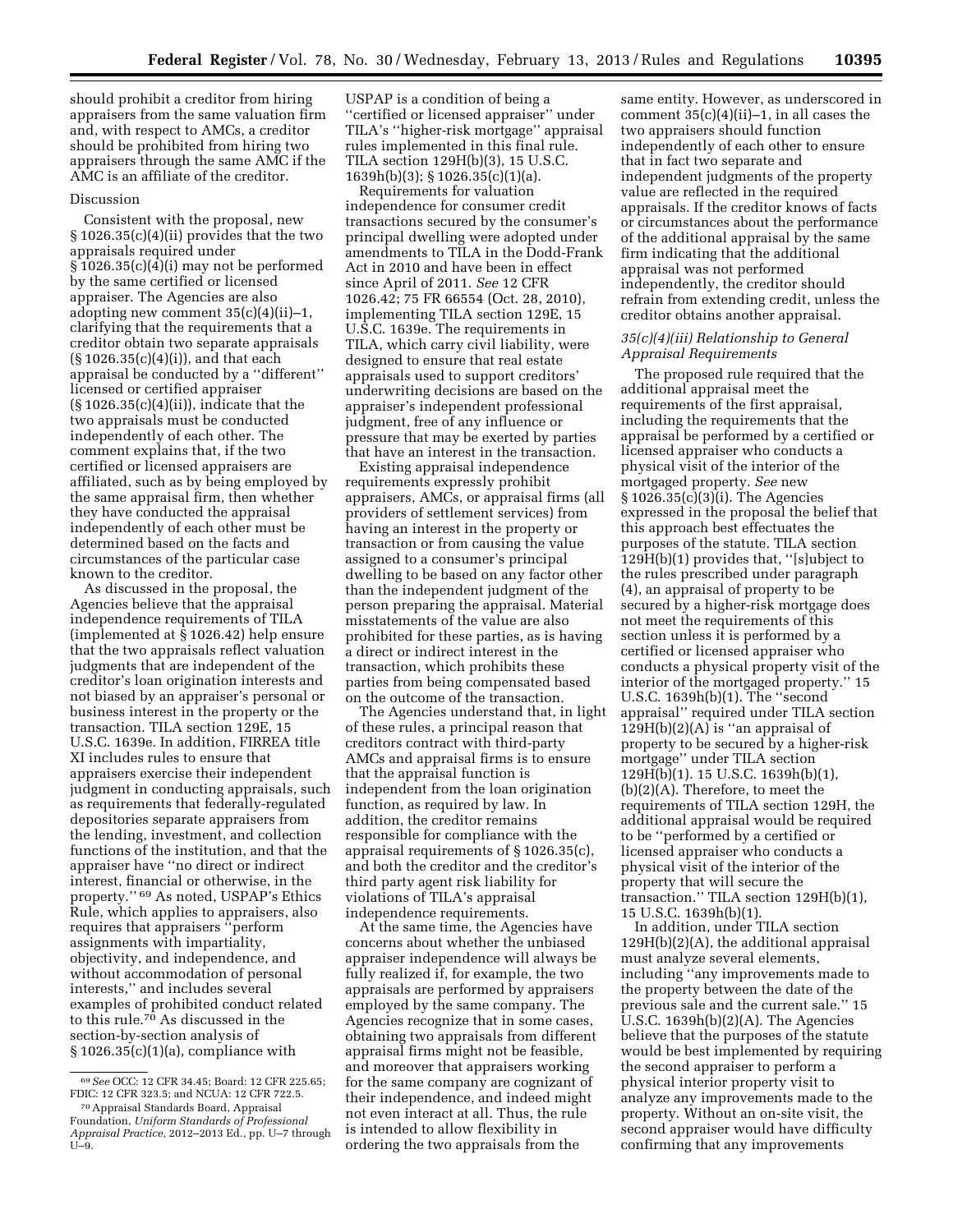identified by the seller or the first appraiser were made.

In  $\S 1026.35(c)(4)(iii)$ , the Agencies are adopting the proposed requirement that, if the conditions requiring an additional appraisal are present (*see*  new § 1026.35(c)(4)(i)), the creditor must obtain an additional appraisal that meets the requirements of the first appraisal, as provided in § 1026.35(c)(3)(i). In response to some commenters who expressed confusion about whether the creditor could rely on the safe harbor under § 1026.35(c)(3)(ii) in satisfying the general appraisal requirements under § 1026.35(c)(3)(i) for the additional appraisal, the Agencies are adopting a new comment. New comment  $35(c)(4)(iii)-1$  clarifies that when a creditor is required to obtain an additional appraisal under § 1026(c)(4)(i), the creditor must comply with the requirements of both § 1026.35(c)(3)(i) and § 1026.35(c)(4)(ii)– (v) for that appraisal. If the creditor meets the safe harbor criteria in § 1026.35(c)(3)(ii) for the additional appraisal, the creditor complies with the requirements of § 1026.35(c)(3)(i) for that appraisal.

## *35(c)(4)(iv) Required Analysis in the Additional Appraisal*

The proposed rule required that the additional appraisal include an analysis of the difference between the price at which the seller acquired the property and the price the consumer is obligated to pay to acquire the property, as specified in the consumer's acquisition agreement. The proposal specified that the changes in market conditions and improvements made to the property must be analyzed between the date of the seller's acquisition of the property and the date of the consumer's agreement to acquire the property. These proposed requirements are consistent with the statute, which requires that the additional appraisal ''include an analysis of the difference in sale prices, changes in market conditions, and any improvements made to the property between the date of the previous sale and the current sale.'' TILA section 129H(b)(2)(A), 15 U.S.C. 1639h(b)(2)(A).

A proposed comment clarified that guidance on identifying the date the seller acquired the property could be found in the proposed comment now adopted as comment  $35(c)(4)(i)(A)-3$ . This comment further stated that guidance on identifying the date of the consumer's agreement to acquire the property could be found in the proposed comment adopted as comment  $35(c)(4)(i)(A)-2$ . The comment also stated that guidance on identifying the

price at which the seller acquired the property could be found in the proposed comment adopted as comment  $35(c)(4)(i)(B)-1$  and that guidance on identifying the price the consumer is obligated to pay to acquire the property could be found in the proposed comment adopted as comment  $35(c)(4)(i)(B)-2.$ 

The Agencies requested comment on these proposed requirements for the additional appraisal, including the appropriateness of listing the requirement to analyze the difference in sales prices separately from the other two analytical requirements.

In  $\S 1026.35(c)(4)(iii)$  and comment 35(c)(4)(iii)–1, the final rule adopts the proposed regulation text and comment with only one non-substantive change: for clarification about the subject of this subsection of the rule, the title of the subsection has been changed from ''Requirements for the additional appraisal'' to ''Required analysis in the additional appraisal.''

#### Public Comments on the Proposal

Two commenters addressed this issue. Of these, one commenter fully supported the proposed requirements for the additional appraisal, noting they are consistent with USPAP. The other commenter, however, suggested that the additional appraisal should not be required to include an analysis of the sale price paid by the seller and the acquisition price as set forth in the borrower's purchase agreement and improvements made to the property by the seller. The commenter argued that value should be based solely on the current market value of the property at the time of the appraisal and sale, of which the first appraisal should be determinative.

The Agencies also requested comment on the appropriateness of using, as prices that the additional appraisal must analyze, the terms ''price at which seller acquired property'' and ''price consumer is obligated to pay to acquire property, as specified in consumer's agreement to acquire property from seller.'' Further, the Agencies asked for comment on the appropriateness of using, as the dates the additional appraisal must analyze in considering changes in market conditions and improvements to property, the terms ''date seller acquired property'' and ''date of consumer's agreement to acquire property.'' No comments were received on this issue.

## Discussion

After consideration of public comments, the Agencies believe that the proposal is appropriate to adopt without

substantive change, as discussed above. Regarding the comment that the additional appraisal should not include an analysis of the property price increase between the seller's price and the consumer's price, but that market value as reflected in the first appraisal should be determinative, the Agencies point out that the analysis in the additional appraisal required under new  $§ 1026.35(c)(4)(iii)$  is mandated by statute. Moreover, the Agencies believe that the intent of these requirements is to ensure that creditor, in considering the value of the collateral in connection with its lending decision, is presented with information focused specifically on factors that reasonably increase collateral value in a relatively short period, such as market changes and property improvements. These statutory requirements are designed to serve as a backstop for consumers against fraud in flipped transactions and thus are implemented largely unchanged in the final rule.

## *35(c)(4)(v) No Charge for the Additional Appraisal*

Under the proposed rule, if a creditor must obtain a second appraisal, it may charge the consumer for only one of the appraisals. The Agencies proposed a comment clarifying that this rule means that the creditor would be prohibited from imposing a fee specifically for that appraisal or by marking up the interest rate or any other fees payable by the consumer in connection with the higher-risk mortgage loan. The proposal was designed to implement TILA section 129H(b)(2)(B), which provides that ''[t]he cost of the second appraisal required under subparagraph (A) may not be charged to the applicant.'' 15 U.S.C. 1639h(b)(2)(B).

The Agencies requested comment on this proposed approach, and whether there might be particular ways that the creditor could identify the appraisal for which the consumer may not be charged in cases where, for example, the appraisals are ordered simultaneously.

The proposed rule and clarifying comment are adopted without change in  $§ 1026.35(c)(4)(v)$  and comment  $35(c)(4)(v)-1.$ 

#### Public Comments on the Proposal

Most commenters were strongly opposed to requiring the additional appraisal to be obtained at the creditor's expense. While a number of commenters acknowledged that the requirement is statutorily mandated under Dodd-Frank they were nevertheless critical of it, cautioning that the requirement would ultimately limit the availability of credit to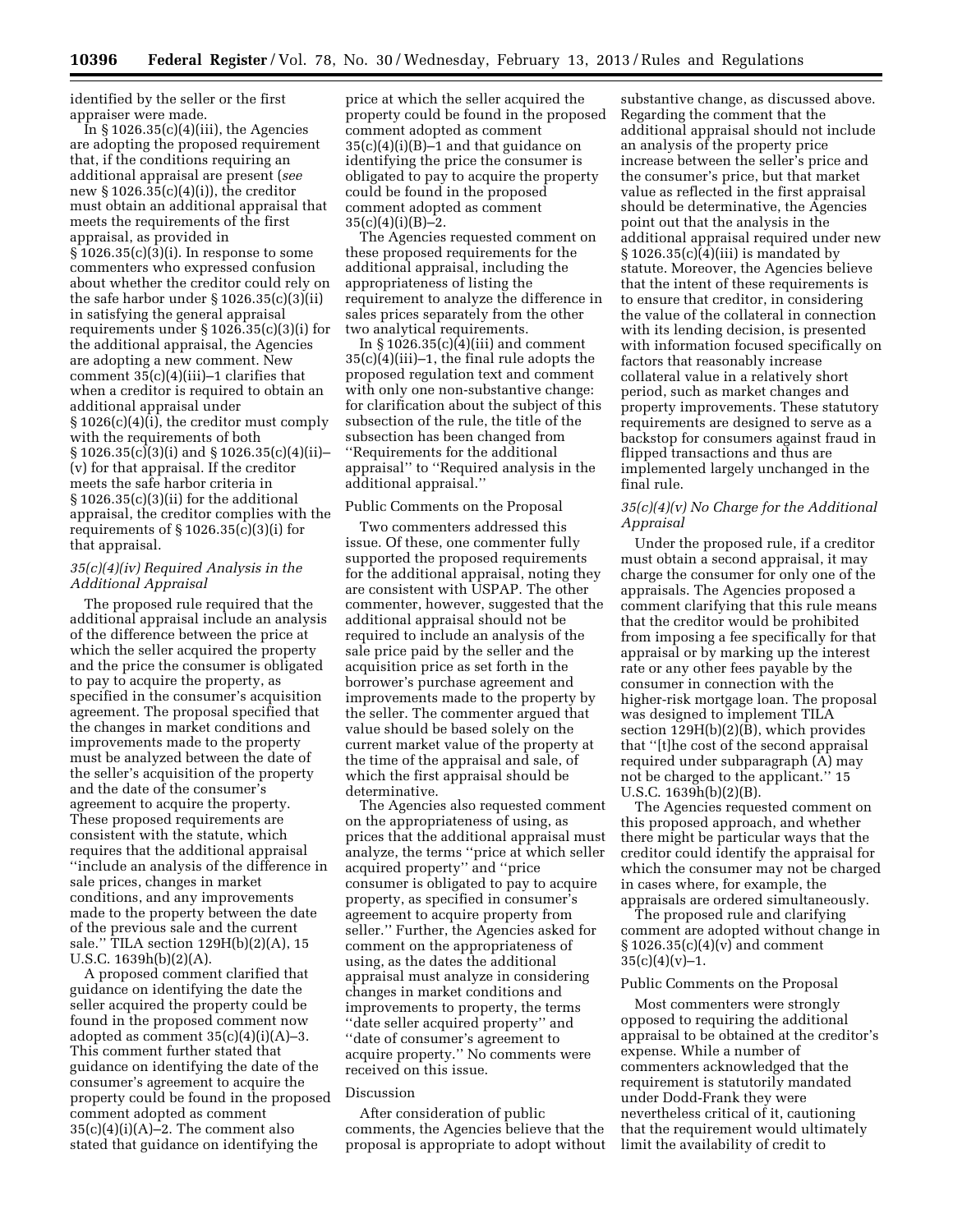consumers. Many commenters indicated that the cost of an additional appraisal would make the loan too costly or unprofitable, leading creditors to cease offering higher-risk mortgage loans to riskier borrowers. Several commenters argued it is unfair for creditors to bear the cost responsibility of a second appraisal, where the applicant has no incentive to go forward with the loan and there is no guarantee that the loan will be consummated. Commenters urged the Agencies to exercise their exemption authority to permit creditors to charge consumers a reasonable fee for the additional appraisal. Alternatively, one comment letter recommended that creditors be prohibited from charging a direct cost for the additional appraisal but not an indirect cost.

## Discussion

As noted, TILA section 129H(b)(2)(B) provides that ''[t]he cost of the second appraisal required under subparagraph (A) may not be charged to the applicant.'' 15 U.S.C. 1639h(b)(2)(B). Consistent with the statute and the proposal,  $\S 1026.35(c)(4)(v)$  provides that ''[i]f the creditor must obtain two appraisals under paragraph (c)(4)(i) of this section, the creditor may charge the consumer for only one of the appraisals.'' As clarified in comment  $35(c)(4)(v)-1$ , adopted without change from the proposal, the creditor would be prohibited from imposing a fee specifically for that appraisal or by marking up the interest rate or any other fees payable by the consumer in connection with the higher-risk mortgage loan (now HPML).

The proposed comment adopted in the final rule also explains that the creditor would be prohibited from charging the consumer for the ''performance of one of the two appraisals required under  $\frac{1}{2}$  1026.35(c)(4)(i)." This comment is intended to clarify that the prohibition on charging the consumer under  $§ 1026.35(b)(4)(v)$  applies to the cost of providing the consumer with a copy of the appraisal, not to charges for the cost of performing the appraisal. As implemented by new § 1026.35(c)(6)(iv), TILA section 129H(c) prohibits the creditor from charging the consumer for one copy of each appraisal conducted pursuant to the higher-risk mortgage rule. 15 U.S.C. 1639h(c); *see also*  section-by-section analysis of § 1026.35(c)(6)(iv), below. As in the proposal, the final rule does not use the statutory term ''second'' appraisal, but instead refers to the ''additional'' appraisal because, in practice, a creditor ordering two appraisals at the same time may not know which of the two

appraisals would be the ''second'' appraisal. The Agencies understand that the additional appraisal could be separately identified because it must contain an analysis of elements in proposed § 1026.35(c)(4)(iv). The Agencies also understand that appraisers may perform such an analysis as a matter of routine, and that it may be difficult to distinguish the two appraisals on that basis.71

In addition, the final rule also tracks the proposal in prohibiting the creditor from charging ''the consumer,'' rather than, as in the statute, the ''applicant.'' The Agencies believe that use of the broader term ''consumer'' is necessary to clarify that the creditor may not charge the consumer for the cost of the additional appraisal after consummation of the loan.

Regarding commenters' requests that creditors be permitted to charge the consumer for the additional appraisal, the Agencies point out that they do not jointly have authority to provide for adjustments and exceptions to TILA under TILA section 105(a), which belongs to the Bureau alone. 15 U.S.C. 1604(a). The prohibition on charging the consumer for the additional appraisal is mandated by statute. The Agencies have implemented this statutory prohibition with certain clarifications appropriate to carry out the statutory mandate consistently with their general authority to interpret the statute—specifically clarifying in commentary that the creditor is prohibited from imposing a fee specifically for that appraisal or by marking up the interest rate or any other fees payable by the consumer in connection with the higher-risk mortgage loan. *See* § 1026.35(c)(4)(v) and comment  $35(c)(4)(v)-1$ .

The Agencies recognize that neither the statute's plain language nor the final rule precludes a creditor from spreading costs of additional appraisals over a large number of loans and products. The Agencies believe, however, that Congress clearly intended to ensure that the consumer offered an HPML, who may have limited credit options, not be exclusively affected by having to bear this cost in full. The Agencies further

believe that the final rule is consistent with this statutory purpose.

## *35(c)(4)(vi) Creditor's Determination of Prior Sale Date and Price*

#### 35(c)(4)(vi)(A) Reasonable Diligence

The Agencies proposed to require that the creditor have exercised reasonable diligence to support any determination that an additional appraisal under § 1026.35(c)(4)(i) is not required. (For a discussion of the factors triggering the requirement, see the section-by-section analysis of  $\S 1026.35(c)(4)(i)(A)$  and  $(B)$ , above.) Absent an exemption (*see*   $\S 1026.35(c)(2)$  and  $(c)(4)(vii)$ , an additional appraisal would always be required for an HPML where the creditor elected not to conduct reasonable diligence, could not find the relevant sales price and sales date information, or where the information found led to conflicting conclusions about whether an additional appraisal were required. *See* section-by-section analysis of  $\S 1026.35(c)(4)(vi)(B)$ , below.

To help creditors meet the proposed reasonable diligence standard, the Agencies proposed that creditors be able to rely on written source documents that are generally available in the normal course of business. Accordingly, a proposed comment clarified that a creditor has acted with reasonable diligence to determine when the seller acquired the property and whether the price at which the seller acquired the property is lower than the price reflected in the consumer's acquisition agreement if, for example, the creditor bases its determination on information contained in written source documents, as discussed below.

The proposed comment provided a list of written source documents, not intended to be exhaustive, that the creditor could use to perform reasonable diligence as follows: A copy of the recorded deed from the seller; a copy of a property tax bill; a copy of any owner's title insurance policy obtained by the seller; a copy of the RESPA settlement statement from the seller's acquisition (*i.e.,* the HUD–1 or any successor form <sup>72</sup>); a property sales history report or title report from a third-party reporting service; sales price data recorded in multiple listing services; tax assessment records or transfer tax records obtained from local governments; a written appraisal, including a signed appraiser's

<sup>71</sup>*See, e.g.,* USPAP Standards Rule 1–5(b) (requiring an appraiser to ''analyze all sales of the subject property that occurred within the three years prior to the effective date of the appraisal''); USPAP Standards Rule 1–4(a) (stating that ''an appraiser must analyze such comparable sales data as are available to indicate a value conclusion'') and USPAP Standards Rule 1–4(f) (stating that ''when analyzing anticipated public or private improvements \* \* \* an \* \* \* appraiser must analyze the effect on value, if any, of such anticipated improvements to the extent they are reflected in market actions.''

<sup>72</sup>As explained in a footnote in the proposed comment, the Bureau's 2012 TILA–RESPA Proposal contains a proposed successor form to the RESPA settlement statement. *See* § 1026.38 (Closing Disclosure Form) of the Bureau's 2012 TILA– RESPA Proposal, 77 FR 51116 (Aug. 23, 2012).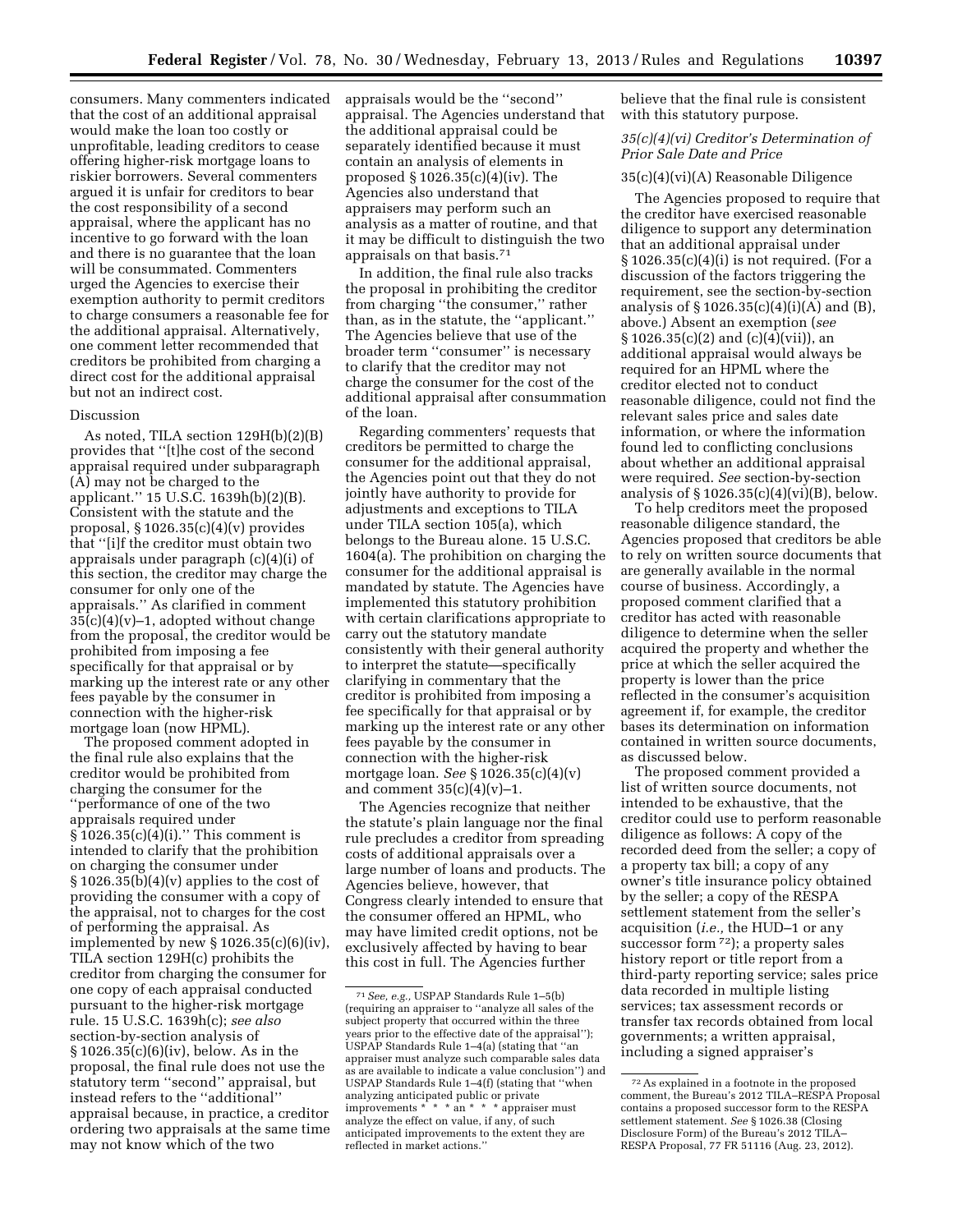certification stating that the appraisal was performed in conformity with USPAP, that shows any prior transactions for the subject property; a copy of a title commitment report; or a property abstract.

The proposed comment contained a footnote explaining that a ''title commitment report'' is a document from a title insurance company describing the property interest and status of its title, parties with interests in the title and the nature of their claims, issues with the title that must be resolved prior to closing of the transaction between the parties to the transfer, amount and disposition of the premiums, and endorsements on the title policy. The footnote also explained that the document is issued by the title insurance company prior to the company's issuance of an actual title insurance policy to the property's transferee and/or creditor financing the transaction. In different jurisdictions, this instrument may be referred to by different terms, such as a title commitment, title binder, title opinion, or title report.

An additional proposed comment explained that reliance on oral statements of interested parties, such as the consumer, seller, or mortgage broker, do not constitute reasonable diligence. The Agencies explained in the proposal that they do not believe that creditors should be permitted to rely on oral statements offered by parties to the transaction because they may be engaged in the type of fraud the statutory provision was designed to prevent.

In new § 1026.35(c)(4)(vi) and Appendix O, the Agencies are adopting the reasonable diligence standard and proposed comments discussed above without material change. Certain technical changes to the regulation text and corresponding comments have been made for clarity, without substantive change intended. The Agencies are also adding a new comment providing guidance on written source documents that show only an estimated or assumed value for the seller's acquisition price. Specifically, this new comment clarifies that, if a written source document describes the seller's acquisition price in a manner that indicates that the price described is an estimated or assumed amount and not the actual price, the creditor should look at an alternative document to satisfy the reasonable diligence standard in determining the price at which the seller acquired the property. *See* comment (c)(4)(vi)(A)–1.

The reasons for the final rule and revisions to the proposal are discussed in more detail below.

## Public Comments on the Proposal

The Agencies requested comment on a number of aspects of the reasonable diligence standard and accompanying comments. Specifically, comment was requested on whether the list of written source documents now adopted in comment 35(c)(4)(vi)–1 would provide reliable information about a property's sales history and could be relied on in making the additional appraisal determination, provided they indicate the seller's acquisition date or the seller's acquisition price.

The Agencies also requested comment on whether a creditor should be permitted to rely on a signed USPAPcompliant written appraisal prepared for the transaction to determine the seller's acquisition date and price, and whether a creditor could take any specific measures to ensure that the appraiser is reporting prior sales accurately. The Agencies indicated particular interest in commenters' view on whether, for creditors that are required to select an independent appraiser, such as creditors subject to the Federal financial institutions regulatory agencies' FIRREA title XI rules, the creditor's selection of an independent appraiser is sufficient to address the concern that the appraiser may be colluding with a seller in perpetrating a fraudulent flipping scheme.

Noting that public documents listed might not include the requisite information and that there might be risks inherent in allowing reliance on seller-provided documents, the Agencies also asked whether non-public information sources are likely to be more easily available or more accurate than public ones.

Finally, the Agencies requested comment on the proposed clarification that reliance on oral statements alone would not be sufficient to satisfy the reasonable diligence standard, specifically on whether circumstances exist in which oral statements offered by parties to the transaction could be considered reliable if documented appropriately, and how such statements should be documented to ensure greater reliability.

*General comments on the list of source documents.* Four commenters responded to general questions about whether the list of source documents was appropriate. Several of these commenters affirmed the Agencies' understanding that some jurisdictions have a lengthy delay between the time a purchase and sale transaction is closed and the recording of the deed. In those cases, these commenters averred, that

delay would preclude using the deed as a source document since it would not be available to the creditor for its due diligence.

One commenter suggested that the seller be required to provide the source documents rather than the creditor having to obtain them from the public records, although recognizing the possibility that the seller may intentionally alter the documents to his needs. Appraiser trade associations concurred with the proposal's ''flexible approach'' to due diligence sources in allowing use of seller-provided documents. This commenter believed that this approach would mitigate the possibility that a lack of access to or availability of source documents would result in a ''chilling effect'' on mortgage lending. Another commenter noted that the borrower's creditor would have difficulty obtaining copies of documents from the seller. This commenter recommended that the rule provide that, where none of the source documents provides the required information, the creditor may provide a certified or attested document signed by the parties as sufficient evidence of ''reasonable diligence.''

*Use of the first appraisal in the transaction.* All three comments relating to the question of whether the final rule should allow creditors to use and rely on the entire contents of USPAPcompliant appraisals prepared by certified and licensed appraisers supported allowing this. Nevertheless, commenters noted that oversight of appraisal services by users and regulators would be necessary, as would vigorous enforcement if appraisers violate the requirements. One commenter recommended that creditors use data from multiple listing services captured by the appraisal to obtain prior sales price information. That commenter also requested clarification in the rule that where multiple listing documents have different sales price data, that the creditor is deemed to have complied with the rule if it chooses to use any one.

Additional comments from appraiser trade associations agreed with allowing creditors to rely on appraisal information relating to sellers' acquisition dates but only so far as that information is available to the appraiser in the normal course of business, which is all that is required of an appraiser under USPAP. These commenters urged the Agencies to be careful not to impose requirements on appraisers relating to information, data, and analysis that are not required of appraisers in a typical USPAP-compliant report.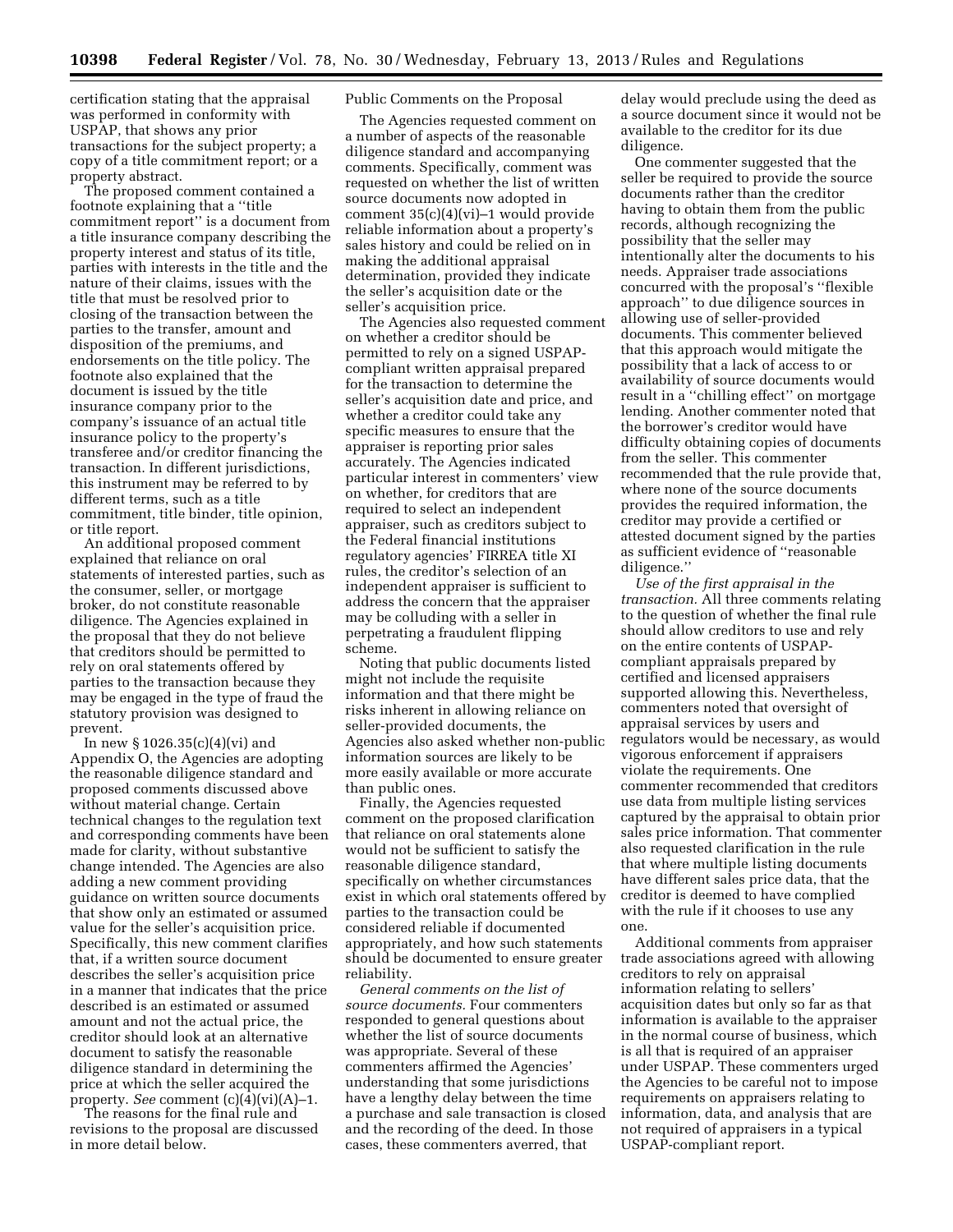*Use of seller-provided and other nonpublic documents.* Several commenters recognized that sometimes creditors have no other reliable sources than seller-provided or other non-public documents. Appraiser association commenters proposed that the Agencies consider a ''good-faith'' exception that would allow creditors to rely on nontraditional sources of information when more reliable ones are not available. These commenters reasoned that this exception would balance the underlying public policy of supporting ''higher-risk mortgage loans'' (now HPMLs) when no other loan product is available or feasible, against the risk that creditors will rely on bad information.

*Reliability of oral statements.* No commenters opposed the proposed comment, adopted as comment 35(c)(4)(vi)–2, clarifying that reliance on oral statements alone would not satisfy the reasonable diligence standard. Appraiser trade associations generally shared the Agencies' concern about the potential risk of relying on information presented by interested parties.

#### Discussion

As noted, the Agencies are adopting the proposed reasonable diligence standard and associated comments without material change. The Agencies believe that this standard is important to facilitate compliance because it may be difficult in some cases for a creditor to know with absolute certainty that the criteria triggering the additional appraisal requirement have been met. *See* § 1026.35(c)(4)(i)(A) and (B). Similarly, a creditor may have difficulty knowing whether it relied on the ''best information'' available in making the determination, which could require that creditors perform an exhaustive review of every document that might contain information about a property's sales history and unduly limit the availability of credit to higher-risk mortgage consumers.

Regarding the proposed list of source documents on which creditors may appropriately rely, now adopted in Appendix O, the Agencies note that the first four listed items would be voluntarily provided directly or indirectly by the seller, rather than collected from publicly available sources. As did commenters, the Agencies recognize that permitting the use of these documents presents the risk that the creditor would be presented with altered copies. Balanced against this risk, however, is the concern that no information sources are publicly available in non-disclosure jurisdictions and jurisdictions with significant lag times before public land records are

updated to reflect new transactions.73 The Agencies are concerned that, unless the creditor can rely on other sources, such as sources provided by the seller, the higher-risk mortgage transaction may not proceed at all, or could proceed only with an additional appraisal containing a limited form of the analysis that would be required by TILA section 129H(b)(2)(A). 15 U.S.C. 1639h(b)(2)(A). The proposed footnote explaining the term ''title commitment report'' (Item 9), described above, is moved in the final rule to new comment 1 of Appendix O.

As noted, new comment  $35(c)(4)(vi)(A)-1$  clarifies that, if a written source document describes the seller's acquisition price in a manner that indicates that the price described is an estimated or assumed amount and not the actual price, the creditor should look at an alternative document to satisfy the reasonable diligence standard in determining the price at which the seller acquired the property.

Regarding a commenter's recommendation that a creditor be permitted to provide a certified or attested document signed by the parties as sufficient evidence of ''reasonable diligence,'' the Agencies believe that this allowance could easily be abused and would not constitute sufficient diligence. Instead, as discussed in the section-by-section analysis of § 1026.35(c)(4)(vi)(B) below, the Agencies believe that the consumer protection purposes of the statute are better served by simply requiring two appraisals where reliable written documentation of the sales price and date are unavailable. Similarly, regarding questions about multiple listing documents that have different sales price data, the Agencies believe that in cases of conflicting listing price information, the consumer protection purposes of the statute are best served if the creditor obtains better information from other sources through the exercise of reasonable diligence and, failing that, obtains a second appraisal. *See* sectionby-section analysis of

 $§ 1026.35(c)(4)(vi)(B)$ , below. On the recommendation that the Agencies consider a ''good-faith''

exception that would allow creditors to rely on non-traditional sources of information, the Agencies believe that the ''reasonable diligence'' standard alone is more appropriate and addresses the commenters' concerns. Under this standard, a broad array of widely used public and non-public documents, set forth in the non-exhaustive list under comment 35(c)(4)(vi)–1, could be relied on by creditors. In short, the Agencies expect that, with the parameters established in this comment, the rule will appropriately balance the need to assure access to HPML credit against the risk that creditors will rely on bad information.

Regarding reliance on another USPAP-compliant appraisal to satisfy the reasonable diligence standard, the Agencies are revising the proposed list to clarify that a creditor would not be permitted to rely on an appraisal other than the one prepared for the creditor for the subject HPML. Specifically, the Agencies are revising Item 8, which, in the proposal read as follows: ''A written appraisal signed by an appraiser who certifies that the appraisal has been performed in conformity with USPAP that shows any prior transactions for the subject property.'' In the final rule, this comment has been revised to read as follows: ''A written appraisal performed in compliance with § 1026.35(c)(3)(i) for the same transaction that shows any prior transactions for the subject property.'' The Agencies are concerned that, as proposed, this item in the written source document list could lead creditors to believe that appraisals performed for the seller's acquisition or other appraisals that might otherwise be considered ''stale'' could be relied on. As revised, the list item allows reliance specifically on an appraisal performed in compliance with the HPML appraisal requirements for the same HPML transaction. That means that the appraisal would have to have been performed by a state-certified or -licensed appraiser in conformity with USPAP and FIRREA.

On a related issue, the Agencies emphasize that allowing the creditor to rely on the first appraisal for prior sales information does not require more of appraisers than does USPAP. Again, the first appraisal must be performed in compliance with USPAP and FIRREA. The Agencies understand that USPAP Standards Rule 1–5 requires appraisers to ''analyze all sales of the subject property that occurred within the three (3) years prior to the effective date of the appraisal'' if that information is available to the appraiser ''in the normal

<sup>73</sup> During informal outreach conducted by the Agencies for the proposal, representatives of large, small, and regional lenders expressed concern that in some cases, a creditor may be unable to determine the seller's date and price due to information gaps in the public record. The Agencies also understand that a creditor may not be able to determine prior transaction data because of delays in the recording of public records. The Agencies also understand that certain ''non-disclosure'' jurisdictions do not make the price at which a seller acquired a property available in the public records. These concerned were affirmed by public comments on the proposal.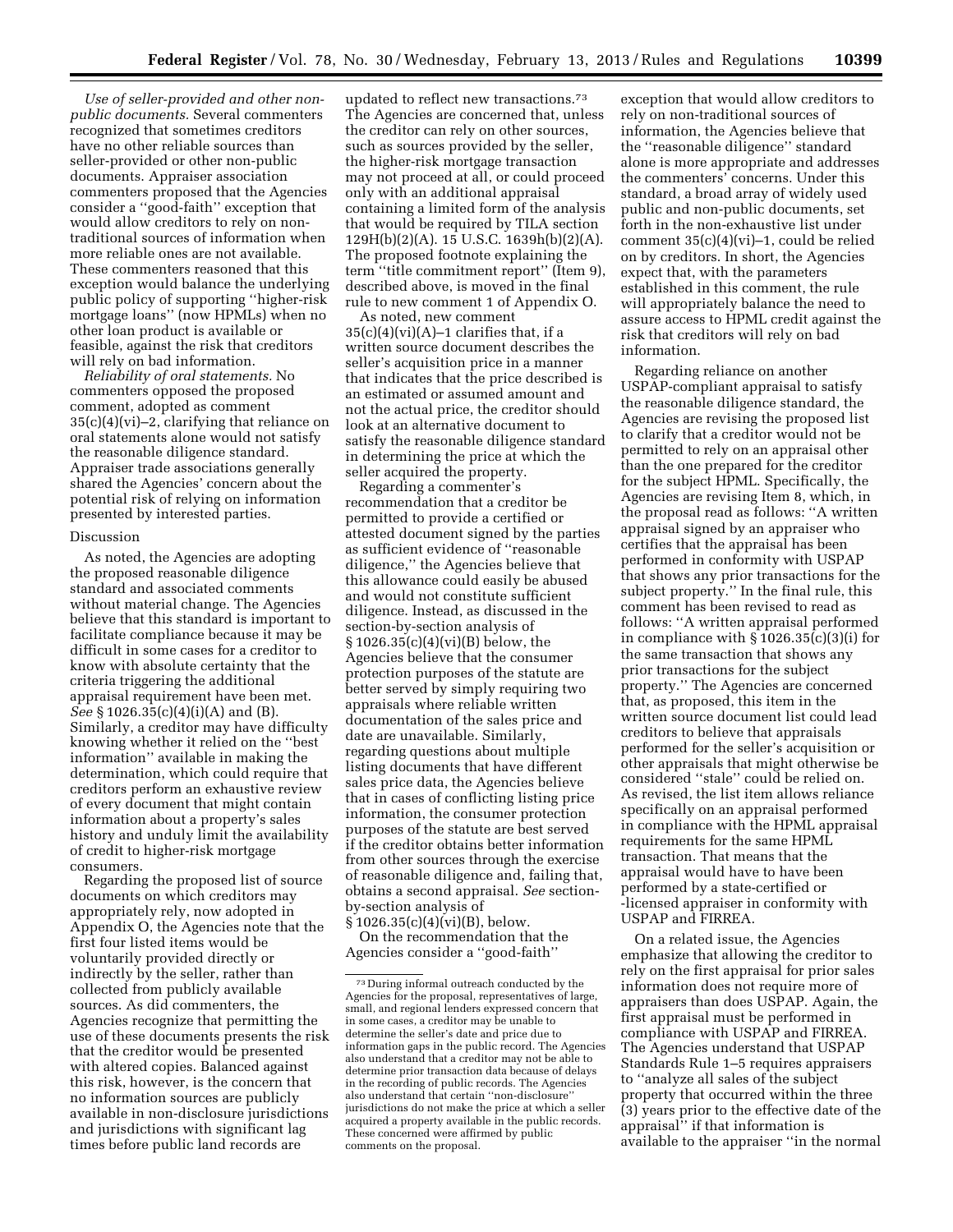course of business.'' 74 If the appraiser did not include that information because it was not available to the appraiser under the USPAP standard, the creditor must turn to another document under the reasonable diligence standard.

Overall, due to the many requirements to which the first appraisal is subject, including independence requirements under TILA (implemented by § 1026.42), and in the absence of public comments to the contrary, the Agencies expect that, in cases where the appraiser has provided a price, a creditor generally could rely on the first appraisal prepared for the HPML transaction to satisfy the reasonable diligence standard under § 1026.35(c)(4)(vi)(A). The exception would be circumstances under which other information obtained by the creditor makes reliance on the price unreasonable. *See also* section-bysection analysis of  $\S 1026.35(c)(4)(ii)$ , above.

Comment  $35(c)(4)(vi)(A)-2$  clarifies that reliance on oral statements of interested parties, such as the consumer, seller, or mortgage broker, does not constitute reasonable diligence under § 1026.35(c)(4)(vi)(A). This comment is adopted from the proposal without change.

*Requirement for two appraisals when sale information is unavailable or conflicting.* Under the proposal, a creditor that cannot determine the seller's acquisition date, or a creditor that can determine that the date is within 180 days but cannot determine the price, would have to obtain an additional appraisal before originating a ''higher-risk mortgage loan'' (now HPML). The proposal included a comment with two examples of how this rule would apply: one in which a creditor is unable to obtain information on the seller's acquisition price or date and the other in which a creditor obtains conflicting information about the seller's acquisition price or date.

Comment 35(c)(4)(vi)(A)–3, discussed further below, gives two examples of how the rule applies. This comment was moved from its placement in the proposal with no substantive change to the requirements of the reasonable diligence standard intended.

Public Comments on the Proposal

The Agencies requested comment on whether the enhanced protections for consumers afforded by requiring an additional appraisal whenever the seller's acquisition date or price cannot

be determined merit the potential restraint on the availability of higherrisk mortgage loans. The Agencies also requested comment on whether concerns about these potential restraints on credit availability make it particularly important to include the first four source documents listed in the proposed commentary, even though they would be seller-provided, and whether these concerns warrant further expanding the sources of information creditors may rely on to satisfy the reasonable diligence standard under the proposed rule.

The Agencies did not receive comments directly responsive to these questions.

## Discussion

In general, the Agencies believe that, based on recent data provided by FHFA discussed in the proposal, most property resales would not trigger the proposal's conditions requiring an additional appraisal.75 However, the Agencies understand that, in some cases, a creditor performing typical underwriting and documentation procedures may be unable to ascertain through information derived from public records whether the conditions in the additional appraisal requirement have been triggered. For example, a creditor may be unable to determine information about the seller's acquisition because of lag times in recording public records. The Agencies also understand that some source documents often report only estimated amounts of consideration when describing the consideration paid by the current titleholder for the property. Moreover, as noted, several ''nondisclosure'' jurisdictions do not make the price at which a seller acquired a property publicly available. In addition, the creditor may obtain conflicting information from written source documents. In these cases, a creditor may be unable to determine, based on its reasonable diligence, whether the criteria in § 1026.35(c)(4)(i)(A) and  $(c)(4)(i)(B)$  have been met.

Comment 35(c)(4)(vi)(A)–3 provides two examples of how the rule would apply: one in which a creditor is unable to obtain information on the seller's acquisition price or date and the other in which a creditor obtains conflicting information about the seller's acquisition price or date. In the first example, comment  $35(c)(4)(vi)(A)-3.i$ assumes that a creditor orders and reviews the results of a title search

showing the seller's acquisition date occurred between 91 and 180 days ago, but the seller's acquisition price was not included. In this case, the creditor would not be able to determine whether the price the consumer is obligated to pay under the consumer's acquisition agreement exceeded the seller's acquisition price by more than 20 percent. Before extending an HPML subject to the appraisal requirements of § 1026.35(c), the creditor must either: (1) Perform additional diligence to obtain information showing the seller's acquisition price and determine whether two written appraisals in compliance with § 1026.35(c)(4) would be required based on that information; or (2) obtain two written appraisals in compliance with  $\S 1026.35(c)(4)$ . This comment also contains a cross-reference to comment  $35(c)(4)(vi)(B)-1$ , which explains the modified requirements for the analysis that must be included in the additional appraisal. *See*  § 1026.35(c)(4)(iv); *see also* section-bysection analysis of  $\S 1026.35(c)(4)(vi)(B)$ .

In the second example, comment  $35(c)(4)(vi)(A)-3.ii$  assumes that a creditor reviews the results of a title search indicating that the last recorded purchase was more than 180 days before the consumer's agreement to acquire the property. This comment also assumes that the creditor subsequently receives a written appraisal indicating that the seller acquired the property fewer than 180 days before the consumer's agreement to acquire the property. In this case, unless one of these sources is clearly wrong on its face, the creditor would not be able to determine whether the seller acquired the property within 180 days of the date of the consumer's agreement to acquire the property from the seller, pursuant to § 1026.35(c)(4)(i)(A). Before extending an HPML subject to the appraisal requirements of § 1026.35(c), the creditor must either: (1) Perform additional diligence to obtain information confirming the seller's acquisition date (and price, if within 180 days) and determine whether two written appraisals in compliance with § 1026.35(c)(4) would be required based on that information; or (2) obtain two written appraisals in compliance with § 1026.35(c)(4). This comment also contains a cross-reference to comment  $35(c)(4)(vi)(B)-1$ , which explains the modified requirements for the analysis that must be included in the additional appraisal. *See* § 1026.35(c)(4)(iv); *see also* section-by-section analysis of  $\S 1026.35(c)(4)(vi)(B).$ 

As under the proposal, in the final rule, when information about a property is not available from written source

<sup>74</sup>Appraisal Standards Bd., Appraisal Fdn., Standards Rule 1–5, USPAP (2012–2013 ed.).

<sup>75</sup>Based on county recorder information from select counties licensed to FHFA by DataQuick Information Systems.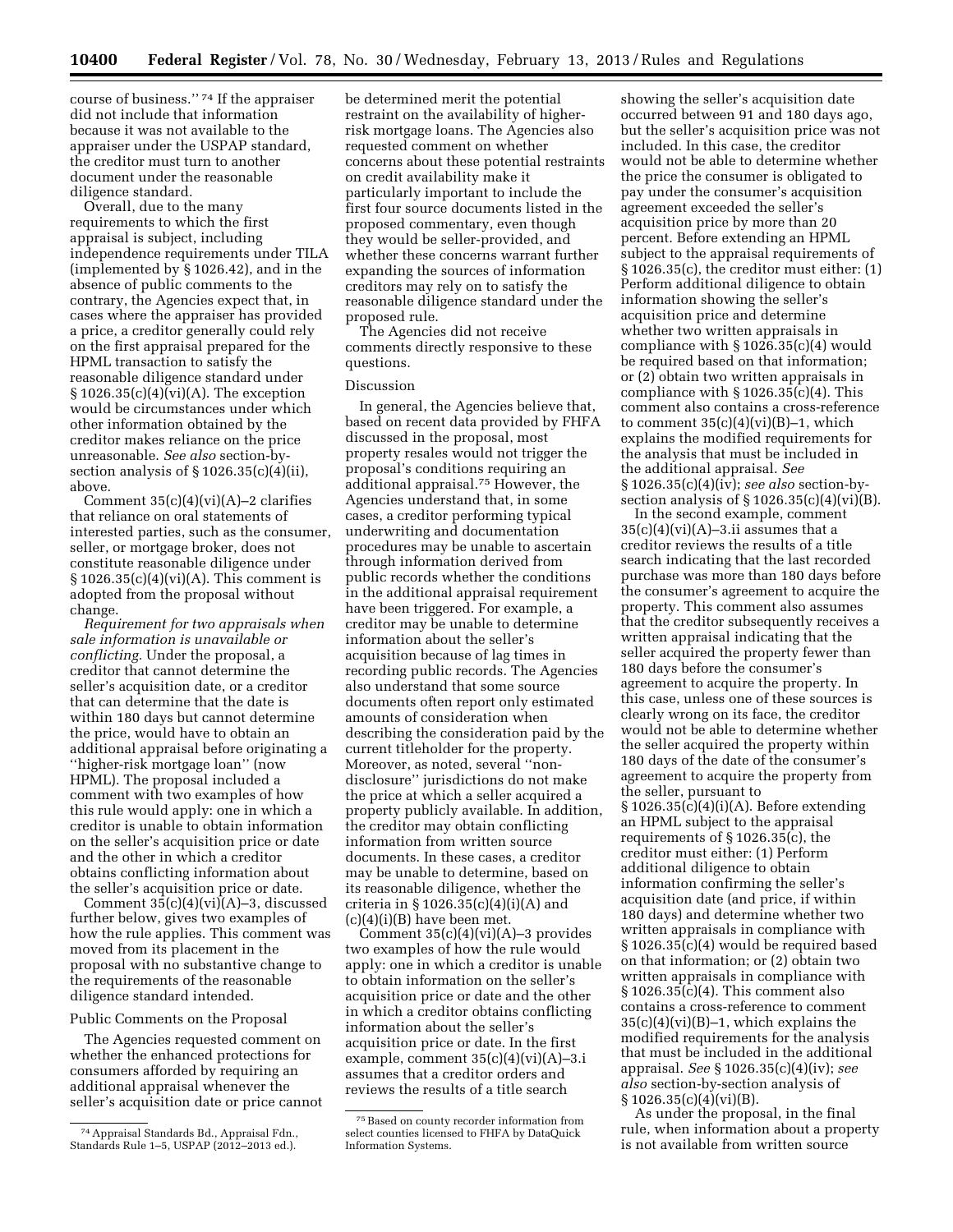documents, creditors extending HPMLs will routinely incur increased costs associated with obtaining the additional appraisal. One risk of this rule is that, because TILA section 129H(b)(2)(B) prohibits creditors from charging their customers for the additional appraisal, creditors will simply refrain from engaging in any HPML where sales history data cannot be obtained. 15 U.S.C. 1639h(b)(2)(B). *See also*   $\S 1026.35(c)(4)(v)$  (requiring that the creditor cannot charge the consumer for the additional appraisal).

As expressed in the proposal, however, the Agencies believe that requiring an additional appraisal where creditors are unable to obtain the seller's acquisition price and date is necessary to prevent circumvention of the statute. In particular, the Agencies are concerned that not requiring an additional appraisal in cases of limited information may inadequately address the problem of fraudulent property flipping to borrowers of HPMLs in ''non-disclosure'' jurisdictions, where prior sales data is routinely unavailable through public sources. Similarly, the Agencies are concerned that sellers that acquire and sell properties within a short timeframe could take advantage of delays in the public recording of property sales to engage in fraudulent flipping transactions. The Agencies believe that, where the seller's acquisition date in particular is not in the public record due to recording delays, it is more reasonable to assume that the seller's transaction was sufficiently recent to be covered by the rule than not.

## *35(c)(4)(vi)(B) Inability To Determine Prior Sale Date or Price—Modified Requirements for Additional Appraisal*

Section  $35(c)(4)(vi)(B)$  provides that if, after exercising reasonable diligence, a creditor cannot determine whether the conditions in  $\S 1026.35(c)(4)(i)(A)$  and (B) are present and therefore must obtain two written appraisals under § 1026.35(c)(4), the additional appraisal must include an analysis of the factors in § 1026.35(c)(4)(iv) (difference in sales price, changes in market conditions, and property improvements) only to the extent that the information necessary for the appraiser to perform the analysis can be determined.

For the reasons discussed above, the Agencies believe that an HPML creditor should be required to obtain an additional appraisal if the creditor cannot determine the seller's acquisition date, or if it can determine the date is within 180 days but cannot determine the price, based on written source documents. However, in keeping with

the proposal,  $\S 1026.35(c)(4)(vi)(B)$  also provides that the additional appraisal in this situation would not have to contain the full analysis required for additional appraisals of flipping transactions under TILA section  $129H(b)(2)(A)$ , implemented in the final rule as  $\S 1026.35(c)(4)(iv)(A)$ –(C). 15 U.S.C. 1639h(b)(2)(A).

## Public Comments on the Proposal

The Agencies requested comment on whether an appraiser would be unable to analyze the difference in the price the consumer is obligated to pay to acquire the property and the price at which the seller acquired the property without knowing when the seller acquired the property. If such an analysis is not possible without information about when the seller acquired the property, the Agencies requested comment on whether the rule should assume the seller acquired the property 180 days prior to the date of the consumer's agreement to acquire the property. The Agencies also requested comment generally on the proposed approach to situations in which the creditor cannot obtain the necessary information and whether the rule should address information gaps about the flipping transaction in other ways.

The Agencies did not receive comments directly responsive to these questions.

#### Discussion

Under the proposal, now adopted in § 1026.35(c)(4)(vi)(B), the additional appraisal must include an analysis of the elements that would be required in proposed § 1026.35(c)(4)(iv)(A)–(C) only to the extent that the creditor knows the seller's purchase price and acquisition date. As discussed in the section-bysection analysis of  $\S 1026.35(c)(4)(iv)$ TILA section 129H(b)(2)(A) requires that the additional appraisal analyze the difference in sales prices, changes in market conditions, and improvements to the property between the date of the previous sale and the current sale. 15 U.S.C. 1639h(b)(2)(A). An appraiser could not perform this analysis if efforts to obtain the seller's acquisition date and price were not successful.

Consistent with the proposal, comment  $35(c)(4)(vi)(B)-1$  confirms that, in general, the additional appraisal required under § 1026.35(c)(4)(i) should include an analysis of the factors listed in § 1026.35(c)(4)(iv)(A)–(C). However, the comment also confirms that if, following reasonable diligence, a creditor cannot determine whether the conditions in  $\S 1026.35(c)(4)(i)$  are present due to a lack of information or conflicting information, the required

additional appraisal must include the analyses required under § 1026.35(c)(4)(iv)(A)–(C) only to the extent that the information necessary to perform the analysis is known. As an example, comment  $35(c)(4)(vi)(B)-1$ assumes that a creditor is able, following reasonable diligence, to determine that the date on which the seller acquired the property occurred between 91 and 180 days prior to the date of the consumer's agreement to acquire the property, but cannot determine the sale price. In this case, the creditor is required to obtain an additional written appraisal that includes an analysis under  $\S 1026.35(c)(4)(iv)(B)$  and  $(c)(4)(iv)(C)$  of the changes in market conditions and any improvements made to the property between the date the seller acquired the property and the date of the consumer's agreement to acquire the property. However, the creditor is not required to obtain an additional written appraisal that includes analysis under  $\S 1026.35(c)(4)(iv)(A)$  of the difference between the price at which the seller acquired the property and the price that the consumer is obligated to pay to acquire the property.

The Agencies note that the proposed rule does not provide commentary with guidance on the modified requirements for the additional analysis in a situation in which the creditor is unable to determine the date the seller acquired the property but is able to determine the price at which the seller acquired the property. As noted, the Agencies requested but did not receive public comments on this aspect of the proposal. The Agencies are unaware of situations in which the seller's acquisition price, but not the acquisition date, would be known. In the absence of public comment on the issue, the Agencies are not adopting additional guidance on this theoretical situation.

The Agencies believe that allowing creditors to comply with a modified form of the full analysis where a creditor cannot determine information about a property based on its reasonable diligence is a reasonable interpretation of the statute. If a creditor could not determine when or for how much the prior sale occurred, it would be impossible for a creditor to obtain an appraisal that complies with the full analysis requirement of TILA section 129H(b)(2)(A) concerning the change in price, market conditions, and improvements to the property. 15 U.S.C.  $1639h(b)(2)(A)$ .

The Agencies' approach to situations in which the creditor cannot obtain the necessary information, either due to a lack of information or conflicting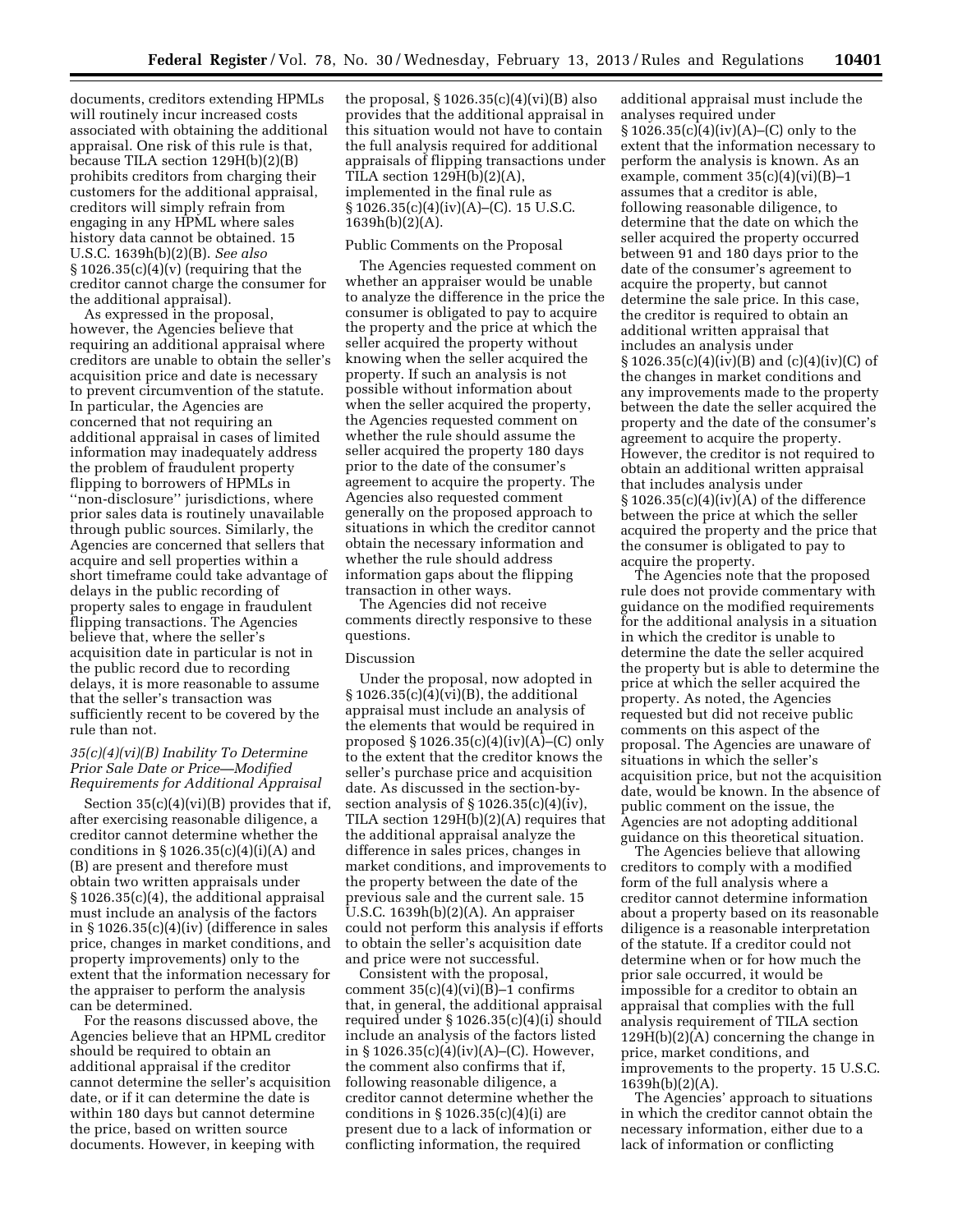information, can be summed up as follows:

• An additional appraisal is required. • However, to account for missing or conflicting information, only a modified version of the full additional analysis required under TILA section  $129H(b)(2)(A)$ , as implemented by § 1026.35(c)(4)(iv) is required. 15 U.S.C.  $1639h(b)(2)(A)$ .

Alternative approaches not chosen by the Agencies include prohibiting creditors from extending the HPML altogether under these circumstances. As stated in the proposal, however, the Agencies believe that a flat prohibition would unduly limit the availability of higher-risk mortgage loans to consumers.

#### *35(c)(4)(vii) Exemptions From the Additional Appraisal Requirement*

TILA section 129H(b)(4)(B) permits the Agencies to exempt jointly a class of loans from the additional appraisal requirement if the Agencies determine the exemption ''is in the public interest and promotes the safety and soundness of creditors.'' 15 U.S.C. 1639h(b)(4)(B). The Agencies did not expressly propose any exemptions from the additional appraisal requirement, but invited comment on whether exempting any classes of higher-risk mortgage loans from the additional appraisal requirement (beyond the exemptions in  $§ 1026.35(c)(2))$  would be in the public interest and promote the safety and soundness of creditors. The Agencies offered a number of examples of potential exemptions, such as loans made in rural areas, and transactions that are currently exempt from the restrictions on FHA insurance applicable to property resales in the FHA Anti-Flipping Rule, including, among others, sales by government agencies of certain properties, sales of properties acquired by inheritance, and sales by State- and federally-chartered financial institutions.76 *See, e.g.,* 24 CFR

203.37a(c). Regarding a possible exemption for higher-risk mortgage loans (now HPMLs) made in ''rural'' areas from the additional appraisal requirement, the Agencies requested comment on whether the rule should use the same definition of ''rural'' that was provided in the 2011 ATR Proposal.77 This same definition of ''rural'' was also proposed by the Board regarding Dodd-Frank Act escrow requirements (2011 Escrows Proposal).78 This definition is reviewed in more detail in the section-by-section analysis of § 1026.35(c)(4)(vii)(H), below.

In the final rule, the Agencies are adopting exemptions from the additional appraisal requirement under § 1026.35(c)(4)(i) for extensions of credit that finance the consumer's acquisition of a property:

(1) From a local, State or Federal government agency  $(S 1026.35(c)(4)(vii)(A))$ ;

(2) From a person that acquired the property through foreclosure, deed-inlieu of foreclosure or other similar judicial or non-judicial procedures as a result of exercising the person's rights as a holder of a defaulted mortgage loan

 $(S 1026.35(c)(4)(vii)(B));$ (3) From a non-profit entity as part of a local, State or Federal government program under which the non-profit entity is permitted to acquire singlefamily properties for resale from a seller who acquired title to the property through the process of foreclosure, deed-in-lieu of foreclosure, or other similar judicial or non-judicial procedure (§ 1026.35(c)(4)(vii)(C));

(4) From a person who acquired title to the property by inheritance or pursuant to a court order of dissolution of marriage, civil union, or domestic partnership, or of partition of joint or marital assets to which the seller was a party (§ 1026.35(c)(4)(vii)(D));

(5) From an employer or relocation agency in connection with the relocation of an employee  $(S 1026.35(c)(4)(vii)(E));$ 

(6) From a servicemember, as defined in 50 U.S.C. Appx. 511(1), who received deployment or permanent change of station orders after the servicemember

acquired the property  $(S1026.35(c)(4)(vii)(G));$ 

(7) Located in an area designated by the President as a federal disaster area, if and for as long as the Federal financial institutions regulatory agencies, as defined in 12 U.S.C. 3350(6), waive the requirements in title XI of the Financial Institutions Reform, Recovery, and Enforcement Act of 1989, as amended (12 U.S.C. 3331 *et seq.*), and any implementing regulations in that area  $(S 1026.35(c)(4)(vii)(F))$ ; and

(8) Located in a ''rural'' county, as defined in the Bureau's 2013 Escrows Final Rule, § 1026.35(b)(2)(iv)(A) (which is the same definition used in the 2013 ATR Final Rule, § 1026.43(f)(2)(vi) and comment  $43(f)(2)(vi-1)$  $(S 1026.35(c)(4)(vii)(H)).$ 

#### Public Comments on the Proposal

The Agencies received over fifty comments concerning the questions asked by the Agencies about appropriate exemptions from the additional appraisal requirement. Several commenters opposed requiring two appraisals under any circumstances. However, the Agencies note that the additional appraisal requirement is mandated by statute. TILA section 129H(b)(2), 15 U.S.C. 1639h(b)(2). Commenters in general strongly supported an exemption for loans made in rural areas. The commenters stated that there are limited numbers of licensed and certified appraisers in rural areas, which would make the additional appraisal requirement (requiring appraisals by two independent appraisers) particularly burdensome in these areas. In addition, commenters argued that lenders in rural areas may be forced to hire appraisers from far outside the geographic area, which would increase the time and cost associated with the transaction. Several commenters also stated that rural areas have not historically been sources of fraudulent real estate flipping activity. A number of commenters noted that property prices in rural areas tend to be lower, so the cost of the second appraisal is higher as a percentage of the overall transaction. Two commenters, national trade associations for appraisers, opposed the exemption for rural loans, suggesting that it is not difficult to find two appraisers to value rural properties.

As for how to define ''rural,'' one commenter, a national trade association for community banks, suggested that the agencies use a definition of ''rural'' that is consistent with the definition used in rules addressing the use of escrow accounts. *See* 2011 Escrows Proposal, discussed below, revised and adopted in

 $^{76}\mathrm{The}$  FHA exceptions to the restrictions on FHA insurance are as follows:

<sup>(1)</sup> Sales by HUD of Real Estate-Owned (REO) properties under 24 CFR part 291 and of single family assets in revitalization areas pursuant to section 204 of the National Housing Act (12 U.S.C. 1710);

<sup>(2)</sup> Sales by another agency of the United States Government of REO single family properties pursuant to programs operated by these agencies;

<sup>(3)</sup> Sales of properties by nonprofit organizations approved to purchase HUD REO single family properties at a discount with resale restrictions;

<sup>(4)</sup> Sales of properties that were acquired by the sellers by inheritance;

<sup>(5)</sup> Sales of properties purchased by an employer or relocation agency in connection with the relocation of an employee;

<sup>(6)</sup> Sales of properties by state- and federallychartered financial institutions and governmentsponsored enterprises (GSEs);

<sup>(7)</sup> Sales of properties by local and state government agencies; and

<sup>(8)</sup> Only upon announcement by HUD through issuance of a notice, sales of properties located in areas designated by the President as federal disaster areas. The notice will specify how long the exception will be in effect.

<sup>24</sup> CFR 203.37a(c).

<sup>77</sup> 76 FR 27390, 28471 (May 11, 2011) (2011 ATR Proposal).

<sup>78</sup> 76 FR 11598, 11612 (March 2, 2011) (2011 Escrows Proposal).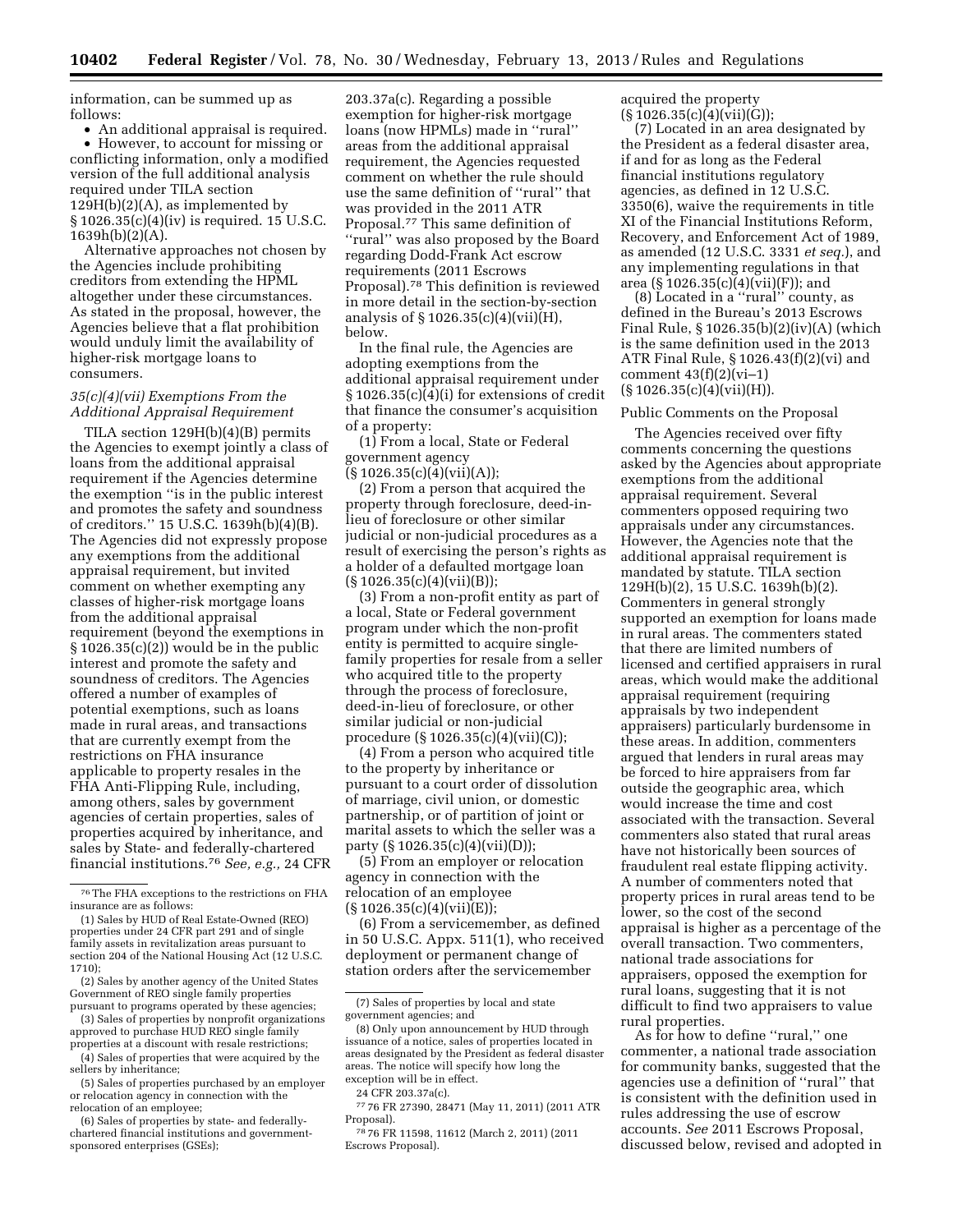the 2013 Escrows Final Rule.79 Another commenter, a financial holding company, suggested that the final rule exempt lenders located in areas where the State appraiser licensing or certification roster shows five or fewer unaffiliated appraisers within a reasonable distance, such as 50 miles or less. A large bank further recommended that the final rule exempt loans secured by properties in low-density appraiser markets, such as states with fewer than 500 appraisers or counties with fewer than five appraisers.

A large number of commenters also supported an exemption for transactions that are currently exempted from the restrictions on FHA insurance applicable to property resales in the FHA Anti-Flipping Rule. The commenters argued that these categories of transactions do not present the same risk to consumers and therefore do not require the additional anti-flipping consumer protections.

Two commenters, national trade associations for appraisers, objected to adding any exemptions to the additional appraisal requirement, and suggested that there should be a strong presumption that an additional appraisal is necessary to protect consumers and to promote the safety and soundness of financial institutions.

A number of commenters suggested other exemptions or endorsed exemptions from the entire rule already in the proposal. These are as follows.

• Three commenters (a national trade association for the banking industry, a State trade association for the banking industry, and a bank holding company) suggested an exemption from the second appraisal requirement in cases when the initial appraisal is performed by an appraiser who was selected from the creditor's list of qualified appraisers. The commenters stated that eliminating the seller's ability to influence the selection of the appraiser in this fashion would be sufficient to protect the borrower from the risk of an artificiallyinflated appraisal, thereby addressing the fraudulent ''flipping'' concern the statute seeks to address.

• Two commenters (a nonprofit organization and State credit union association) suggested an exemption for active duty military personnel who receive permanent change of duty station orders.

• A number of commenters (including national trade associations for the mortgage finance and retail banking industry) suggested exemptions for certain non-purchase transactions, such as gifts, transfers in connection with trusts, transfers that do not generate capital gains, and intra-family transfers for estate planning purposes, on grounds that these transactions are not ''profit seeking.'' Several commenters suggested that transfers in connection with a divorce decree be included in this category as an exemption.

• Many commenters (including two national trade associations for the mortgage finance and retail banking industry, a national trade association for the banking industry, a national trade association for community banks, a national trade association for credit unions, four regional associations for credit unions, a large national bank, a financial holding company, and a community bank) endorsed exemptions for construction and bridge loans, on grounds that these are temporary loans and that consumers are not exposed to risk at the level comparable to other residential loans that Congress targeted in the statute. These commenters also argued that the additional appraisal requirement would be impractical for construction loans, given the inability to conduct interior inspections.

• Two commenters (a community bank and a credit union) suggested an exemption for non-purchase acquisitions and transfers where the consumer previously held a partial interest in the property and cited to Regulation Z (commentary on the definition of residential mortgage transaction) as support.

#### Discussion

In response to widespread support for adopting exemptions consistent with exemptions from the restrictions on FHA financing in the FHA Anti-Flipping Rule, the Agencies are adopting several exemptions from the additional appraisal requirement generally consistent with exemptions in the FHA Anti-Flipping Rule under 24 CFR 203.37a(c). These are extensions of credit that finance the consumer's acquisition of a property:

• From a local, State or Federal government agency (§ 1026.35(c)(4)(vii)(A); *see also* 24 CFR 203.37a(c)(1), (2) and (7)).

• From an entity that acquired the property through foreclosure, deed-inlieu of foreclosure or other similar judicial or non-judicial procedures as a result of exercising the person's rights as a holder of a defaulted mortgage loan (§ 1026.35(c)(4)(vii)(B); *see also* 24 CFR 203.37a(c)(6)).

• From a non-profit entity as part of a local, State or Federal government

program under which the non-profit entity is permitted to acquire singlefamily properties for resale from a seller who acquired the property through foreclosure, deed-in-lieu of foreclosure, or other similar judicial or non-judicial procedure (§ 1026.35(c)(4)(vii)(C); *see also* 24 CFR 203.37a(c)(3)).

• From a seller who acquired the property pursuant to a court order of dissolution of marriage, civil union or domestic partnership, or of partition of joint or marital assets to which the seller was a party (§ 1026.35(c)(4)(vii)(D); *see also* 24 CFR 203.37a(c)(4)).

• From an employer or relocation agency in connection with the relocation of an employee (§ 1026.35(c)(4)(vii)(E); *see also* 24 CFR 203.37a(c)(4)).

• Located in an area designated by the President as a federal disaster area, if and for as long as the Federal financial institutions regulatory agencies, as defined in 12 U.S.C. 3350(6), waive the requirements in title XI of the Financial Institutions Reform, Recovery, and Enforcement Act of 1989, as amended (12 U.S.C. 3331 *et seq.*), and any implementing regulations in that area (§ 1026.35(c)(4)(vii)(F); *see also* 12 CFR 203.37a(c)(4)).

In addition, the Agencies are adopting an exemption for extensions of credit to finance the consumer's purchase of property being sold by a servicemember, as defined in 50 U.S.C. Appx. 511(1), if the servicemember receives deployment or permanent change of station orders after the servicemember purchased the property  $(\S 1026.35(c)(4)(vii)(G)).$ 

Finally, the Agencies are adopting an exemption for HPMLs in rural areas (§ 1026.35(c)(4)(vii)(H)). The exemption would apply to HPMLs secured by properties in counties considered ''rural'' under definitions promulgated by the Bureau in the 2013 ATR Final Rule and 2013 Escrows Final Rule specifically, properties located within the following Urban Influence Codes (UICs), established by the United States Department of Agriculture's Economic Research Services (USDA–ERS): 4, 6, 7, 8, 9, 10, 11, or 12. These UICs generally correspond with areas outside of metropolitan statistical areas (MSAs) and Micropolitan Statistical Areas, defined by the Office of Management and Budget (OMB). For reasons discussed in more detail in the sectionby-section analysis of § 1026.35(c)(4)(vii)(H) and the Dodd-Frank Act Section 1022(b)(2) analysis in

the **SUPPLEMENTARY INFORMATION** below, rural properties located in micropolitan statistical areas that are not adjacent to an MSA (UIC 8) are also included in the exemption.

<sup>79</sup>*See also* 2011 ATR Proposal at 28471, revised and adopted in the 2013 ATR Final Rule, § 1026.43(f)(2)(vi) and comment 43(f)(2)(vi–1).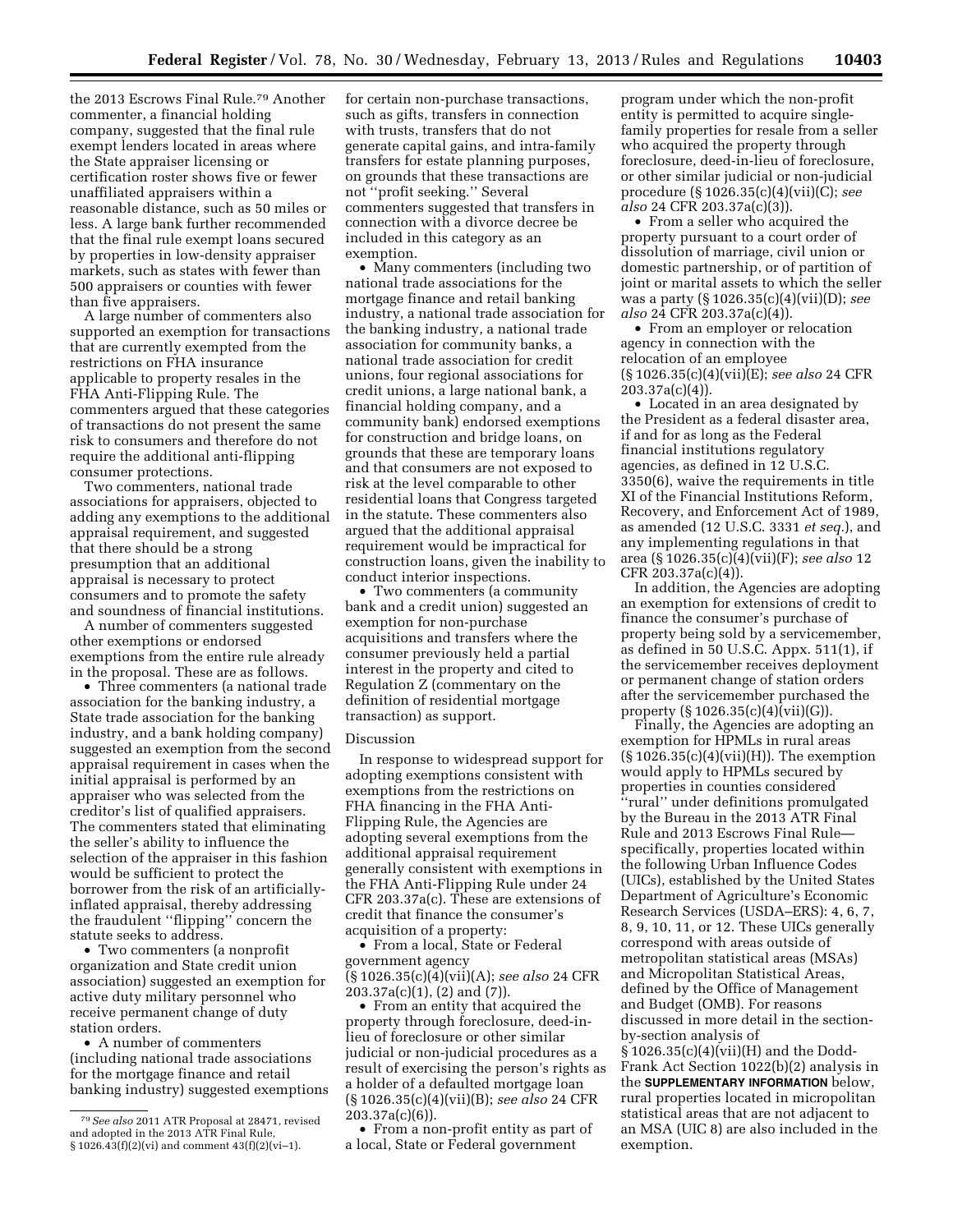Each of these exemptions is discussed in turn below.

## *35(c)(4)(vii)(A)*

Acquisitions of Property From Local, State or Federal Government Agencies

In  $\S 1026.35(c)(4)(vii)(A)$ , the Agencies are adopting an exemption for HPMLs financing consumer acquisitions of property being sold by a local, State or Federal government agency. This exemption generally corresponds with exemptions in the FHA Anti-Flipping Rule for loans financing the purchase of an ''REO'' (real estate owned) property being sold by HUD or another U.S. government agency (*see* 12 CFR 203.37a(c)(1) and (2)) and a broad exemption for sales of properties by local and State government agencies (*see* 12 CFR 203.37a(c)(7)). The Agencies do not believe that purchases of properties being sold by local, State or Federal government agencies present the fraudulent flipping risks that the special ''higher-risk mortgage'' appraisal rules in TILA section 129H were intended to address. 15 U.S.C. 1639h.

Typically, these types of sales are in connection with government programs involving the sale of property obtained through foreclosure or by deed-in-lieu of foreclosure, which can promote affordable housing and neighborhood revitalization. Government agency sales may also be related to foreclosures due to tax liability or related reasons. Without an exemption, most consumer acquisitions involving these types of sales would be subject to the additional appraisal requirement because the government agency typically would have ''acquired'' the property (for example, in a foreclosure or by deed-inlieu of foreclosure) for the outstanding balance of the government's lien (plus costs), which is generally less than the value of the property; thus, the price paid to the government agency by the consumer would typically be substantially higher than the government agency's acquisition 'price." In addition, these sales might occur relatively soon after the government agency acquired the property, particularly if the acquisition resulted from a foreclosure or tax sale.

The Agencies believe that requiring an HPML creditor to obtain two appraisals to finance transactions involving the purchase of property from government agencies could interfere with beneficial government programs. The Agencies further do not believe that this interference is warranted for these transactions, which do not involve a profit-motivated seller and thus do not present the kinds of flipping concerns

that the statute is intended to address. The Agencies believe that an exemption for HPMLs financing the sale of property by a local, State, or Federal government agency is in the public interest because it allows beneficial government programs to go forward as intended. By reducing costs for creditors that might offer HPMLs to finance these transactions, the exemption helps creditors to strengthen and diversify their lending portfolios, thereby promoting the safety and soundness of creditors as well.

### *35(c)(4)(vii)(B)*

Acquisitions of Property Obtained Through Foreclosure and Related Means

In  $\S 1026.35(c)(4)(vii)(B)$ , the Agencies are adopting an exemption for HPMLs financing the purchase of a property from a person that had acquired the property through foreclosure, deed-inlieu of foreclosure, or other similar judicial or non-judicial procedures as a result of exercising the person's rights as a holder of a defaulted mortgage loan. This exemption generally corresponds with an exemption from the FHA Anti-Flipping Rule for loans financing the purchase of properties sold by Stateand Federally-chartered financial institutions and GSEs (*see* 12 CFR 203.37a(c)(6)). The Agencies recognize that this exemption might overlap with the exemption in  $\S 1026.35(c)(4)(vii)(A)$ for sales by government agencies, which might sell properties that the agencies acquire in connection with liquidating a mortgage. However, the Agencies believe that a separate exemption for sales by government agencies is advisable because government agencies might have other reasons for acquiring a property that they then determined was advisable to sell, such as property acquired through exercise of the government's eminent domain powers.

The exemption covers HPMLs that finance the acquisition of a home from a ''person'' who has acquired title of the property through foreclosure and related means. ''Person'' is defined in Regulation Z to mean ''a natural person or an organization, including a corporation, partnership, proprietorship, association, cooperative, estate, trust, or government unit.'' § 1026.2(a)(22). Thus, consistent with the FHA Anti-Flipping Rule exemptions, the exemption in  $§ 1026.35(c)(4)(vii)(B) covers purchases$ of properties being sold by State- and Federally-chartered financial institutions, as well as by GSEs such as Fannie Mae, Freddie Mac, and the Federal Home Loan Banks. In addition, the exemption covers HPML loans

financing property acquisitions from non-bank mortgage companies, servicers that administer loans held in the portfolios of financial institutions or in pools of mortgages that underlie private and government or GSE asset-backed securitizations, and, less commonly, private individuals. The Agencies believe that a more inclusive exemption for foreclosures better reflects the way that mortgage loans are held and serviced in today's market.

Several commenters pointed out that the sale of REO properties to consumers and potential investors contributes significantly to revitalizing neighborhoods and stabilizing communities. They expressed concerns that the additional appraisal requirement might unduly interfere with these sales, which could have a number of negative effects. First, holders of the mortgages might be forced to hold properties after foreclosure longer than is financially optimal, increasing losses; some public commenters indicated that waiting six months so that the additional appraisal requirement would not apply would be far too long. Second, holders who want or need to clear these properties off of their books might be forced to accept lower prices offered by investors, which would also increase losses. When the holder in this situation is a creditor such as a bank or other financial institution, increased losses can have a negative effect on its safety and soundness. Third, incentives for investors to buy and rehabilitate properties could be reduced, which could be counterproductive to community development and the revitalization of the housing market. Finally, more consumers might have to forego opportunities for homeownership.

For all of these reasons, the Agencies believe that the exemption in  $\S 1026.35(c)(4)(vii)(B)$  is in the public interest and promotes the safety and soundness of creditors.

#### *35(c)(4)(vii)(C)*

Acquisitions of Property From Certain Non-Profit Entities

In  $\S 1026.35(c)(4)(vii)(C)$ , the Agencies are adopting an exemption for HPMLs financing the purchase of a property from a non-profit entity as part of a local, State, or Federal government program under which the non-profit entity is permitted to acquire singlefamily properties for resale from a seller who acquired the property through foreclosure or similar means. Comment  $35(c)(4)(vii)(C)-1$  clarifies that, for purposes of 1026.35(c)(4)(vii)(C), a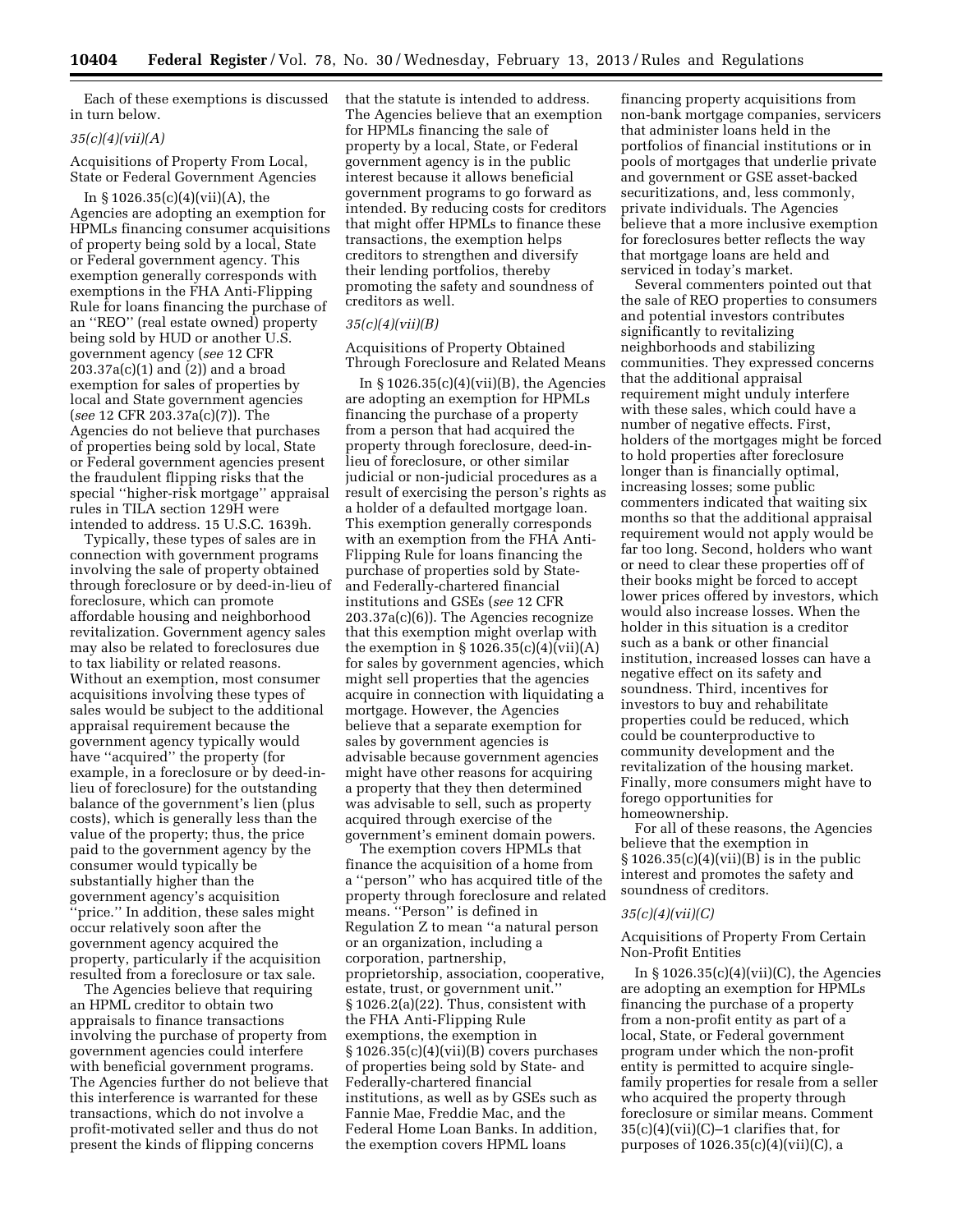''non-profit entity'' refers to a person with a tax exemption ruling or determination letter from the Internal Revenue Service under section 501(c)(3) of the Internal Revenue Code of 1986 (12 U.S.C. 501(c)(3)).80 This exemption generally builds on an exemption from the FHA Anti-Flipping Rule for loans financing the purchase of properties from nonprofit organizations approved to purchase HUD REO single-family properties at a discount with resale restrictions (*see* 12 CFR 203.37a(c)(3)).

Consistent with the FHA Anti-Flipping Rule exemptions, the exemption in § 1026.35(c)(4)(vii)(C) would cover nonprofit organizations approved to purchase HUD REO singlefamily properties. In addition, the exemption would cover purchases of these types of properties from nonprofit organizations as part of other local, State or Federal government programs under which the non-profit entity is permitted to acquire title to REO single family properties for resale.

For reasons similar to those discussed under the exemption for loan holders selling a property acquired through liquidating a mortgage (§ 1026.35(c)(4)(vii)(B)), the Agencies believe that the exemption for HPMLs financing the acquisitions described in § 1026.35(c)(4)(vii)(C) is in the public interest and promotes the safety and soundness of creditors. The exemption is intended in part to help holders such as banks and other financial institutions sell properties held as a result of foreclosure or deed-in-lieu of foreclosure, thereby removing them from their books. This can minimize losses, which improves institutions' safety and soundness. The exemption is also intended to facilitate neighborhood revitalization for the benefit of communities and individual consumers. Government programs involving purchases and sales of REO property by non-profits can foster positive community investment and help investors dispense with loss-generating properties efficiently and in a manner that maximizes public benefit. The Agencies do not believe that these types of sales to consumers by non-profits involve serious risks of fraudulent flipping, and thus do not believe that TILA's additional appraisal requirement was intended to apply to these transactions. For these reasons, the Agencies believe that the exemption in § 1026.35(c)(4)(vii)(C) is in the public

interest and promotes the safety and soundness of creditors.

### *35(c)(4)(vii)(D)*

Acquisitions From Persons Acquiring the Property Through Inheritance or Dissolution of Marriage, Civil Union, or Domestic Partnership

In  $\S 1026.35(c)(4)(vii)(D)$ , the Agencies are adopting an exemption for HPMLs financing the purchase of a property that was acquired by the seller by inheritance or pursuant to a court order of dissolution of marriage, civil union, or domestic partnership, or of partition of joint or marital assets to which the seller was a party. The exemption would include HPMLs financing the acquisition by a joint owner of the property of a residual interest in that property, if the joint owner acquired that interest by inheritance or dissolution of a marriage, civil union, or domestic partnership. This exemption generally corresponds with an exemption from the FHA Anti-Flipping Rule for purchases of properties that had been acquired by the seller by inheritance (*see* 12 CFR 203.37a(c)(4)). As discussed in the section-by-section analysis of § 1026.35(c)(4)(i), above, an exemption for HPMLs that finance the purchase of a property acquired by the seller through a non-purchase transaction was widely supported by commenters.

In response to comments, the Agencies have decided to expand the FHA Anti-Flipping Rule exemption for loans financing the purchase of a property from a seller who had acquired it by inheritance, to include properties acquired as the result of a dissolution of a marriage, civil union, or domestic partnership. The Agencies are not aware that sales of properties so acquired have been the source of fraudulent flipping activity and note that no commenters suggested that this type of flipping occurs. In addition, the Agencies do not believe that Congress intended to cover purchases of property acquired by sellers in this manner with the ''higherrisk mortgage'' additional appraisal requirement. The Agencies believe that consumer protection from fraudulent flipping is aided by the requirement that the acquisition of property through dissolution of a marriage or civil union must be part of a court order, which can be easily confirmed and helps ensure that the original transfer was for legitimate purposes and not merely to defraud a subsequent purchaser.

As for the exemption for HPMLs financing the purchase of a property acquired by the seller as an inheritance, the Agencies similarly do not see the

risk of fraudulent flipping that Congress intended to address occurring in these transactions. Finally, in both the case of inheritance and that of divorce or dissolution, the seller has acquired the property (or full ownership of the property) under adverse circumstances; the Agencies see no reason as a public policy matter to impose further burden on the seller attempting to sell property obtained in this manner. With respect to promoting the safety and soundness of creditors, the Agencies note that a seller attempting to sell property obtained via inheritance or dissolution of marriage may not be in a position to satisfy the mortgage obligation associated with the property. As a result, creditors could be subject to losses, which can negatively affect the safety and soundness of the creditors.

For these reasons, the Agencies believe that the exemptions in  $\S 1026.35(c)(4)(vii)(D)$  are in the public interest and promote the safety and soundness of creditors.

#### *35(c)(4)(vii)(E)*

Acquisitions of Property From Employers or Relocation Agencies

In  $\S 1026.35(c)(4)(vii)(E)$ , the Agencies are adopting an exemption for HPMLs financing the purchase of a property from an employer or relocation agency that had acquired the property in connection with the relocation of an employee. This exemption mirrors an identical exemption from the FHA Anti-Flipping Rule. *See* 12 CFR 203.37a(c)(5)). As with other exemptions adopted in the final rule that correspond with similar FHA Anti-Flipping Rule exemptions, the Agencies concur with FHA's longstanding conclusion that these types of transactions do not present significant fraudulent flipping risks. Rather, the circumstances of the transaction provide evidence that the impetus for the resales stems from bona fide reasons other than the seller's efforts to profit from a flip.

The Agencies believe that these transactions benefit both employees and employers by helping to ensure that employees can relocate as needed for business reasons in an efficient manner. The Agencies also believe that the exemption can benefit HPML consumers and creditors by reducing costs otherwise associated with purchasing and extending credit to finance the purchase of these properties. In addition, due to reduced burden involved with the sale of the home, the Agencies believe the exemption will promote the purchase of homes by employers. This, in turn, promotes the safety and soundness of the employees'

<sup>80</sup> ''Person'' is defined in Regulation Z as ''a natural person or an organization, including a corporation, partnership, proprietorship, association, cooperative, estate, trust, or government unit.'' § 1026.2(a)(22).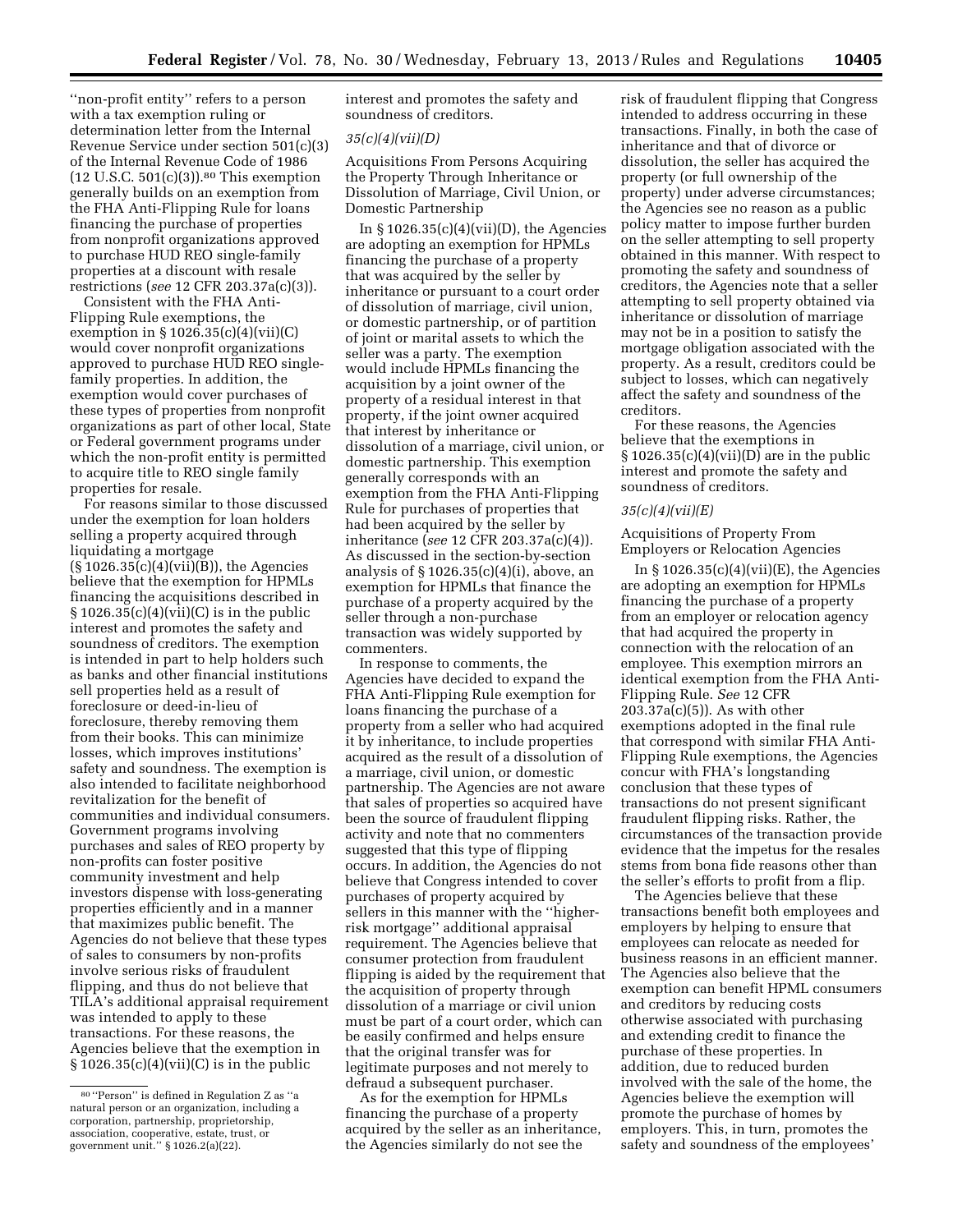creditors by ensuring that the employees' mortgage obligations will be met.

For these reasons, the Agencies believe that the exemption in  $\S 1026.35(c)(4)(vii)(E)$  is in the public interest and promotes the safety and soundness of creditors.

## *35(c)(4)(vii)(F)*

Acquisitions of Property From Servicemembers With Deployment or Permanent Change of Station Orders

In  $\S 1026.35(c)(4)(vii)(F)$ , the Agencies are adopting an exemption from the additional appraisal requirement for HPMLs financing the purchase of a property being sold by a servicemember, as defined in 50 U.S.C. Appx. 511(1), who received a deployment or permanent change of station order after acquiring the property. This exemption is not in the FHA Anti-Flipping Rule. The exemption was suggested by some commenters in response to a request for recommendations for other appropriate exemptions, however. The Agencies believe that many of the reasons for the exemptions in the final rule based on the FHA Anti-Flipping Rule support a servicemember exemption as well. For example, as with the exemption for HPMLs financing the sale of a property by an employer or relocation agency in connection with the relocation of an employee, the exemption for HPMLs financing the sale of a property by a servicemember with permanent relocation orders facilitates the efficient transfer of servicemembers.

Without this exemption, servicemembers might have more limited options for eligible buyers. For reasons discussed earlier, some creditors might be reticent about lending to an HPML consumer in a transaction that would trigger the additional appraisal requirement. This could result in servicemembers being forced to retain mortgages that are difficult for them to afford when they must also support themselves and their families in a new living arrangement elsewhere. In turn, the positions of creditors and investors on those existing mortgages could be compromised by servicemembers not being able to meet their mortgage obligations.

The Agencies do not believe that this exemption would be used frequently. Regardless, the Agencies believe that an exemption for HPMLs financing the purchase of the property in that instance is in the public interest and promotes the safety and soundness of creditors.

## *35(c)(4)(vii)(G)*

Acquisitions of a Property in a Federal Disaster Area

In  $\S 1026.35(c)(4)(vii)(G)$ , the Agencies are adopting an exemption for HPMLs financing the purchase of a property located in an area designated by the President as a federal disaster area, if and for as long as the Federal financial institutions regulatory agencies, as defined in 12 U.S.C. 3350(6), waive the requirements in title XI of the Financial Institutions Reform, Recovery, and Enforcement Act of 1989, as amended (12 U.S.C. 3331 *et seq.*), and any implementing regulations in that area. This exemption generally corresponds to an exemption in the FHA Anti-Flipping Rule for loans financing the purchase of properties located in areas designated by the President as federal disaster areas, if HUD has announced that these transactions will not be subject to the restrictions. *See* 12 CFR 203.37a(c)(8).

The Agencies believe that this exemption appropriately facilitates the repair and restoration of disaster areas to the benefit of individual consumers, communities, and credit markets. The Agencies also recognize that disasters might result in some consumers being unable to meet their mortgage obligations. As a result, creditors could be subject to losses, which could negatively affect the safety and soundness of the creditors. The Agencies believe that this exemption would help creditors extend HPMLs that finance the purchase of properties in disaster areas without undue burden, thus enabling the creditors to improve their lending positions more effectively.

As noted, the Agencies specified that the exemption would take effect only if and for as long as the Federal financial institutions regulatory agencies also waive application of the FIRREA title XI appraisal rules for properties in the disaster area. The Agencies believe that this provision helps protect consumers from fraudulent flipping by giving the Federal financial institutions regulatory agencies, all of which are parties to this final rule, authority to monitor the area and determine when appraisal requirements should be reinstated.

For these reasons, the Agencies have concluded that the exemption in  $§ 1026.35(c)(4)(vii)(G)$  for the purchase of properties in disaster areas is in the public interest and promotes the safety and soundness of creditors.

# *35(c)(4)(vii)(H)*

Acquisitions of Properties in Rural Counties

In  $\S 1026.35(c)(4)(vii)(H)$ , the Agencies are adopting an exemption from the additional appraisal requirement for HPMLs that finance the purchase of a property in a ''rural'' county, as defined in  $\S 1026.35(b)(iv)(A)$ , which is a county assigned one of the following Urban Influence Codes (UICs), established by the United States Department of Agriculture's Economic Research Services (USDA–ERS): 4, 6, 7, 8, 9, 10, 11, or 12. These UICs correspond to areas outside of MSAs as well as most micropolitan statistical areas; the definition would also include properties located in micropolitan statistical areas that are not adjacent to an MSA. This rural county exemption is not an exemption in the FHA Anti-Flipping Rule. However, the Agencies received requests to consider an exemption for loans in rural areas during informal outreach for the proposal, as well as from public commenters.

In the proposal, the Agencies did not propose an exemption for loans secured by properties in ''rural'' areas from all of the Dodd-Frank Act ''higher-risk mortgage'' appraisal rules, but requested comment on an exemption for these loans from the additional appraisal requirement. As discussed earlier, commenters widely supported an exemption for loans secured by properties in rural areas, citing several reasons: a lack of appraisers; the disproportionate cost of an extra appraisal, based on commenters' view that property values tend to be lower in rural areas than in non-rural areas; the assertion that many lenders in rural areas hold the loans in portfolio and therefore are more mindful of ensuring that properties securing their loans are valued properly; the assertion that lenders in rural areas tend to need to price loans higher for legitimate reasons, so a disproportionate amount of their loans (compared to those of larger lenders) will be subject to the appraisal rules and thus these lenders will bear an unfair burden that they are less equipped than larger lenders to bear; and the assertion that property flipping is rare in rural areas.

The analysis in the proposal of the impact of the proposed rule in rural areas corroborated commenters' concern that a larger share of loans in rural areas tend to be HPMLs than in non-rural areas.81 Although many small and rural

<sup>81</sup> In the proposal, ''rural'' was defined as a loan made outside of a micropolitan or metropolitan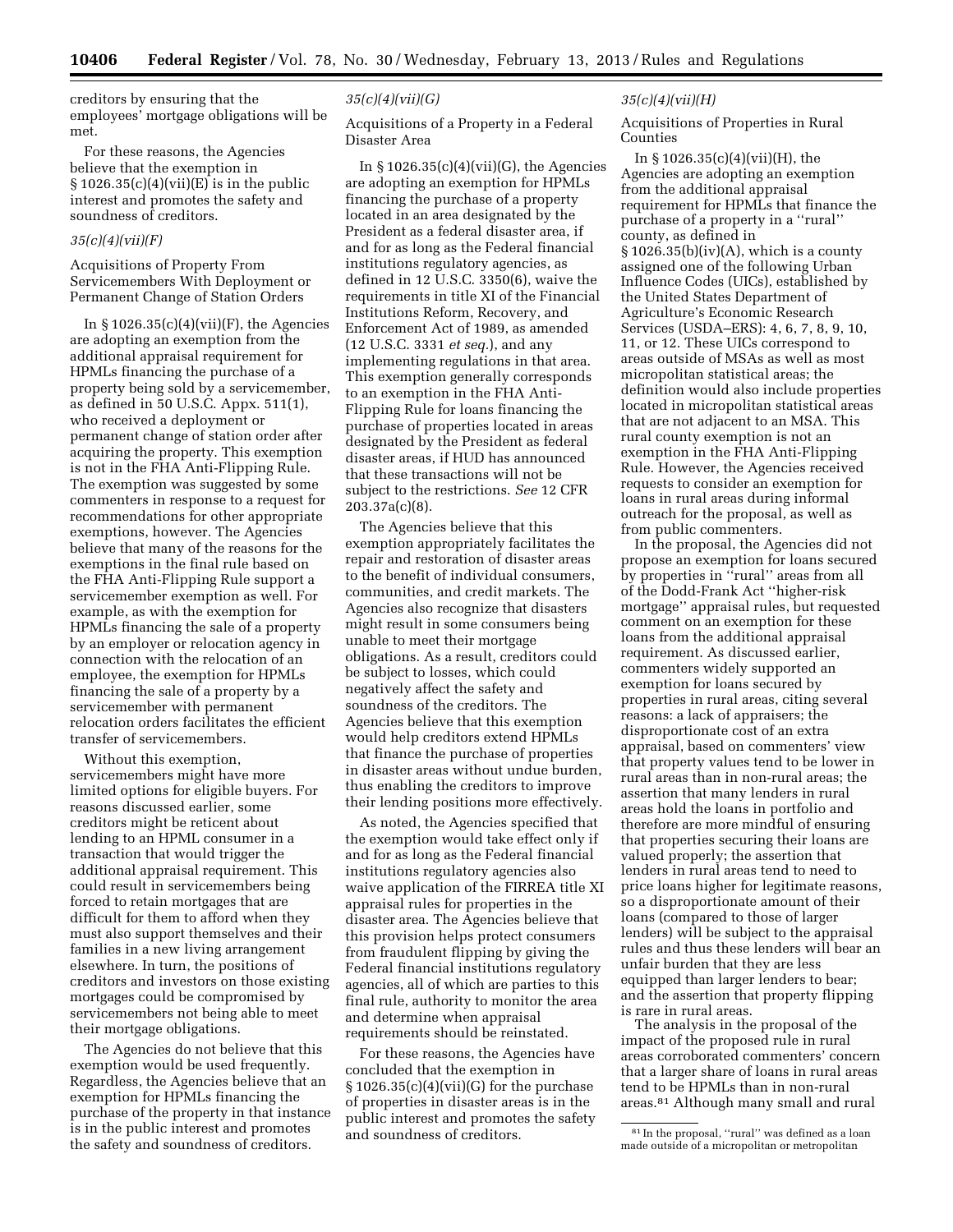lenders are excluded from HMDA reporting, tabulations of rural loans by HMDA reporters may be informative about patterns of rural HPML usage. As conveyed in the proposal, 10 percent of rural first-lien purchase-money loans were HPMLs in 2010 compared to 3 percent of non-rural first-lien purchase loans.82 Based on this information, the Bureau concluded that rural borrowers may be more likely to incur the cost of an additional appraisal requirement than non-rural consumers.

Regarding appraiser availability, analysis conducted for the proposal indicated that more than two appraisers are located in all but 22 counties nationwide (13 of which are in Alaska).83 An appraiser was considered ''located'' in a county if the appraiser's home or business address listed on the Appraisal Subcommittee's National Appraiser Registry was in that county. Public commenters pointed out, however, that while many rural areas might have more than two appraisers, these few appraisers are often busy and not readily available. One reason may be that many rural counties cover large areas, perhaps making it more difficult to arrange timely appraisals in such areas. As noted, a financial holding company suggested that the final rule exempt lenders located in areas where the State appraiser licensing or certification roster shows five or fewer unaffiliated appraisers within a reasonable distance, such as 50 miles or less. A large bank further recommended that the final rule exempt loans secured by properties in low-density appraiser markets, such as states with fewer than 500 appraisers or counties with fewer than five appraisers. The final rule does not adopt an exemption based on the number of appraisers within a particular geographic area or radius of the property securing the HPML. The Agencies believe that a simpler approach is consistent with the objectives of the statute, facilitates compliance, and reduces burden on creditors.

Other than the commenters who suggested a ''radius'' or low-density approach for the rural exemption, only one other commenter offered suggestions on how to define rural. This

83*See* 77 FR 54722, 54752–54753 (Sept. 5, 2012).

commenter recommended that the Agencies adopt a definition of ''rural'' that is consistent with the definition used in rules addressing the use of escrow accounts. *See* 2013 Escrows Final Rule, § 1026.35(b)(2)(iv); *see also*  2013 ATR Final Rule, § 1026.43(f)(2)(vi) and comment 43(f)(2)(vi–1). The Agencies specifically requested comment on whether the definition of ''rural'' used in any exemption adopted should be the same as the definition in the 2011 ATR Proposal and 2011 Escrows Proposal. These exemptions are described below.

*2011 Escrows Proposal.* Since 2010, Regulation Z, implementing TILA, has required creditors to establish escrow accounts for taxes and insurance on HPMLs. *See* 12 CFR 1026.35(b)(3). The Dodd-Frank Act subsequently amended TILA to codify and augment the escrow requirements in Regulation Z. *See*  Dodd-Frank Act §§ 1461 and 1462, adding 15 U.S.C. 1639d. The Board issued the 2011 Escrows Proposal to implement a number of these provisions.

Among other amendments, one new section of TILA authorizes the Board (now, the Bureau) to create an exemption from the requirement to establish escrow accounts for transactions originated by creditors meeting certain criteria, including that the creditor ''operates predominantly in rural or underserved areas.'' 15 U.S.C. 1639d(c).

Accordingly, the 2011 Escrows Proposal proposed to create an exemption for any loan extended by a creditor that makes most of its first-lien HPMLs in counties designated by the Board as ''rural or underserved,'' has annual originations of 100 or fewer firstlien mortgage loans, and does not escrow for any mortgage transaction it services.

#### Definition of ''Rural''

In the 2011 Escrows Proposal, the Board proposed to define ''area'' as ''county'' and to provide that a county would be designated as ''rural'' during a calendar year if:

\* \* \* it is not in a metropolitan statistical area or a micropolitan statistical area, as those terms are defined by the U.S. Office of Management and Budget, and either (1) it is not adjacent to any metropolitan or micropolitan area; or (2) it is adjacent to a metropolitan area with fewer than one million residents or adjacent to a micropolitan area, and it contains no town with 2,500 or more residents.

*See* 76 FR 11598, 11610–13 (March 2, 2011); proposed 12 CFR 1026.45(b)(2)(iv)(A).

Further, the Board proposed to clarify in Official Staff Commentary to this provision that, on an annual basis, the Board would ''determine[] whether each county is 'rural' by reference to the currently applicable Urban Influence Codes (UICs), established by the United States Department of Agriculture's Economic Research Service (USDA– ERS). Specifically the Board classifies a county as ''rural'' if the USDA–ERS categorizes the county under UIC 7, 10, 11, or 12.'' *See* proposed comment  $45(b)(2)(iv)-1.$ 

The Board explained its proposed definition of ''rural'' in the **SUPPLEMENTARY INFORMATION** to the proposal as follows:

The Board is proposing to limit the definition of ''rural'' areas to those areas most likely to have only limited sources of mortgage credit. The test for ''rural'' in proposed § 226.45(b)(2)(iv)(A), described above, is based on the ''urban influence codes'' numbered 7, 10, 11, and 12, maintained by the Economic Research Service (ERS) of the United States Department of Agriculture. The ERS devised the urban influence codes to reflect such factors as counties' relative population sizes, degrees of ''urbanization,'' access to larger communities, and commuting patterns. The four codes captured in the proposed ''rural'' definition represent the most remote rural areas, where ready access to the resources of larger, more urban communities and mobility are most limited. Proposed comment 45(b)(2)(iv)–1 would state that the Board classifies a county as ''rural'' if it is categorized under ERS urban influence code 7, 10, 11, or 12.

#### *Id.* at 11612.

*2011 ATR Proposal.* The Dodd-Frank Act also amended TILA to impose new requirements that creditors consider a consumer's ability to repay a mortgage loan secured by the consumer's principal dwelling. *See* Dodd-Frank Act section 1411, adding 15 U.S.C. 1639c. As part of these amendments, the Dodd-Frank Act created a new class of loans called ''qualified mortgages'' and provided that creditors making qualified mortgages would be presumed to have met the new ability to repay requirements. *See id.* section 1412. Under the Act, balloon mortgages can be considered qualified mortgages if they meet certain criteria, including that the creditor ''operates predominantly in rural or underserved areas.'' *Id.* 

In May 2011, the Board issued the 2011 ATR Proposal to implement these provisions.

In the ATR Proposal, the Board's proposed definition of ''rural'' and accompanying explanation in the Official Staff Commentary and **SUPPLEMENTARY INFORMATION** are identical to the definition and

statistical area. *See* 77 FR 54722, 54752 n. 108 (Sept. 5, 2012).

<sup>82</sup> 77 FR 54722, 54752 (Sept. 5, 2012). Similar percentages for rural and non-rural first-lien purchase HPML lending are reflected in 2011 HMDA data. *See* Robert B. Avery, Neil Bhutta, Kenneth B. Brevoort, and Glenn Canner, ''The Mortgage Market in 2011: Highlights from the Data Reported under the Home Mortgage Disclosure Act,'' FR Bulletin, Vol. 98, no. 6 (Dec. 2012) *[http://www.federalreserve.gov/pubs/bulletin/2012/](http://www.federalreserve.gov/pubs/bulletin/2012/PDF/2011_HMDA.pdf) PDF/2011*\_*[HMDA.pdf](http://www.federalreserve.gov/pubs/bulletin/2012/PDF/2011_HMDA.pdf)*.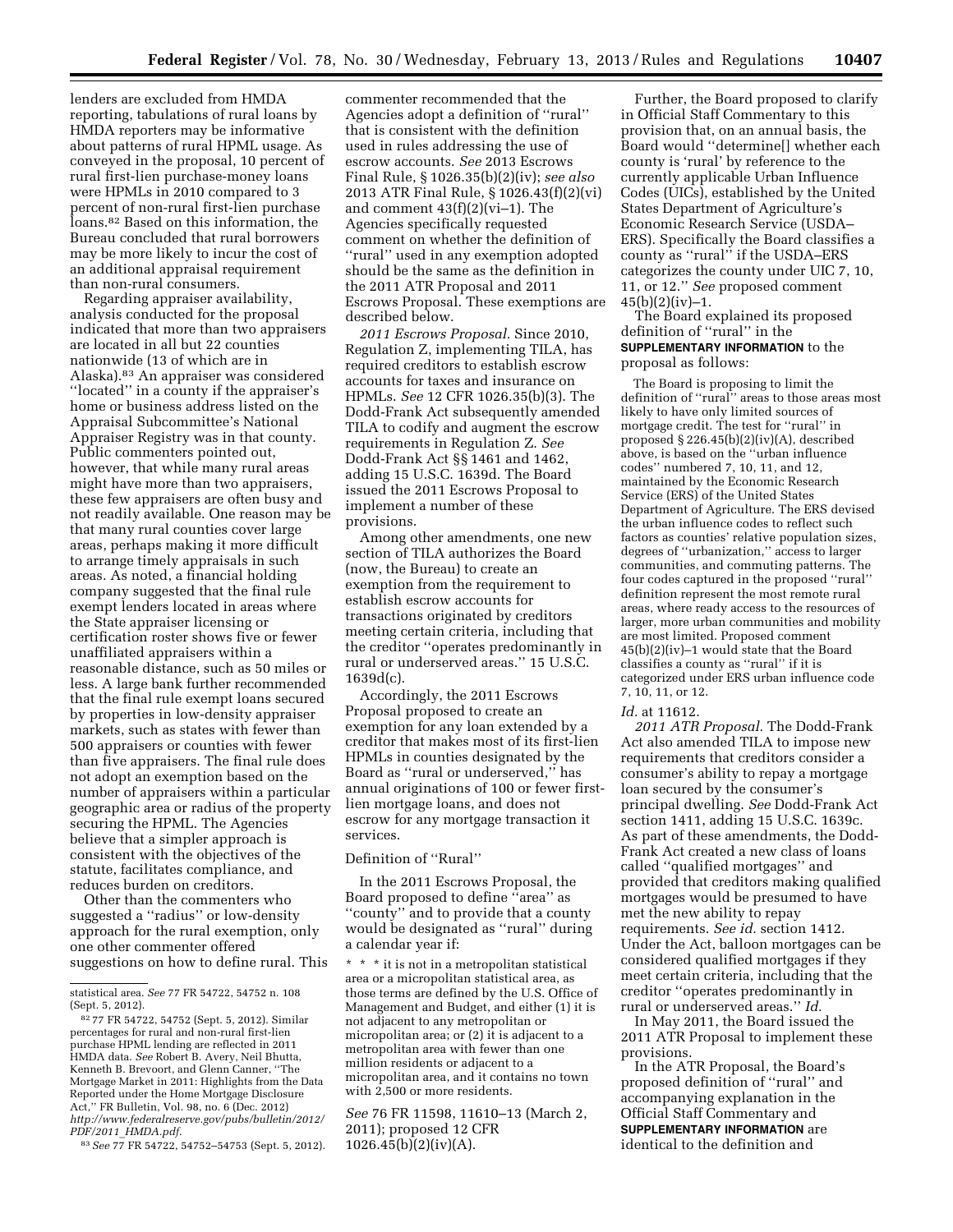explanation quoted above in the 2011 Escrows Proposal. *See* 76 FR 27390, 27469–72 (May 11, 2011); proposed § 1026.43(f)(2)(i) and comment 43(f)(2)– 1.

As discussed in more detail in the 2013 ATR Final Rule and 2013 Escrows Final Rule, most commenters on the proposals for those rulemakings objected to this definition of ''rural'' as too narrow (it covers approximately 2 percent of the U.S. population). The narrow scope of the definition of ''rural'' was viewed as especially onerous because the scope was narrowed even further by a number of additional conditions on the exemption imposed by the statute.<sup>84</sup> As explained more fully in the 2013 ATR Final Rule and 2013 Escrows Final Rule, the Bureau is finalizing a more broad definition of ''rural,'' acknowledging that the exemption will nonetheless be narrowed by the additional conditions.

The Bureau is defining ''rural'' as UICs 4, 6, 7, 8, 9, 10, 11, or 12. These codes comprise all areas outside of MSAs and outside of all micropolitan statistical areas except micropolitan statistical areas that are not adjacent to MSAs. According to current U.S. Census data, approximately 10 percent of the U.S. population lives in these areas.

*Exemption for HPMLs secured by properties in rural counties from the additional appraisal requirement.* The Agencies believe that the definition of ''rural'' county used by the Bureau is appropriate for the exemption from the requirement to obtain an additional appraisal under § 1026.35(c)(4)(i) for loans in rural areas. In addition, the Agencies view consistency across mortgage rules in defining rural county as desirable for compliance and enforcement. Thus, the exemption in  $\S 1026.35(c)(4)(vii)(H)$  cross-references the definition of rural county in the HPML escrow provisions of revised § 1026.35(b) (*see* 2013 Escrows Final Rule, § 1026.35(b)(2)(iv)). (The same definition of rural county is adopted by the Bureau in the 2013 ATR Final rule, § 1026.43(f)(2)(vi) and comment

43(f)(2)(vi–1).) The Agencies have considered several factors in determining how to define the scope of the exemption.

First, the Agencies believe that creditors must be readily able to determine whether a particular transaction qualifies for the exemption. This will be possible because the Bureau will annually publish on its Web site a table of the counties in which properties would qualify for this exemption. Comment 35(c)(4)(vii)(H)–1 cross-references comment 35(b)(2)(iv)–1, which clarifies that the Bureau will publish on its Web site the applicable table of counties for each calendar year by the end of that calendar year. The comment further clarifies that a property securing an HPML subject to § 1026.35(c) is in a rural county under  $\S 1026(c)(4)(vii)(H)$  if the county in which the property is located is on the table of rural counties most recently published by the Bureau. The comment provides the following example: for a transaction occurring in 2015, assume that the Bureau most recently published a table of rural counties at the end of 2014. The property securing the transaction would be located in a rural county for purposes of  $§ 1026(c)(4)(vii)(H)$  if the county is on the table of rural counties published by the Bureau at the end of 2014. The Agencies anticipate that loan officers and others will be able to look on the Bureau Web site to identify whether the county in which the subject property is located is on the list.

Second, the Agencies endeavored to create an exemption tailored to address key concerns raised by commenters requesting a rural exemption, based on data findings by the Agencies. The principal concerns that the Agencies identified among commenters were that: first, adequate numbers of appraisers might not be available in rural areas for creditors to comply with the additional appraisal requirement and; second, the cost of obtaining the additional appraisal might deter some creditors from making HPMLs in these areas, many of which might already be underserved, reducing credit access for rural consumers. As noted in the proposed rule and discussed below, the potential reduction in credit access might be disproportionally greater in rural areas than in non-rural areas because the proportion of HPMLs is higher in rural as opposed to non-rural areas.

For the reasons explained below, the Agencies believe that the exemption for loans in rural areas as defined in the final rule is appropriately tailored to address these and related concerns. By

better ensuring credit access and lowering costs among creditors extending HPMLs in rural areas, including small community banks, the exemption is expected to benefit the public and promote the safety and soundness of creditors. *See* TILA section 129H(b)(4)(B), 15 U.S.C. 1639h(b)(4)(B).

*Appraiser availability.* As noted, commenters indicated that in some rural areas it can be difficult to find appraisers who are both competent to appraise a particular rural property and also readily available. The cost-benefit analysis conducted by the Bureau for the proposal focused in part on estimating appraiser availability in particular areas and identified counties in which fewer than two appraisers with requisite credentials indicated having a business or home address.85 However, commenters noted and the Agencies confirmed based on additional outreach for this final rule that not all appraisers whose home or business address is in a particular geographic area are competent to appraise properties in that area. Thus, to inform the final rule, the Bureau expanded its research from that conducted for the proposal.

For the final rule, the Bureau computed how many appraisers showed that they had a home or business address within a 50-mile radius of the center of each census tract in which an HPML loan was reported in the 2011 HMDA data.86 The 50-mile radius test was intended to be a proxy for the potential service area for an appraiser in a more rural area and would cover properties located in roughly an hour's drive of an appraiser's home or office location.

On this basis, the Bureau found that, of 262,989 HMDA-reported HPMLs in 2011, 603 had fewer than five appraisers within a 50-mile radius of the center of the tract in which the securing property was located; 484 of these loans were in areas covered by the final rule's rural exclusion. Based on FHFA data, the Bureau estimates that 5 percent of these HPMLs were potentially covered by the statute's additional appraisal

<sup>84</sup>For the exemption from the escrow requirement, the statute states that the Board (now, the Bureau) may exempt a creditor that: ''(1) Operates predominantly in rural or underserved areas; (2) together with all affiliates, has total annual mortgage loan originations that do not exceed a limit set by the [Bureau]; (3) retains its mortgage loan originations in portfolio; and (4) meets any asset size threshold and any other criteria the [Bureau] may establish . \* \* \*'' TILA section 129D(c), 15 U.S.C. 1639d(c); *see also* TILA section 129C(b)(2)(E), 15 U.S.C. 1639c(b)(2)(E) (granting the Bureau authority to deem balloon loans ''qualified mortgages'' under certain circumstances, including that the loan is extended by a creditor described meeting the same conditions set forth for the exemption from the escrow requirement).

<sup>85</sup>*See* 77 FR 54722, 54752–54753 (Sept. 5, 2012). 86The appraisers accounted for in the Bureau's analysis of the National Appraiser Registry were listed on the Registry as ''active,'' ''AQB Compliant'' and either licensed or certified. The Registry is available at *[https://www.asc.gov/](https://www.asc.gov/National-Registry/NationalRegistry.aspx) [National-Registry/NationalRegistry.aspx](https://www.asc.gov/National-Registry/NationalRegistry.aspx)*. ''AQB Compliant'' means that the appraiser met the Real Property Appraisal Qualification Criteria as promulgated by the Appraisal Qualifications Board on education, experience, and examination. *See*  Appraisal Subcommittee of the Federal Financial Institutions Examination Council, *[https://www.asc.](https://www.asc.gov/Frequently-Asked-Questions/FrequentlyAskedQuestions.aspx#AQB%20Compliant%20meaning) [gov/Frequently-Asked-Questions/FrequentlyAsked](https://www.asc.gov/Frequently-Asked-Questions/FrequentlyAskedQuestions.aspx#AQB%20Compliant%20meaning) [Questions.aspx#AQB%20Compliant%20meaning](https://www.asc.gov/Frequently-Asked-Questions/FrequentlyAskedQuestions.aspx#AQB%20Compliant%20meaning)*.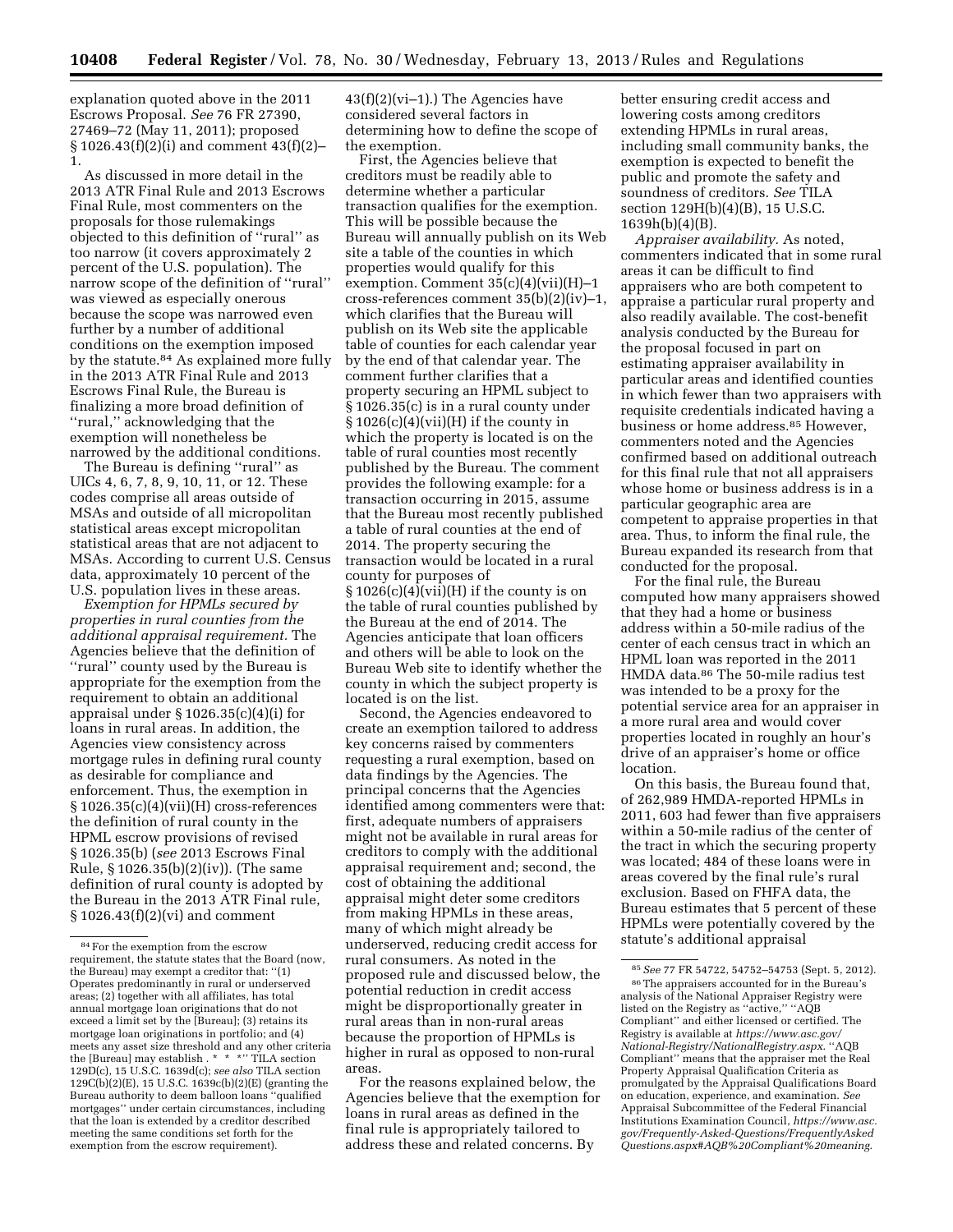requirement because they were purchase-money HPMLs secured by properties sold within a 180-day window.87 A lower proportion would have been flips with a price increase. *See* TILA section 129H(b)(2)(A), 15 U.S.C. 1639h(b)(2)(A). But taking solely the number of flips without regard to price increase or other exemptions (*see*   $\S 1026.35(c)(2)$  and (c)(4)(vii)), an estimated 30 HPML transactions that were flips had fewer than five appraisers within a 50-mile radius of the center of the census tract in which they were located (5 percent of 603 HPMLs). Twenty-four of these would have been covered by the rural exemption as defined in the final rule (5 percent of 484 HPMLs).

On this basis, the Agencies have concluded that the exemption is reasonably tailored to exclude from coverage of the additional appraisal requirement the loans for which appraiser availability might be an issue.

*Credit access.* Commenters also raised concerns about credit access, emphasizing that a larger proportion of loans in rural areas are HPMLs than in non-rural areas. Commenters suggested that the additional appraisal requirement could deter some creditors from extending HPML credit. *See*   $\S 1026.35(c)(4)(v)$  and corresponding section-by-section analysis.

The additional appraisal requirement entails several compliance steps. After identifying that a loan is an HPML under § 1026.35(a), a creditor will need to assess whether the HPML is exempt from the appraisal requirements entirely under  $\S 1026.35(c)(2)$ . If the loan is not exempt as a qualified mortgage or other type of transaction exempt under § 1026.35(c)(2), the creditor will need to determine whether the HPML is one of the transactions that is exempt from the additional appraisal requirement under  $\S 1026.35(c)(4)(vii)$ . If the HPML is not exempt from the additional appraisal requirement, the creditor will need to determine whether the requirement to obtain an additional appraisal is triggered based on the date and, if necessary, price of the seller's acquisition of the property securing the HPML. *See* § 1026.35(c)(4)(i)(A) and (B). (Alternatively, the creditor could assume that the requirement applies and order two appraisals without taking each of these steps.) If the requirement is triggered, the creditor must obtain an additional appraisal performed by a certified or licensed appraiser, the cost

of which cannot be charged to the consumer. *See id.* and § 1026.35(c)(4)(v).

If these compliance obligations would deter some creditors from extending HPMLs, the impact on credit access might be greater in rural areas as defined in the final rule than in nonrural areas, because a significantly larger proportion of residential mortgage loans made in rural areas are HPMLs than in non-rural areas. Again, based on 2011 HMDA data, 12 percent of rural firstlien, purchase-money loans were HPMLs compared to four percent of non-rural first-lien, purchase-money loan.88 That is, recent data indicates that HPMLs occur three times as often in the rural setting.

Thus, an important consideration for the Agencies in determining the scope of the exemption was the comparative number of creditors extending HPMLs in various geographic areas. To this end, the Agencies considered, based on HMDA data, the number of creditors reported to have extended HPML credit in the geographic units defined by the 12 UICs. (For more details, see the Section 1022(b)(2) cost-benefit analysis in the **SUPPLEMENTARY INFORMATION** below.) The Agencies believe that in the areas with a greater number of lenders reporting that they extended HPMLs, the additional appraisal requirement will have a lower impact on credit access.

HMDA data for 2011 show that a sharp drop-off in the number of creditors reporting to extend HPML credit occurs in micropolitan statistical areas not adjacent to MSAs (UIC 8), compared to MSAs and micropolitan statistical areas that are adjacent to MSAs.89 Specifically, 10 creditors reported that they extended HPMLs in a median county classified as UIC 8 in 2011; by contrast, in the median counties of the UICs with the next highest populations (UICs 2, 3, 5), the number of creditors reporting that they extended HPMLs was 24, 18, and 16, respectively. The drop-off in numbers of HPML creditors continues for UICs representing non-MSAs and nonmicropolitan statistical areas.90

The Agencies also looked at the estimated number of flips in areas encompassed by the rural exemption of the final rule to determine whether the consumer protections lost might outweigh the benefits of the exemption. As explained in greater detail in the Section 1022(b)(2) analysis, the Bureau estimates that, based on HMDA data, 122,806 purchase-money HPMLs were made in 2011; 21,370 of those were in the areas covered by the rural exclusion. As noted, the Bureau estimates that the proportion of purchase-money HPMLs involving properties sold within 180 days is 5 percent.91 Thus, of HPMLs in rural counties as defined in the final rule, an estimated 5 percent would have been flips. This number does not account for any other exemptions from the HPML appraisal rules that might apply to these HPMLs under § 1026.35(c)(2) or (c)(4)(vii). It also does not account for the price increase thresholds defining a transaction covered under the additional appraisal requirement in this final rule. *See*  § 1026.35(c)(4)(i)(A) and (B) and corresponding section-by-section analysis.

The Agencies believe that the exemption for HPMLs secured by rural properties appropriately balances credit access and consumer protection. As the data above suggests, the estimated number of HPML consumers that would not receive the protections of an additional appraisal due to this exemption is very small. Moreover, the Agencies note that affected HPML consumers would still receive the consumer protections afforded by the general requirement for an interiorinspection appraisal performed by a certified or licensed appraiser. *See*  § 1026.35(c)(3)(i).

In sum, the Agencies believe that the exemption in  $\S$  1026.35(c)(4)(vii)(G) will help ensure that creditors in rural areas are able to extend HPML credit without undue burden, which will in turn mitigate any detrimental impacts on access to credit in rural areas that might result absent the exemption. The Agencies further believe that the exemption is appropriately tailored to ensure that needed consumer protections regarding appraisals are in place in areas where they are needed. For all of the reasons explained above, the Agencies have concluded that the exemption in  $\S 1026.35(c)(4)(vii)(H)$  is in the public interest and promotes the safety and soundness of creditors.

<sup>87</sup>Based on county recorder information from select counties licensed to FHFA by DataQuick Information Systems.

<sup>88</sup>Robert B. Avery, Neil Bhutta, Kenneth B. Brevoort, and Glenn Canner, ''The Mortgage Market in 2011: Highlights from the Data Reported under the Home Mortgage Disclosure Act,'' FR Bulletin, Vol. 98, no. 6 (Dec. 2012) *[http://www.federal](http://www.federalreserve.gov/pubs/bulletin/2012/PDF/2011_HMDA.pdf) [reserve.gov/pubs/bulletin/2012/PDF/2011](http://www.federalreserve.gov/pubs/bulletin/2012/PDF/2011_HMDA.pdf)*\_*HMDA. [pdf](http://www.federalreserve.gov/pubs/bulletin/2012/PDF/2011_HMDA.pdf)*.

<sup>89</sup>More detail about the population densities represented by the 12 UICs is provided in the Section 1022(b)(2) analysis in Part V of the **SUPPLEMENTARY INFORMATION**.

<sup>90</sup>Ten creditors reported extending HPML credit in 2011 in UICs 6 and 4; six in UIC 11; seven in UIC 9; six in UIC 7; four in UIC 10; and three in UIC 12.

<sup>91</sup>Based on county recorder information from select counties licensed to FHFA by DataQuick Information Systems.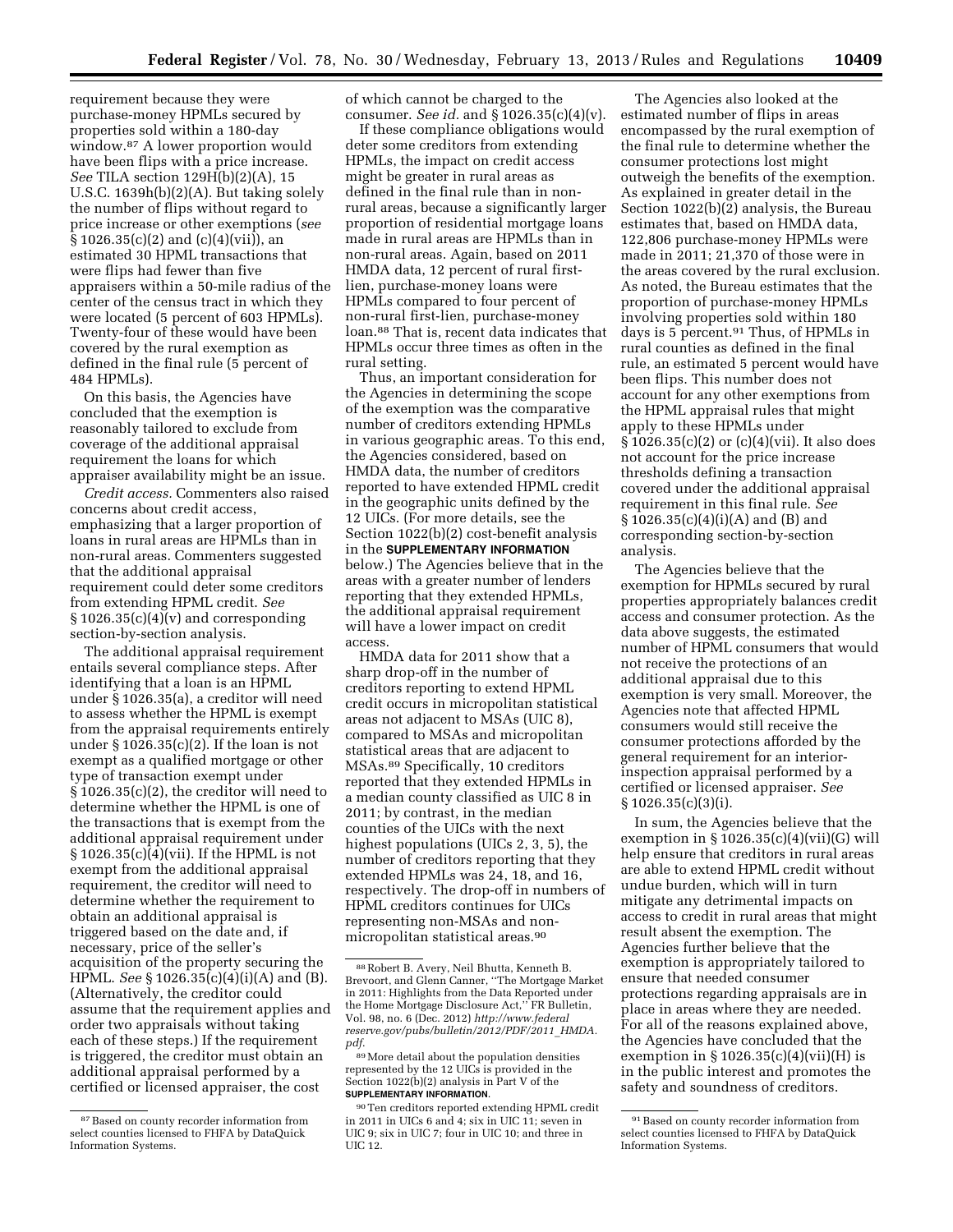### *35(c)(5) Required Disclosure*

### 35(c)(5)(i) In General

Title XIV of the Dodd-Frank Act added two new appraisal-related notification requirements for consumers. First, TILA section 129H(d) states that, at the time of the initial mortgage application for a higher-risk mortgage loan, the applicant shall be ''provided with a statement by the creditor that any appraisal prepared for the mortgage is for the sole use of the creditor, and that the applicant may choose to have a separate appraisal conducted at the expense of the applicant.'' 15 U.S.C. 1639h(d). The Agencies interpret TILA section 129H(d) to provide the elements that a disclosure imposed by regulation should address. In addition, new section 701(e)(5) of the Equal Credit Opportunity Act (ECOA) similarly requires a creditor to notify an applicant in writing, at the time of application, of the ''right to receive a copy of each written appraisal and valuation'' subject to ECOA section 701(e). 15 U.S.C. 1691(e)(5); *see also* 77 FR 50390 (Aug. 21, 2012) (2012 ECOA Appraisals Proposal) and the Bureau's final ECOA appraisals rule (2013 ECOA Appraisals Final Rule).<sup>92</sup> Read together, the revisions to TILA and ECOA require creditors to provide two appraisal disclosures to consumers applying for a higher-risk mortgage loan secured by a first lien on a consumer's principal dwelling.

The Agencies proposed text for the notice required by TILA section 129H that was intended to incorporate the statutory elements, using language honed through consumer testing designed to minimize confusion both with respect to the language on its face, as well as when read in conjunction with appraisal notices required under the ECOA. Under the proposal, the TILA section 129H notice stated: ''We may order an appraisal to determine the property's value and charge you for this appraisal. We will promptly give you a copy of any appraisal, even if your loan does not close. You can pay for an additional appraisal for your own use at your own cost.''

As explained more fully below, in § 1026.35(c)(5), the Agencies are adopting the proposed disclosure provision with one change—in effect, including the word ''promptly'' in the disclosure is optional.

Public Comments on the Proposal

The Agencies received approximately 20 comments pertaining to the proposal on the text, timing, and form of the HRM appraisal notice. The comments came from banks and bank holding companies, credit unions, bank and credit union trade associations, an appraisal industry trade association, GSEs, consumer advocates, and an industry service provider. Regarding the text of the disclosure, the Agencies requested comment on the proposed language and whether additional changes should be made to the language to further enhance consumer comprehension.

*Combining ECOA/TILA notices.* A bank and service provider commented that the proposed text was clear and easy to understand. A major bank, a credit union trade association, and GSEs supported the proposal to streamline and integrate the ECOA appraisal notice and the TILA appraisal notice into a single notice. The credit union trade association noted this harmonization would increase the likelihood consumers would read and understand the notice. No commenters objected to the integration of the ECOA and TILA notices.

*Use of ''promptly'' for the timing of disclosure of appraisals.* Several commenters—a bank and two bank trade associations at the State level expressed concern that the term ''promptly'' in the proposed notice was not defined, and that the failure to define the term could lead to consumer confusion as well as disputes. One commenter suggested that the term ''promptly'' be defined as within three days before closing, which the commenter indicated would be consistent with Regulation B.

*Use of the term ''appraisal,'' without reference to ''valuations.''* A major bank suggested that the term ''valuations'' should be added to the text of the notice, because disclosure of valuations also is required by ECOA (and the 2012 ECOA Appraisals Proposal, finalized in the 2013 ECOA Appraisals Final Rule). Because consumers may be unfamiliar with the term ''valuation,'' the bank also suggested that the notice include a list of documents that constitute a ''valuation,'' and several other statements regarding how valuations may be conducted and used by the lender. A GSE also suggested that the term ''valuations'' appear in the notice, so that when copies of valuations are provided under ECOA consumers would not mistake them for appraisals.

*Statement that the appraisal will be provided even if the loan does not close.* 

A bank trade association at the State level commented on the part of the notice stating that the appraisal would be provided ''even if your loan does not close.'' The commenter suggested that consumers need to be informed that the creditor is not ''compelled to order an appraisal if it is determined that the loan will not be consummated prior to appraisal order process.'' This commenter suggested adding the qualifier, ''if an appraisal was obtained.''

*Ability of creditor to levy certain charges.* One bank commenter expressed concern that the proposed notice did not condition the right of the borrower to receive a copy of the appraisal upon the borrower's payment for the appraisal. A credit union trade association suggested that the notice clarify that the borrower may be charged for any ''additional copies'' of the appraisal that are requested by the borrower.

*Potential for consumer expectations regarding creditor use of the applicantordered appraisal.* Several commenters—national and State banking trade associations, a major credit union trade association, and an appraisal industry trade association expressed concern over the text informing the applicant of the applicant's right to order his or her own appraisal for his or her own use. These commenters noted that the proposed notice did not clearly state what use, if any, a creditor could make of a borrower-ordered appraisal.

• Three commenters suggested that the notice clarify that the borrowerordered appraisal would not be used by the creditor. One of these commenters stated that Federal guidelines prohibited use of the borrower-ordered appraisal as the appraisal for the transaction. The bank trade associations argued that the creditor is prohibited by law from ''considering'' the borrower-ordered appraisal (pointing, for example, to the Appraisal and Evaluation Interagency Guidelines 93). Similarly, a national credit union trade association suggested that the notice clarify that a borrowerordered appraisal ''will not be taken into consideration.''

• By contrast, another State bank trade association suggested a less categorical clarification, that the lender

<sup>92</sup>The Bureau released the 2013 ECOA Appraisals Final Rule on January 18, 2013, under Docket No. CFPB–2012–0032, RIN 3170–AA26, at *[http://](http://consumerfinance.gov/Regulations) [consumerfinance.gov/Regulations](http://consumerfinance.gov/Regulations)*.

<sup>93</sup>The Interagency Guidelines state: ''An institution's use of a borrower-ordered or borrowerprovided appraisal violates the [FIRREA title XI] appraisal regulations. However, a borrower can inform an institution that a current appraisal exists, and the institution may request it directly from the other financial services institution.'' 75 FR 77450, 77458 (Dec. 10, 2010).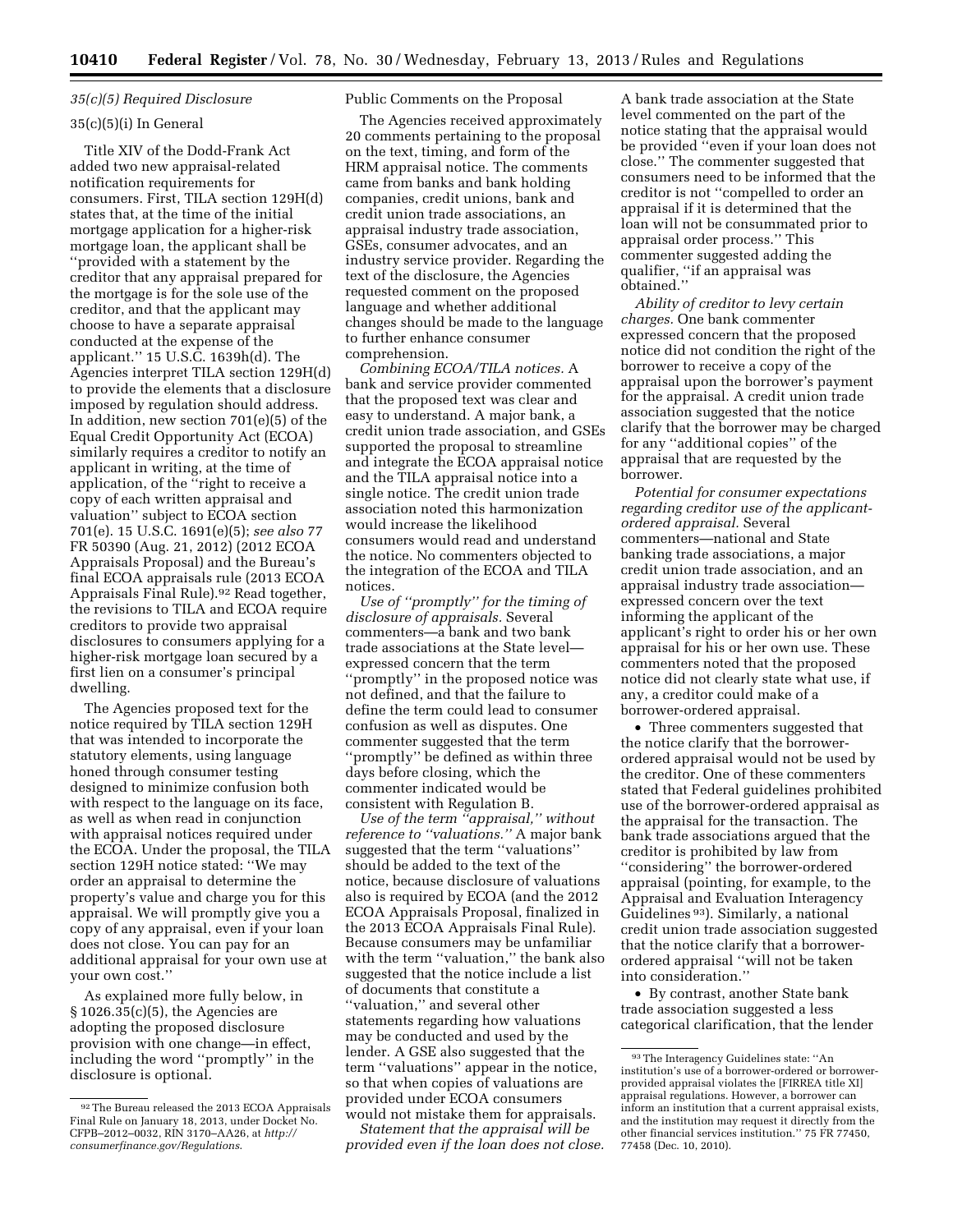''has no obligation to use or review any borrower-ordered appraisal.''

### Discussion

Section 1026.35(c)(5) of the final rule provides that, unless an exemption from the HPML appraisal rules applies under  $\S 1026.35(c)\overline{2}$  (discussed in the corresponding section-by-section analysis above), a creditor shall disclose the following statement, in writing, to a consumer who applies for an HPML: ''We may order an appraisal to determine the property's value and charge you for this appraisal. We will give you a copy of any appraisal, even if your loan does not close. You can pay for an additional appraisal for your own use at your own cost.'' Section 1026.35(c)(5) further provides that compliance with the disclosure requirement in Regulation B, 12 CFR § 1002.14(a)(2) satisfies the requirements of this paragraph. Under § 1026.35(c)(5)(ii) in the final rule, this disclosure shall be delivered or placed in the mail no later than the third business day after the creditor receives the consumer's application for a higherpriced mortgage loan subject to § 1026.35(c). In the case of a loan that is not a higher-priced mortgage loan subject to § 1026.35(c) at the time of application, but becomes a higherpriced mortgage loan subject to § 1026.35(c) after application, the disclosure shall be delivered or placed in the mail not later than the third business day after the creditor determines that the loan is a higherpriced mortgage loan subject to § 1026.35(c).

*Combining ECOA/TILA notices.* As noted, there was strong industry support for harmonizing the ECOA/TILA notice language. Consumer testing also supported this harmonization, as discussed in the proposal. The Agencies therefore retain the proposed approach of harmonizing the TILA appraisal notice with language for the ECOA notice.

*Use of ''promptly'' for the timing of disclosure of appraisals.* The Agencies have decided to give creditors the option of providing the HPML appraisal disclosure with or without the word ''promptly.'' Specifically, the final rule clarifies that a creditor may comply with the HPML appraisal disclosure requirement—which does not incorporate ''promptly''—by providing the disclosure required under ECOA's Regulation B, which does. Indeed, this is the only difference between the two notices. The model language for the Bureau's final rule implementing ECOA's appraisal disclosure requirement in Regulation B

incorporates ''promptly'' to conform to statutory language in ECOA. *See* ECOA section 701(e)(1), 15 U.S.C. 1691(e)(1); *see also* 2013 ECOA Appraisals Final Rule, 12 CFR part 1002, Appendix C (model form C–9). Specifically, ECOA requires that a creditor of a first-lien dwelling-secured mortgage provide the applicant with a copy of each written appraisal and other valuation ''promptly, and in no case later than three days prior to closing of the loan, whether the creditor grants or denies the applicant's request for credit or the application is incomplete or withdrawn.'' ECOA section 701(e)(1), 15 U.S.C. 1691(e)(1). TILA's ''higher-risk mortgage'' appraisal requirements in section 129H(c) do not use the word ''promptly'' in describing the timing requirement for creditors to provide a copy of the appraisal. Instead, the timing requirement is defined only as ''at least 3 days prior to the transaction closing date.'' 15 U.S.C. 1639h(c).

In the final rule, the Agencies are not requiring HPML creditors to include ''promptly'' in the HPML appraisal notice under § 1026.35(c)(5)(i) because ''promptly'' is not the legal standard for providing a copy of the appraisal in TILA section 129H(c). 15 U.S.C. 1639h(c).

At the same time, the Agencies recognize that all first-lien dwellingsecured mortgages, including first-lien HPMLs, are subject to the ECOA disclosure and appraisal copy requirements. Therefore, under the final rule, first-lien HPML creditors who wish to provide a single notice to comply with both TILA and ECOA can do so by using the ECOA notice with the word ''promptly'' into the disclosure. Subordinate-lien HPMLs are subject only to TILA's rules on appraisal copies, not ECOA's, so the timing requirement of ''promptly'' does not apply to creditors of subordinate-lien HPMLs. Therefore, under the final rule, subordinate-lien HPML creditors have the option of providing a disclosure without the word ''promptly;'' however, the final rule also makes it clear that any creditor, whether of a first- or subordinate-lien HPML, complies with the HPML appraisal disclosure requirement by complying with the disclosure requirement under ECOA's Regulation B. As noted, the model language for the ECOA/Regulation B disclosure includes the word ''promptly.''

*Use of term ''appraisal,'' without reference to ''valuations.''* For several reasons, the Agencies have decided to retain the term ''appraisal'' in the disclosure notice and not refer to ''valuations.'' First, the duty to disclose

valuations in addition to appraisals arises under ECOA, not TILA. The Bureau sought comment on the issue in its proposed ECOA appraisal rule and is not requiring the use of the term ''valuation'' in its final version of that rule. *See* 77 FR 50390, 50396 (Aug. 21, 2012); 2013 ECOA Appraisals Final Rule § 1002.14(a)(1) and appendix C, Form C–9. The Agencies do not believe that the issue is appropriately addressed in a rule implementing the TILA requirement expressly relating only to ''appraisals.''

The Agencies also note that, as discussed more fully in the Bureau's 2013 ECOA Appraisals Final Rule, consumer comprehension would not necessarily be enhanced by use of the term ''valuation.'' In consumer testing by the Bureau, for example, a settlement statement whose ''appraisal'' section did not refer to valuations generally was viewed as less confusing than one that did refer to valuations. Including the term ''valuations'' in the HPML appraisal notice also might confuse subordinate-lien borrowers and creditors, because neither TILA nor ECOA requires disclosure of valuations for subordinate-lien loans.

*Statement that the appraisal will be provided even if the loan does not close.*  The Agencies are retaining the proposed language that the consumer will receive a copy of the appraisal ''even if your loan does not close.'' This reflects the statutory requirement of providing a copy of each appraisal ''conducted,'' a requirement the Agencies interpret as applying whether or not the loan ultimately is consummated. TILA section 129H(c) and (d), 15 U.S.C. 1639h(c) and (d).

The Agencies decline to add a qualifier suggested in public comments explaining that the creditor might not order an appraisal if the creditor determines that the applicant will not qualify for a loan before the appraisal is ordered. The Agencies do not believe that this clarification, while true, is necessary for the disclosure. The proposed notice, now adopted, states that the creditor ''may'' order an appraisal. This language indicates that the creditor is not always required to order an appraisal. Further, the proposed text, now adopted, states that the creditor will provide a copy of ''any appraisal.'' This additional language also underscores the possibility that in some situations (such as if the loan will not close), an appraisal might not be ordered.

*Ability of creditor to levy certain charges.* The Agencies decline to add language to the disclosure indicating that the consumer's right to receive a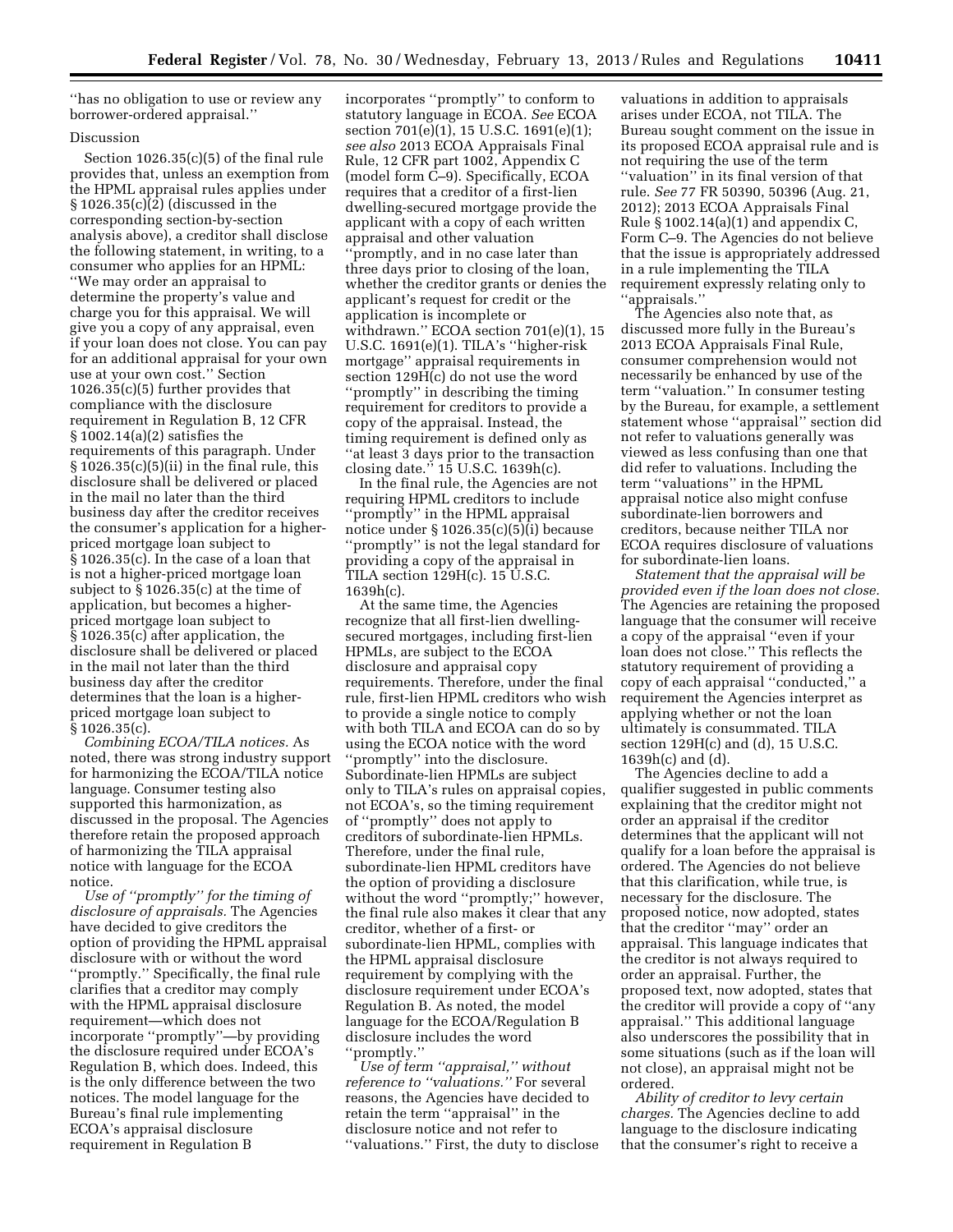copy of the appraisal is conditioned on payment for the appraisal. TILA does not condition the consumer's right to receive a copy of each appraisal in an HPML transaction on payment for the appraisal. *See* TILA section 129H(c), 15 U.S.C. 1639h(c). Moreover, a statement to this effect would directly contradict the statutory prohibition against charging for any second appraisal required by the HPML appraisal rule. *See* TILA section 129H(b)(2)(B), 15 U.S.C. 1639h(b)(2)(B), implemented in  $§ 1026.35(c)(4)(v)$ , discussed above. Such a statement would also further complicate the disclosure, potentially increasing consumer confusion. Regarding whether a creditor may condition the consumer's right to receive a copy of an appraisal for a firstlien HPML transaction that is also subject to ECOA, the Agencies believe that the issue is more properly addressed in the 2013 ECOA Appraisals Final Rule.94

The Agencies also decline to revise the appraisal notice to state that the creditor may charge the consumer for additional copies. The proposed notice, as adopted, refers to the obligation to provide ''a copy,'' singular. Consumer testing did not suggest consumers were likely to believe that they had a right to multiple free copies, and it is unclear that borrowers frequently or even regularly request multiple copies of the appraisals. The Agencies believe that consumer understanding is best enhanced by keeping the disclosure as simple as possible, in part by excluding nonessential information.

*Potential for consumer expectations regarding creditor use of a borrowerordered appraisal.* The proposed disclosure stated: ''You can pay for an additional appraisal for your own use at your own cost.'' As noted, several commenters expressed concerns that this statement might create misunderstandings about whether the creditor has an obligation to consider an appraisal ordered by a consumer. Some commenters suggested additional language to address the issue.

The Agencies are not adopting additional language for the disclosure on this issue. Consumer testing on iterations of the disclosure language did not indicate that the proposed notice would mislead borrowers into believing that creditors are required to consider

borrower-ordered appraisals. The language concerning use of a borrowerordered appraisal evolved during the consumer testing, to reduce confusion. One version of language the Bureau tested contained no suggestion as to the use of borrower-ordered appraisals: ''You can choose to pay for your own appraisal of the property.'' 95 Consumers participating in the testing had difficulty understanding the purpose of this language; moreover, industry testing participants noted a concern that consumers might take it to mean that the consumer could order the consumer's own appraisal to be used by the creditor in lieu of the creditorordered appraisal.96 The Bureau subsequently modified the language to add the "for your own use" language, 97 and this is the language the Agencies proposed. The Agencies believe that the phrase, ''for your own use,'' is succinct and enhances consumer understanding that an appraisal ordered by the consumer is not a substitute for the appraisal ordered by the creditor.

In addition, the Agencies do not wish to include language in a disclosure that might inadvertently discourage consumers from questioning the appraisal report ordered by the creditor and providing the creditor with any supporting information that may be relevant to the question of the property's value.

The Agencies also recognize that creditors are subject to existing Federal regulatory and supervisory regulations and requirements that provide additional guidance to creditors about appropriate and inappropriate use of borrower-ordered appraisals. To affirm these existing requirements, the final rule states in comment 35(c)(5)(i)–2 that nothing in the text of the consumer notice required by  $\S 1026.35(c)(5)$ should be construed to affect, modify, limit, or supersede the operation of any legal, regulatory, or other requirements or standards relating to independence in the conduct of appraisers or the prohibitions against use of borrowerordered appraisals by creditors.

Finally, comment 35(c)(5)(i)–1 reflects without change a proposed comment clarifying that when two or more consumers apply for a loan subject to this section, the creditor is required to give the disclosure to only one of the consumers. This interpretation is consistent with the statutory language

requiring the creditor to provide a disclosure to ''the applicant.'' This interpretation is also consistent with comment  $14(a)(2)(i)-1$  in Regulation B, which interprets the requirement in § 1002.14(a)(2)(i) that creditors notify applicants of the right to receive copies of appraisals. 12 CFR 1002.14(a)(2) and comment  $14(a)(2)(i)-1$ . This aspect of existing Regulation B is retained in the Bureau's 2013 ECOA Appraisals Final Rule, in § 1002.14(a)(1) and comment  $14(a)-1.$ 

#### *35(c)(5)(ii) Timing of Disclosure*

TILA section 129H(d) requires that the appraisal notice be provided at the time of the application. 15 U.S.C. 1639h(d). Consistent with this requirement, and recognizing that the ''higher-risk'' status of the proposed loan would not necessarily be determined at the precise moment of the application, the Agencies proposed to require that the TILA section 129H notice ''be mailed or delivered not later than the third business day after the creditor receives the consumer's application.'' The proposed requirement also stated that, if the notice is not provided to the consumer in person, the consumer is presumed to have received the notice three days after its mailing or delivery.

The final rule adopts this provision with two changes. First, the final rule omits the proposed language providing that ''[i]f the disclosure is not provided to the consumer in person, the consumer is presumed to have received the disclosure three business days after they are mailed or delivered.'' While commenters did not address the issue, the Agencies have concluded that the date of consumer receipt in this context is not relevant. By contrast, as discussed in the section-by-section analysis for § 1026.35(c)(6), below, the Agencies emphasize in the final rule the relevance of the date that a consumer receives the copy of the appraisal. Second, the final rule provides that, in the case of an application for a loan that is not an HPML at the time of application, but whose rate is set at an HPML level after application, the disclosure must be delivered or placed in the mail not later than the third business day after the creditor determines that the loan is an HPML.

#### Public Comments on the Proposal

In the proposal, the Agencies asked for comment on whether providing the notification at some other time would be more beneficial to consumers, and how the notification should be provided when an application is submitted by telephone, facsimile, or electronically.

<sup>94</sup>Regulation B currently does not require a creditor to provide an appraisal before the borrower pays for it. 12 CFR 1002.14(a)(2)(ii). The Bureau's 2012 ECOA Appraisals Proposal would have eliminated this aspect of Regulation B, however. *See* 77 FR 50390, 50403 (Aug. 21, 2012). The Bureau adopted this change in the 2013 ECOA Appraisals Final Rule. *See* new § 1002.14(a)(1).

<sup>95</sup> Kleimann Communication Group, Inc., Know Before You Owe: Evolution of the Integrated TILA-RESPA Disclosures (July 9, 2012), at 254–56 (Round 9, Version 1).

<sup>96</sup> *Id.* 

<sup>97</sup>This language was included in the disclosure testing in Round 10.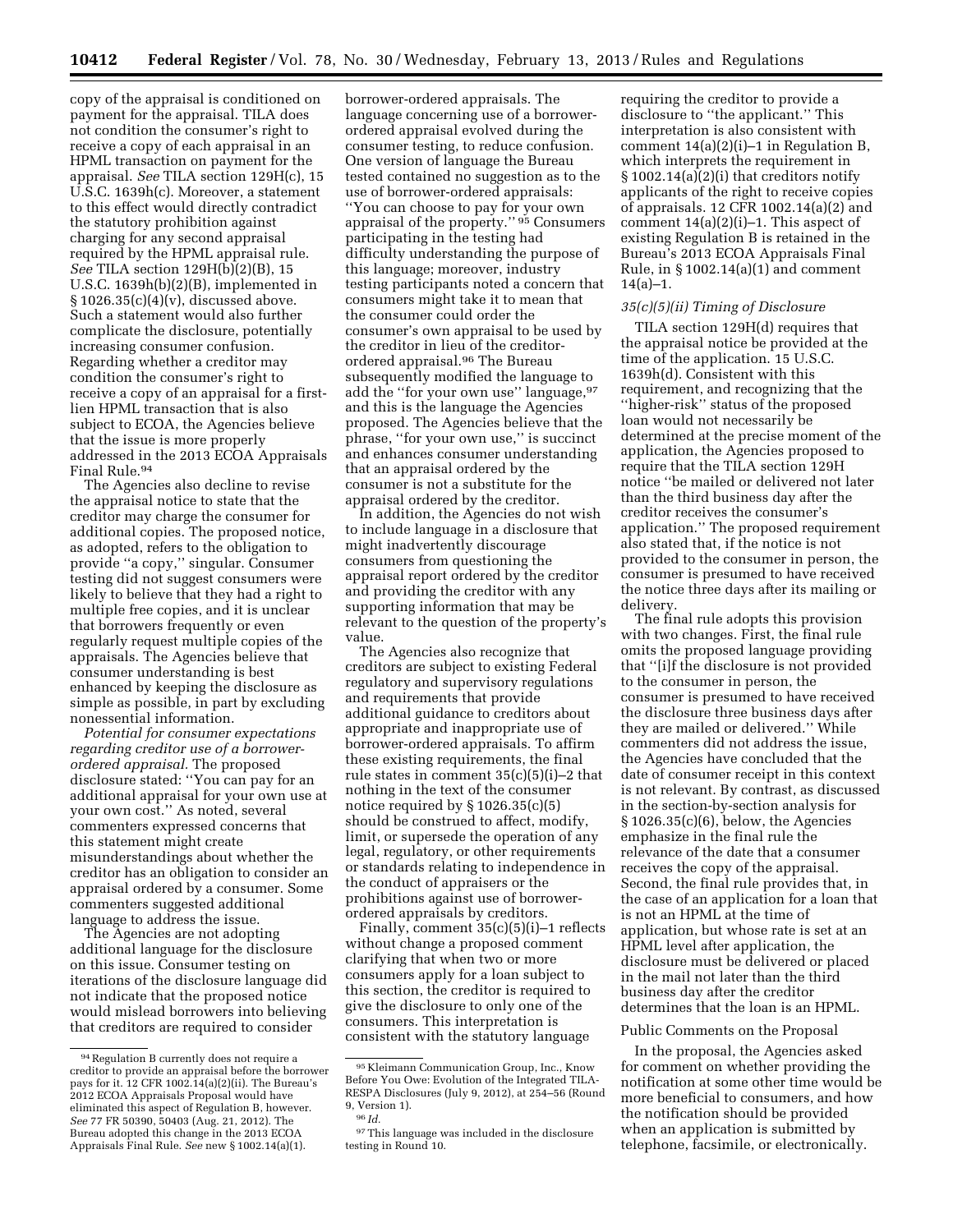The Agencies further asked whether, in cases such as in-person or telephone applications, the notice should be provided at the time the application is received, or as part of the application. The Agencies also requested comment on whether a creditor who has a reasonable belief that the transaction will not be a ''higher-risk mortgage loan'' (now, HPML) at the time of application, but later determines that the applicant only qualifies for an HPML, should be allowed an opportunity to give the notice at some later time in the application process.

*Timing issues for the HPML appraisal notice.* The majority of commenters banks, major industry trade associations, and a software and document service provider—supported a timing requirement that would allow them to integrate the HPML appraisal notice into the TILA-RESPA Loan Estimate (as proposed in the 2012 TILA-RESPA Proposal 98), using the same disclosure timing requirement as proposed for that disclosure—within three business days after the application. This timing requirement is consistent with the Agencies' proposal for the HPML disclosure. These commenters offered three reasons why an earlier deadline would be inappropriate:

• The trade associations and the service provider noted that the lender cannot charge an appraisal fee before the TILA Good Faith Estimate (GFE) is disclosed and the consumer elects to proceed. *See* § 1026.19(a)(1)(ii) As a result, there is no value to an appraisal notice that precedes the TILA GFE.

• One of the banks asserted that it would be difficult for a creditor to comply with a deadline for the notice that is any earlier than the TILA GFE disclosure deadline, because the rate and therefore ''higher-risk mortgage'' status of a loan is not typically known earlier. Similarly, the service provider also added that it would be unrealistic to expect the creditor to determine the status while the applicant is submitting the application.

• The service provider also noted that consumers prefer integrated disclosures.

Two community banks and a State bank trade association submitted substantially identical comments opposing the three-business-day deadline, however. These commenters argued that complying with the notice requirement in the first few days after the application will slow the loan approval process and increase loan costs. These commenters called instead for a 10 business day deadline.

No commenters responded to the question in the proposed rule of whether the notice should be provided at the time the application is received, or as part of the application.

*Potential need for a mechanism to provide the notice later.* Two banks, a credit union trade association at the State level, and a service provider supported including a method in the rule for a creditor to comply with the disclosure requirement if the loan is determined to be an HPML after the time of application. For example, if the rate were not locked, HPML status could arise later in the application process when the rate is set. One large bank noted, however, that if the language in the notice under this rule is the same as in the ECOA notice, then there would be no need to allow this type of cure right for loans that are subject to ECOA (*i.e.,*  first-lien dwelling-secured HPMLs).

## Discussion

Again, under § 1026.35(c)(5)(ii) of the final rule, the disclosure required under § 1026.35(c)(5)(i) shall be delivered or placed in the mail no later than the third business day after the creditor receives the consumer's application for a higher-priced mortgage loan subject to § 1026.35(c). In the case of a loan that is not a higher-priced mortgage loan subject to § 1026.35(c) at the time of application, but becomes a higherpriced mortgage loan subject to § 1026.35(c) after application, the disclosure must be delivered or placed in the mail not later than the third business day after the creditor determines that the loan is a higherpriced mortgage loan subject to § 1026.35(c).

*Timing issues for the HPML appraisal notice.* In § 1026.35(c)(5)(ii), the final rule adopts the proposed timing requirement of three business days after application. Congress did not define the statutory phrase ''at the time of the application'' when describing when the HRM appraisal notice must be provided. The Agencies believe that the threebusiness-day timeframe in the proposed rule is a reasonable and appropriate interpretation of the statute. As noted, commenters generally supported a timeframe that would allow for including the notice in the proposed combined TILA-RESPA Loan Estimate, which would be provided within three business days after the application. No commenter suggested that the Agencies should mandate either an earlier or separate notice. Industry commenters correctly pointed out that the appraisal charge cannot be levied prior to the TILA GFE (and, as proposed, the TILA-RESPA Loan Estimate) being provided

in any event. As a result, it appears unlikely that creditors would order appraisals before this time, so consumers would not appear to have a significant need to receive the appraisal notice either earlier or separately from the GFE or Loan Estimate. Adding new separate notices could increase the volume of information consumers receive, and potentially decrease consumer understanding.

The Agencies decline to adopt a timing requirement of more than three business days after application, as some commenters suggested. The statute requires that the disclosure be provided ''at application,'' and a three-businessday timing requirement implementing this would be consistent with the application-related disclosure requirements of other residential mortgage rules, most notably the current GFE and proposed TILA-RESPA Loan Estimate discussed above. *See, e.g.,*  § 1026.19(a)(1)(i); 77 FR 51116 (Aug. 23, 2012).

*Potential need for a mechanism to provide the notice later.* As one commenter noted, clarification may be needed on how a creditor could comply with the notice requirement when the loan becomes an HPML more than three days after application due to the higherpriced rate being set at a later date. As one commenter noted, this clarification would not be necessary for first-lien loans. ECOA, as implemented in Regulation B of the Bureau's 2013 ECOA Appraisals Final Rule, requires notice within three business days after application for all first-lien dwellingsecured loans, regardless of whether they are HPMLs. ECOA section 701(e)(5), 15 U.S.C. 1691(e)(5); 2013 ECOA Appraisals Final Rule § 1002.14(a)(1). Further, the HPML appraisal notice is integrated with the ECOA appraisal notice. *See* 2013 ECOA Appraisals Final Rule, § 1002.14(b) and appendix C, Form C–9. As the final rule makes clear, by complying with the ECOA notice requirement, the creditor would automatically comply with the HPML appraisal notice requirement, even if the creditor had not yet determined that the loan would be an HPML. Again, § 1026.35(c)(5)(i) provides that ''[c]ompliance with the disclosure requirement in Regulation B § 1002.14(a)(2) satisfies the requirements of [the HPML appraisal disclosure requirement of  $§ 1026.35(c)(5)(i)].$ 

By contrast, the ECOA appraisal notice requirement does not apply to subordinate-lien loans. Thus, for subordinate-lien mortgage creditors, a rate increase that occurs more than three business days after application (*i.e.,* 

<sup>98</sup> 77 FR 51116 (Aug. 23, 2012).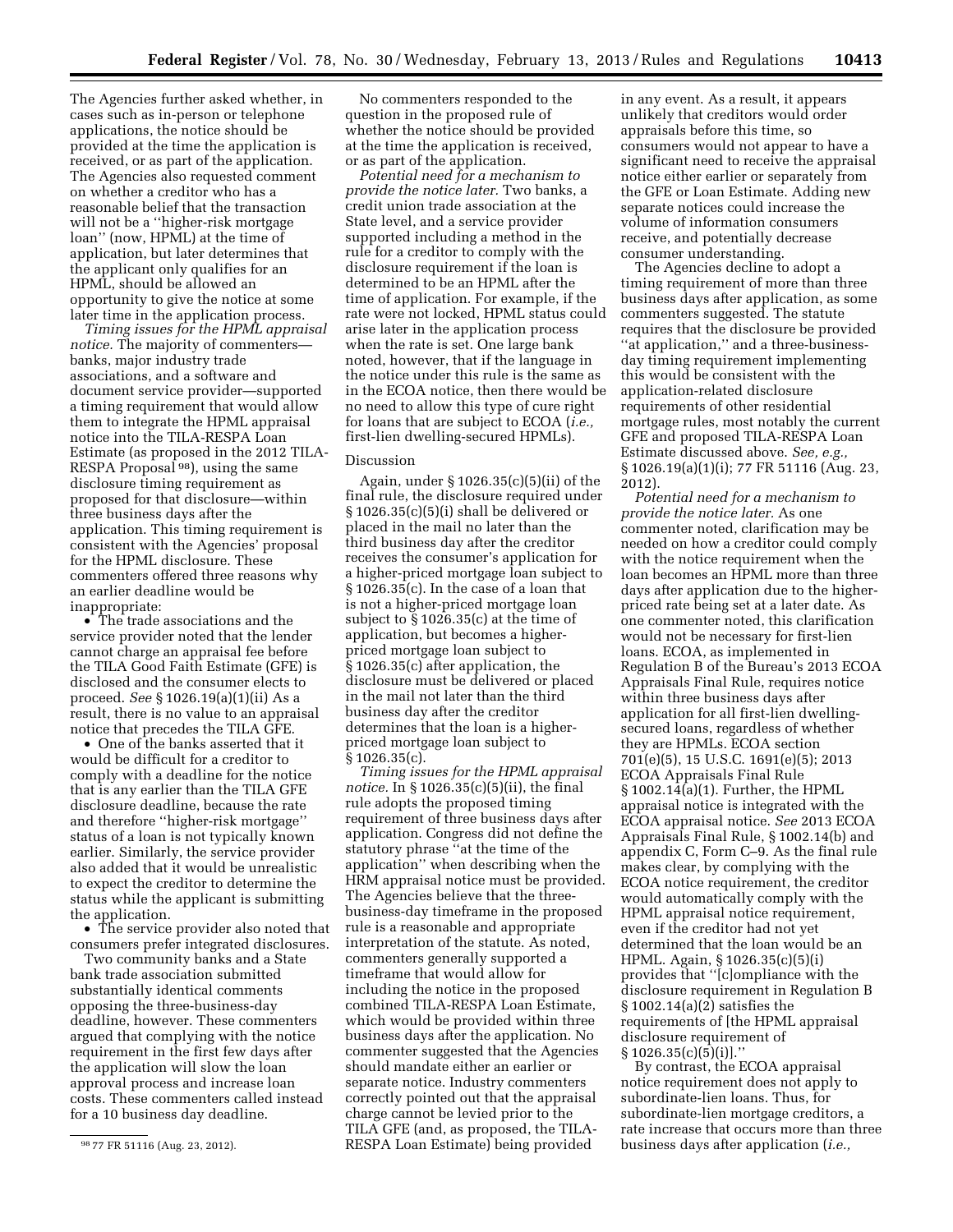after the required HPML appraisal rule disclosure should have been given) could trigger the HPML notice requirement. Accordingly, the Agencies are adopting additional regulation text providing that a creditor may issue the HPML appraisal notice within three business days of determining the rate.

#### *35(c)(6) Copy of Appraisals*

## 35(c)(6)(i) In General

Consistent with TILA section 129H(c), the proposal required that a creditor must provide a copy of any written appraisal performed in connection with a higher-risk mortgage loan (now HPML) to the applicant. 15 U.S.C. 1639h(c). A proposed comment clarified that when two or more consumers apply for a loan subject to this section, the creditor is required to give the copy of required appraisals to only one of the consumers.

The Agencies received no comments on these aspects of the proposal and, in § 1026.35(c)(6)(i) and comment  $35(c)(6)(i)-1$ , adopt them without change.

#### 35(c)(6)(ii) Timing

TILA section 129H(c) requires that the appraisal copy must be provided to the consumer at least three days prior to the transaction closing date. 15 U.S.C. 1639h(c). The proposal required creditors to provide copies of written appraisals no later than ''three business days'' prior to consummation of the higher-risk mortgage loan (now HPML). The Agencies did not receive public comment on this aspect of the proposal, but are making certain changes to the proposal, explained below. Specifically, the Agencies have revised the proposed timing requirement to include a timing rule for loans that are not consummated. Thus, under new § 1026.35(c)(6)(ii), creditors must provide a copy of an appraisal required under § 1026.35(c)(6)(i):

• No later than three business days prior to consummation of the higherpriced mortgage loan; or

• In the case of a loan that is not consummated, no later than 30 days after the creditor determines that the loan will not be consummated.

For consistency with the other provisions of Regulation Z, the proposal also used the term ''consummation'' instead of the statutory term ''closing'' that is used in TILA section 129H(c). 15 U.S.C. 1639h(c). The term ''consummation'' is defined in § 1026.2(a)(13) as the time that a consumer becomes contractually obligated on a credit transaction. The Agencies have interpreted the two terms as having the same meaning for the

purpose of implementing TILA section 129H. 15 U.S.C. 1639h. The Agencies did not receive comment on this aspect of the proposal, and adopt the proposed term ''consummation'' in § 1026.35(c)(6)(ii).

As noted, TILA's requirement for when a creditor must give a copy of the appraisal to the consumer is ''at least 3 days prior to the transaction closing date.'' TILA section 129H(c), 15 U.S.C. 1639h(c). Thus, the timing requirement is clear for consummated loans.

The Agencies interpret the statute, however, to require that a copy of the appraisal also be given to HPML applicants when their loans do not close because they are denied or withdrawn, or for any other reason. In reaching this interpretation, the Agencies note that TILA section 129H specifies that the appraisal copy shall be provided ''to the applicant,'' without suggesting that only applicants whose loans are closed are entitled to a copy. In addition, the requirement refers to appraisals that are ''conducted,'' a term whose meaning is independent of whether the loan closes. In the case of applicants' loans that do not close, the Agencies are adopting a requirement that the appraisal be provided ''no later than 30 days after the creditor determines that the loan will not be consummated.'' § 1026.35(c)(6)(ii)(A). The Agencies believe that this timing requirement is a reasonable interpretation of the statute, which is silent on the matter. The timing requirement is clear, which the Agencies believe will reduce compliance burden and risks for creditors, and generally consistent with longstanding timing requirements for providing copies of appraisals under existing Regulation B, 12 CFR 1002.14(a)(2)(ii). The approach is also reflected in the Bureau's 2013 ECOA Appraisals Final Rule in § 1002.14(a)(1).

In addition, as stated in the proposal, the Agencies believe that requiring that the appraisal be provided three ''business'' days in advance of consummation is a reasonable interpretation of the statute and is consistent with the Agencies' interpretation of the statutory term ''days'' used in the Bureau's 2013 ECOA Appraisals Final Rule, which implements the appraisal requirements of new ECOA section 701(e)(1). *See* 15 U.S.C. 1691(e)(1). The Agencies did not receive comment on this aspect of the proposal, and adopt the proposed language ''no later than three business days prior to consummation'' in  $§ 1026.35(c)(6)(ii).$ 

To ensure that the consumer actually receives the appraisal in advance of consummation so that the consumer can

use it to inform the consumer's credit decision, comment 35(c)(6)(ii)–1 explains that, for purposes of the requirement to provide a copy of the appraisal three days before consummation, ''provide'' means ''deliver.'' This comment further explains that delivery occurs three business days after mailing or delivering the copies to the last-known address of the applicant, or when evidence indicates actual receipt by the applicant (which, in the case of electronic receipt must be based upon consent that complies with the Electronic Signatures in Global and National Commerce Act (E-Sign Act) (15 U.S.C. 7001 *et seq.*)), whichever is earlier. Comment 35(c)(6)(ii)–2 clarifies that, for appraisals prepared by the creditor's internal appraisal staff, the date of ''receipt'' is the date on which the appraisal is completed.

Finally, comment  $35(c)(6)(ii)-3$ clarifies that the ECOA provision allowing a consumer to waive the requirement that the appraisal copy be provided three business days before consummation, does not apply to higher-priced mortgage loans subject to § 1026.35(c). ECOA section 701(e)(2), 15 U.S.C. 1691(e)(2), implemented in the 2013 ECOA Appraisals Final Rule, Regulation B § 1002.14(a)(1). The comment further clarifies that a consumer of a higher-priced mortgage loan subject to § 1026.35(c) may not waive the timing requirement to receive a copy of the appraisal under § 1026.35(c)(6)(i).

### 35(c)(6)(iii) Form of Copy

Section 1026.31(b) currently provides that the disclosures required under subpart E of Regulation Z may be provided to the consumer in electronic form, subject to compliance with the consumer consent and other applicable provisions of the E-Sign Act. In the proposal, the Agencies stated their belief that it is also appropriate to allow creditors to provide applicants with copies of written appraisals in electronic form if the applicant consents to receiving the copies in this form. Accordingly, the proposal provided that any copy of a written appraisal may be provided to the applicant in electronic form, subject to compliance with the consumer consent and other applicable provisions of the E-Sign Act.

#### Public Comments on the Proposal

Two commenters—a bank holding company and a credit union—requested that the final rule not impose the E-Sign Act requirement of consumer consent to receiving HPML appraisals electronically. The first commenter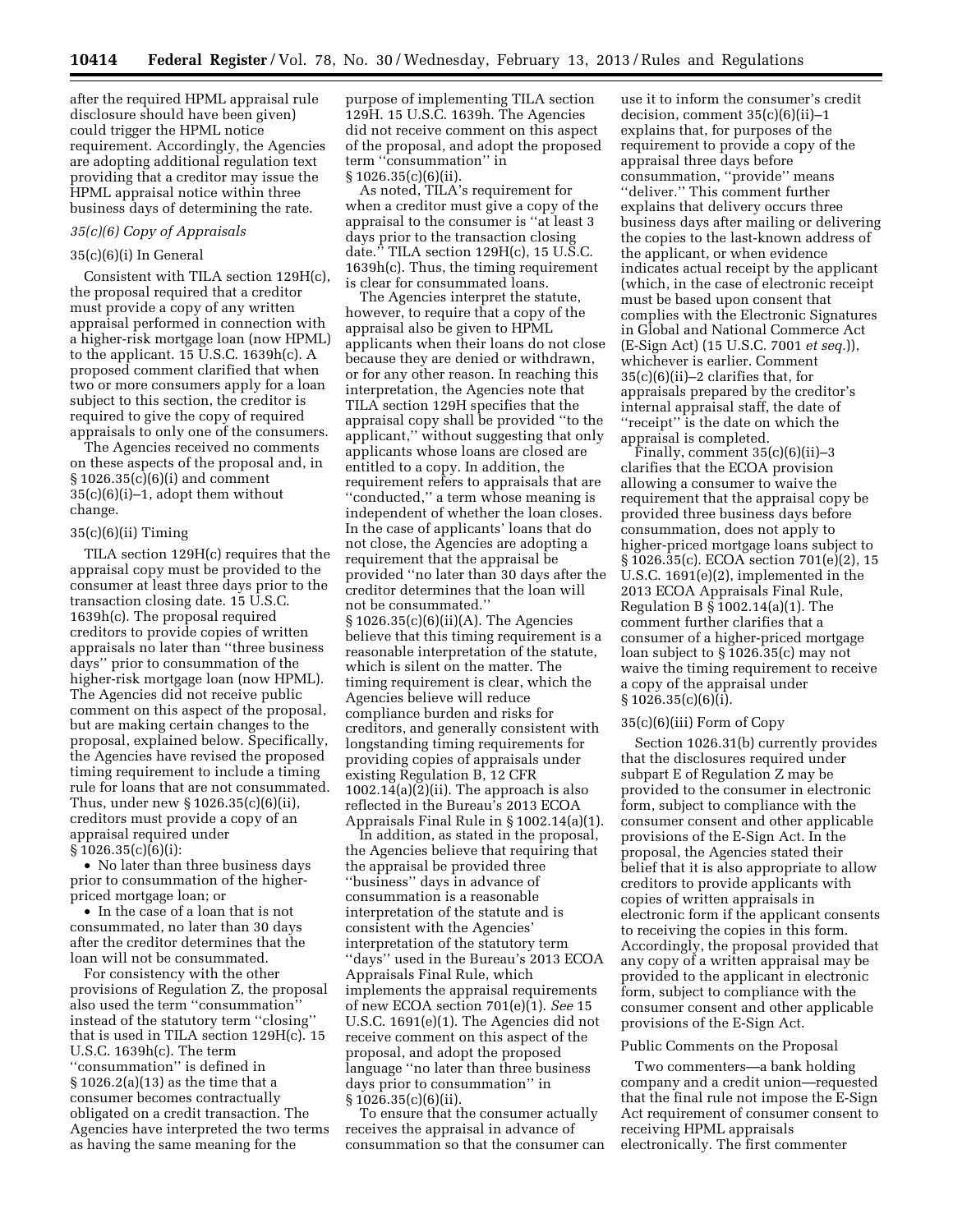indicated that challenges with the E-Sign Act compliance may result in issuing a duplicate copy in paper form. The second commenter indicated that these challenges may lead institutions to refuse to provide appraisal copies electronically (to the detriment of those consumers who prefer to receive them this way). A third commenter—a credit union trade association—supported the option of electronic delivery, but did not challenge the proposed E-Sign consent requirement.

#### Discussion

The E-Sign Act generally requires that, before written consumer disclosures are made electronically, the consumer receive certain prescribed notices and consent to the electronic disclosures in a manner that reasonably demonstrates the ability to access the information that will be disclosed electronically. The E-Sign Act generally applies to statutes that require consumer disclosures "in writing." 15 U.S.C. 7001(c)(1). It is unclear from the comments whether this E-Sign consent requirement would place a significant burden on creditors. The Agencies continue to believe that the proposed clarification that the E-Sign Act applies to providing copies of the appraisal is appropriate and notes that it is consistent with the Bureau's approach in the 2013 ECOA Appraisals Final Rule. Thus, in § 1026.35(c)(6)(iii), this clarification is adopted as proposed.

### *35(c)(6)(iv) No Charge for Copy of Appraisal*

TILA section 129H(c) provides that a creditor shall provide one copy of each appraisal conducted in accordance with this section in connection with a higherrisk mortgage to the applicant without charge. 15 U.S.C. 1639h(c). In the proposal, the Agencies interpreted this provision to prohibit creditors from charging consumers for providing a copy of written appraisals required for higher-risk mortgage loans. Accordingly, the proposal provided that a creditor must not charge the consumer for a copy of a written appraisal required to be provided to the consumer pursuant to new § 1026.35(c)(6)(i).

A proposed comment clarified that the creditor is prohibited from charging the consumer for any copy of a required appraisal, including by imposing a fee specifically for a required copy of an appraisal or by marking up the interest rate or any other fees payable by the consumer in connection with the higher-risk mortgage loan.

The Agencies received no comments on this aspect of the proposal and adopt the proposed regulation text and

comment without change in § 1026.35(c)(6)(iv) and comment  $35(c)(6)(iv)-1.$ 

#### *35(c)(7) Relation to Other Rules*

Section 1026.35(c)(7) clarifies that the final rule was adopted jointly by the Agencies. This provision states that the Board is codifying the HPML appraisal rules at 12 CFR 226.43 *et seq.;* the Bureau is codifying the HPML appraisal rules at 12 CFR 1026.35(a) and (c); and the OCC is codifying the HPML appraisal rules at 12 CFR Part 34 and 12 CFR Part 164. Section 1026.35(c)(7) further clarifies that there is no substantive difference among the three sets of rules.

The NCUA and FHFA are adopting the rules as published in the Bureau's Regulation Z at 12 CFR 1026.35(a) and (c), by cross-referencing these rules in 12 CFR 722.3 and 12 CFR Part 1222, respectively. The FDIC is adopting the Bureau's Regulation Z at 12 CFR 1026.35(a) and (c) without a crossreference.

As noted above at the beginning of the section-by-section analysis, § 1026.35(a) is re-published in the final rule for ease of reference, and the joint rulemaking authority extends to § 1026.35(c).

### **V. Bureau's Section 1022(b)(2) Analysis of the Dodd-Frank Act**

### *Overview*

In developing the final rule, the Bureau has considered potential benefits, costs, and impacts to consumers and covered persons.99 The Bureau is issuing this final rule jointly with the Federal financial institutions regulatory agencies and FHFA, and has consulted with these agencies, HUD, and the FTC, including regarding consistency with any prudential, market, or systemic objectives administered by such agencies. The Bureau also has considered the comments filed by industry, consumer groups, and others as described in the section-by-section analysis. Data received from commenters relating to potential benefits and costs, such as the cost of an appraisal, is discussed below.

As discussed above, the final rule implements section 1471 of the Dodd-Frank Act, which establishes appraisal requirements for certain HPMLs. Consistent with the statute, the final

rule allows a creditor to originate a covered HPML transaction only if the following conditions are met:

• The creditor obtains a written appraisal;

• The appraisal is performed by a certified or licensed appraiser; and

• The appraiser conducts a physical property visit of the interior of the property.

In addition, as required by the Act, the final rule requires a creditor in a covered HPML transaction to obtain an additional written appraisal, at no cost to the borrower, if the transaction has each of the following characteristics (subject to certain exemptions, as discussed below):

• The HPML will finance the acquisition of the consumer's principal dwelling;

• The seller acquired the property within 180 days prior to the consumer's purchase agreement (measured from the date of the consumer's purchase agreement); and

• The consumer is acquiring the home for a price that exceeds the price at which the seller acquired the home by more than 10 percent (if the seller acquisition was within 90 days of the consumer's purchase agreement) or by more than 20 percent (if the seller acquisition was within the past 91 to 180 days of the consumer's purchase agreement).

The additional written appraisal, from a different licensed or certified appraiser, generally must include the following information: an analysis of the difference in sale prices (*i.e.,* the price at which the seller acquired the property and the price at which the consumer would acquire the property as set forth in the consumer's purchase agreement), changes in market conditions, and any improvements made to the property between the date of the previous sale and the current sale.

The final rule also requires that within three days of the application, the creditor provide the applicant with a brief disclosure statement that the creditor may charge the applicant for an appraisal, that the creditor will provide the applicant a copy of any appraisal, and that the applicant may choose to have a separate appraisal conducted at the expense of the applicant. Finally, the final rule requires that the creditor provide the consumer with a free copy of any written appraisals obtained for the transaction at least three (3) business days before consummation, or within 30 days of determining the transaction will not be consummated.

In many respects, the final rule codifies mortgage lenders' current practices. In outreach calls to industry,

<sup>99</sup>Specifically, Section 1022(b)(2)(A) calls for the Bureau to consider the potential benefits and costs of a regulation to consumers and covered persons, including the potential reduction of access by consumers to consumer financial products or services; the impact on depository institutions and credit unions with \$10 billion or less in total assets as described in section 1026 of the Act; and the impact on consumers in rural areas.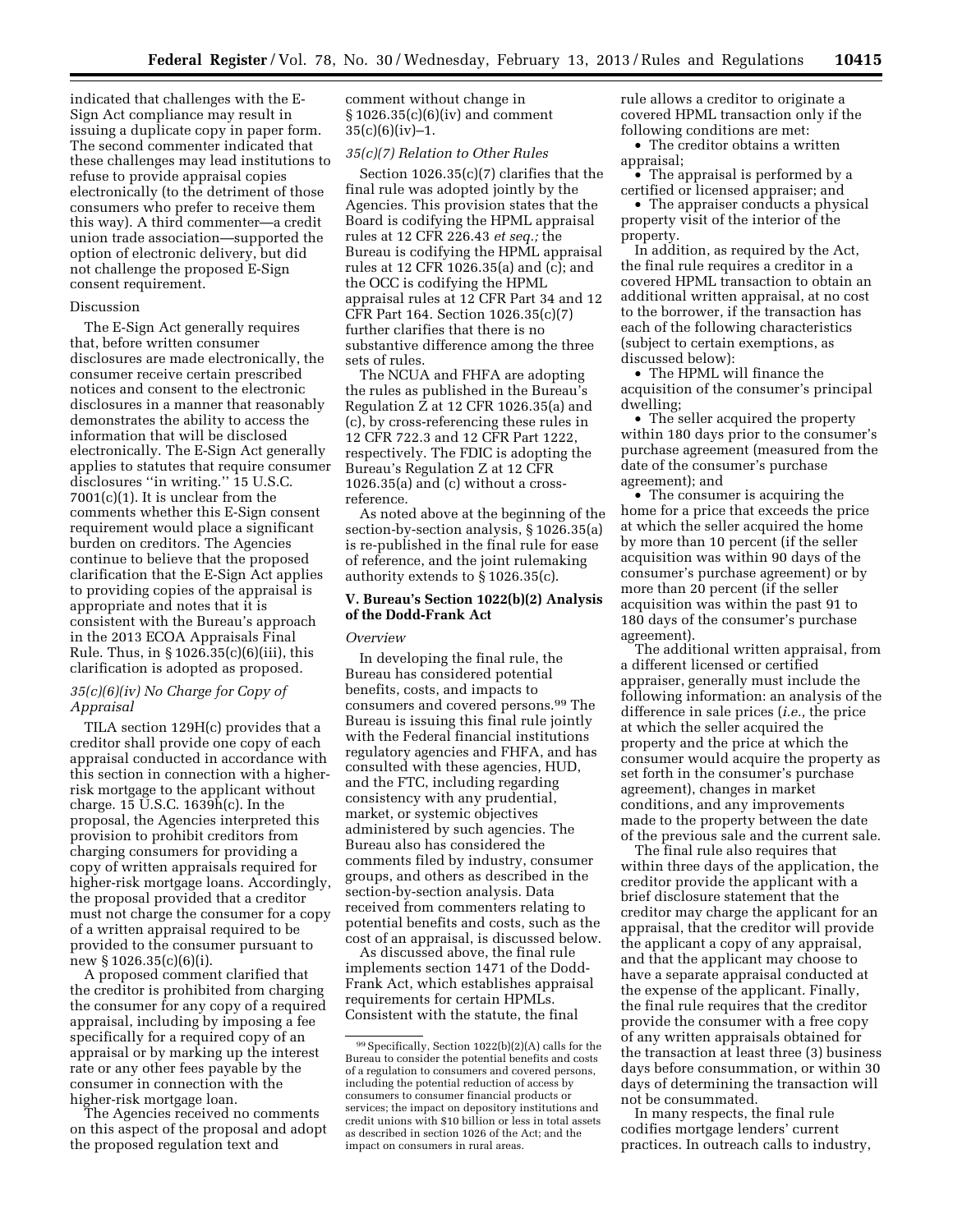all respondents reported requiring the use of full-interior appraisals in 95 percent or more of first-lien transactions 100 and providing copies of appraisals to borrowers as a matter of course if such a loan is originated.101 The convention of using full-interior appraisals on first liens has been developing to improve underwriting quality, and the implementation of this rule would assure that the practice would continue even under different market conditions.

The Bureau notes that many of the provisions in the final rule implement self-effectuating amendments to TILA. The costs and benefits of these provisions arise largely or in some cases entirely from the statute and not from the rule that implements them. This rule provides benefits compared to allowing these TILA amendments to take effect without implementing regulations, however, by clarifying parts of the statute that are ambiguous. Greater clarity on these issues covered by the rule should reduce the compliance burdens on covered persons by reducing costs for attorneys and compliance officers as well as potential costs of over-compliance and unnecessary litigation.<sup>102</sup>

Section 1022 permits the Bureau to consider the benefits, costs, and impacts of the final rule solely compared to the state of the world in which the statute takes effect without an implementing regulation. To provide the public better information about the benefits and costs of the statute, however, the Bureau has chosen to consider the benefits, costs, and impacts of the major provisions of the final rule against a pre-statutory baseline (*i.e.,* the benefits, costs, and impacts of the relevant provisions of the Dodd-Frank Act and the regulation combined).103

The Bureau has relied on a variety of data sources to analyze the potential benefits, costs, and impacts of the final rule.104 However, in some instances, the

102While it is possible that some clarifications would put greater burdens on creditors as compared to what the statute would ultimately be found to mandate, the Bureau believes that the rule's clarifying provisions generally mitigate burden.

103The Bureau has discretion in any rulemaking to choose an appropriate scope of analysis with respect to potential benefits and costs and an appropriate baseline. The Bureau, as a matter of discretion, has chosen to describe a broader range of potential effects to more fully inform the rulemaking.

104The estimates in this analysis are based upon data and statistical analyses performed by the

requisite data are not available or are quite limited. Data with which to quantify the benefits of the rule are particularly limited. As a result, portions of this analysis rely in part on general economic principles to provide a qualitative discussion of the benefits, costs, and impacts of the rule.

The primary source of data used in this analysis is data collected under the Home Mortgage Disclosure Act (HMDA).105 Because the latest wave of

105HMDA, enacted by Congress in 1975, as implemented by the Bureau's Regulation C requires lending institutions annually to report public loanlevel data regarding mortgage originations. For more information, see *<http://www.ffiec.gov/hmda>*. It should be noted that not all mortgage lenders report HMDA data. The HMDA data capture roughly 90-95 percent of lending by the FHA and 75–85 percent of other first-lien home loans, in both cases including first liens on manufactured homes (which in some cases are subject to the final rule). HUD, Office of Policy Development and Research (2011), ''A Look at the FHA's Evolving Market Shares by Race and Ethnicity,'' *U.S. Housing Market Conditions* (May), pp. 6–12. Depository institutions (including credit unions) with assets less than \$40 million (in 2011), for example, and those with branches exclusively in non-metropolitan areas and those that make no home purchase loan or loan refinancing a home purchase loan secured by a first lien on a dwelling, are not required to report under HMDA. Reporting requirements for non-depository institutions depend on several factors, including whether the company made fewer than 100 home purchase loans or refinancings of home purchase loans, the dollar volume of mortgage lending as share of total lending, and whether the institution had at least five applications, originations, or purchased loans from metropolitan areas. Robert B. Avery, Neil Bhutta, Kenneth P. Brevoort & Glenn B. Canner, *The Mortgage Market in 2011: Highlights from the Data Reported under the Home Mortgage Disclosure Act,* 98 Fed. Res. Bull., December 2012, n.6. In addition, HMDA data used in this analysis does not include transactions secured by properties located in U.S. territories, or refinance transactions where the existing loan is already a refinance or a subordinate lien. Although the TILA HRM rule would apply to otherwise covered HPMLs in these categories, the Bureau does not believe there are a high number of transactions in these categories. To the extent this gap understates costs, that effect will be at least partially offset by the overstatement resulting from including other data on transactions that are not subject to the rule.

complete data available is for loans made in calendar year 2011, the empirical analysis generally uses the 2011 market as the baseline. Data from the 4th quarter 2011 bank and thrift Call Reports,106 the 4th quarter 2011 credit union call reports from the NCUA, and de-identified data from the National Mortgage Licensing System (NMLS) Mortgage Call Reports (MCR) 107 for the 4th quarter of 2011 also were used to identify financial institutions and their characteristics. Most of the analysis relies on a dataset that merges this depository institution financial data from Call Reports with the data from HMDA including HPML counts that are created from the loan-level HMDA dataset. The unit of observation in this analysis is the entity: if there are multiple subsidiaries of a parent company, then their originations are summed and revenues are total revenues for all subsidiaries.

Other portions of the analysis rely on property-level data regarding parcels and their related financing from DataQuick 108 and on data on the location of certified appraisers from the Appraisal Subcommittee Registry.109

107The NMLS is a national registry of nondepository financial institutions including mortgage loan originators. Portions of the registration information are public. The Mortgage Call Report data are reported at the institution level and include information on the number and dollar amount of loans originated, and the number and dollar amount of loans brokered. The Bureau noted in its Summer 2012 mortgage proposals that it sought to obtain additional data to supplement its consideration of the rulemakings, including additional data from the NMLS and the NMLS Mortgage Call Report, loan file extracts from various lenders, and data from the pilot phases of the National Mortgage Database. Each of these data sources was not necessarily relevant to each of the rulemakings. The Bureau used the additional data from NMLS and NMLS Mortgage Call Report data to better corroborate its estimate the contours of the non-depository segment of the mortgage market. The Bureau has received loan file extracts from three lenders, but at this point, the data from one lender is not usable and the data from the other two is not sufficiently standardized nor representative to inform consideration of the final rule. Additionally, the Bureau has thus far not yet received data from the National Mortgage Database pilot phases. The Bureau also requested that commenters submit relevant data. All probative data submitted by commenters are discussed in this final rule.

108 DataQuick is a database of property characteristics on more than 120 million properties and 250 million property transactions.

109The National Registry is a database containing selected information about State certified and licensed real estate appraisers and is publicly

<sup>100</sup>Respondents include a large bank, a trade group of smaller depository institutions, a credit union, and an independent mortgage bank.

<sup>101</sup>Respondents include a large bank, a trade group of smaller depository institutions, and an independent mortgage bank.

Bureau. To estimate counts and properties of mortgages for entities that do not report under the Home Mortgage Disclosure Act (HMDA), the Bureau has matched HMDA data to Call Report data and National Mortgage Licensing System (NMLS) and has statistically projected estimated loan counts for those depository institutions that do not report these data either under HMDA or on the NCUA call report. The Bureau has projected originations of higher-priced mortgage loans for depositories that do not report HMDA in a similar fashion. These projections use Poisson regressions that estimate loan volumes as a function of an institution's total assets, employment, mortgage holdings, and geographic presence. Neither HMDA nor the Call Report data have loan level estimates of debt-toincome (DTI) ratios that, in some cases, determine whether a loan is a qualified mortgage. To estimate these figures, the Bureau has matched the HMDA data to data on the historic-loan-performance (HLP) dataset provided by the FHFA. This allows estimation of coefficients in a probit model to predict DTI using loan amount, income, and other variables. This model is then used to estimate DTI for loans in HMDA.

<sup>106</sup>Every national bank, State member bank, and insured nonmember bank is required by its primary Federal regulator to file consolidated Reports of Condition and Income, also known as Call Report data, for each quarter as of the close of business on the last day of each calendar quarter (the report date). The specific reporting requirements depend upon the size of the bank and whether it has any foreign offices. For more information, see *[http://](http://www2.fdic.gov/call_tfr_rpts/) [www2.fdic.gov/call](http://www2.fdic.gov/call_tfr_rpts/)*\_*tfr*\_*rpts/*.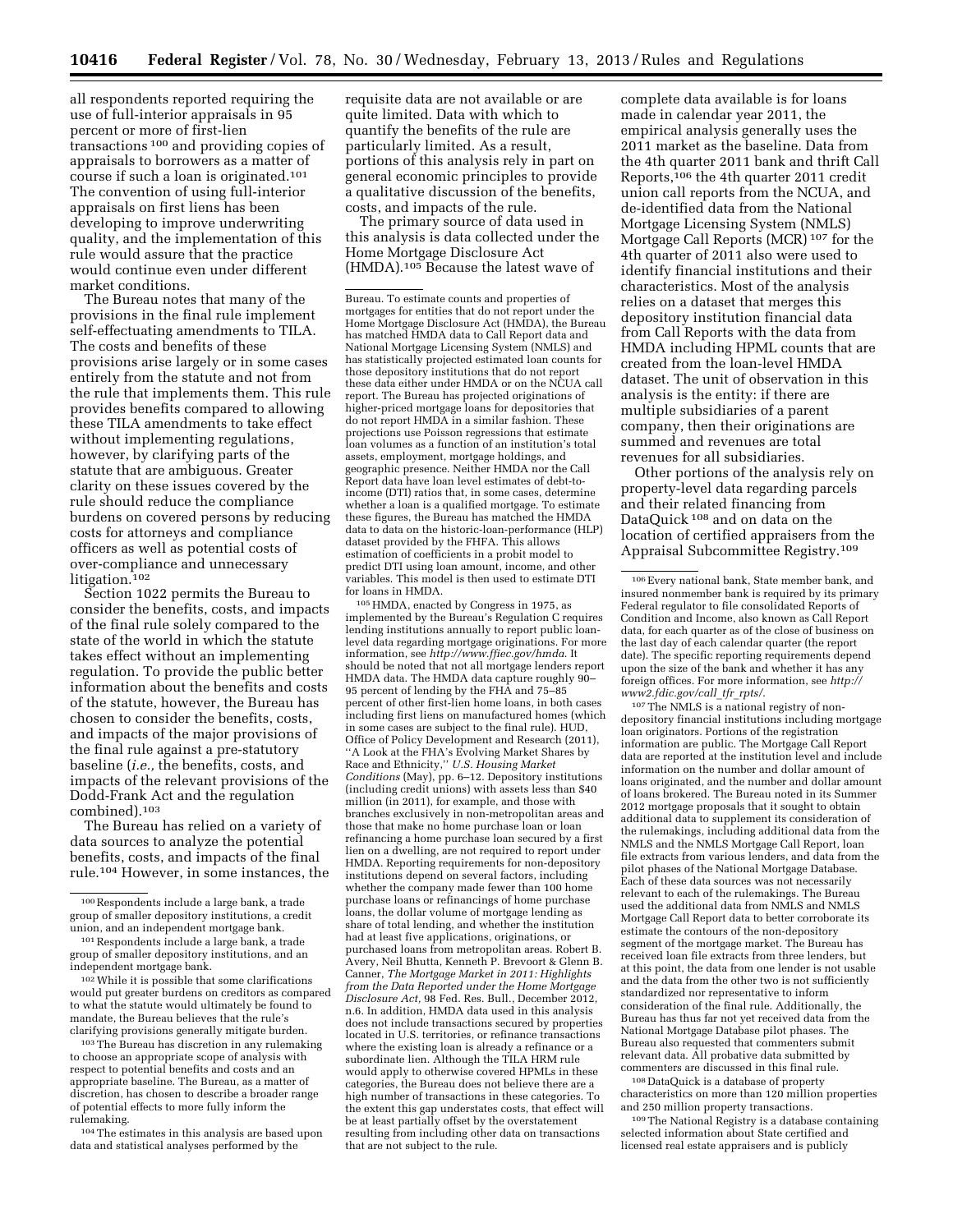Tabulations of the DataQuick data are used for estimation of the frequency of properties being sold within 180 days of a previous sale. The Appraisal Subcommittee's Registry is used to describe the availability of appraisers.

## *Potential Benefits of the Rule for Covered Persons and Consumers*

In a mortgage transaction, the appraisal helps the creditor avoid lending based on an inflated valuation of the property, and similarly helps consumers avoid borrowing based upon an inflated valuation. Assuming that full-interior appraisals conducted by a certified or licensed appraiser are more accurate than other valuation methods, the rule would improve the quality of home valuations for those transactions where such an appraisal would not be performed currently. While the appraisal is used by the creditor, the improved valuation also can prevent inflated valuations that would lead consumers to borrowing that would not be supported by their true home value, as well as deflated valuations (such as those that do not value an interior which is of different than average quality) that can lead consumers to be eligible for a narrower class of loan products that are priced less advantageously. The requirement that a second appraisal be conducted in certain circumstances would further reduce the likelihood of an inflated sales price for those transactions.

*Benefits to covered persons.*  Transactions where the collateral is overvalued expose the creditor to higher default risk. By tightening valuation standards for a class of transactions that are already priced as higher-risk transactions, the rule may reduce both the risk of default for creditors, as well as more accurately value the collateral available to the creditor in the event of default. Furthermore, by requiring the use of full interior appraisals in transactions involving covered HPMLs, the statute prevents creditors from attempting to compete on price by using less costly and possibly less accurate valuation methods in underwriting. Eliminating the ability to use lower-cost valuation methods, and thereby eliminating price competition on this component of the transaction, may benefit firms that prefer to employ more thorough valuation methods.

*Benefits to consumers.* The final rule ensures that covered HPML transactions will have a written interior appraisal, and in some cases a second written interior appraisal, and that consumers

will receive an appraisal notice and a copy of these appraisals. These requirements will mostly benefit consumers whose transactions would not already have written interior appraisals a copy of which they receive. The benefits enjoyed by these consumers are described below.

Individual consumers engage in real estate transactions infrequently, so developing the expertise to value real estate is costly and consumers often rely on experts, such as real estate agents, as well as on list prices, to make price determinations. These methods may not lead a consumer to an accurate valuation of a property they intend to purchase. For example, there is evidence that real estate agents sell their own homes for significantly more than other similar homes, which suggests that consumers may not be able to accurately price the homes that they are selling.110 Other research, this time in a laboratory setting, provides evidence that individuals are sensitive to anchor values when estimating home prices.111 In such cases, an independent signal of the value of the home should benefit the consumer. Having a professional valuation as a point of reference may help consumers who are applying for a HPML to gain a more accurate understanding of the home's value and improve overall market efficiency, relative to the case where the knowledge of true valuations is more limited.112

While the consumer can order an appraisal voluntarily at any time, an especially valuable time for the consumer to receive a copy of an appraisal is before closing an HPML whether it is for a home purchase, a refinance, or a home improvement. Undoubtedly, some consumers are aware of the benefits of an appraisal, and could have decided for themselves whether they want to pay for it if one was not required or otherwise prepared and provided under standard industry practice. However, other consumers may be unaware of the benefits of an

111Scott, Peter and Colin Lizieri. ''Consumer House Price Judgments: New Evidence of Anchoring and Arbitrary Coherence.'' Journal of Property Research 29 no. 1 (2012): 49–68.

112For example, in Quan and Quigley's theoretical model where buyers and sellers have incomplete information, trades are decentralized, and prices are the result of pairwise bargaining, ''[t]he role of the appraiser is to provide information so that the variance of the price distribution is reduced.'' Quan, Daniel and John Quigley. ''Price Formation and the Appraisal Function in Real Estate Markets.'' Journal of Real Estate Finance and Economics 4 (1991): 127–146.

appraisal in terms of improving accuracy of a home valuation, and to these consumers the rule is especially valuable in an HPML transaction that would not otherwise include an appraisal. Moreover, even the consumers who are aware of the benefits would not be able to use the selfordered appraisal for any transactions with creditors, since those require creditor-ordered valuations.

The Bureau believes that ensuring HPML borrowers receive appraisals ensures that they will have more accurate information about the value of their dwelling, and therefore about their net worth and whether they have any equity in their dwelling. For transactions that would already include the appraisal, the rule ensures that in similar transactions consumers will continue to have an appraisal; for other transactions, the rule will result in the appraisal. In either case, more accurate information leads to better decisions and can lead to more investment in the property in some cases by removing the uncertainty over the value of the dwelling. The appraisal may also help to inform the consumer of whether they may be overpaying for the property with a new home purchase, about to invest more into a property that might be valued at less than they think with a home improvement loan, or about to pay the refinance cost on a property that they should sell instead. The latter two points are especially valuable for consumers who are in negative equity, or ''underwater'' situations (where the loan amount exceeds the value of the dwelling). A consumer who finds out that she is not underwater, when she thought that she might have been, has an incentive to continue investing in the property and make sure that she does not lose it in foreclosure or otherwise default. Conversely, a consumer who finds out that he is underwater, when he thought that he might not have been, might have second thoughts about any investments, and will potentially want to pursue loss mitigation options or, if they do not succeed and the consumer is facing financial difficulties or default, agree on a short-sale or on a deed-in-lieu of foreclosure with the creditor.

Aside from the aforementioned decisions, depending on the alternative valuation, an appraisal can help the consumer to lower their property tax, to forgo private mortgage insurance (PMI), and to choose the correct property value for insurance purposes. A lower loan-tovalue (LTV) ratio might also result in a lower interest rate on the loan, all else equal, as discussed further below. Again, the final rule ensures these benefits are available to consumers in

available at *[https://www.asc.gov/National-Registry/](https://www.asc.gov/National-Registry/NationalRegistry.aspx) [NationalRegistry.aspx](https://www.asc.gov/National-Registry/NationalRegistry.aspx)*.

<sup>110</sup>Levitt, Steven and Chad Syverson. ''Market Distortions When Agents are Better Informed: The Value of Information In Real Estate Transactions.'' The Review of Economics and Statistics 90 no. 4 (2008): 599–611.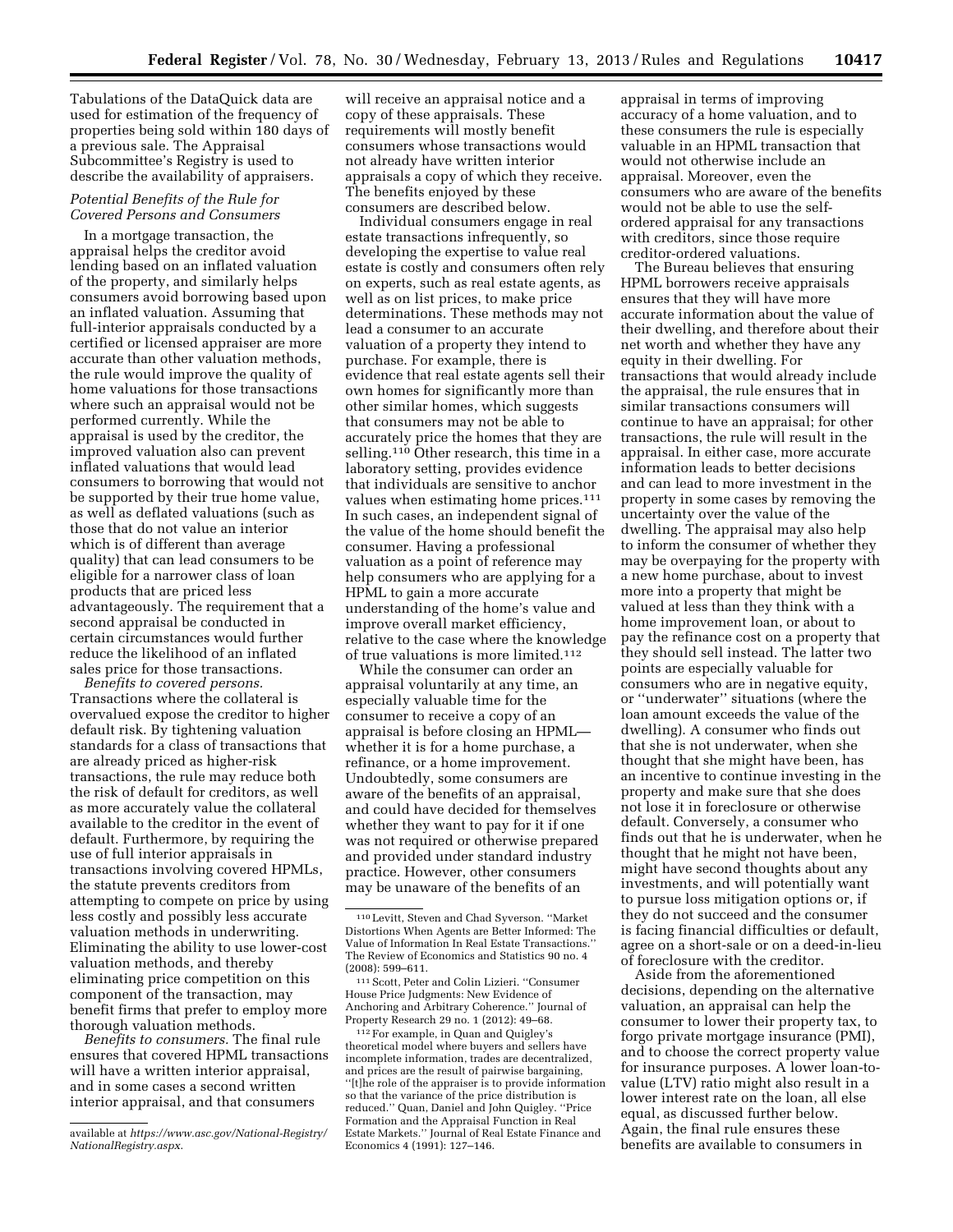transactions that do not currently have appraisals or provide copies to applicants.

If a borrower is prepared to pay an inflated price for a property, then an appraisal that reflects its value more accurately may prevent the transaction from being completed at the inflated price and consequently, at a higher loan amount, which would be more costly to the consumer who, in the case of an HPML borrower, also may have fewer resources to repay the loan. This is particularly true when considering that transactions subject to the rule will be those HPMLs that are not qualified mortgages, and which therefore may involve higher points, greater fees, or a higher debt-to-income ratio, among other differences. In addition to the direct costs of paying more than the true value for a property, buying an overvalued property is associated with higher risk of default. If a property that is sold shortly after its previous sale is more likely to have an inflated price, since it may have been purchased the first time with the intention to improve the property quickly and resell it for a profit, the additional appraisal requirement also would help ensure an accurate estimate of the value of the property. This would be particularly true in transactions involving fraudulent flipping using an inadequate or improperly performed first appraisal.113 Ensuring a more accurate valuation of a flipped property might be especially valuable to a consumer when borrowing an HPML (due to its higher price). In the case of subordinate-lien transactions, the full-interior appraisal requirement may prevent borrowers on HPMLs from extracting too much equity if their property is overvalued by other valuation methods. Accordingly, the appraisals required by the final rule could reduce the chance consumers would be in a negative equity or near negative equity situation, which can limit refinancing and selling opportunities.

At the same time, if a borrower is prepared to take out an HPML based upon the creditor's use of a valuation other than an interior appraisal, that valuation may be less likely to take into account unique characteristics of the subject property, such as its setting in the immediate neighborhood, its views, the quality of the exterior or the residential structure, or its interior condition. For borrowers where direct assessments of those characteristics

would have improved the valuation, the price of the loan may be based upon an LTV ratio that is overstated, and the loan may be overpriced to the extent that higher LTVs correlate with higherpriced loans.

The final rule also may support greater consumer choice in HPML transactions, to the extent new creditors treat the appraisals required as portable. For example, the FHA has taken steps to ensure appraisal portability in the situation of an ''applicant who has gotten to the appraisal stage of the home loan process, but'' the applicant decides he or she is ''dissatisfied with [the] lender and decide[s] to find a new one.'' 114 The final rule ensures that if consumers would not otherwise have an appraisal in HPML transactions for which they have applied, then they will have an appraisal that may be able to be used in alternative transactions that the consumer may pursue.

Codifying HPML valuation standards across the industry likely would simplify the shopping process for consumers who receive HPML offers. First, for consumers in HPML transactions that would not have otherwise included an appraisal, the appraisals required by the rule may help to improve consumers' understanding of the determinants of the value of the property that they intend to purchase. In cases where a loan is denied due to an appraiser valuing the property at less than the contract price, the appraisal will include support for its findings of the lower value, which may help the consumer in future negotiations or property searches. Second, codifying appraisal standards across the industry would simplify the shopping process for consumers by making the process of applying for HPMLs more consistent between lenders. Full-interior appraisals typically cost more than other valuation methods, and appraisal costs are often passed on to consumers. Consumers may not understand the differences between different valuation methods or know that different creditors will use different methods, and therefore may benefit from the standardization the rule can be expected to promote.

The final rule also will ensure that borrowers in covered HPML transactions involving subordinate liens receive a notice informing them about the appraisal process, of their ability to order their own appraisal, and that they will receive copies of any appraisals at least three business days prior to the

consummation. Under ECOA section 701(e) and its implementing rules, applicants in transactions secured by a first lien on a dwelling will receive this notice and a copy of an appraisal; under this provision in the statute and the Bureau's 2013 ECOA Appraisals Final Rule, which takes effect on January 18, 2014, these requirements do not apply to subordinate lien transactions, however. The final rule fills this gap for borrowers on covered HPMLs, ensuring they are better informed prior to entering into subordinate lien loans, such as for home improvement purposes and other common purposes.

## *Potential Costs of the Rule for Covered Persons*

The costs of the rule, which are predominantly related to compliance, are more readily quantifiable than the benefits and can be calculated based on the mix of loans originated by an entity and the number of employees at that entity. These compliance costs may be considered as the discrete tasks that would be required by the rule. These can be separated into costs that are associated with the origination of a single HPML and the costs of reviewing and implementing the regulation.

*Costs per HPML.* The costs of the rule for covered persons that derive from requirements to obtain appraisals depend on the number of appraisals that would be conducted, above and beyond current practice, and the degree to which those costs are passed to consumers. For HMDA reporters, counts of HPMLs that are purchase-money loans, first-lien refinance loans, or closed-end subordinate lien loans are computed from the loan-level HMDA data. Accepted statistical methods are used to project loan counts for non-HMDA reporting depository institutions.115 Estimates of the number of loan officers are calculated from similar projections of applications per institution.

The calculation of costs for IMBs uses a slightly different approach.116 Consistent with the results from HMDAreporting IMBs, the Bureau estimates the costs to IMBs by multiplying a cost per loan by the total number of loans originated by IMBs. To obtain a count of full-time equivalent employees, this number is imputed for HMDA-reporting IMBs based on the number of

<sup>113</sup>Congress has noted a concern, for example, that parties to a flipping transaction ''can often find an appraiser to inflate the home's value.'' H.Rep. 111–94 (May 4, 2009) at 59.

<sup>114</sup>*See* FHA FAQ ''Are FHA Home Loan Appraisals Portable?'' available at *[http://](http://www.fha.com/fha_article.cfm?id=350)  www.fha.com/fha*\_*[article.cfm?id=350](http://www.fha.com/fha_article.cfm?id=350)*, citing FHA Mortgagee Letter  $09-29$  (Sept. 18, 2009) (stating that FHA programs allow for appraisal portability).

<sup>115</sup>Poisson regressions are run, projecting loan volumes in these categories on the natural log of characteristics available in the Call Reports (total 1– 4 family residential loan volume outstanding, fulltime equivalent employees, and assets), separately for each category of depository institutions.

<sup>116</sup> ''Independent Mortgage Bank'' refers to nondepository mortgage lenders.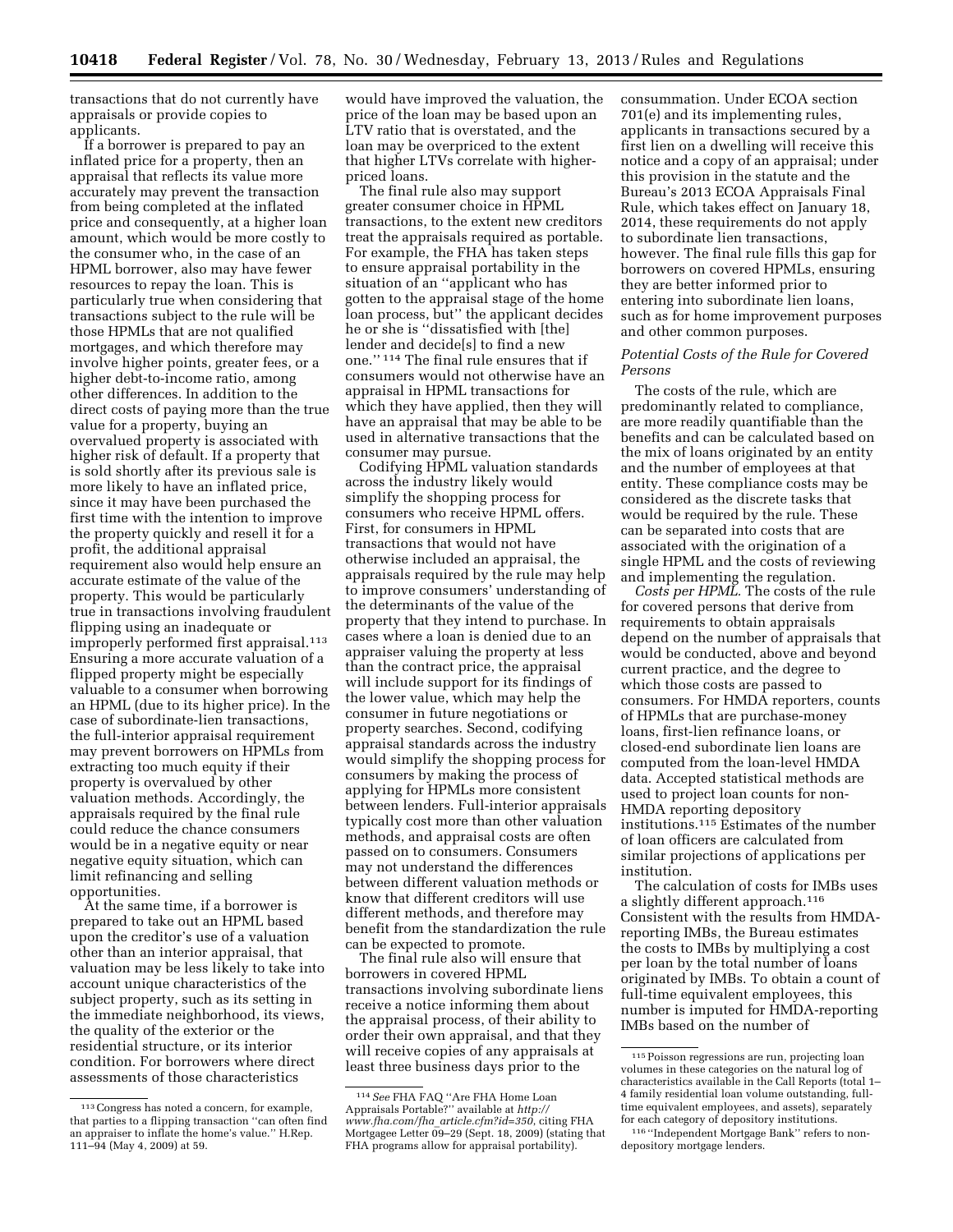applications (assuming 1.38 days per loan application).<sup>117</sup>

Based on these data sources, the Bureau estimates that there were approximately 292,000 HPMLs in 2011. Of these, the Bureau estimates that 146,000 were purchase-money mortgages, 116,000 were first-lien refinancings, and 30,000 were closedend subordinate lien mortgages that were not part of a purchase transaction.118 Due to the exemptions from the rule, only a subset of HPMLs will be covered by the rule. Qualified mortgages, for example, are exempt from the final rule, as are reverse mortgages, loans for initial construction, temporary bridge loans, and new manufactured housing sales.<sup>119</sup> Conservatively, the Bureau is preparing this estimate based upon a loan count without subtracting construction loans, temporary bridge loans, loans for new manufactured housing, or reverse mortgages. While these loans are exempt from the final rule, the data sources do not separately break them out and nationallyrepresentative data on the number of loans that fall into these specific categories and also meet the HPML definition is not available.<sup>120</sup> Subtracting only those HPMLs that would be qualified mortgages under Regulation Z, § 1026.43(e)<sup>121</sup> results in

118Purchase-money mortgages include subordinate-lien HPMLs that were part of a purchase transaction. The Bureau assumes that these loans were part of a transaction where the first-lien mortgage was not a HPML; to the extent that any of these subordinate-lien purchase-money HPMLs were part of a transaction where the first lien mortgage was a HPML the costs imposed by the rule would be double-counted. First-lien refinancings include loans classified as first-lien ''home improvement'' loans in HMDA.

119 Very conservatively, the PRA burden estimates for Agencies other than the Bureau do not estimate and exclude the number of HPMLs that are qualified mortgages. By contrast, based upon data available to it, the Bureau does so in this section 1022 analysis and its Regulatory Flexibility Act certification.

120Similarly, no subtractions are made for boats, trailers, or mobile homes, which also are exempt from the final rule. The Bureau also notes that HMDA data includes same-creditor refinances with lower rates and new payment schedules, within the meaning of 12 CFR 1026.20(a)(2). For purposes of this analysis, the Bureau assumes the final rule applies to those transactions, which the HMDA data also does not segregate. This assumption also accounts for the fact that these transactions would not be qualified mortgages, under Regulation Z comment 43(a)–1 adopted in the 2013 ATR Final Rule.

121The final rule exempts all loans that would meet one or more of the definitions of qualified mortgage in § 1026.43(e). *See also* 2013 ATR Final Rule, available at *<http://consumerfinance.gov>*. These loans are therefore excluded from the HPML count.

a loan count of approximately 26,000 HPMLs that are not qualified mortgages, 12,000 of which were purchase-money mortgages, 12,000 of which were firstlien refinancings, and 2,000 of which were closed-end subordinate lien mortgages that were not part of a purchase transaction. These are the number of loans originated annually that the Bureau conservatively estimates currently would be subject to the final rule.

The Bureau estimates that the probability that full-interior appraisals are conducted as part of current practice is 95 percent for purchase-money transactions, 90 percent for refinance transactions, and 5 percent for subordinate lien mortgage transactions.122 The Bureau therefore estimates that the proposal would lead to full-interior appraisals for approximately 3,800 HPML originations annually that would not otherwise have a full-interior appraisal.123 A portion of these HPMLs also would be subject to the requirement that lenders obtain a second full-interior appraisal in situations where the home that would secure the higher-risk mortgage is being resold at or within 180 days at a higher price that exceeds the seller's acquisition price by 10 percent (if the seller acquired the property within 90 days) or 20 percent (if the seller acquired the property within 91 to 180 days). Based on FHFA estimates from DataQuick noted in the proposal, the Bureau estimates that the proportion of sales that are resales within 180 days is 5 percent. A significant number of HPMLs financing resales would not be subject to the second appraisal requirement, however, due to the price increase thresholds discussed above and to various exemptions from the second appraisal requirement. For purposes of estimating the number of HPMLs that are subject to the second appraisal requirement, however, the Bureau conservatively only excludes the estimated number of loans subject to the exemption for rural loans.<sup>124</sup> The rural

 $^{123} \left(5\% \, {}^{\ast} 12.249\right) + \left(10\% \, {}^{\ast} 11.950\right) + \left(95\% \, {}^{\ast} 2.091\right) =$ 3,794.

exemption excludes 20.6 percent of the relevant market by transaction volume, according to the 2011 HMDA data. The Bureau therefore estimates that this provision of the rule would apply to approximately 500 HPMLs annually.125 Accordingly, the Bureau estimates that the number of HPMLs subject to only one new interior appraisal under the rule would be 3,800, and the number of HPMLs subject to a second interior appraisal under the rule would be 500, resulting in a combined addition of 4,300 interior appraisals to HPML transactions each year. This combined addition is the estimated total effect of the rule on the number of appraisals each year.126

The following discussion considers estimated compliance costs in the order in which they arise in the mortgage origination process. First, the rule requires that the creditor furnish the applicant with the disclosure required by § 1026.35(c)(5)(i).<sup>127</sup> The cost of this disclosure—at most, delivery of a single piece of paper with a standardized disclosure that could be delivered with

126The Bureau believes that under the 2013 ATR Final Rule creditors generally will be able to determine at the outset of the application process whether the loan will be a qualified mortgage. Some creditors may, for their own risk management and at their option, over-comply during the application process to mitigate any risk that due to an error the loan as closed or handled post-closing ultimately would not be a qualified mortgage. For example, under the temporary qualified mortgage provision related to GSEs, a creditor may determine early in the application process that a proposed HPML would be a qualified mortgage because it meets the criteria for purchase or guarantee by a GSE consistent with comment 43(e)(4)(iii)-4 in the Bureau's 2013 ATR Final Rule, but later find that the loan is rejected by the GSE as ineligible for reasons unrelated to the HPML rule. For the loan to be a qualified mortgage, it is not necessary that the loan ultimately be purchased or guaranteed by the GSE. But if the original eligibility determination were invalid, then this could create a risk that the loan would not meet the definition of a qualified mortgage. Such a loan potentially still could meet the definition of qualified mortgage on other bases than being eligible for purchase or guarantee by a GSE. But if not, then under this final rule, origination of such a loan would have been a violation if the creditor did not comply with the requirements for HPML appraisals and no other exemption applied. While these situations may be infrequent, some creditors may seek to over-comply in order to mitigate the risk they may pose. The Bureau does not believe over-compliance, to control for the risk of an erroneous determination by the creditor that the loan was a qualified mortgage, would lead to creditors ordering a significant number of new appraisals above those estimated here.

127Creditors must disclose the following statement, in writing, to a consumer who applies for a higher-risk mortgage loan: ''We may order an appraisal to determine the property's value and charge you for this appraisal. We will give you a copy of any appraisal, even if your loan does not close. You can also pay for an additional appraisal for your own use at your own cost.''

<sup>117</sup>Sumit Agarwal and Faye Wang, *Perverse Incentives at the Banks? Evidence from Loan Officers* (Federal Reserve Bank of Chicago Working Paper 2009–08).

<sup>122</sup>As other Agencies noted in the proposed rule, federal regulations do not require interior appraisals in some cases, such as for transactions below \$250,000. To the extent creditors in those transactions elect not to order interior appraisals, those transactions would fall within the 5 percent of purchase-money transactions, 10 percent of refinance transactions, and 95 percent of subordinate lien transactions in which the Bureau assumes no interior appraisal is currently performed.

<sup>124</sup>The Bureau has not been able to locate nationally-representative data on the number of HPMLs that are flips that fall within other categories of transactions that are exempt from the second appraisal requirement.

 $125(12,249*5\%*(100\% - 20.6\%)) = 486.$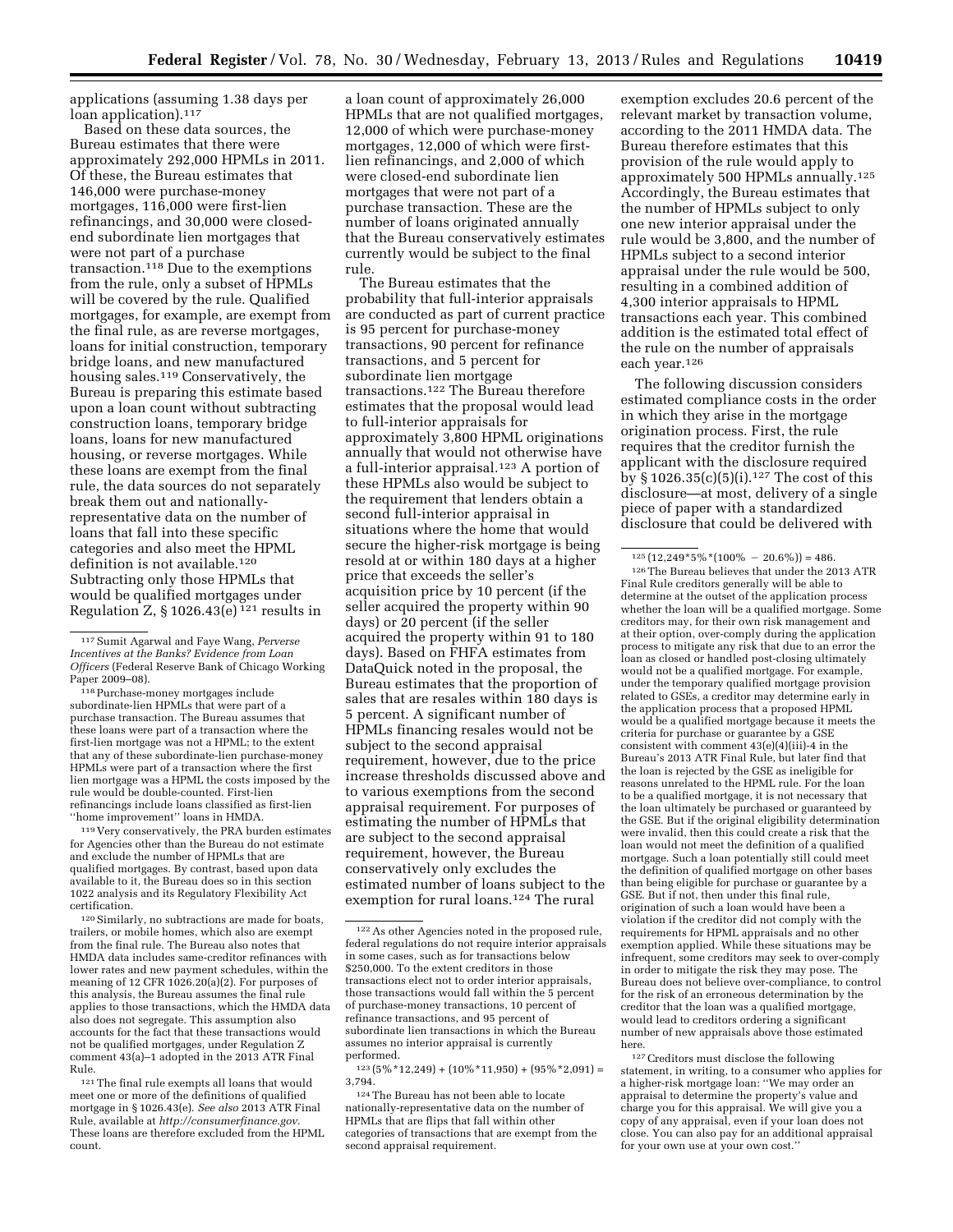other documents or disclosures—would be very low.128

Second, the rule requires the creditor to verify whether a loan is a HPML. However, the Bureau believes this activity does not to introduce any significant costs beyond the regular cost of business because creditors already must compare APRs to APOR for a variety of compliance purposes under existing Regulation  $Z^{129}$  or to determine if a loan is subject to the protections of the Home Ownership and Equity Protection Act of 1994 (HOEPA).<sup>130</sup>

The third step is an optional one. If a creditor decides to seek to be eligible for the safe harbor provided for in § 1026.35(c)(3)(ii), the creditor likely would take certain steps in the process of ordering and reviewing a full-interior appraisal as prescribed by the rule. The review process is described in the Appendix N of the rule, and the Bureau assumes it will be performed by a loan officer and to take 15 minutes on average (including the very brief time needed to send a copy to the applicant, as discussed below).131 Assuming an average total hourly labor cost of loan officers of \$48.29, the cost of review per additional appraisal is \$12.07.132 With an estimated total number of annual additional appraisals—pursuant to both the first and second appraisal requirements—of 4,300, the total cost of

*[disclosures.pdf](http://files.consumerfinance.gov/f/201207_cfpb_proposed-rule_integrated-mortgage-disclosures.pdf)*.); if that proposal were adopted, the cost of providing the disclosure would be part of the overall costs of implementing that disclosure. 129 12 CFR 1026.35.

130 15 U.S.C. 1639.

131One community bank commenter stated that this estimate was too low, but did not explain the amount of time it believed would be required to review the appraisal under the rule. In any event, the 15 minute assumption is on average. Some appraisals would be assumed to take more time, and others less. To the extent an appraisal is deficient, and is sent for revision and then further review by the creditor upon revision, this is not assumed to be a cost imposed by the rule and rather is part of a standard underwriting process.

 $132$  (.25\* \$48.29) = \$12.07. The hourly wage rate is based on the higher of the loan officer wages at depository institutions of \$31.69 and at nondepository institution of \$32.16. Wages comprised 66.6 percent of compensation for employees in credit intermediation and related fields in Q4 2011, according to the Bureau of Labor Statistics Series ID CMU2025220000000D,CMU2025220000000P, available at *<http://www.bls.gov/ncs/ect/#tables>*. All the hourly wage rates below are computed similarly from the same source.

reviewing those appraisals is \$58,000 (rounded to the nearest thousand).133

In purchase transactions financed by a covered HPML, creditors also will need to determine whether a second appraisal would be required based upon prior sales or acquisitions involving the property that would secure the loan. This would require labor costs to determine, through reasonable diligence, whether the seller acquired the property in the past 180 days, and if so, at a price that is sufficiently lower than the contract sale price for the current transaction to trigger the second appraisal requirement. The rule provides that reasonable diligence can be performed through reliance on written source documents, which may include, among others, the 10 types of documents listed in new Appendix O to Part 1026. The Bureau believes creditors typically already obtain many of the common source documents for other purposes during the application process for a purchase-money HPML. The Bureau estimates that reasonable diligence would take, on average, 15 minutes of staff time. Because an estimated 95 percent of covered HPML transactions are not flips at all, in many cases this may be determined from the available documentation more quickly than 15 minutes, simply by determining that the seller's acquisition occurred more than 180 days before the borrower's purchase agreement. Of the 5 percent that are flips, creditors may take more time to analyze price differences versus the thresholds in the rule. Thus the 15 minute estimation is an average. The dollar cost per covered HPML loan is therefore \$12.07.134 With total annual non-QM HPMLs that are purchase transactions of 12,000, the total cost per year is estimated to be \$148,000 (rounded to the nearest thousand).135

The Bureau believes based on outreach that the direct costs of conducting appraisals would be passed through to consumers, except in the case of an additional appraisal that would be required by  $\S 1026.35(c)(4)(i)$ (requiring an additional appraisal for properties that are the subject of certain 180-day resales).136 Based on a nationally-representative dataset of the cost of appraisals, which as a standard

 $134 \,( .25 * $45.80) = $11.45.$  135 (\$12.07\*12,249) = \$148,000 (rounded to the nearest thousand).

matter include interior inspections per the URAR form discussed in the sectionby-section analysis in this final rule, the Bureau believes that the average cost of each full-interior appraisal is \$350.137 As noted above, the Bureau estimates that 486 second full-interior appraisals would be required each year under the rule, for a total cost to creditors of \$170,000 (rounded to the nearest thousand).138

Finally, the rule also requires that free copies of appraisals be provided to borrowers at least three business days before the loan is consummated (or within 30 days of determining the loan will not be consummated). In outreach prior to the proposal stage, market participants, including a large bank, representatives from a national community banking trade association, and a large independent mortgage bank 139 told the Bureau that, in cases where loans are consummated, copies of appraisals that are ordered are provided to consumers 100 percent of the time. Indeed, GSEs also generally require that, as a condition of eligibility for their purchase of a loan, copies of appraisals be provided to consumers promptly upon completion but no later than three days before consummation.140 The Bureau therefore believes that for covered HPML first lien transactions, the requirement to provide copies in the rule imposes no additional costs; any cost due to providing copies for the small proportion of first lien transactions that do not currently obtain and provide copies of appraisals is estimated not to be significant. The only other costs of providing copies of the appraisals would be for the 2,000 new appraisals in subordinate lien transactions that the Bureau estimates would be caused by the rule on an

 $138 (350*486) = $170,000$  (rounded to the nearest thousand).

<sup>128</sup>The Bureau notes that creditors in first lien transactions making a disclosure required by Bureau rules implementing ECOA section 701(e) also would automatically satisfy the disclosure requirement under this rule; the final rule. In addition, the disclosure is included in the proposed Loan Estimate as part of the 2012 TILA–RESPA Proposal (*see* 2012 TILA–RESPA Proposal, (published July 9, 2012), *available at [http://](http://files.consumerfinance.gov/f/201207_cfpb_proposed-rule_integrated-mortgage-disclosures.pdf)  [files.consumerfinance.gov/f/](http://files.consumerfinance.gov/f/201207_cfpb_proposed-rule_integrated-mortgage-disclosures.pdf)  201207*\_*cfpb*\_*proposed-rule*\_*[integrated-mortgage-](http://files.consumerfinance.gov/f/201207_cfpb_proposed-rule_integrated-mortgage-disclosures.pdf)*

 $^{133}\left({\$12.07{*}4{,}280}\right)=\$58{,}000$  (rounded to the nearest thousand).

<sup>&</sup>lt;sup>136</sup>The final rule, in § 1026.35(c)(4)(v), prohibits the creditor from charging the consumer for the cost of the additional appraisal. For purposes of estimating the cost the rule imposes on creditors, the Bureau assumes that the creditors will not pass through any of the cost of the second appraisal to the consumers.

<sup>137</sup>Based upon the industry dataset used in the proposal, the Bureau calculates the median for the United States overall is \$350, the average is \$351, and standard deviation is \$92. The \$350 estimated cost also falls within the range of \$225 to \$750 cited by industry comments, most of which referred to costs between \$300 and \$600. While the proposal had assumed a \$600 cost, that cost was at the highest state median (Alaska) in the industry dataset. Upon further review, the Bureau believes that \$350 is a more accurate estimate of the average cost and that using a \$600 cost would, while being conservative, also overestimate the cost. In any event, the estimated costs do not change significantly using a \$600 estimate, as noted in the Bureau's Regulatory Flexibility Analysis below.

<sup>139</sup> Interviews conducted on May 15, 2012 and May 24, 2012.

<sup>140</sup>Fannie Mae Selling Guide, ''Appraiser Independence Requirements'' (Oct. 15, 2010) (Part III), available at *[https://www.fanniemae.com/](https://www.fanniemae.com/content/fact_sheet/air.pdf)  content/fact*\_*[sheet/air.pdf;](https://www.fanniemae.com/content/fact_sheet/air.pdf)* Freddie Mac, Single Family Seller/Servicer Guide, Vol. 1, Exhibit 35, Appraiser Independence Requirements (October 15,  $2010$  (same).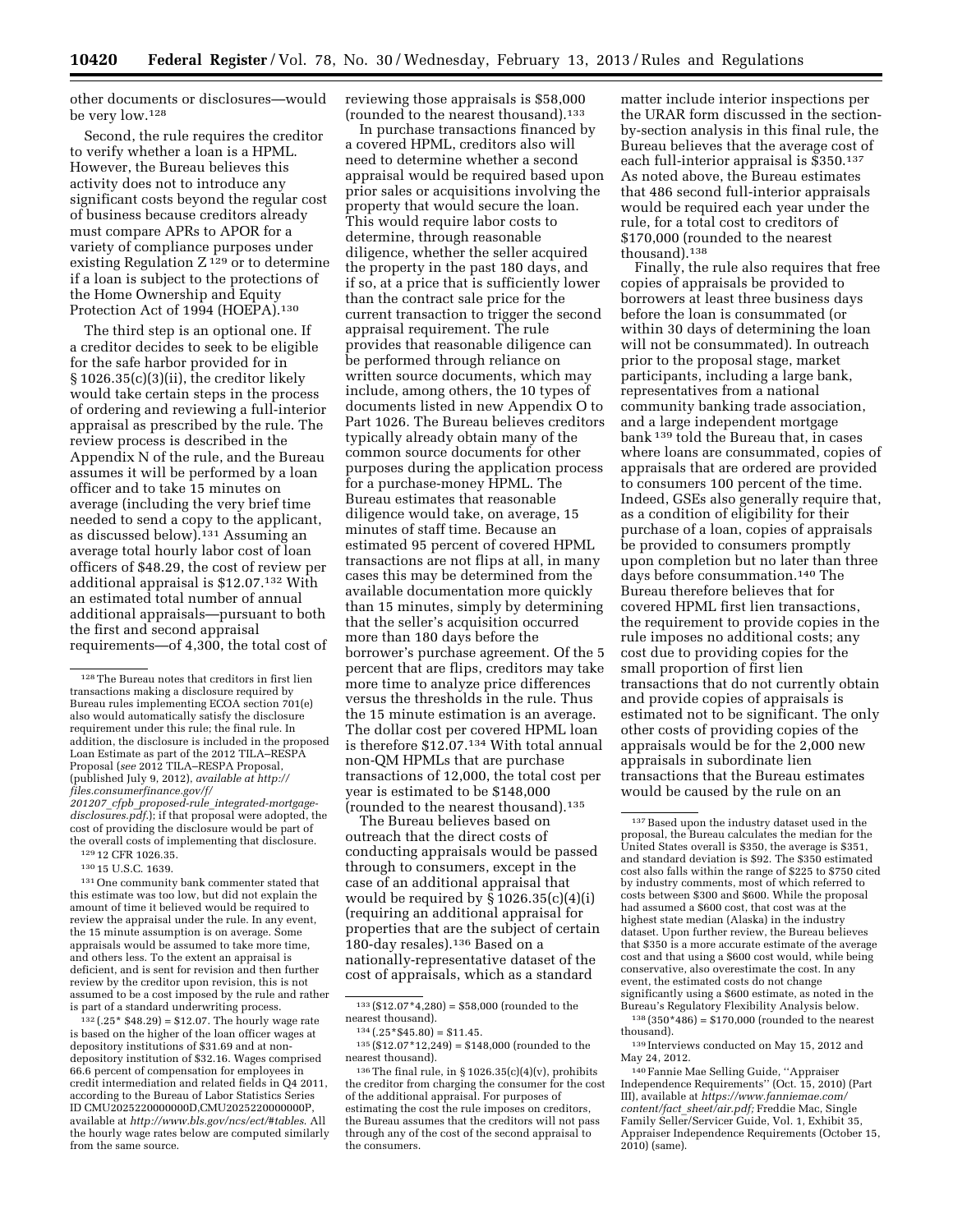annual basis. As noted in the PRA section of the final rule, the time to send the copy can be assumed to be part of the 15 minutes of time needed on average to review the appraisal. Given the number of extra copies that would need to be provided, and the provision in the final rule that allows these copies to be provided electronically based upon consent under the E-Sign Act, the Bureau believes that this cost is not significant.

As noted above, the Bureau assumes that costs of many of the new first appraisals would be borne directly by the consumers. This increase in costs charged to HPML borrowers could deter some consumers from agreeing to HPMLs. In these cases, however, creditors could agree to fold the appraisal cost into the cost of the loan. To the extent consumers would still be deterred from borrowing, creditors also could waive the cost of the appraisal and absorb it, or otherwise reduce origination fees.

*Costs per institution or loan officer.*  Aside from the per-loan costs just described, the Bureau has estimated that each institution would incur the onetime cost of reviewing the regulation, and one-time training costs for loan officers to become familiar with the provisions of the rule.141

# *Potential Costs of the Rule to Consumers*

The direct pecuniary costs to consumers that would be imposed by the rule can be calculated as the incremental cost of having a full interior appraisal instead of using another valuation method for the relatively small subset of covered HPML transactions (a few thousand annually as discussed above) where an appraisal is not currently performed. As described above, the Bureau believes that consumers would pay directly for all new first appraisals—but not the new second appraisals that would be required because of a recent resale of the property—for a total of 3,794 new first appraisals per year. Assuming the consumer pays \$350 for an appraisal that would not otherwise have been conducted, versus \$5 for an alternative valuation, gives a total direct costs to consumers of  $3,794 * (\$350 - \$5) =$ \$1,308,930 (rounded to the nearest thousand).

## *Potential Reduction in Access by Consumers to Consumer Financial Products or Services*

Incremental costs in covered HPML transactions that would not otherwise have a full-interior appraisal could reduce consumers' access to non-QM HPMLs. However, the impact on access to credit is probably negligible. Any costs that derive from the additional underwriting requirements incurred under the rule are likely to be very small. What matters, for both first and subordinate lien loans, are the incremental costs from the difference between the full-interior appraisal and alternative valuation method costs. These only arise in the fraction of HPMLs where use of the interior appraisal is not already accepted practice. For first liens, full interior inspection appraisals are common industry practice: passing the cost of appraisals on to consumers is current industry practice, and consumers appear to accept the appraisal fee. The interior appraisal requirement therefore is unlikely to cause a significant adverse effect on consumers' access to this kind of credit. Furthermore, these costs may also be rolled into the loan, up to LTV ratio limits, so buyers are unlikely to face short-term liquidity constraints that prevent purchasing the home. The impact of the rule on the volume of non-QM HPMLs originated may be relatively greater for subordinate liens because in

these transactions the rule would impose an interior appraisal practice that is not as widespread currently, and also because the cost of a full interior appraisal is a larger proportion of the loan amount (because subordinate lien loans are typically lower in amount than first lien loans). However, the number of subordinate lien HPMLs that will be covered by the rule will be small to begin with, excluding qualified mortgages; any changes in non-QM HPML subordinate lien transaction volume may be mitigated by consumers rolling the appraisal costs into the loan or the consumer and the creditor splitting the incremental cost of the fullinterior appraisal if it is profitable for the creditor to do so.

#### *Significant Alternatives Considered*

In determining what level of review by creditors should be required for full interior appraisals related to HPMLs, two alternatives were considered in developing the proposed rule. One alternative considered was to require a full technical review of the appraisal that would comply with USPAP Standard 3 (USPAP3). Such a requirement, however, would add substantially to the cost of each appraisal, as a USPAP3-compliant review can cost nearly as much as a full interior appraisal. Another alternative was to require creditors to have USPAP3-compliant reviews conducted on a sample of the appraisals carried out on properties related to an HPML. Reviewing a sample of appraisals, however, would be most useful for creditors making a large number of HPMLs and employing the same appraisers for a large number of those loans. Given the small number of HPMLs made each year, the value of sampling appraisals for full USPAP3 review is likely to be small.

In addition to the exemptions that were adopted in the final rule, based upon its review of comments discussed in the section-by-section analysis above, the Agencies also considered possible exemptions from the final rule for ''streamlined'' refinance programs (such as programs designed by certain government agencies and governmentsponsored enterprises that do not require appraisals), and loans of lower dollar amounts, and clarification on application of the rule to loans secured by certain property types. As discussed in the section-by-section analysis, however, the Agencies did not adopt these exemptions or clarifications in the final rule and instead intend to publish a supplemental proposal to request additional comment on these issues.

<sup>141</sup>As stated in the proposal, the Bureau estimates that on average one lawyer and a variable number of compliance officers at each institution will review the regulation for 1.5 hours each person. Compliance officer review is assumed to vary by size and type of the institution, and it is assumed that in some cases there is no compliance officer review: one compliance officer at each independent mortgage bank; two compliance officers at each depository institution larger than \$10 billion in assets; and half a compliance officer (on average) at each depository institution smaller than \$10 billion in assets. Total hourly labor costs are estimated to be: \$116.08 for attorneys and \$52.04 for compliance officers. Actual review time will vary by institution. At some institutions that do not originate non-QM HPMLs, review time may be lower as lawyers and compliance officers may review secondary trade press or other free sources of information. By contrast, for those institutions that originate non-QM HPMLs, the review time may be greater as it may include activities to prepare for implementation, such as training. As also stated in the proposal, the Bureau estimates that on average an additional 0.5 hours of training time will be added to regular training programs for each loan officer. Here again, training time will vary depending on whether the officer is involved in origination of non-QM HPMLs. One community bank commenter stated that the estimate in the proposal of 30 minutes for training time was too low, but did not explain the amount of time it believed would be required for training. Training time per officer may be lower than average for many loan officers to the extent they do not or are not likely to originate non-QM HPMLs, and closer to or potentially more than average in some cases for those who do or may originate such loans (because those officers would need to be trained on how to comply with the rule, rather than simply alerted to its existence). Finally, the Bureau also believes that as part of routine software updates, creditors may

make adjustments to software systems to ensure compliance with this rule; the Bureau does not believe these adjustments would impose significant additional costs beyond the existing routine upgrade processes.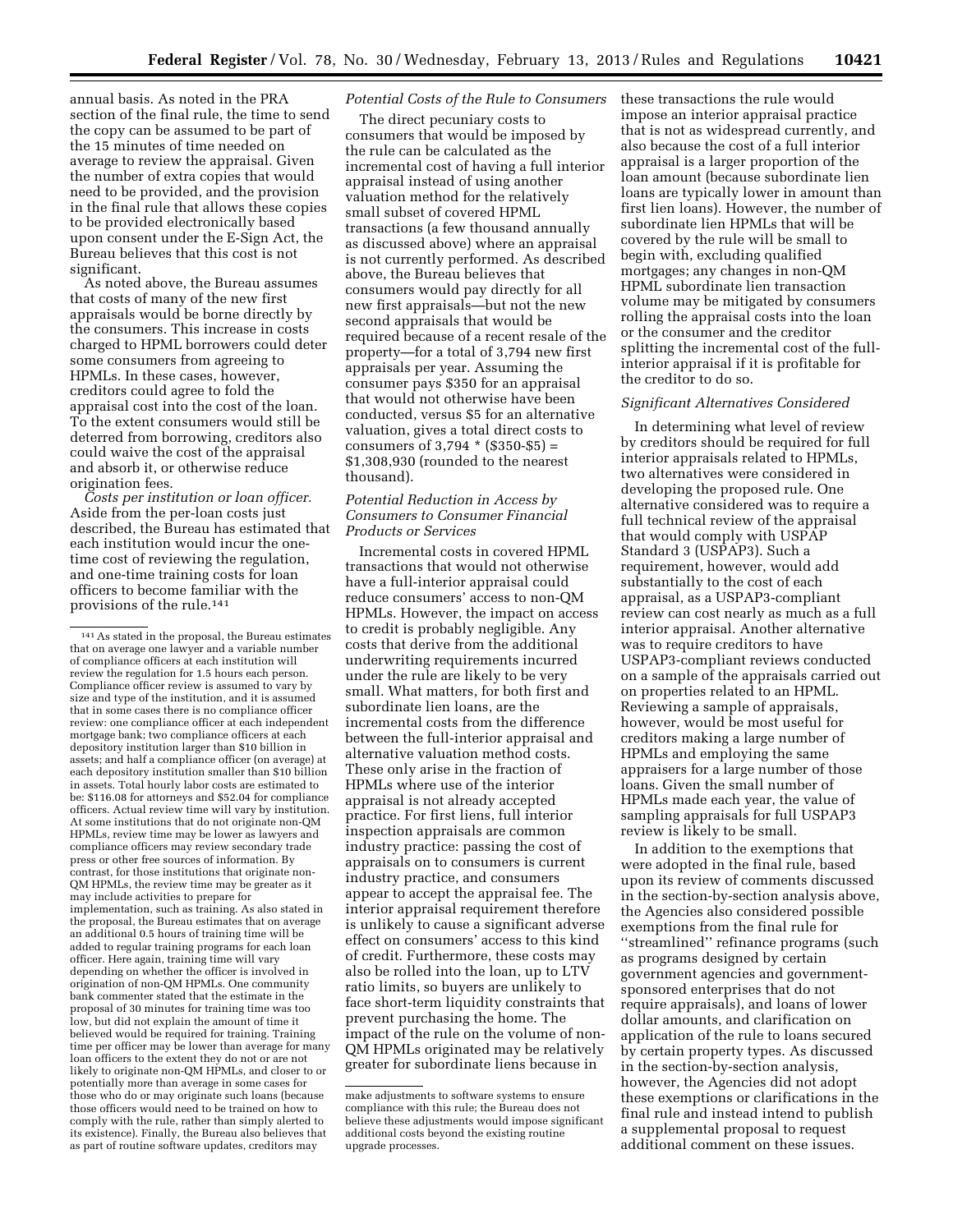Finally, the Agencies considered alternatives to the scope of the second appraisal requirement for HPMLs on properties being resold within 180 days. With respect to what price increase would trigger this requirement, in addition to the approach adopted in the final rule, the Agencies also considered whether the trigger should be any amount greater than zero, an increase of 10 percent regardless of the number of days between 0 and 180 days since the acquisition, or an increase of 20 percent regardless of the number of days between 0 and 180 days since the acquisition. For the reasons outlined in the section-by-section analysis above, the Agencies determined that setting staggered price increase thresholds more than 10 percent for properties acquired within 90 days and more than 20 percent for properties acquired within 91 and 180 days—was more appropriate. In addition, the Agencies considered providing no exemption from the second appraisal requirement for loans on properties located in rural areas (as proposed), or providing an exemption for loans on properties in rural areas defined using combinations of urban influence codes (UICs). For the reasons outlined in the section-bysection analysis above, the Agencies determined that an exemption was appropriate for HPMLs secured by properties located in certain UICs, as discussed in the section-by-section analysis of  $\S 1026.35(c)(4)(vii)(H)$  above.

## *Impact of the Rule on Depository Institutions and Credit Unions With \$10 Billion or Less in Total Assets, as Described in Section 1026 142*

Depository institutions and credit unions with \$10 billion or less in assets would experience the same types of impacts as those described above. The impact on individual institutions would depend on the mix of mortgages that these institutions originate, the number of loan officers that would need to be trained, and the cost of reviewing the regulation. The Bureau estimates that these institutions originated 151,000 HPML loans in 2011. Assuming the mix of purchase money, refinancings, and subordinate lien mortgages, and the proportion of loans exempt as qualified mortgages, was the same at these institutions as for the industry as a whole, the Bureau estimates that the rule will require these institutions to have 1,966 full interior appraisals

conducted for transactions that would otherwise not have a full-interior appraisal, and 252 new second fullinterior appraisal (as is be required by § 1026.35(c)(4)), for a total of 2,218 appraisals. As noted above, these estimates are derived without subtracting some of the loans that are exempt from the overall rule. These estimates therefore are conservative, given that these exemptions collectively apply to a significant number of loans. The Bureau believes that the impact on each creditor under \$10 billion is substantially the same as for the broader group of creditors described above. In particular, based upon analysis of the same data sources described above, the Bureau has determined the under \$10 billion creditors have the same cost per loan and similar one-time and ongoing burdens, with the specific differences described above.

# *Impact of the Final Rule on Consumers in Rural Areas*

The Bureau does not anticipate that the final rule will have a unique impact on consumers in rural areas. The Bureau does not believe that requiring one interior USPAP-compliant appraisal for a covered HPML on a rural property will have a significantly greater impact than the same requirement for a covered HPML on a non-rural property.143 Further, the final rule exempts these rural transactions from the requirement to obtain a second appraisal on the property. Therefore, the cost of creditor compliance with the second appraisal requirement (including due diligence) will not be present for these transactions. For these reasons, explained in more detail below, the Bureau does not anticipate the final rule will have a unique or disproportionate impact on consumers in rural areas.

As in the section 1022 analysis in the proposal, the Bureau continues to conclude that there would be no unique impact on rural consumers of the requirement to obtain the first appraisal. For first lien transactions, conditional on taking out a mortgage, rural consumers may take out first lien HPMLs at a higher rate than non-rural consumers. Such a difference between rural and non-rural rates of first lien HPMLs does not have a unique impact on rural consumers, however, because the rule does not alter existing industry practice with respect to appraisals for most first lien transactions. For

subordinate lien transactions, conditional on taking out a mortgage, in 2010 the proportion of subordinate liens that were HPMLs were roughly the same for consumers in rural areas as in nonrural areas, as illustrated in Table 2 of the proposal. In addition, HMDA data for 2011 indicates the proportion of subordinate liens in rural areas that were HPMLs (6.77 percent) was lower than the proportion for non-rural areas (8.53 percent). Thus, even though the rule may have a greater impact on subordinate lien HPML transactions because appraisals are less common currently for these transactions, rural consumers' subordinate liens appear no more likely to be HPMLs than non-rural consumers, based upon the recent HMDA data. As a result, there is no unique or disproportionate impact on rural consumers in subordinate lien transactions either.

With respect to the second appraisal requirement for certain transactions involving flips, the Bureau believes that flips occur at the same rate in rural areas as in non-rural areas. The second appraisal requirement will not have any impact on consumers engaging in transactions on properties in rural areas, however, because they are exempt from the second appraisal requirement.144 As discussed in the preamble to the final rule, based upon comments received and further analysis, the Agencies have determined that there is a sufficient basis for concern over availability of appraisers in rural areas to conduct a second appraisal on rural HPML transactions, and consequently some concern over credit availability if the second appraisal requirement were applied to these transactions. The Agencies therefore have exempted these transactions from the second appraisal requirement. This determination in the final rule is based upon a broader consideration of appraiser availability, as well as other factors discussed in the section-by-section analysis above, than the Bureau considered in its section 1022 analysis in the proposal stage. In its section 1022 analysis in the proposal, the Bureau concluded that sufficient appraisers likely would be available for a property if there were two active certified and licensed appraisers on the National Appraiser Registry in the same or adjacent county. After reviewing a number of industry comments

<sup>142</sup>Approximately 50 banks with under \$10 billion in assets are affiliates of large banks with over \$10 billion in assets and subject to Bureau supervisory authority under Section 1025. However, these banks are included in this discussion for convenience.

<sup>143</sup> Despite receiving some comments requesting an exemption from the entire rule for rural HPMLs, the Agencies have not received nationallyrepresentative data indicating that the cost of first appraisals for HPMLs would be disproportionately difficult to incur in rural transactions.

<sup>144</sup> If rural consumers had been subject to the additional appraisal requirement for transactions in rural areas, then this requirement may also have had a disproportionate impact on consumers in rural areas because significantly more rural first lien mortgage transactions were HPMLs according to 2010 HMDA data described in Table 2 of the proposal.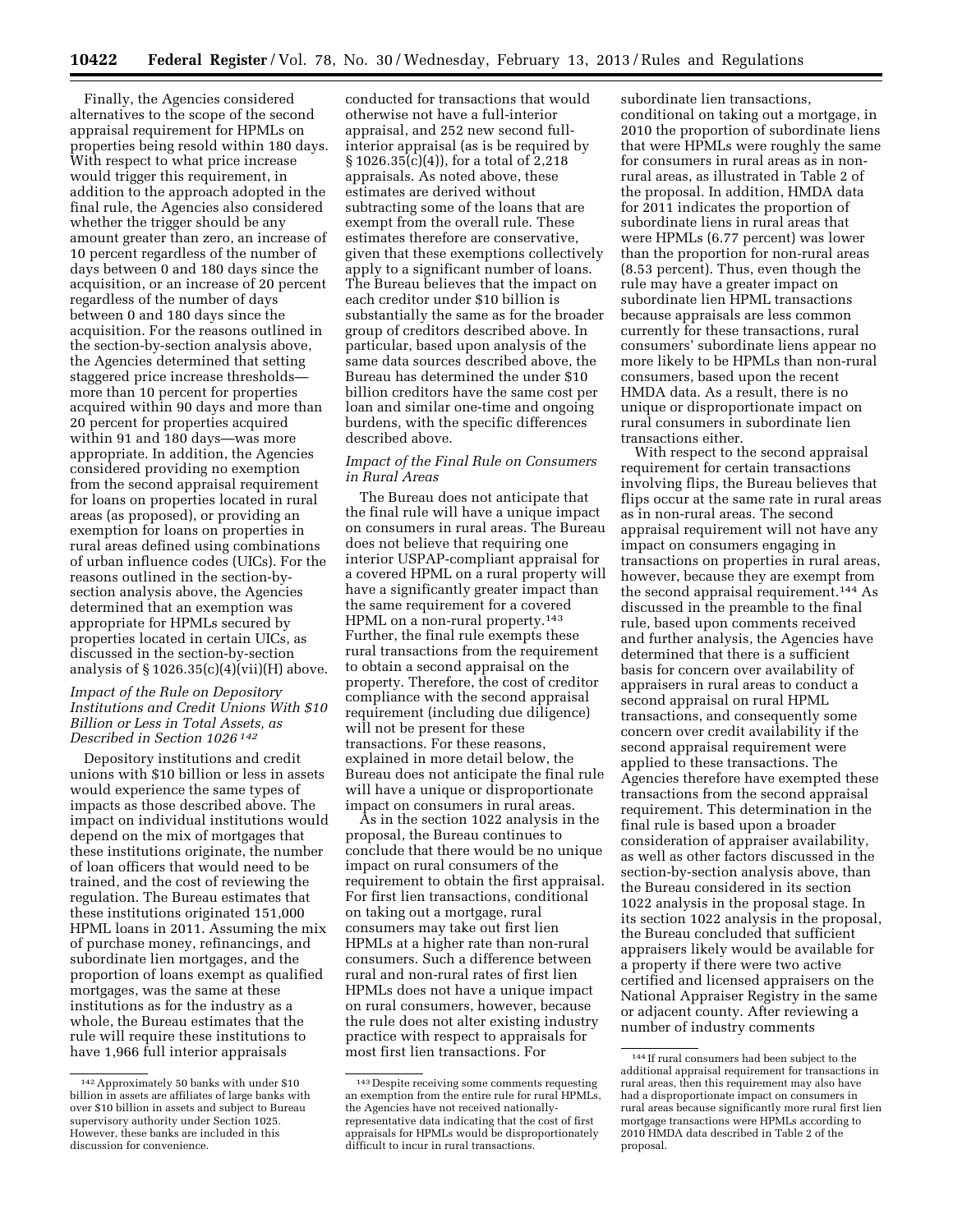summarized in the section-by-section analysis above, however, the Agencies concluded that this approach was too narrow. The existence of an appraiser on the registry did not necessarily guarantee that the appraiser was available, or if they were, that they would be competent or charging a reasonable fee for the transaction. As discussed in more detail in the sectionby-section analysis above, when the Agencies considered more broadly whether five appraisers were available within 50 miles, the potential for appraiser availability issues grew more apparent. This broader approach was viewed as necessary, to account for the fact that one or more of the active appraisers in the registry results for a given property may not be available or appropriate for the transaction.

#### **VI. Regulatory Flexibility Act**

#### *Board*

The Board prepared an initial regulatory flexibility analysis as required by the Regulatory Flexibility Act (RFA) (5 U.S.C. 601 et seq.) (RFA) in connection with the proposed rule. The regulatory flexibility analysis otherwise required under section 604 of the RFA is not required if an agency certifies, along with a statement providing the factual basis for such certification, that the rule will not have a significant economic impact on a substantial number of small entities. 5 U.S.C. 604, 605(b). The final rule covers certain banks, other depository institutions, and non-bank entities that extend higher-risk mortgage loans to consumers. The Small Business Administration (SBA) establishes size standards that define which entities are small businesses for purposes of the RFA.145 The size standard to be considered a small business is: \$175 million or less in assets for banks and other depository institutions; and \$7 million or less in annual revenues for the majority of nonbank entities that are likely to be subject to the final rule. Based on its analysis and for the reasons stated below, the Board believes that this final rule will not have a significant economic impact on a substantial number of small entities.146

## *A. Reasons for the Final Rule*

Section 1471 of the Dodd-Frank Act establishes a new TILA section 129H, which sets forth appraisal requirements applicable to ''higher-risk mortgages.'' The Act generally defines ''higher-risk mortgage'' as a closed-end consumer loan secured by a principal dwelling with an APR that exceeds the APOR by 1.5 percent for first-lien loans, 2.5 percent for first-lien jumbo loans, or 3.5 percent for subordinate-liens. The definition of higher-risk mortgage in new TILA section 129H expressly excludes qualified mortgages, as defined in TILA section 129C, as well as reverse mortgage loans that are qualified mortgages as defined in TILA section 129C.

Specifically, new TILA section 129H does not permit a creditor to extend credit in the form of a ''higher-risk mortgage'' to any consumer without first:

• Obtaining a written appraisal performed by a certified or licensed appraiser who conducts a physical property visit of the interior of the property.

• Obtaining an additional appraisal from a different certified or licensed appraiser if the purpose of the higherrisk mortgage loan is to finance the purchase or acquisition of a mortgaged property from a seller within 180 days of the purchase or acquisition of the property by that seller at a price that was lower than the current sale price of the property. The additional appraisal must include an analysis of the difference in sale prices, changes in market conditions, and any improvements made to the property between the date of the previous sale and the current sale.

• Providing the applicant, at the time of the initial mortgage application, with a statement that any appraisal prepared for the mortgage is for the sole use of the creditor, and that the applicant may choose to have a separate appraisal conducted at the applicant's expense.

• Providing the applicant with one copy of each appraisal conducted in accordance with TILA section 129H without charge, at least three (3) days prior to the transaction closing date.

Section 1400 of the Dodd-Frank Act requires that final regulations to implement these provisions be issued no later than January 21, 2013. The Agencies are issuing the final rule to fulfill their statutory duty to implement the appraisal provisions added in new TILA section 129H.

## *B. Statement of Objectives and Legal Basis*

The **SUPPLEMENTARY INFORMATION** above contains this information. As discussed above, the legal basis for the final rule is new TILA section 129H(b)(4). 15 U.S.C. 1639h(b)(4). New TILA section 129H was established by section 1471 of the Dodd-Frank Act.

### *C. Summary of Issues Raised by Commenters*

In the proposed rule to implement the appraisal provisions in new TILA section 129H, the Board sought information and comment on any costs, compliance requirements, or changes in operating procedures arising from the application of the rule to small institutions. The Board received comments from various industry representatives, including banks, credit unions, and the trade associations that represent them. As discussed in the **SUPPLEMENTARY INFORMATION** above, the commenters asserted that compliance with the proposed rule would have a disproportionate impact on small entities and cited concerns about the utility and expense of requiring these entities to comply with all or some of the rule's requirements. These comments, however, did not contain specific information about costs that will be incurred or changes in operating procedures that will be required for compliance.

In general, the commenters discussed the impact of statutory requirements rather than any impact that the proposed rules themselves would generate. Moreover, the Agencies have reduced the compliance burden in the final rule by adding exemptions from both the written appraisal and the additional written appraisal requirements. Thus, the Board continues to believe that the final rule will not have a significant impact on a substantial number of small entities.

## *D. Description of Small Entities to Which the Rules Apply*

The final rule applies to creditors that make HPMLs subject to 12 CFR 1026.35(c).147 To estimate the number of small entities that will be subject to the requirements of the rule, the Board is relying primarily on data provided by the Bureau.148 According to the data

<sup>145</sup>U.S. Small Business Administration, Table of Small Business Size Standards Matched to North American Industry Classification System Codes, available at *[http://www.sba.gov/sites/default/files/](http://www.sba.gov/sites/default/files/files/Size_Standards_Table.pdf) files/Size*\_*Standards*\_*[Table.pdf.](http://www.sba.gov/sites/default/files/files/Size_Standards_Table.pdf)* 

<sup>146</sup>The Board notes that for purposes of its analysis, the Board considered all creditors to which the final rule applies. The Board's Regulation Z at 12 CFR 226.43 applies to a subset of these creditors. *See* § 226.43(g).

<sup>147</sup>As discussed in the **SUPPLEMENTARY INFORMATION** above, the Agencies in the final rule are referring to ''higher-risk mortgages'' as HPMLs subject to 12 CFR 1026.35(c) in order to use terminology consistent with that already used in Regulation Z.

<sup>148</sup>*See* the Bureau's Regulatory Flexibility Analysis.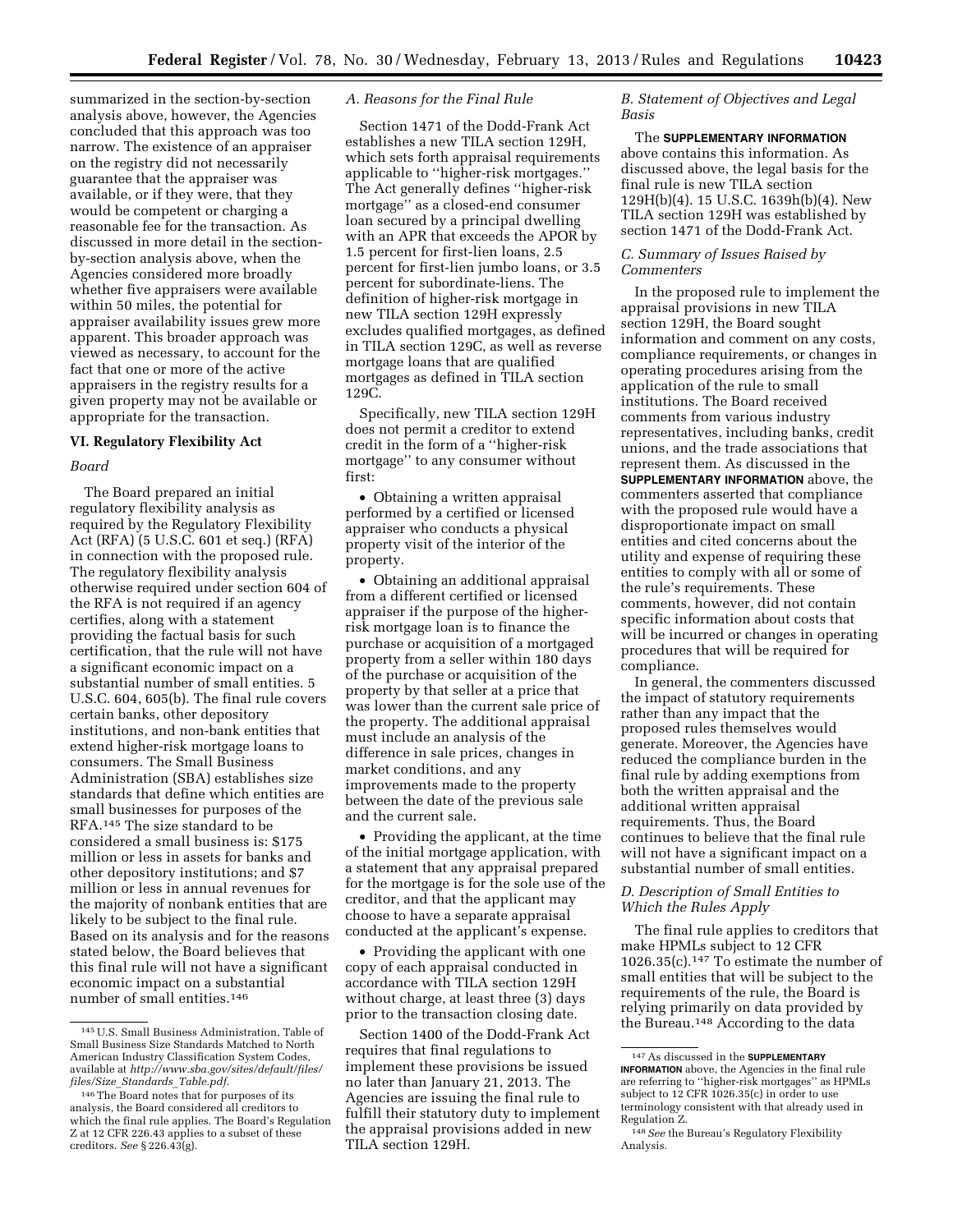provided by the Bureau, approximately 3,466 commercial banks, 373 savings institutions, 3,240 credit unions, and 2,294 non-depository institutions are considered small entities and extend mortgages, and therefore are potentially subject to the final rule.

Data currently available to the Board are not sufficient to estimate how many small entities that extend mortgages will be subject to 12 CFR 1026.35(c), given the range of exemptions from the rules, including the exemption for qualified mortgages. Further, the number of these small entities that will make HPMLs subject to 12 CFR 1026.35(c) in the future is unknown.

## *E. Projected Reporting, Recordkeeping and Other Compliance Requirements*

The compliance requirements of the final rule are described in detail in the **SUPPLEMENTARY INFORMATION** above.

The final rule generally applies to creditors that make HPMLs subject to 12 CFR 1026.35(c), which are generally mortgages with an APR that exceeds the APOR by a specified percentage, subject to certain exceptions. The final rule generally requires creditors to obtain an appraisal or appraisals meeting certain specified standards, provide applicants with a notification regarding the use of the appraisals, and give applicants a copy of the written appraisals used.

A creditor is required to determine whether it extends HPMLs subject to 12 CFR 1026.35(c); if so, the creditor must analyze the regulations. The creditor must establish procedures for identifying mortgages subject to the new appraisal requirements. A creditor making a HPML subject to 12 CFR 1026.35(c) must obtain a written appraisal performed by a certified or licensed appraiser who conducts a physical property visit of the interior of the property. Creditors seeking a safe harbor for compliance with this requirement must:

• Order that the appraiser perform the written appraisal in conformity with the USPAP and title XI of the FIRREA, and any implementing regulations, in effect at the time the appraiser signs the appraiser's certification;

• Verify through the National Registry that the appraiser who signed the appraiser's certification was a certified or licensed appraiser in the State in which the appraised property is located as of the date the appraiser signed the appraiser's certification;

• Confirm that the elements set forth in appendix N to this part are addressed in the written appraisal; and

• Have no actual knowledge to the contrary of facts or certifications contained in the written appraisal.

A creditor must also determine whether it is financing the purchase or acquisition of a mortgaged property by a consumer from a seller (1) within 90 days of the seller's acquisition of the property for a resale price that exceeds the seller's acquisition price by more than 10 percent; or  $(2)$  91 to 180 days of the seller's acquisition of the property for a resale price that exceeds the seller's acquisition price by more than 20 percent. If so, the creditor must obtain an additional appraisal of the property and confirm that the additional appraisal meets the requirements of the first appraisal. The creditor also must ensure that the additional appraisal includes an analysis of the difference in sale prices, changes in market conditions, and any improvements made to the property between the date of the previous sale and the current sale.

Creditors extending HPMLs subject to 12 CFR 1026.35(c) also must design, generate, and provide a new notice to applicants. Specifically, within three business days of application, a creditor must provide a disclosure that informs consumers of the purpose of the appraisal, that the creditor will provide the consumer with a copy of any appraisal, and that the consumer may choose to have a separate appraisal conducted at the expense of the consumer. In addition, creditors making HPMLs subject to 12 CFR 1026.35(c) must provide the consumer with a copy of each appraisal conducted at least three business days prior to closing and develop systems for that purpose.

The Board believes that certain factors will mitigate the economic impact of the final rule. First, the Board believes that only a small number of loans will be affected by the final rule. For example, according to HMDA data, less than four percent of first-lien home purchase mortgage loans in 2010 or 2011 would potentially be subject to the appraisal requirements of 12 CFR 1026.35(c).149 Moreover, most home purchase loans do not involve properties that were previously purchased within 180 days and therefore would not require an additional written appraisal. In addition, based on outreach, the Board believes that many creditors are already obtaining written appraisals performed by certified or licensed appraisers who conduct a physical property visit of the interior of the property. Creditors may be obtaining such appraisals pursuant to other requirements, such as of FIRREA title XI or the FHA Anti-Flipping Rule,

or they may be obtaining the appraisals voluntarily.

Because of the small number of transactions affected, the Board believes that the final rule is unlikely to have a significant economic impact on a substantial number of small entities.

### *F. Identification of Duplicative, Overlapping, or Conflicting Federal Regulations*

The Board has not identified any Federal statutes or regulations that would duplicate, overlap, or conflict with the final rule. The final rule will work in conjunction with the existing requirements of FIRREA title XI and its implementing regulations.

### *G. Discussion of Significant Alternatives*

As described in the **SUPPLEMENTARY INFORMATION**, above, the Board has sought to minimize the economic impact on small entities in several ways. First, the final rule provides exemptions from both the written appraisal and the additional written appraisal requirements, and provides creditors with a safe harbor for determining that an appraiser has met certain specified requirements. The final rule also replaces the term ''higher-risk mortgage loan'' with ''higher-priced mortgage loan'' in order to use terminology consistent with that already used in Regulation Z. Moreover, the final rule seeks to reduce burden by providing that the disclosure required at application may be fulfilled by compliance with the disclosure requirement in Regulation B, 12 CFR 1002.14(a)(2). Lastly, the final rule seeks to reduce burden by allowing a creditor subject to the additional appraisal requirement under TILA section 129H(b)(2) to obtain an appraisal that contains the analysis required in TILA section 129H(b)(2)(A) only to the extent that needed information is known. 15 U.S.C. 1639h(b)(2).

#### Bureau

The Regulatory Flexibility Act (RFA) generally requires an agency to conduct an initial regulatory flexibility analysis (IRFA) and a final regulatory flexibility analysis (FRFA) of any rule subject to notice-and-comment rulemaking requirements, unless the agency certifies that the rule will not have a significant economic impact on a substantial number of small entities.150 The Bureau

<sup>149</sup>This estimate does not account for exemptions provided in the final rule.

<sup>150</sup>For purposes of assessing the impacts of the final rule on small entities, ''small entities'' is defined in the RFA to include small businesses, small not-for-profit organizations, and small government jurisdictions. 5 U.S.C. 601(6). A ''small business'' is determined by application of Small Business Administration regulations and reference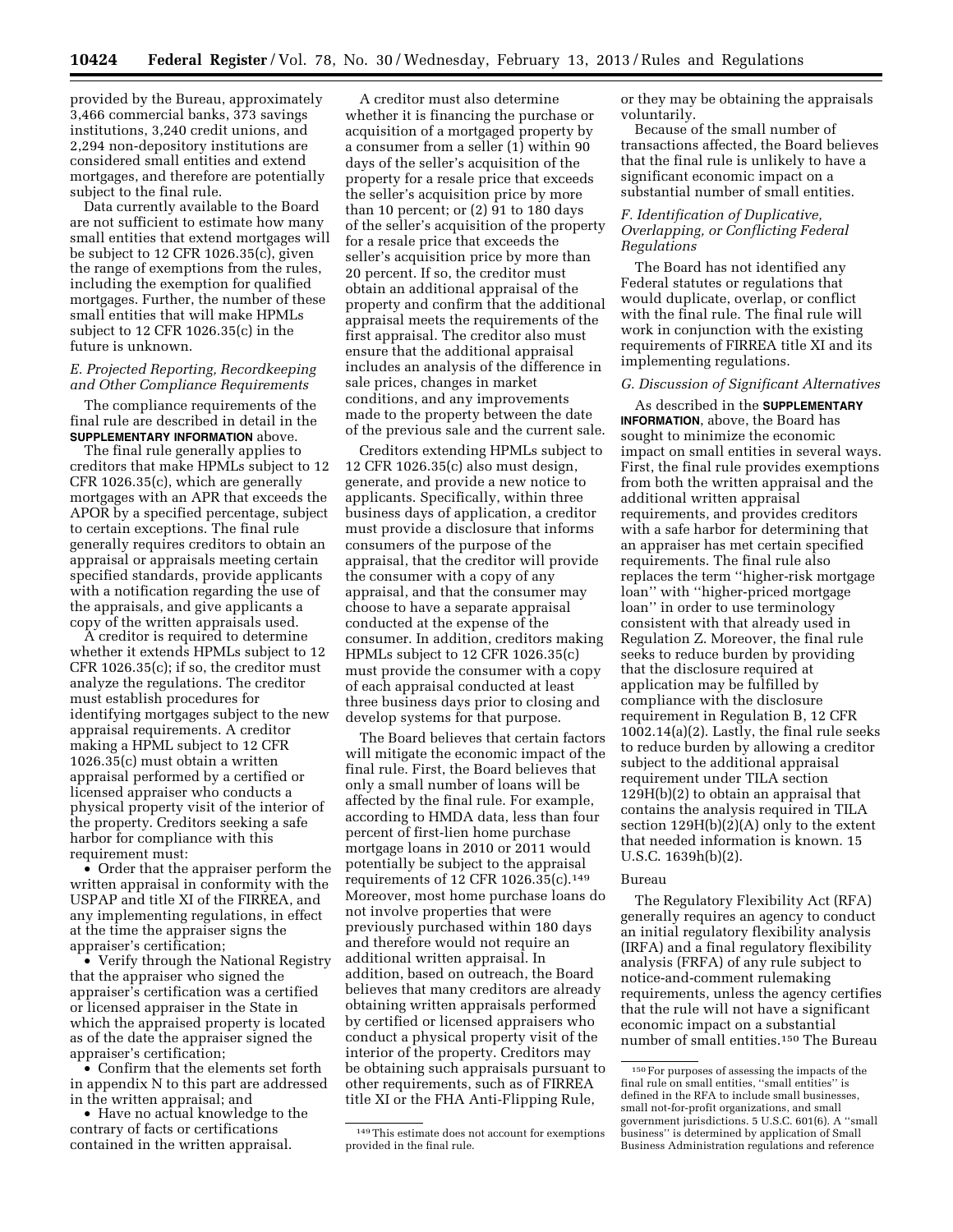also is subject to certain additional procedures under the RFA involving the convening of a panel to consult with small business representatives prior to proposing a rule for which an IRFA is required.151 A FRFA is not required because this rule will not have a significant economic impact on a substantial number of small entities.

## *A. Summary of Final Rule*

The empirical approach to calculating the impact that the regulation has on small entities subject to the final rule follows the methodology, and uses the same data, as the above analysis conducted under Section 1022 of the Dodd-Frank Act. The impact analysis focuses on the economic impact of the final rule, relative to a pre-statute baseline, for small depository institutions (DIs) and non-depository independent mortgage banks (IMBs), also described in this impact analysis as non-DIs. The Small Business Administration classifies DIs (commercial banks, savings institutions, credit unions, and other depository institutions) as small if they have no more than \$175 million in assets, and classifies other real estate credit firms (including non-DIs) as small if they have no more than \$7 million in annual revenues.152

The final rule implements section 1471 of the Dodd-Frank Act, which establishes appraisal requirements for HPMLs that are not otherwise exempt under the final rule. Under the exemptions in the final rule, the final rule does not apply qualified mortgages as defined in the Bureau's 2013 ATR Final Rule, transactions secured by a new manufactured home, transactions secured by a mobile home, boat, or trailer, transactions to finance the initial

construction of a dwelling, temporary bridge loans with a term of 12 months or less, or reverse mortgages.

Consistent with the statute, the final rule allows a creditor to make a covered HPML only if the following conditions are met:

• The creditor obtains a written appraisal;

• The appraisal is performed by a certified or licensed appraiser; and

• The appraiser conducts a physical property visit of the interior of the property.

In addition, as required by the Act, the final rule requires a creditor originating a covered HPML to obtain an additional written appraisal, at no cost to the borrower, if certain conditions are met, unless a transaction falls into one of the exemptions from this requirement in the rule (exemptions are described in  $§ 1026.35(c)(4)(vii)$ . The following conditions trigger this requirement:

• The HPML will finance the acquisition of the consumer's principal dwelling;

• The seller selling what will become the consumer's principal dwelling acquired the home within 180 days prior to the consumer's purchase agreement (measured from the date of the consumer's purchase agreement); and

• The consumer is acquiring the home for a price that is more than 10 percent higher than the price at which the seller acquired the property (if the seller acquired the property within 90 days of the consumer's purchase agreement) or more than 20 percent higher than the price at which the seller acquired the property (if the seller acquired the property within 91 to 180 days of the consumer's purchase agreements).

The additional written appraisal, from a different licensed or certified appraiser, generally must include the following information: an analysis of the difference in sale prices (*i.e.,* the price at which the seller previously acquired the property, and the price at which the consumer agreed to acquire the property as set forth in the consumer's purchase agreement), changes in market conditions, and any improvements made to the property between the date of the seller's previous acquisition and the consumer's agreement to acquire the property.

Finally, the rule requires creditors in covered HPML transactions to provide a standardized notice to consumers regarding the appraisal process within three days of the application, as well as a free copy of any written appraisal obtained for the transaction no later than three business days prior to consummation of the transaction (or within 30 days of determining the transaction will not be consummated).

# *B. Number and Classes of Affected Entities*

Of the roughly 17,462 depository institutions (including credit unions) and IMBs, 12,568 are below the relevant small entity thresholds. Of the small institutions, 9,094 are estimated to have originated mortgaged loans in 2011. While loan counts exist for credit unions and HMDA-reporting DIs and IMBs, they must be projected for non-HMDA reporters. For IMBs, an accepted statistical method (''nearest neighbor matching'') is used to estimate the number of these institutions that have no more than \$7 million in revenues from the MCR.

| TABLE 1-COUNTS OF CREDITORS BY TYPE |
|-------------------------------------|
|-------------------------------------|

| Category | NAICS code       | Total entities | Small entities | Entities that<br>originate any<br>mortgage<br>loans <sup>b</sup> | <b>Small entities</b><br>that originate<br>any mortgage<br>loans |
|----------|------------------|----------------|----------------|------------------------------------------------------------------|------------------------------------------------------------------|
|          | 522110           | 6,505          | 3,601<br>377   | $a$ 6,307<br>$a$ 922                                             | $a$ 3,466<br>a373                                                |
|          | 522120<br>522130 | 930<br>7.240   | 6,296          | $a$ 4.178                                                        | a3,240                                                           |
|          | 522292           | 2.787          | 2.294          | 2.787                                                            | $a$ 2.294                                                        |
| Total    |                  | 17,462         | 12.568         | 14.194                                                           | 9.373                                                            |

Source: 2011 HMDA, Dec 31, 2011 Bank and Thrift Call Reports, Dec 31, 2011 NCUA Call Reports, Dec 31, 2011 NMLSR Mortgage Call Reports.

a For HMDA reporters, loan counts from HMDA 2011. For institutions that are not HMDA reporters, loan counts projected based on Call Report data fields and counts for HMDA reporters.

<sup>b</sup> Entities are characterized as originating loans if they make one or more loans.

to the North American Industry Classification System (NAICS) classifications and size standards. 5 U.S.C. 601(3). A ''small organization'' is any ''notfor-profit enterprise which is independently owned

and operated and is not dominant in its field.'' 5 U.S.C. 601(4). A ''small governmental jurisdiction'' is the government of a city, county, town, township,

village, school district, or special district with a population of less than 50,000. 5 U.S.C. 601(5).

<sup>151</sup> 5 U.S.C. 609. 152 13 CFR Ch. 1.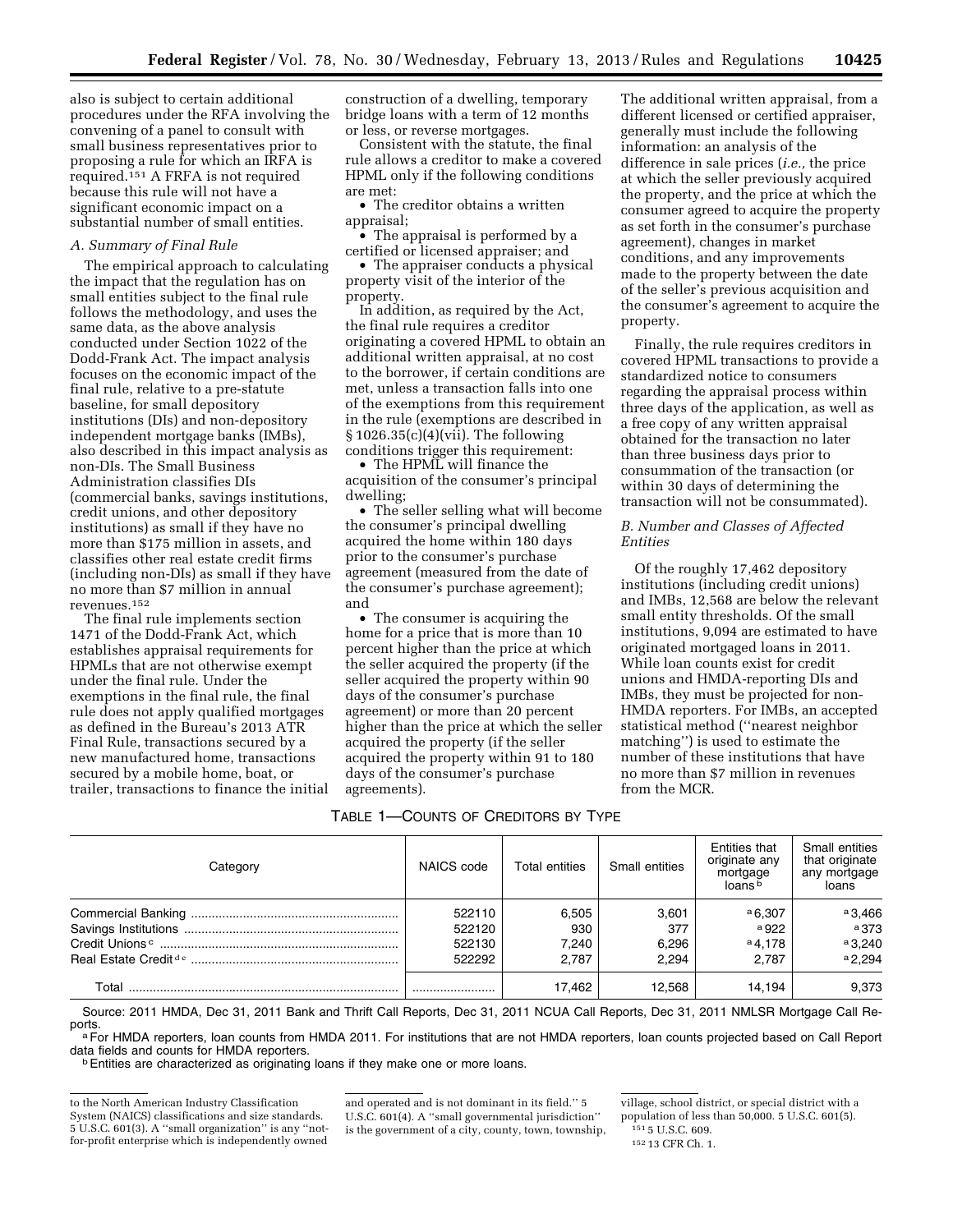c Does not include cooperatives operating in Puerto Rico. The Bureau has limited data about these institutions, which are subject to Regulation<br>Z, or their mortgage activity.

<sup>d</sup> NMLSR Mortgage Call Report ("MCR") for 2011. All MCR reporters that originate at least one loan or that have positive loan amounts are considered to be engaged in real estate credit (instead of purely mortgage brokers). For institutions with missing revenue values, the probability<br>that institution was a small entity is estimated based on the count and amo e Data do not distinguish nonprofit from for-profit organizations, but Real Estate Credit presumptively includes nonprofit organizations.

### *C. Analysis*

Although most DIs and non-DIs are affected by the final rule, the final rule does not have a significant impact on a substantial number of small entities, as is demonstrated by the burden estimates for small institutions calculated below. For each institution the cost of compliance is calculated and then divided by a measure of revenue. For DIs, revenue is obtained from the appropriate call report. For non-DIs, the frequency of HPMLs is not available in the MCR. However, data available in HMDA shows that the proportion of HPMLs in a non-DI's originations does

not vary by origination volume. As such, HMDA data is used in lieu of the MCR data to calculate costs of compliance with the final rule.

The creditors will incur one-time costs of review, as described in the analysis under section 1022 above, and ongoing costs, proportional to the volume of HPMLs originated, and also as described in the section 1022 analysis above.

The Bureau estimates that 85 percent of the creditors affected are going to have one-time costs of less than \$300.153 Using an alternative metric, 85 percent of the creditors have a ratio of one-time

costs to their revenue of less than 0.1 percent.154

For small DIs, Table 2 reports various statistics for the estimated annual cost of compliance with the final rule as a percentage of revenues using conservative assumptions. The assumptions underlying the Bureau's estimates are explained in the table and are generally discussed in more detail in the Section 1022(b)(2) analysis. The table shows that 85 percent of the small DIs and credit unions that originate any HPMLs have costs of significantly less than one percent of the revenue. This stays the same when the creditors are separated into types.<sup>155</sup>

# TABLE 2—RECURRING COSTS OF RULE AS A SHARE OF REVENUE BY TYPE OF CREDITOR (85TH PERCENTILE).

|                  | Small HPML<br>originators | 85th Percentile |
|------------------|---------------------------|-----------------|
| All Institutions | 4461                      | < 0.01%         |
| <b>Banks</b>     | 3006                      | < 0.01%         |
| <b>Thrifts</b>   | 310                       | < 0.01%         |
| Credit Unions    | 1145                      | $< 0.01\%$      |

Assumptions: Costs per-transaction and per-loan officer are as described in the section 1022(b)(2) analysis. These include but are not limited to the following: Full-interior appraisals—whether first or second—cost \$350, alternative valuations cost \$5. In the absence of the rule, the probability of a full-interior appraisal for a transaction is 95 percent for purchase-money transactions, 90 percent for refinance transactions, and 5 percent for subordinate-lien mortgages. The proportion of resales within 180 days is 5 percent, without regard to difference in price. Costs of the first full interior appraisal are passed on completely to consumers. The review of the appraisal upon receipt takes 15 minutes of loan officer time. The Bureau also includes 15 minutes of loan officer time per loan to estimate whether the transaction is a flip.

The Bureau also has analyzed the data for IMBs separately. Most IMBs are small, and the Bureau does not possess the data on the revenues of approximately 700 of those. As with the DIs and credit unions, the effects of the rule are insignificant. Out of the 1,325 small IMBs that originate any HPMLs, and for whom the Bureau possesses revenue information, 85 percent of the IMBs have costs below 0.30 percent of the revenue, using the same cost assumptions as for the depository institutions and credit unions.156 The exemptions from the rule and from its second appraisal requirement significantly reduce the number of HPMLs subject to these requirements,

almost tenfold. For the remaining HPMLs that are covered by the rule, such as non-QM HPMLs, because many of the costs imposed by the final rule are likely to be passed on to consumers, this may result in a decrease in demand for those loans (such as non-QM HPMLs). However, any possible decrease in non-QM HPML volume is likely to be negligible. For both first-lien and subordinate-lien HPMLs, the principal increase in cost to consumers is the difference in costs between the fullinterior appraisal and any alternative valuation method costs; some other costs imposed by the rule, such as creditor labor costs discussed in the section 1022(b)(2) analysis above, and

156The final rule would not have a significant impact on a substantial number of small IMBs, even

the cost of providing required disclosures, also may be reflected in increases in the fees or rates charged in a class of loans. These charges are unlikely to exceed \$600. For first lien transactions, full interior inspections are common industry practice so for the typical first lien transaction this increase in cost to consumers would be small. Furthermore, these costs may also be rolled into the loan, up to loan-tovalue ratio limits, so short-term liquidity constraints for buyers are unlikely to bind. Passing the cost of appraisals on to consumers is current industry practice, and consumers appear to accept the appraisal fee, so

<sup>153</sup>Banks, saving institutions, and credit unions all have comparatively lower numbers. For the small IMBs, 85 percent are going to have one-time setup costs of less than \$445.

<sup>154</sup>Even for the small IMBs this ratio is less than 1 percent for 85 percent of the IMBs. The numbers are much lower for the other types of creditors.

<sup>155</sup>The final rule would not have a significant impact on a substantial number of small DIs, even if the cost of appraisals were assumed to be significantly higher than the average cost—such as

at \$600, as conservatively assumed in the proposal based upon the state with the highest median—and even if the analysis did not assume any HPMLs would meet the criteria for exemptions in the final rule. The switches from \$350 to \$600 for appraisal cost and from non-QM to all HPMLs would increase the percentages in the table approximately by a factor of 20. However, even then the impact remains well within 3 percent for 85 percent of the institutions.

if the cost of appraisals were assumed to be significantly higher than the average cost—at \$600, as conservatively assumed in the proposal—and even if the analysis did not assume any HPMLs would meet the criteria for exemptions in the final rule. The switches from \$350 to \$600 for appraisal cost and from non-QM to all HPMLs would increase the percentages in the table approximately by a factor of 20. However, even then the impact remains well within 3 percent for 85 percent of the institutions.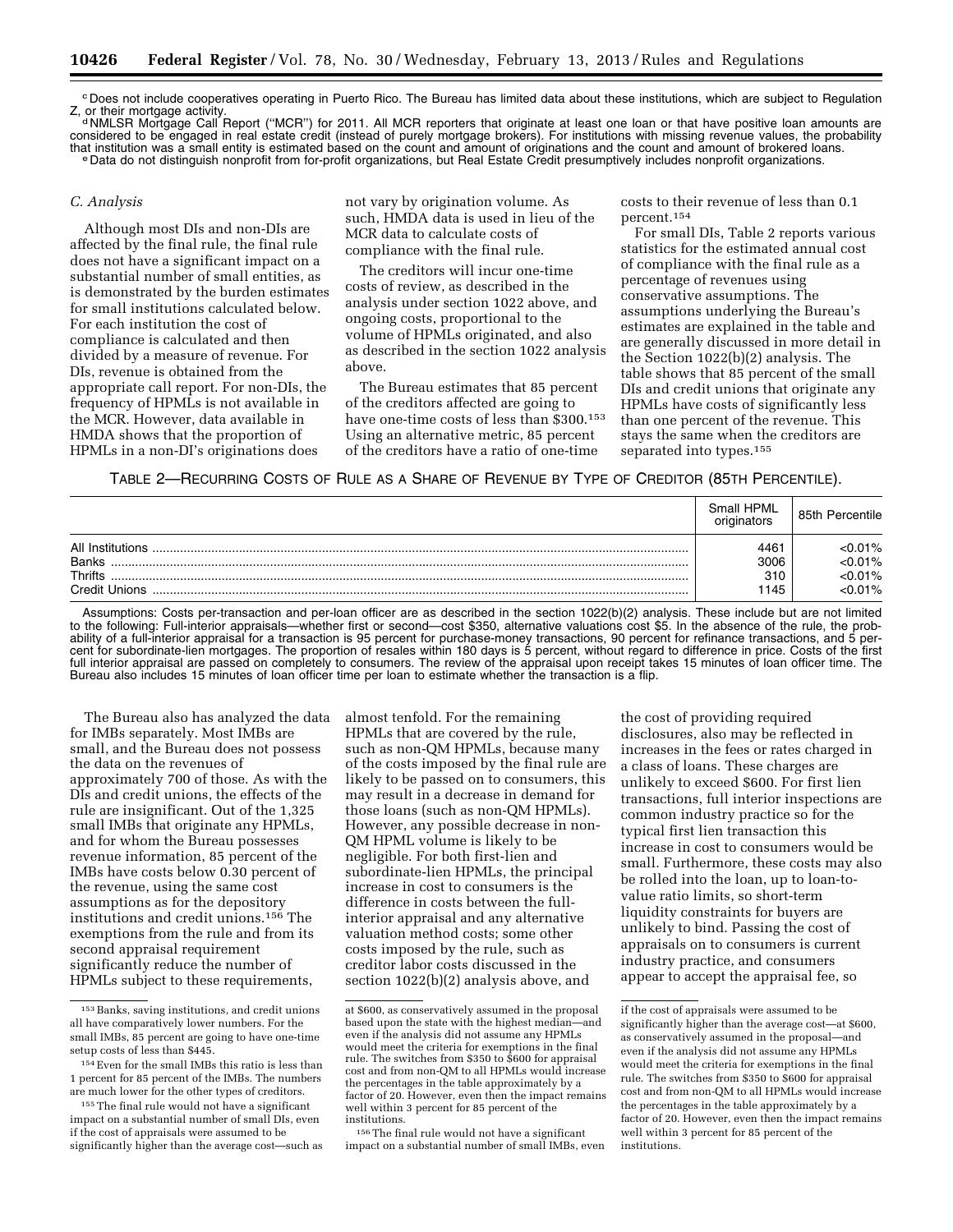there is unlikely to be an adverse effect on demand.

A more likely impact—albeit significantly reduced by the scope of exemptions adopted in the final rule would be on the volume of non-QM HPMLs secured by subordinate liens because, in practice, these are the transactions on which final rule imposes a change from the status quo, and also because the cost of a full interior appraisal is a larger proportion of the loan amount to the extent subordinate lien loan amounts generally are lower than first lien loan amounts. However, changes in the volume of subordinate lien non-QM HPMLs may be mitigated by consumers rolling the appraisal costs into the loan or the consumer and the creditor splitting the incremental cost of the full-interior appraisal if it is profitable for the creditor to do so. In addition, many creditors originating subordinate lien non-QM HPMLs can offer alternative products that are not subject to the rule, such as qualified mortgages or home equity lines of credit (HELOCs). Similarly, the costs imposed on creditors are sufficiently small that they are unlikely to result in a decrease in the supply of credit.

#### *D. Certification*

Accordingly, the Director of the Consumer Financial Protection Bureau certifies that this rule will not have a significant economic impact on a substantial number of small entities.

# FDIC

The RFA generally requires that, in connection with a final rulemaking, an agency prepare a final regulatory flexibility analysis that describes the impact of the final rule on small entities.157 A regulatory flexibility analysis is not required, however, if the agency certifies that the rule will not have a significant economic impact on a substantial number of small entities (defined in regulations promulgated by the Small Business Administration to include banking organizations with total assets of less than or equal to \$175 million) and publishes its certification along with a statement providing the factual basis for such certification in the **Federal Register** together with the rule.

As of March 31, 2012, there were approximately 2,571 small FDICsupervised banks, which include 2,410 state nonmember banks and 161 statechartered savings banks. The FDIC analyzed the 2010 Home Mortgage

Disclosure Act 158 (HMDA) dataset to determine how many loans by FDICsupervised banks might qualify as HPMLs under section 129H of TILA, as added by section 1471 of the Dodd-Frank Act.159 This analysis reflected that only 70 FDIC-supervised banks originated at least 100 HPMLs, with only four banks originating more than 500 HPMLs. Further, the FDICsupervised banks that met the definition of a small entity originated on average less than eight HPML loans each in 2010.

The three requirements 160 in the final rule that could impact small FDICsupervised institutions most significantly are:

1. Requiring an appraisal in connection with real estate financial transactions that previously did not require an appraisal,

2. mandating that the appraiser conduct a physical visit to the interior of the property, and

3. requiring a second appraisal at the lender's expense in certain situations.

As for the first potential impact, the FDIC notes that Part 323 of the FDIC Rules and Regulations 161 (Part 323) requires financial institutions to obtain an appraisal for federally related transactions unless an exemption applies. Part 323 grants an exemption to the appraisal requirement for real estaterelated financial transactions of \$250,000 or less. However, Part 323 requires financial institutions to obtain an appropriate evaluation that is consistent with safe and sound banking practices for such transactions. The final rule will supersede this exemption, resulting in creditors having to obtain an appraisal for an HPML transaction regardless of the transaction amount. The requirement to obtain an appraisal rather than an evaluation does not add much, if any, new burden on FDICsupervised institutions, as they are

159The FDIC notes that the exact number of small entities likely to be affected by the final rule is unknown because the FDIC lacks reliable sources for certain information.

160The requirements to provide consumers with a statement disclosing the purpose of the appraisal and to furnish consumers a copy of the appraisal without charge at least three days prior to closing should not create a significant new burden, as most FDIC-supervised institutions routinely provide required disclosures and copies of the appraisal to consumers in a timely manner. 161 12 CFR Part 323.

required by Part 323 to obtain some type of valuation of the mortgaged property. The final rule merely limits the type of permissible valuation to an appraisal for HPMLs.

As for the second potential impact, the final rule's requirement affects a lender only to the extent that a lender must instruct the appraiser to conduct a physical visit of the interior of the mortgaged property. USPAP and title XI of FIRREA, and the regulations prescribed thereunder, do not require appraisers to perform on-site visits. Instead, USPAP requires appraisers to include a certification which clearly states whether the appraiser has or has not personally inspected the subject property. During informal outreach conducted by the Agencies, outreach participants indicated that many creditors require appraisers to perform a physical inspection of the mortgaged property. This requirement is documented in the *Uniform Residential Appraisal Report* form used as a matter of practice in the industry, which includes a certification that the appraiser performed a complete visual inspection of the interior and exterior areas of the subject property. Outreach participants indicated that requiring a physical visit of the interior of the mortgaged property added, on average, an additional cost of about \$50 to the appraisal fee, which is paid by the applicant. Thus, the physical visit requirement creates a potential burden for the appraiser, not the lender, and the cost is born by the applicant.

As for the third potential impact, the final rule's requirement to conduct a second appraisal for certain transactions should not affect many FDIC-supervised banks. As previously indicated, FDICsupervised banks that meet the definition of a small entity originated an average of less than eight HPMLs each in 2010. According to estimates provided by FHFA, about 5 percent of single-family property sales in 2010 reflected situations in which the same property had been sold within a 180-day period. This information shows that most small FDIC-supervised banks will have to obtain a second appraisal for a nominal number of transactions at the bank's expense. The estimated cost of a second appraisal is between \$350 to \$600.

In sum, the FDIC believes that the final rule will not have a significant economic impact on a substantial number of small entities that it regulates in light of the fact that: (1) Part 323 already requires FDIC-supervised depository institutions to obtain some type of valuation for real estate-related financial transactions; (2) the

<sup>157</sup>*See* 5 U.S.C. 601 *et seq.* 

<sup>158</sup>The FDIC based its analysis on the HMDA data, as it provided a proxy for the characteristics of HPMLs. While the FDIC recognizes that fewer higher-priced loans were generated in 2010, a more historical review is not possible because the average offer price (a key data element for this review) was not added until the fourth quarter of 2009. The FDIC also recognizes that the HMDA data provides information relative to mortgage lending in metropolitan statistical areas, but not in rural areas.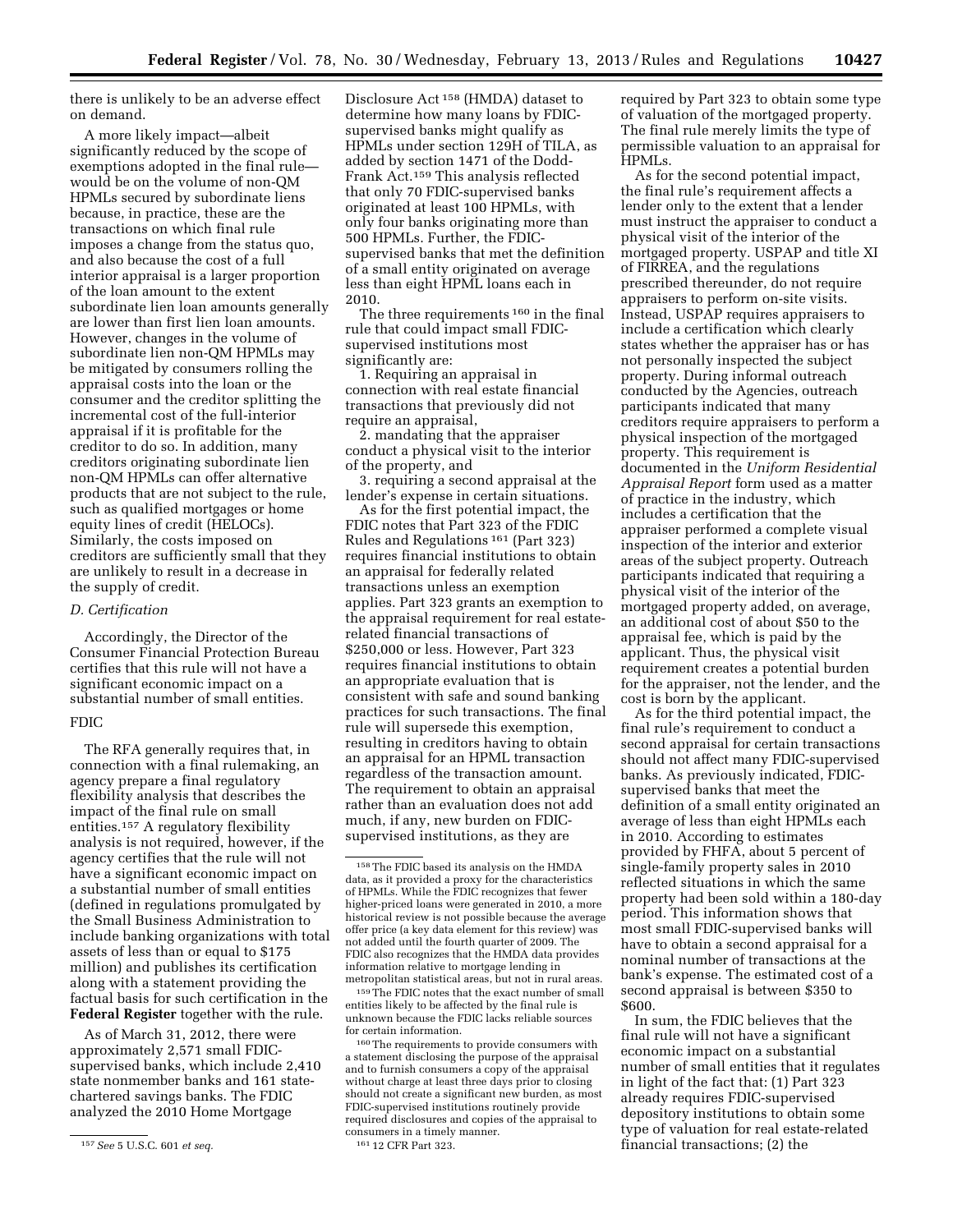requirement of conducting a physical visit of the interior of the mortgaged property creates a potential burden for an appraiser, rather than the lender, with the cost being born by the applicant; and (3) the second appraisal requirement should affect a nominal number of transactions. Accordingly, pursuant to section 605(b) of the RFA, the FDIC certifies that the final rule will not have a significant economic impact on a substantial number of small entities.

# FHFA

The final rule applies only to institutions in the primary mortgage market that originate mortgage loans. FHFA's regulated entities—Fannie Mae, Freddie Mac, and the Federal Home Loan Banks—operate in the secondary mortgage markets. In addition, these entities do not come within the meaning of small entities as defined in the Regulatory Flexibility Act. *See* 5 U.S.C. 601(6)).

### NCUA

The RFA generally requires that, in connection with a final rule, an agency prepare and make available for public comment a final regulatory flexibility analysis that describes the impact of the final rule on small entities.162 A regulatory flexibility analysis is not required, however, if the agency certifies that the rule will not have a significant economic impact on a substantial number of small entities and publishes its certification and a short, explanatory statement in the **Federal Register** together with the rule. NCUA defines small entities as small credit unions having less than ten million dollars in assets 163 in contrast to the definition of small entities in the rules issued by the Small Business Administration (SBA), which include banking organizations with total assets of less than or equal to \$175 million.

NCUA staff analyzed the 2010 Home Mortgage Disclosure Act (HMDA) dataset to determine how many loans by federally insured credit unions (FICUs) might qualify as HPMLs under section 129H of TILA.164 As of March 31, 2012, there were 2,475 FICUs that met NCUA's small entity definition but none of these institutions reported data to HMDA in 2010. For purposes of this rulemaking and for consistency with the

Agencies, NCUA reviewed the dataset for FICUs that met the small entity standard for banking organizations under the SBA's regulations. As of March 31, 2012, there were approximately 6,060 FICUs with total assets of \$175 million or less. Of the FICUs which reported 2010 HMDA data, 452 reported at least one HPML. The data reflects that only three FICUs originated at least 100 HPMLs, with no FICUs originating more than 500 HPMLs, and 88 percent of reporting FICUs originating ten HPMLs or less. Further, FICUs that met the SBA's definition of a small entity originated an average four HPML loans each in 2010.165

As previously discussed, section 1471 of the Dodd-Frank Act 166 generally prohibits a creditor from extending credit in the form of a HPML to any consumer without first:

• Obtaining a written appraisal performed by a certified or licensed appraiser who conducts a physical property visit of the interior of the property.

• Obtaining an additional appraisal from a different certified or licensed appraiser if the HPML finances the purchase or acquisition of a property from a seller at a higher price than the seller paid, within 180 days of the seller's purchase or acquisition. The additional appraisal must include an analysis of the difference in sale prices, changes in market conditions, and any improvements made to the property between the date of the previous sale and the current sale.

• Providing the applicant, at the time of the initial mortgage application, with a statement that any appraisal prepared for the mortgage is for the sole use of the creditor, and that the applicant may choose to have a separate appraisal conducted at the applicant's expense.

• Providing the applicant with one copy of each appraisal conducted in accordance with TILA section 129H without charge, at least three (3) days prior to the transaction closing date.

The final rule implements the appraisal requirements of section 1471 of the Dodd-Frank Act. Part 722 of NCUA's regulations 167 requires FICUs

to obtain an appraisal for federally related transactions unless an exemption applies. Part 722 grants an exemption to the appraisal requirement for real estate-related financial transactions of \$250,000 or less. However, part 722 requires FICUs to obtain an appropriate evaluation that is consistent with safe and sound practices for such transactions.

The final rule will supersede this exemption, resulting in FICUs having to obtain an appraisal for a HPML transaction regardless of the transaction amount. The requirement to obtain an appraisal rather than an evaluation does not pose a new burden to financial institutions, as they are required by part 722 to obtain some type of valuation of the mortgaged property. The final rule merely limits the type of permissible valuations to an appraisal for HPMLs.

The final rule's requirement to conduct a physical visit of the interior of the mortgaged property potentially adds an additional burden to the appraiser. The USPAP and title XI of FIRREA and the regulations prescribed thereunder do not require appraisers to perform on-site visits. Instead, USPAP requires appraisers to include a certification which clearly states whether the appraiser has or has not personally inspected the subject property. During informal outreach conducted by the Agencies, outreach participants indicated that many creditors require appraisers to perform a physical inspection of the mortgaged property. This requirement is documented in the *Uniform Residential Appraisal Report* form used as a matter of practice in the industry, which includes a certification that the appraiser performed a complete visual inspection of the interior and exterior areas of the subject property. Outreach participants indicated that requiring a physical visit of the interior of the mortgaged property added on average an additional cost of about \$50 to the appraisal fee, which is paid by the applicant.

In light of the fact that few loans made by FICUs would qualify as HPMLs, the fact that many creditors already require that an appraiser conduct an interior inspection of mortgage collateral property in connection with an appraisal; the fact that requiring an interior inspection would add a relatively small amount to the cost of an appraisal; and the various exemptions and exclusions from the requirements provided in the rule, NCUA believes the final rule will not have a significant economic impact on small FICUs.

For the reasons provided above, NCUA certifies that the final rule will

<sup>162</sup>*See* 5 U.S.C. 601 *et seq.* 

<sup>163</sup> 68 FR 31949 (May 29, 2003).

<sup>164</sup>NCUA based its analysis on the HMDA data, as it provided a proxy for the characteristics of HPMLs. The analysis is restricted to 2010 HMDA data because the average offer price (a key data element for this review) was not added in the HMDA data until the fourth quarter of 2009.

<sup>165</sup>With only a fraction of small FICUs reporting data to HMDA, NCUA also analyzed FICUs not observed in the HMDA data. Using the total number of real estate loans originated by FICUs with less than \$175M in total assets, NCUA estimated the average number of HPMLs per real estate loan originated. Using this ratio to interpolate the likely number of HPML originations, the analysis suggests that small FICUs originate on average less than two HPML loans each year.

<sup>166</sup>Codified at section 129H of the Truth-in-Lending Act, 15 U.S.C. 1631 *et seq.* 

<sup>167</sup> 12 CFR part 722.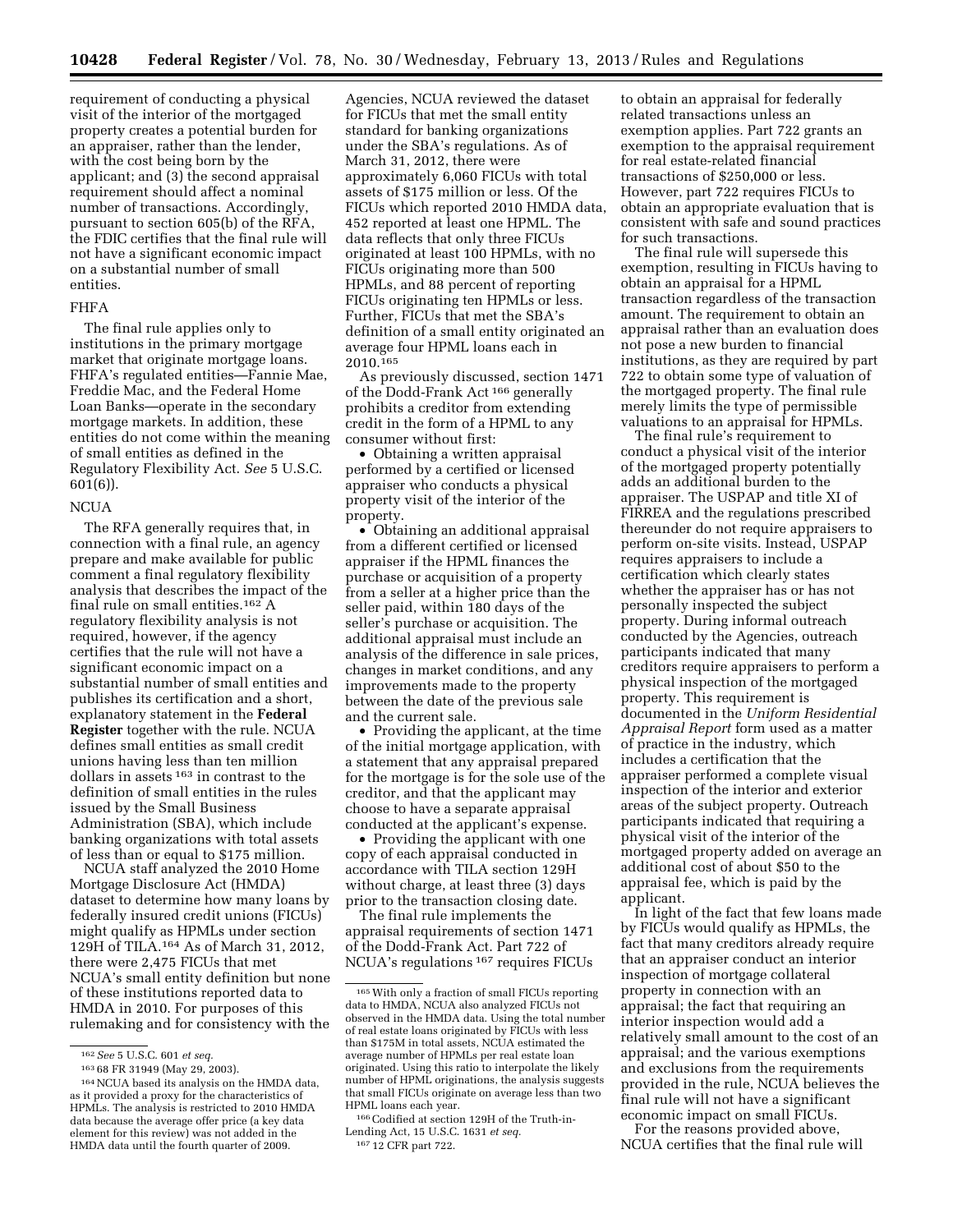not have a significant economic impact on a substantial number of small entities. Accordingly, a regulatory flexibility analysis is not required.

## Executive Order 13132

Executive Order 13132 encourages independent regulatory agencies to consider the impact of their actions on state and local interests. NCUA, an independent regulatory agency as defined in 44 U.S.C. 3502(5), voluntarily complies with the executive order to adhere to fundamental federalism principles. This final rule applies to Federally insured credit unions and will not have a substantial direct effect on the states, on the relationship between the national government and the states, or on the distribution of power and responsibilities among the various levels of government. NCUA has determined that this final rule does not constitute a policy that has federalism implications for purposes of the Executive Order.

The Treasury and General Government Appropriations Act, 1999—Assessment of Federal Regulations and Policies on Families

NCUA has determined this final rule will not affect family well-being within the meaning of section 654 of the Treasury and General Government Appropriations Act, 1999, Public Law 105–277, 112 Stat. 2681 (1998).

Small Business Regulatory Enforcement Fairness Act

The Small Business Regulatory Enforcement Fairness Act of 1996 168 (SBREFA) provides generally for congressional review of agency rules. A reporting requirement is triggered in instances where NCUA issues a final rule as defined by Section 551 of the Administrative Procedure Act.169 NCUA does not believe this final rule is a ''major rule'' within the meaning of the relevant sections of SBREFA. NCUA has submitted the rule to the Office of Management and Budget (OMB) for its determination.

### OCC

Pursuant to section 605(b) of the Regulatory Flexibility Act, 5 U.S.C. 605(b) (RFA), the regulatory flexibility analysis otherwise required under section 603 of the RFA is not required if the agency certifies that the final rule will not, if promulgated, have a significant economic impact on a substantial number of small entities (defined for purposes of the RFA to

include banks, savings institutions and other depository credit intermediaries with assets less than or equal to \$175 million 170 and trust companies with total assets of \$7 million or less) and publishes its certification and a short, explanatory statement in the **Federal Register** along with its final rule.

Section 1471 of the Dodd-Frank Act establishes a new TILA section 129H, which sets forth appraisal requirements applicable to higher-priced mortgage loans. A ''higher-priced mortgage'' generally is a closed-end consumer loan secured by a principal dwelling with an APR that exceeds the APOR by 1.5 percent for first-lien loans with a principal amount below the conforming loan limit, 2.5 percent for first-lien jumbo loans, or 3.5 percent for subordinate-liens. The definition of higher-priced mortgage loan expressly excludes qualified mortgages, as defined in TILA section 129C, as well as reverse mortgage loans that are qualified mortgages as defined in TILA section 129C.

Specifically, section 129H does not permit a creditor to extend credit in the form of a higher-priced mortgage loan to any consumer without first:

• Obtaining a written appraisal performed by a certified or licensed appraiser who conducts a physical property visit of the interior of the property.

• Obtaining an additional written appraisal from a different certified or licensed appraiser if the purpose of the higher-risk mortgage loan is to finance the purchase or acquisition of a mortgaged property from a seller within 180 days of the purchase or acquisition of the property by that seller at a price that was lower than the current sale price of the property. The additional written appraisal must include an analysis of the difference in sale prices, changes in market conditions, and any improvements made to the property between the date of the previous sale and the current sale.

• Providing the applicant, at the time of the initial mortgage application, with a statement that any written appraisal prepared for the mortgage is for the sole use of the creditor, and that the applicant may choose to have a separate appraisal conducted at the applicant's expense.

• Providing the applicant with one copy of each appraisal conducted in accordance with TILA section 129H

without charge, at least three (3) days prior to the transaction closing date.

The OCC currently supervises 1,926 banks (1,262 commercial banks, 65 trust companies, 552 federal savings associations, and 47 branches or agencies of foreign banks). We estimate that less than 1,400 of the banks supervised by the OCC are currently originating one- to four-family residential mortgage loans. Approximately 772 OCC supervised banks are small entities based on the SBA's definition of small entities for RFA purposes. Of these, the OCC estimates that 465 banks originate mortgages and therefore may be impacted by the final rule.

The OCC classifies the economic impact of total costs on a bank as significant if the total costs in a single year are greater than 5 percent of total salaries and benefits, or greater than 2.5 percent of total non-interest expense. The OCC estimates that the average cost per small bank will range from a lower bound of approximately \$10,000 to an upper bound of approximately \$18,000. Using the upper bound cost estimate, we believe the final rule will have a significant economic impact on three small banks, which is not a substantial number.

Therefore, we believe the final rule will not have a significant economic impact on a substantial number of small entities. The OCC certifies that the Final Rule would not, if promulgated, have a significant economic impact on a substantial number of small entities.

OCC Unfunded Mandates Reform Act of 1995 Determination

Section 202 of the Unfunded Mandates Reform Act of 1995 (2 U.S.C. 1532), requires the OCC to prepare a budgetary impact statement before promulgating a rule that includes a Federal mandate that may result in the expenditure by state, local, and tribal governments, in the aggregate, or by the private sector, of \$100 million or more in any one year (adjusted annually for inflation). The OCC has determined that this final rule will not result in expenditures by state, local, and tribal governments, or the private sector, of \$100 million or more in any one year. Accordingly, the OCC has not prepared a budgetary impact statement.

## **VII. Paperwork Reduction Act**

Certain provisions of this final rule contain ''collection of information'' requirements within the meaning of the Paperwork Reduction Act (PRA) of 1995 (44 U.S.C. 3501 *et seq.*). Under the PRA, the Agencies may not conduct or sponsor, and a person is not required to

<sup>168</sup>Public Law 104–121, 110 Stat. 857 (1996). 169 5 U.S.C. 551.

<sup>170</sup> ''A financial institution's asset are determined by averaging assets reported on its four quarterly financial statements for the preceding year.'' See footnote 8 of the U.S. Small Business Administration's Table of Size Standards.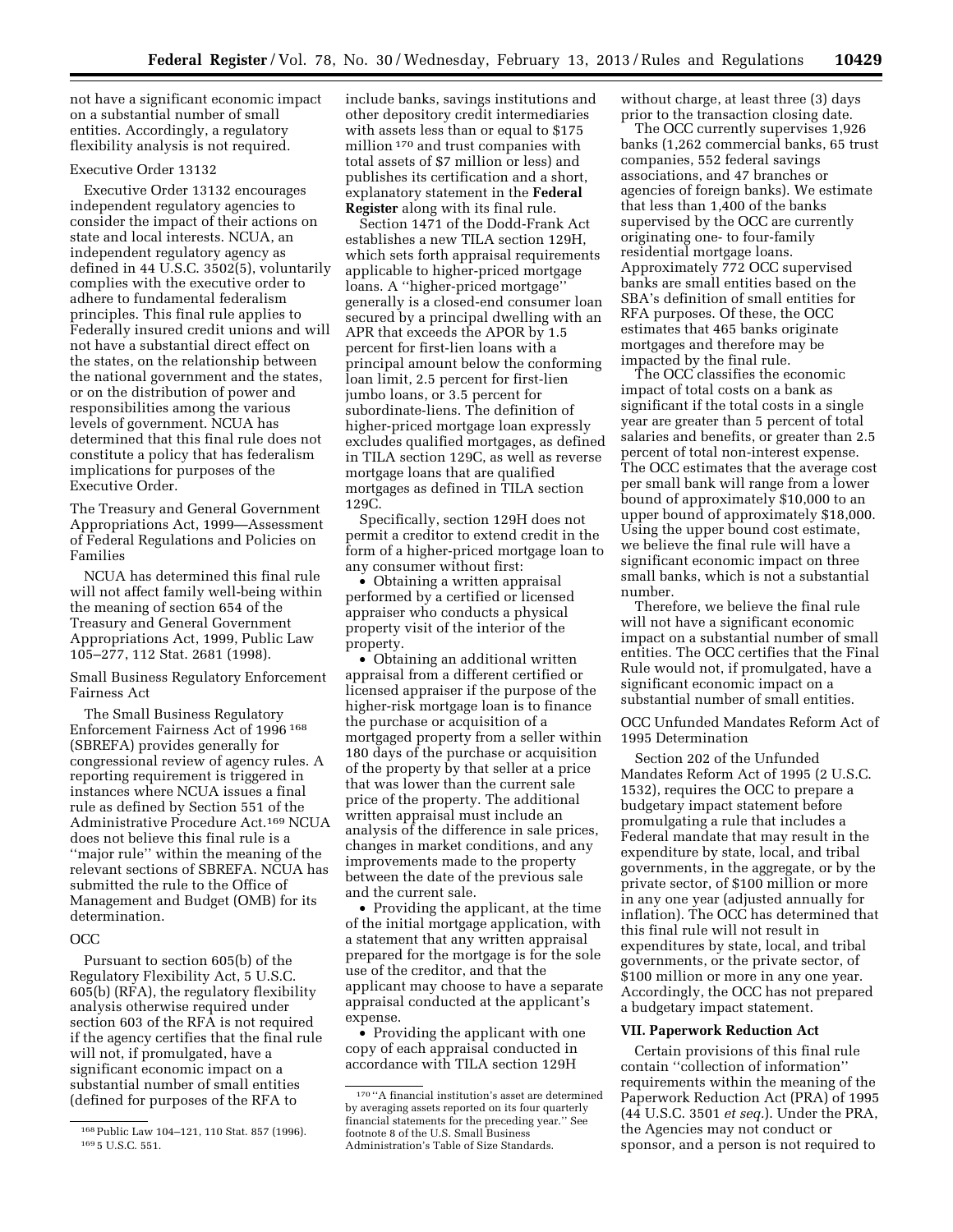respond to, an information collection unless the information collection displays a valid Office of Management and Budget (OMB) control number. The information collection requirements contained in this joint notice of final rulemaking have been submitted to OMB for review and approval by the Bureau, FDIC, NCUA, and OCC under section 3506 of the PRA and section 1320.11 of the OMB's implementing regulations (5 CFR part 1320). The Board reviewed the final rule under the authority delegated to the Board by OMB.

*Title of Information Collection:* HPML Appraisals.

*Frequency of Response:* Event generated.

*Affected Public:* Businesses or other for-profit and not-for-profit organizations.171

*Bureau:* Insured depository institutions with more than \$10 billion in assets, their depository institution affiliates, and certain non-depository mortgage institutions.172

*FDIC:* Insured state non-member banks, insured state branches of foreign banks, and certain subsidiaries of these entities.

*OCC:* National banks, Federal savings associations, Federal branches or agencies of foreign banks, or any operating subsidiary thereof.

*Board:* State member banks, uninsured state branches and agencies of foreign banks.

*NCUA:* Federally-insured credit unions.

*Abstract:* 

The collection of information requirements in this final rule are found in paragraphs (c)(3)(i), (c)(3)(ii), (c)(4), (c)(5), and (c)(6) of 12 CFR 1026.35. This information is required to protect consumers and promote the safety and soundness of creditors making HPMLs subject to 12 CFR 1026.35(c). This information is used by creditors to evaluate real estate collateral securing HPMLs subject to 12 CFR 1026.35(c) and by consumers entering these transactions. The collections of information are mandatory for creditors making HPMLs subject to 12 CFR 1026.35(c). The final rule requires that,

within three business days of application, a creditor provide a disclosure that informs consumers of the purpose of the appraisal, that the creditor will provide the consumer a copy of any appraisal, and that the consumer may choose to have a separate appraisal conducted at the expense of the consumer (Initial Appraisal Disclosure). *See* 12 CFR 1026.35(c)(5). If a loan is a HPML subject to 12 CFR 1026.35(c), then the creditor is required to obtain a written appraisal prepared by a certified or licensed appraiser who conducts a physical visit of the interior of the property that will secure the transaction (Written Appraisal), and provide a copy of the Written Appraisal to the consumer. *See* 12 CFR  $1026.35(c)(3)(i)$  and  $(c)(6)$ . To qualify for the safe harbor provided under the final rule, a creditor is required to review the Written Appraisal as specified in the text of the rule and Appendix N. *See* 12 CFR 1026.35(c)(3)(ii).

A creditor is required to obtain an additional appraisal (Additional Written Appraisal) for a HPML that is subject to 12 CFR 1026.35(c) if (1) the seller acquired the property securing the loan 90 or fewer days prior to the date of the consumer's agreement to acquire the property and the resale price exceeds the seller's acquisition price by more than 10 percent; or (2) the seller acquired the property securing the loan 91 to 180 days prior to the date of the consumer's agreement to acquire the property and the resale price exceeds the seller's acquisition price by more than 20 percent. *See* 12 CFR 1026.35(c)(4). The Additional Written Appraisal must meet the requirements described above and also analyze: (1) The difference between the price at which the seller acquired the property and the price the consumer agreed to pay, (2) changes in market conditions between the date the seller acquired the property and the date the consumer agreed to acquire the property, and (3) any improvements made to the property between the date the seller acquired the property and the date on which the consumer agreed to acquire the property. *See* 12 CFR 1026.35(c)(4)(iv). A creditor is also required to provide a copy of the Additional Written Appraisal to the consumer. 12 CFR 1026.35(c)(6).

### *Comments on Proposed PRA Estimate*

In the proposal, the Agencies proposed a Calculation of Estimated Burden based on the proposed requirements. The Agencies received one comment from a bank in response to the PRA estimate in the proposed rule. The commenter asserted that the

Agencies' proposed PRA estimates to comply with the new requirements were understated, but the commenter did not provide alternative estimates. The Agencies recognize that the amount of time required of institutions to comply with the requirements may vary; however, the Agencies continue to believe that estimates provided are reasonable averages.

The requirements provided in the final rule are substantially similar to those provided in the proposed rule. Based upon data available to the Bureau as described in its section 1022 analysis above and in the table below, the estimated burdens allocated to the Bureau are revised from the proposal to reflect an institution count based upon updated data and reduced to reflect those exemptions in the final rule for which the Bureau has identified data. Because these data were unavailable to the other Agencies before finalizing this PRA section, the other Agencies did not adjust the calculations to account for the exempted transactions provided in the final rule. Accordingly, the estimated burden calculations in the table below are overstated.

### *Calculation of Estimated Burden*

For the Initial Appraisal Disclosure, the creditor is required to provide a short, written disclosure within three days of application. Because the disclosure is classified as a warning label supplied by the Federal government, the Agencies are assigning it no burden for purposes of this PRA analysis.173

The estimated burden for the Written Appraisal requirements includes the creditor's burden of reviewing the Written Appraisal in order to satisfy the safe harbor criteria set forth in the rule and providing a copy of the Written Appraisal to the consumer. Additionally, as discussed above, an Additional Written Appraisal containing additional analyses is required in certain circumstances. The Additional Written Appraisal must meet the standards of the Written Appraisal. The Additional Written Appraisal is also required to be prepared by a certified or licensed appraiser different from the appraiser performing the Written Appraisal, and a copy of the Additional Written Appraisal must be provided to the consumer. The creditor must separately review the Additional Written Appraisal in order to qualify for

<sup>&</sup>lt;sup>171</sup>The burdens on the affected public generally are divided in accordance with the Agencies' respective administrative enforcement authority under TILA section 108, 15 U.S.C. 1607.

<sup>172</sup>The Bureau and the Federal Trade Commission (FTC) generally both have enforcement authority over non-depository institutions for Regulation Z. Accordingly, for purposes of this PRA analysis, the Bureau has allocated to itself half of the Bureau's estimated burden for non-depository mortgage institutions. The FTC is responsible for estimating and reporting to OMB its share of burden under this proposal.

<sup>173</sup>The public disclosure of information originally supplied by the Federal government to the recipient for the purpose of disclosure to the public is not included within the definition of ''collection of information.'' 5 CFR 1320.3(c)(2).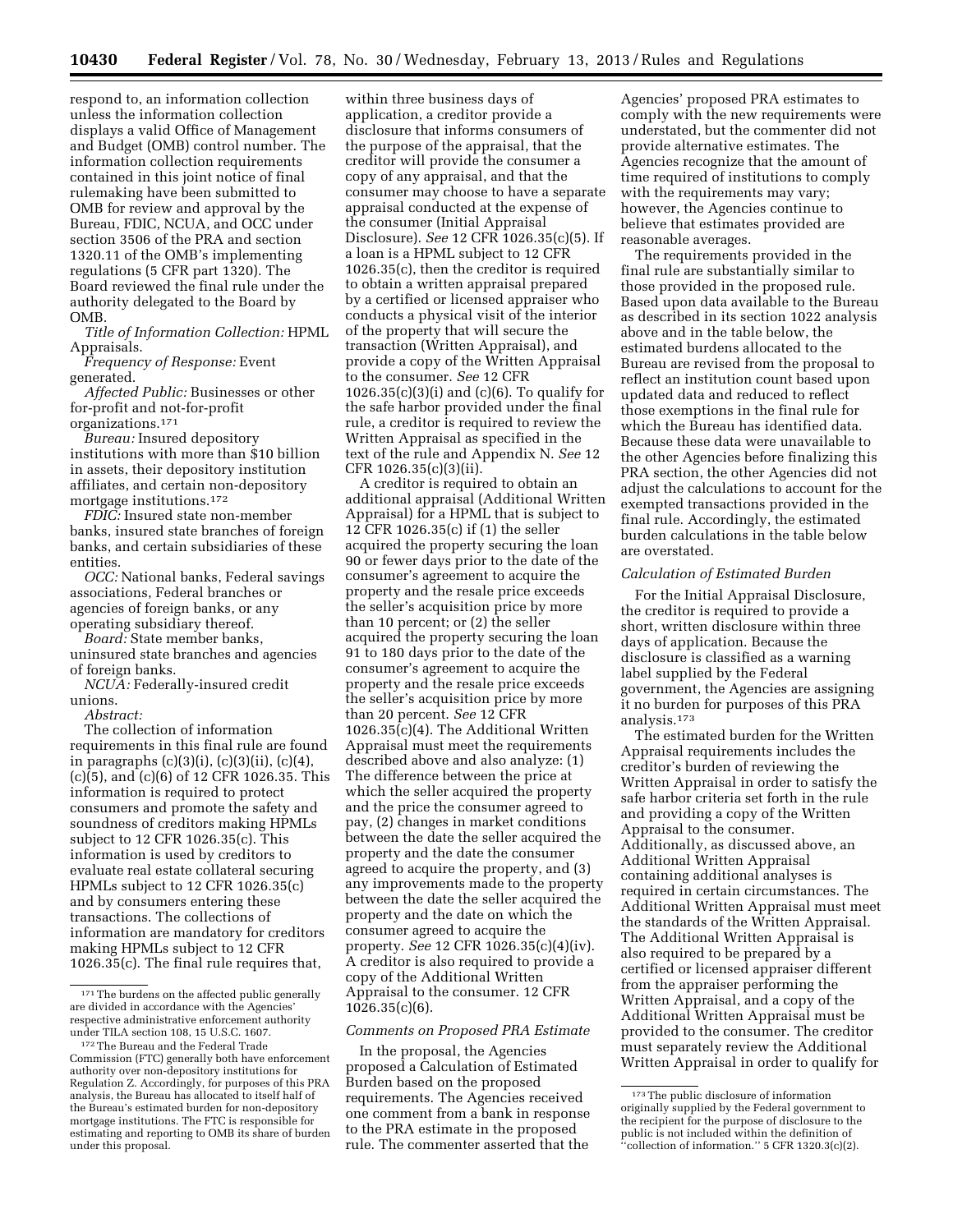the safe harbor provided in the final rule.

The Agencies estimate that respondents will take, on average, 15 minutes for each HPML that is subject to 12 CFR 1026.35(c) to review the Written Appraisal and to provide a copy of the Written Appraisal. The Agencies

estimate further that respondents will take, on average, 15 minutes for each HPML that is subject to 12 CFR 1026.35(c) to investigate and verify the need for an Additional Written Appraisal and, where necessary, an additional 15 minutes to review the Additional Written Appraisal and to

provide a copy of the Additional Written Appraisal. For the small fraction of loans requiring an Additional Written Appraisal, the burden is similar to that of the Written Appraisal. The following table summarizes these burden estimates.

*Estimated PRA Burden* 

## TABLE 3—SUMMARY OF PRA BURDEN HOURS FOR INFORMATION COLLECTIONS IN FINAL RULE

|                                                                         | Estimated<br>number of<br>respondents | Estimated<br>number of<br>appraisals<br>per<br>respondent <sup>174</sup> | Estimated<br>burden hours<br>per appraisal | Estimated<br>total annual<br>burden hours |
|-------------------------------------------------------------------------|---------------------------------------|--------------------------------------------------------------------------|--------------------------------------------|-------------------------------------------|
|                                                                         | [a]                                   | [b]                                                                      | [c]                                        | $[d] = (a^*b^*c)$                         |
| Review and Provide a Copy of Written Appraisal                          |                                       |                                                                          |                                            |                                           |
| Bureau 175 176 177.                                                     |                                       |                                                                          |                                            |                                           |
| Depository Inst. > \$10 B in total assets + Depository Inst. Affiliates | 132                                   | 6.21                                                                     | 0.25                                       | 205                                       |
|                                                                         | 2,853                                 | 0.38                                                                     | 0.25                                       | 178136                                    |
|                                                                         | 2,571                                 | 8                                                                        | 0.25                                       | 5.142                                     |
|                                                                         | 418                                   | 24                                                                       | 0.25                                       | 2,508                                     |
|                                                                         | 1.399                                 | 69                                                                       | 0.25                                       | 24.133                                    |
|                                                                         | 2,437                                 | 6                                                                        | 0.25                                       | 3,656                                     |
|                                                                         | 9,810                                 |                                                                          |                                            | 35,780                                    |
| Investigate and Verify Requirement for Additional Written Appraisal     |                                       |                                                                          |                                            |                                           |
| Bureau.                                                                 |                                       |                                                                          |                                            |                                           |
| Depository Inst. > \$10 B in total assets + Depository Inst. Affiliates | 132                                   | 20.05                                                                    | 0.25                                       | 662                                       |
|                                                                         | 2,853                                 | 1.22                                                                     | 0.25                                       | 435                                       |
|                                                                         | 2,571                                 | 15                                                                       | 0.25                                       | 9.641                                     |
|                                                                         | 418                                   | 24                                                                       | 0.25                                       | 2,508                                     |
|                                                                         |                                       | 69                                                                       | 0.25                                       | 24,133                                    |
|                                                                         | 1,399                                 |                                                                          |                                            |                                           |
|                                                                         | 2,437                                 | 6                                                                        | 0.25                                       | 3,656                                     |
|                                                                         | 9,810                                 |                                                                          |                                            | 41,035                                    |
| Review and Provide a Copy of Additional Written Appraisal               |                                       |                                                                          |                                            |                                           |
| Bureau.                                                                 |                                       |                                                                          |                                            |                                           |
| Depository Inst. > \$10 B in total assets + Depository Inst. Affiliates | 132                                   | 0.64                                                                     | 0.25                                       | 21                                        |
|                                                                         | 2,853                                 | 0.04                                                                     | 0.25                                       | 14                                        |
|                                                                         | 2,571                                 | 1                                                                        | 0.25                                       | 643                                       |
|                                                                         | 418                                   |                                                                          | 0.25                                       | 105                                       |
| OCC                                                                     | 1,399                                 | 3                                                                        | 0.25                                       | 1,049                                     |
|                                                                         | 2,437                                 | 0.3                                                                      | 0.25                                       | 183                                       |
|                                                                         | 9.810                                 |                                                                          |                                            | 2,015                                     |

Notes:

(1) Respondents include all institutions estimated to originate HPMLs that are subject to 12 CFR 1026.35(c).

(2) There may be an additional ongoing burden of roughly 75 hours for privately-insured credit unions estimated to originate HPMLs that are subject to 12 CFR 1026.35(c). The Bureau will assume half of the burden for non-depository institutions and the privately-insured credit unions.

Finally, respondents must also review the instructions and legal guidance

176The burden estimates allocated to the Bureau are updated using the data described in the Bureau's section 1022 analysis above, including significant burden reductions after accounting for qualified mortgages that are exempt from the final rule, and burden reductions after accounting for loans in rural areas that are exempt from the Additional Written Appraisal requirement in the final rule.

177There are 153 depository institutions (and their depository affiliates) that are subject to the Bureau's administrative enforcement authority. In addition, there are 146 privately-insured credit unions that are subject to the Bureau's administrative enforcement authority. For purposes of this PRA analysis, the Bureau's respondents

under Regulation Z are 135 depository institutions that originate either open or closed-end mortgages; 77 privately-insured credit unions that originate either open or closed-end mortgages; and an estimated 2,787 non-depository institutions that are subject to the Bureau's administrative enforcement authority. Unless otherwise specified, all references to burden hours and costs for the Bureau respondents for the collection under Regulation Z are based on a calculation that includes half of the burden for the estimated 2,787 non-depository institutions and 77 privately-insured credit unions.

178The Bureau assumes half of the burden for the IMBs and the credit unions supervised by the Bureau. The FTC assumes the burden for the other half.

<sup>174</sup>The ''Estimated Number of Appraisals Per Respondent'' reflects the estimated number of Written Appraisals and Additional Written Appraisals that will be performed solely to comply with the final rule. It does not include the number of appraisals that will continue to be performed under current industry practice, without regard to the final rule's requirements.

<sup>175</sup>The information collection requirements (ICs) in this final rule will be incorporated with the Bureau's existing collection associated with Truth in Lending Act (Regulation Z) 12 CFR 1026 (OMB No. 3170–0015).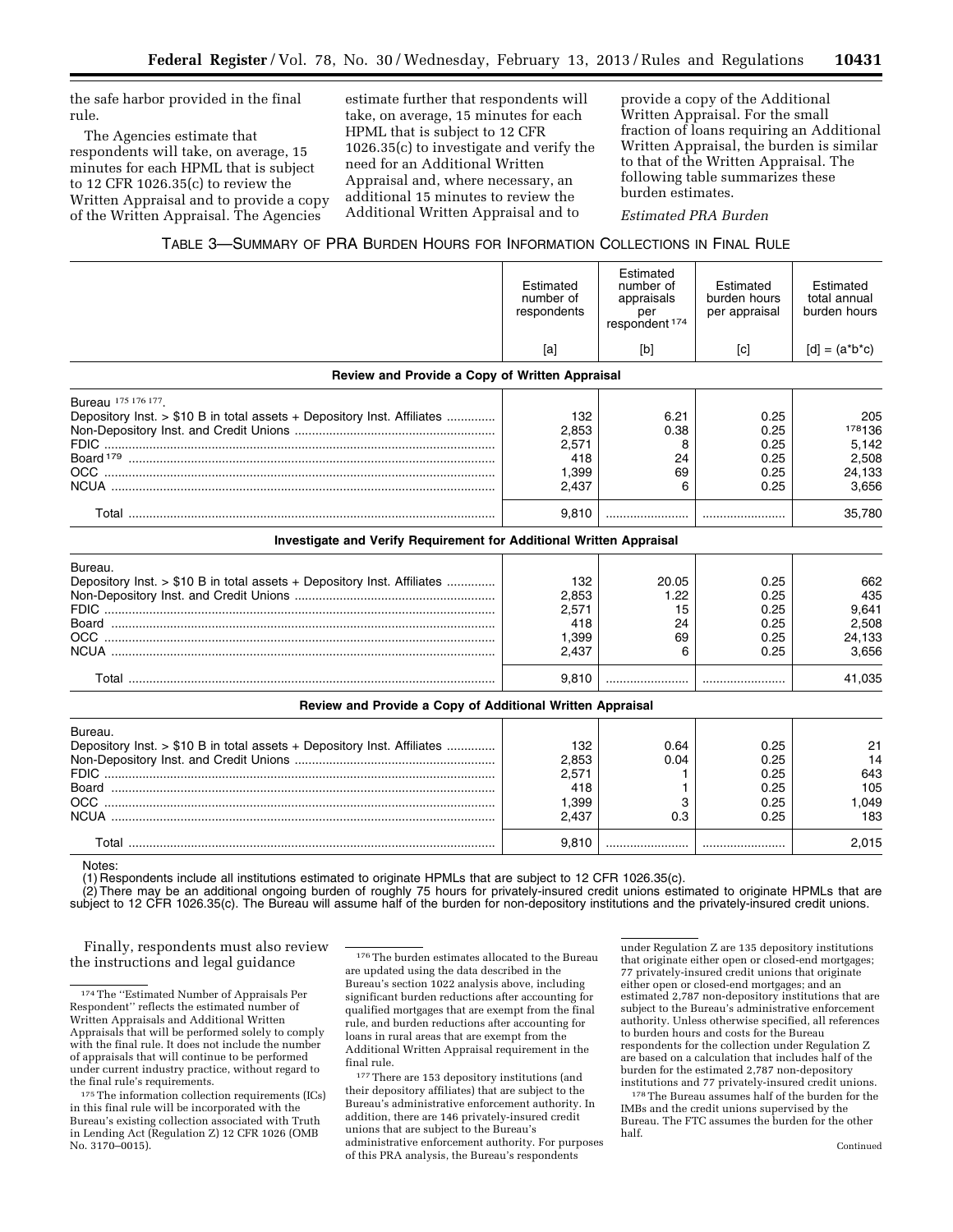associated with the final rule and train loan officers regarding the requirements of the final rule. The Agencies estimate that these one-time costs are as follows: Bureau: 36,383 hours; FDIC: 10,284 hours; Board 3,344 hours; OCC: 19,586 hours; NCUA: 7,311 hours.180

The Agencies have a continuing interest in the public's opinions of our collections of information. At any time, comments regarding the burden estimate, or any other aspect of this collection of information, including suggestions for reducing the burden, may be sent to the OMB desk officer for the Agencies by mail to U.S. Office of Management and Budget, Office of Information and Regulatory Affairs, Washington, DC 20503, or by the internet to *[http://](http://oira_submission@omb.eop.gov)* 

## *oira*\_*[submission@omb.eop.gov](mailto:oira_submission@omb.eop.gov)*, with copies to the Agencies at the addresses listed in the **ADDRESSES** section of this **SUPPLEMENTARY INFORMATION**.

#### *FHFA*

The final rule does not contain any collections of information applicable to the FHFA, requiring review by the Office of Management and Budget (OMB) under the Paperwork Reduction Act of 1995 (44 U.S.C. 3501, *et seq.*). Therefore, FHFA has not submitted any materials to OMB for review.

## **VIII. Section 302 of the Riegle Community Development and Regulatory Improvement Act**

Section 1400 of the Dodd Frank Act requires this rule to take effect not later than 12 months after the date of issuance of the final rule. This rule is issued on January 18, 2013 and will become effective on January 18, 2014. Section 302 of the Riegle Community Development and Regulatory Improvement Act of 1994 (''RCDRIA'') requires that, subject to certain exceptions, regulations issued by the OCC, the Board and the FDIC that impose additional reporting, disclosure, or other requirements on insured depository institutions, shall take effect on the first day of a calendar quarter which begins on or after the date on which the regulations are published in

final form. This effective date requirement does not apply if the issuing agency finds for good cause that the regulation should become effective before such time. 12 U.S.C. 4802.

The OCC, the Board and the FDIC find that good cause exists to establish an effective date for this rule other than the first date of a calendar quarter, specifically January 18, 2014. This rule incorporates key definitions from, and is designed to accommodate combined disclosures with, other new mortgagerelated rules being issued by the Bureau that also have effective dates on and around January 18, 2014. The consistent application of these rules will permit depository institutions to implement the systems, policies and procedures required to comply with this group of regulations in a coordinated and efficient way. In addition, insured depository institutions wishing to comply at the beginning of a calendar quarter prior to the effective date retain the flexibility to do so.

### **List of Subjects**

### *12 CFR Part 34*

Appraisal, Appraiser, Banks, Banking, Consumer protection, Credit, Mortgages, National banks, Reporting and recordkeeping requirements, Savings associations, Truth in Lending.

## *12 CFR Part 164*

Appraisals, Mortgages, Reporting and recordkeeping requirements, Savings associations, Truth in Lending.

#### *12 CFR Part 226*

Advertising, Appraisal, Appraiser, Consumer protection, Credit, Federal Reserve System, Mortgages, Reporting and recordkeeping requirements, Truth in lending.

## *12 CFR Part 722*

Appraisal, Credit, Credit unions, Mortgages, Reporting and recordkeeping requirements.

#### *12 CFR Part 1026*

Advertising, Appraisal, Appraiser, Banking, Banks, Consumer protection, Credit, Credit unions, Mortgages, National banks, Reporting and recordkeeping requirements, Savings associations, Truth in lending.

#### *12 CFR Part 1222*

Government sponsored enterprises, Mortgages, Appraisals.

### **Department of the Treasury**

# **Office of the Comptroller of the Currency**

#### **Authority and Issuance**

For the reasons set forth in the preamble, the OCC amends 12 CFR parts 34 and 164, as follows:

## **PART 34—REAL ESTATE LENDING AND APPRAISALS**

■ 1. The authority citation for part 34 is revised to read as follows:

**Authority:** 12 U.S.C. 1 *et seq.,* 25b, 29, 93a,371, 1463, 1464, 1465,1701j–3, 1828(o), 3331 *et seq.,* 5101 *et seq.,* 5412(b)(2)(B) and 15 U.S.C. 1639h.

■ 2. Subpart G to part 34 is added to read as follows:

## **Subpart G— Appraisals for Higher-Priced Mortgage Loans**

Sec.

- 34.201 Authority, purpose, and scope.
- 34.202 Definitions applicable to higherpriced mortgage loans.
- 34.203 Appraisals for higher-priced mortgage loans.
- Appendix A to Subpart G—Higher-Priced Mortgage Loan Appraisal Safe Harbor Review
- Appendix B to Subpart G—Illustrative Written Source Documents for Higherpriced Mortgage Loan Appraisal Rules Appendix C to Subpart G—OCC

Interpretations

## **Subpart G—Appraisals for Higher-Priced Mortgage Loans**

#### **§ 34.201 Authority, purpose and scope.**

(a) *Authority.* This subpart is issued by the Office of the Comptroller of the Currency under 12 U.S.C. 93a, 12 U.S.C. 1463, 1464 and 15 U.S.C. 1639h.

(b) *Purpose.* The OCC adopts this subpart pursuant to the requirements of section 129H of the Truth in Lending Act (15 U.S.C. 1639h) which provides that a creditor, including a national bank or operating subsidiary, a Federal branch or agency or a Federal savings association or operating subsidiary, may not extend credit in the form of a higher-risk mortgage without complying with the requirements of section 129H of the Truth in Lending Act (15 U.S.C. 1639h) and this subpart G. The definition of a higher-risk mortgage in section 129H is consistent with the definition of a higher-priced mortgage loan under Regulation Z, 12 CFR part 1026. Specifically, 12 CFR 1026.35 defines a higher-priced mortgage loan as a closed-end consumer credit transaction secured by the consumer's principal dwelling with an annual percentage rate that exceeds the average prime offer rate for a comparable

<sup>179</sup>The ICs in this rule will be incorporated with the Board's Reporting, Recordkeeping, and Disclosure Requirements associated with Regulation Z (Truth in Lending), 12 CFR part 226, and Regulation AA (Unfair or Deceptive Acts or Practices), 12 CFR part 227 (OMB No. 7100-0199). The burden estimates provided in this rule pertain only to the ICs associated with this final rule.

<sup>180</sup>Estimated one-time burden is calculated assuming a fixed burden per institution to review the regulations and fixed burden per estimated loan officer in training costs. As a result of the different size and mortgage activities across institutions, the average per-institution one-time burdens vary across the Agencies.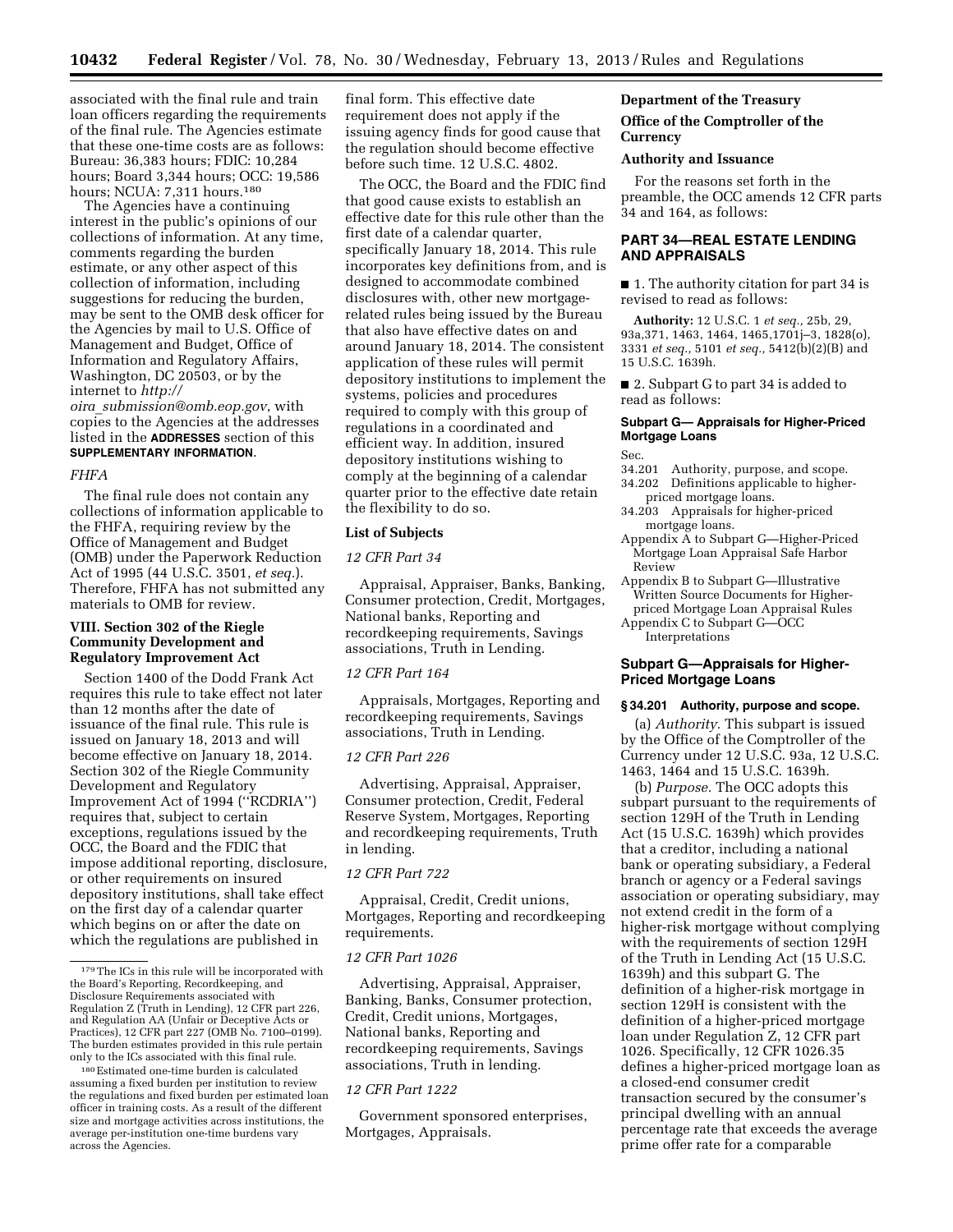transaction as of the date the interest rate is set:

(1) By 1.5 or more percentage points, for a loan secured by a first lien with a principal obligation at consummation that does not exceed the limit in effect as of the date the transaction's interest rate is set for the maximum principal obligation eligible for purchase by Freddie Mac;

(2) By 2.5 or more percentage points, for a loan secured by a first lien with a principal obligation at consummation that exceeds the limit in effect as of the date the transaction's interest rate is set for the maximum principal obligation eligible for purchase by Freddie Mac; or

(3) By 3.5 or more percentage points, for a loan secured by a subordinate lien.

(c) *Scope.* This subpart applies to higher-priced mortgage loan transactions entered into by national banks and their operating subsidiaries, Federal branches and agencies and Federal savings associations and operating subsidiaries of savings associations.

(d) *Official Interpretations.* Appendix C to this subpart sets out OCC Interpretations of the requirements imposed by the OCC pursuant to this subpart.

### **§ 34.202 Definitions applicable to higherpriced mortgage loans.**

(a) Creditor has the same meaning as in 12 CFR 1026.2(a)(17).

(b) Higher-priced mortgage loan has the same meaning as in 12 CFR 1026.35(a)(1).

(c) Reverse mortgage has the same meaning as in 12 CFR 1026.33(a).

### **§ 34.203 Appraisals for higher-priced mortgage loans.**

(a) *Definitions.* For purposes of this section:

(1) *Certified or licensed appraiser*  means a person who is certified or licensed by the State agency in the State in which the property that secures the transaction is located, and who performs the appraisal in conformity with the Uniform Standards of Professional Appraisal Practice and the requirements applicable to appraisers in title XI of the Financial Institutions Reform, Recovery, and Enforcement Act of 1989, as amended (12 U.S.C. 3331 *et seq.*), and any implementing regulations, in effect at the time the appraiser signs the appraiser's certification.

(2) *Manufactured home* has the same meaning as in 24 CFR 3280.2*.* 

(3) *National Registry* means the database of information about State certified and licensed appraisers maintained by the Appraisal

Subcommittee of the Federal Financial Institutions Examination Council.

(4) *State agency* means a ''State appraiser certifying and licensing agency'' recognized in accordance with section 1118(b) of the Financial Institutions Reform, Recovery, and Enforcement Act of 1989 (12 U.S.C. 3347(b)) and any implementing regulations.

(b) *Exemptions.* The requirements in paragraphs (c) through (f) of this section do not apply to the following types of transactions:

(1) A qualified mortgage as defined in 12 CFR 1026.43(e).

(2) A transaction secured by a new manufactured home.

(3) A transaction secured by a mobile home, boat, or trailer.

(4) A transaction to finance the initial construction of a dwelling.

(5) A loan with a maturity of 12 months or less, if the purpose of the loan is a ''bridge'' loan connected with the acquisition of a dwelling intended to become the consumer's principal dwelling.

(6) A reverse-mortgage transaction subject to 12 CFR 1026.33(a).

(c) *Appraisals required*—(1) *In general.* Except as provided in paragraph (b) of this section, a creditor shall not extend a higher-priced mortgage loan to a consumer without obtaining, prior to consummation, a written appraisal of the property to be mortgaged. The appraisal must be performed by a certified or licensed appraiser who conducts a physical visit of the interior of the property that will secure the transaction.

(2) *Safe harbor.* A creditor obtains a written appraisal that meets the requirements for an appraisal required under paragraph (c)(1) of this section if the creditor:

(i) Orders that the appraiser perform the appraisal in conformity with the Uniform Standards of Professional Appraisal Practice and title XI of the Financial Institutions Reform, Recovery, and Enforcement Act of 1989, as amended (12 U.S.C. 3331 *et seq.*), and any implementing regulations in effect at the time the appraiser signs the appraiser's certification;

(ii) Verifies through the National Registry that the appraiser who signed the appraiser's certification was a certified or licensed appraiser in the State in which the appraised property is located as of the date the appraiser signed the appraiser's certification;

(iii) Confirms that the elements set forth in appendix A to this subpart are addressed in the written appraisal; and

(iv) Has no actual knowledge contrary to the facts or certifications contained in the written appraisal.

(d) *Additional appraisal for certain higher-priced mortgage loans*—(1) *In general.* Except as provided in paragraphs (b) and (d)(7) of this section, a creditor shall not extend a higherpriced mortgage loan to a consumer to finance the acquisition of the consumer's principal dwelling without obtaining, prior to consummation, two written appraisals, if:

(i) The seller acquired the property 90 or fewer days prior to the date of the consumer's agreement to acquire the property and the price in the consumer's agreement to acquire the property exceeds the seller's acquisition price by more than 10 percent; or

(ii) The seller acquired the property 91 to 180 days prior to the date of the consumer's agreement to acquire the property and the price in the consumer's agreement to acquire the property exceeds the seller's acquisition price by more than 20 percent.

(2) *Different certified or licensed appraisers.* The two appraisals required under paragraph (d)(1) of this section may not be performed by the same certified or licensed appraiser.

(3) *Relationship to general appraisal requirements.* If two appraisals must be obtained under paragraph (d)(1) of this section, each appraisal shall meet the requirements of paragraph (c)(1) of this section.

(4) *Required analysis in the additional appraisal.* One of the two required appraisals must include an analysis of:

(i) The difference between the price at which the seller acquired the property and the price that the consumer is obligated to pay to acquire the property, as specified in the consumer's agreement to acquire the property from the seller;

(ii) Changes in market conditions between the date the seller acquired the property and the date of the consumer's agreement to acquire the property; and

(iii) Any improvements made to the property between the date the seller acquired the property and the date of the consumer's agreement to acquire the property.

(5) *No charge for the additional appraisal.* If the creditor must obtain two appraisals under paragraph (d)(1) of this section, the creditor may charge the consumer for only one of the appraisals.

(6) *Creditor's determination of prior sale date and price*—(i) *Reasonable diligence.* A creditor must obtain two written appraisals under paragraph (d)(1) of this section unless the creditor can demonstrate by exercising reasonable diligence that the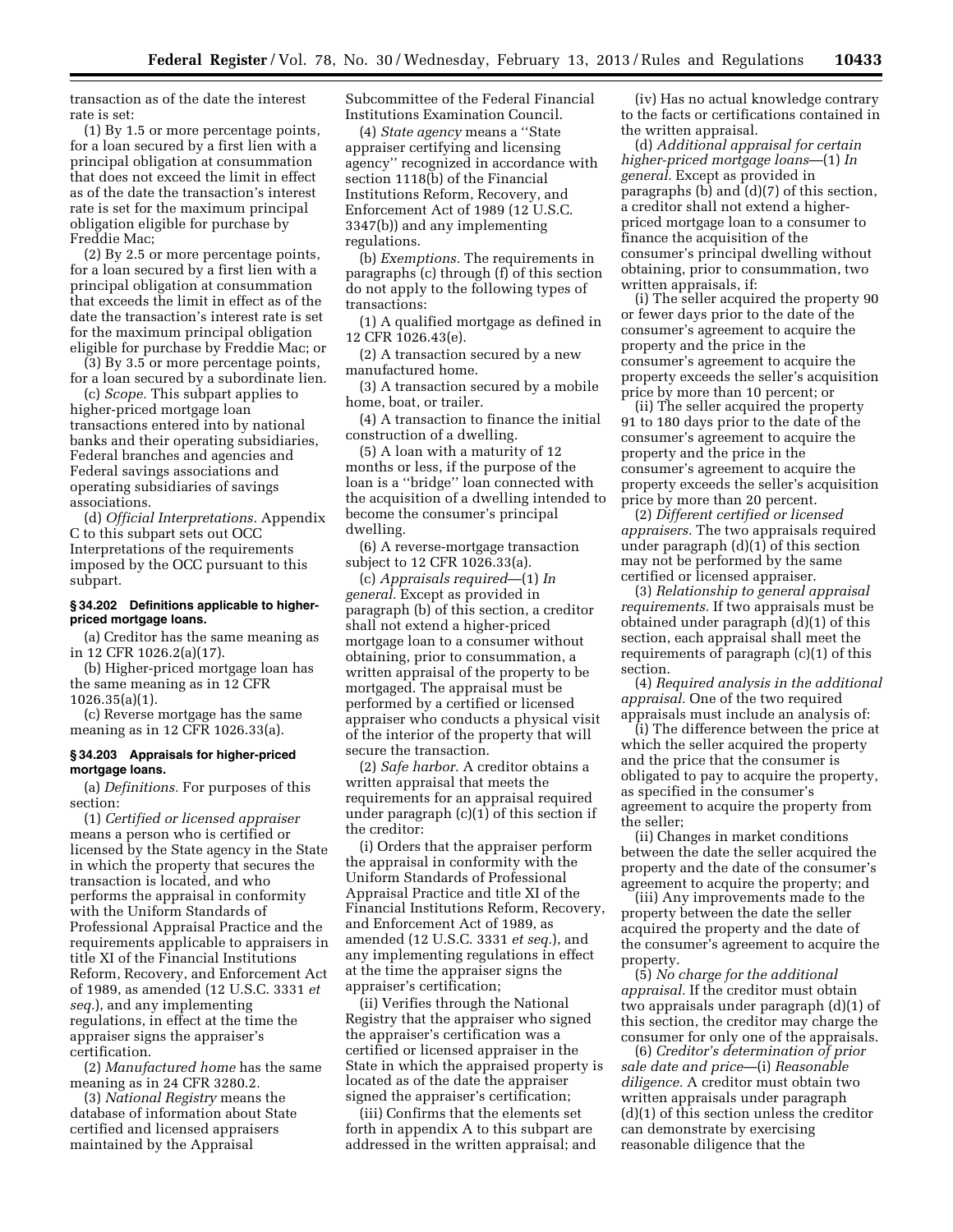requirement to obtain two appraisals does not apply. A creditor acts with reasonable diligence if the creditor bases its determination on information contained in written source documents, such as the documents listed in appendix B to this subpart.

(ii) *Inability to determine prior sale date or price—modified requirements for additional appraisal.* If, after exercising reasonable diligence, a creditor cannot determine whether the conditions in paragraphs (d)(1)(i) and (d)(1)(ii) are present and therefore must obtain two written appraisals in accordance with paragraphs (d)(1) through (d)(5) of this section, one of the two appraisals shall include an analysis of the factors in paragraph (d)(4) of this section only to the extent that the information necessary for the appraiser to perform the analysis can be determined.

(7) *Exemptions from the additional appraisal requirement.* The additional appraisal required under paragraph (d)(1) of this section shall not apply to extensions of credit that finance a consumer's acquisition of property:

(i) From a local, State or Federal government agency;

(ii) From a person who acquired title to the property through foreclosure, deed-in-lieu of foreclosure, or other similar judicial or non-judicial procedure as a result of the person's exercise of rights as the holder of a defaulted mortgage loan;

(iii) From a non-profit entity as part of a local, State, or Federal government program under which the non-profit entity is permitted to acquire title to single-family properties for resale from a seller who acquired title to the property through the process of foreclosure, deed-in-lieu of foreclosure, or other similar judicial or non-judicial procedure;

(iv) From a person who acquired title to the property by inheritance or pursuant to a court order of dissolution of marriage, civil union, or domestic partnership, or of partition of joint or marital assets to which the seller was a party;

(v) From an employer or relocation agency in connection with the relocation of an employee;

(vi) From a servicemember, as defined in 50 U.S.C. App. 511(1), who received a deployment or permanent change of station order after the servicemember purchased the property;

(vii) Located in an area designated by the President as a federal disaster area, if and for as long as the Federal financial institutions regulatory agencies, as defined in 12 U.S.C. 3350(6), waive the requirements in title

XI of the Financial Institutions Reform, Recovery, and Enforcement Act of 1989, as amended (12 U.S.C. 3331 *et seq.*), and any implementing regulations in that area; or

(viii) Located in a rural county, as defined in 12 CFR 1026.35(b)(2)(iv)(A).

(e) *Required disclosure*—(1) *In general.* Except as provided in paragraph (b) of this section, a creditor shall disclose the following statement, in writing, to a consumer who applies for a higher-priced mortgage loan: ''We may order an appraisal to determine the property's value and charge you for this appraisal. We will give you a copy of any appraisal, even if your loan does not close. You can pay for an additional appraisal for your own use at your own cost.'' Compliance with the disclosure requirement in Regulation B, 12 CFR 1002.14(a)(2), satisfies the requirements of this paragraph.

(2) *Timing of disclosure.* The disclosure required by paragraph (e)(1) of this section shall be delivered or placed in the mail no later than the third business day after the creditor receives the consumer's application for a higher-priced mortgage loan subject to this section. In the case of a loan that is not a higher-priced mortgage loan subject to this section at the time of application, but becomes a higherpriced mortgage loan subject to this section after application, the disclosure shall be delivered or placed in the mail not later than the third business day after the creditor determines that the loan is a higher-priced mortgage loan subject to this section.

(f) *Copy of appraisals*—(1) *In general.*  Except as provided in paragraph (b) of this section, a creditor shall provide to the consumer a copy of any written appraisal performed in connection with a higher-priced mortgage loan pursuant to paragraphs (c) and (d) of this section.

(2) *Timing.* A creditor shall provide to the consumer a copy of each written appraisal pursuant to paragraph (f)(1) of this section:

(i) No later than three business days prior to consummation of the loan; or

(ii) In the case of a loan that is not consummated, no later than 30 days after the creditor determines that the loan will not be consummated.

(3) *Form of copy.* Any copy of a written appraisal required by paragraph (f)(1) of this section may be provided to the applicant in electronic form, subject to compliance with the consumer consent and other applicable provisions of the Electronic Signatures in Global and National Commerce Act (E-Sign Act) (15 U.S.C. 7001 *et seq.*).

(4) *No charge for copy of appraisal.* A creditor shall not charge the consumer

for a copy of a written appraisal required to be provided to the consumer pursuant to paragraph (f)(1) of this section.

(g) *Relation to other rules.* The rules in this section 34.203 were adopted jointly by the Board of Governors of the Federal Reserve System (the Board), the OCC, the Federal Deposit Insurance Corporation, the National Credit Union Administration, the Federal Housing Finance Agency, and the Consumer Financial Protection Bureau (Bureau). These rules are substantively identical to the Board's and the Bureau's higherpriced mortgage loan appraisal rules published separately in 12 CFR 226.43 (for the Board) and 12 CFR 1026.35(a) and (c) (for the Bureau).

### **Appendix A to Subpart G — Higher-Priced Mortgage Loan Appraisal Safe Harbor Review**

To qualify for the safe harbor provided in § 34.203(c)(2), a creditor must confirm that the written appraisal:

1. Identifies the creditor who ordered the appraisal and the property and the interest being appraised.

2. Indicates whether the contract price was analyzed.

3. Addresses conditions in the property's neighborhood.

4. Addresses the condition of the property and any improvements to the property.

5. Indicates which valuation approaches were used, and includes a reconciliation if more than one valuation approach was used.

6. Provides an opinion of the property's market value and an effective date for the opinion.

7. Indicates that a physical property visit of the interior of the property was performed.

8. Includes a certification signed by the appraiser that the appraisal was prepared in accordance with the requirements of the Uniform Standards of Professional Appraisal Practice.

9. Includes a certification signed by the appraiser that the appraisal was prepared in accordance with the requirements of title XI of the Financial Institutions Reform, Recovery and Enforcement Act of 1989, as amended (12 U.S.C. 3331 *et seq.*), and any implementing regulations.

# **Appendix B to Subpart G—Illustrative Written Source Documents for Higher-Priced Mortgage Loan Appraisal Rules**

A creditor acts with reasonable diligence under  $\S 34.203(d)(6)(i)$  if the creditor bases its determination on information contained in written source documents, such as:

1. A copy of the recorded deed from the seller.

- 2. A copy of a property tax bill.
- 3. A copy of any owner's title insurance policy obtained by the seller.

4. A copy of the RESPA settlement statement from the seller's acquisition (*i.e.,*  the HUD–1 or any successor form).

5. A property sales history report or title report from a third-party reporting service.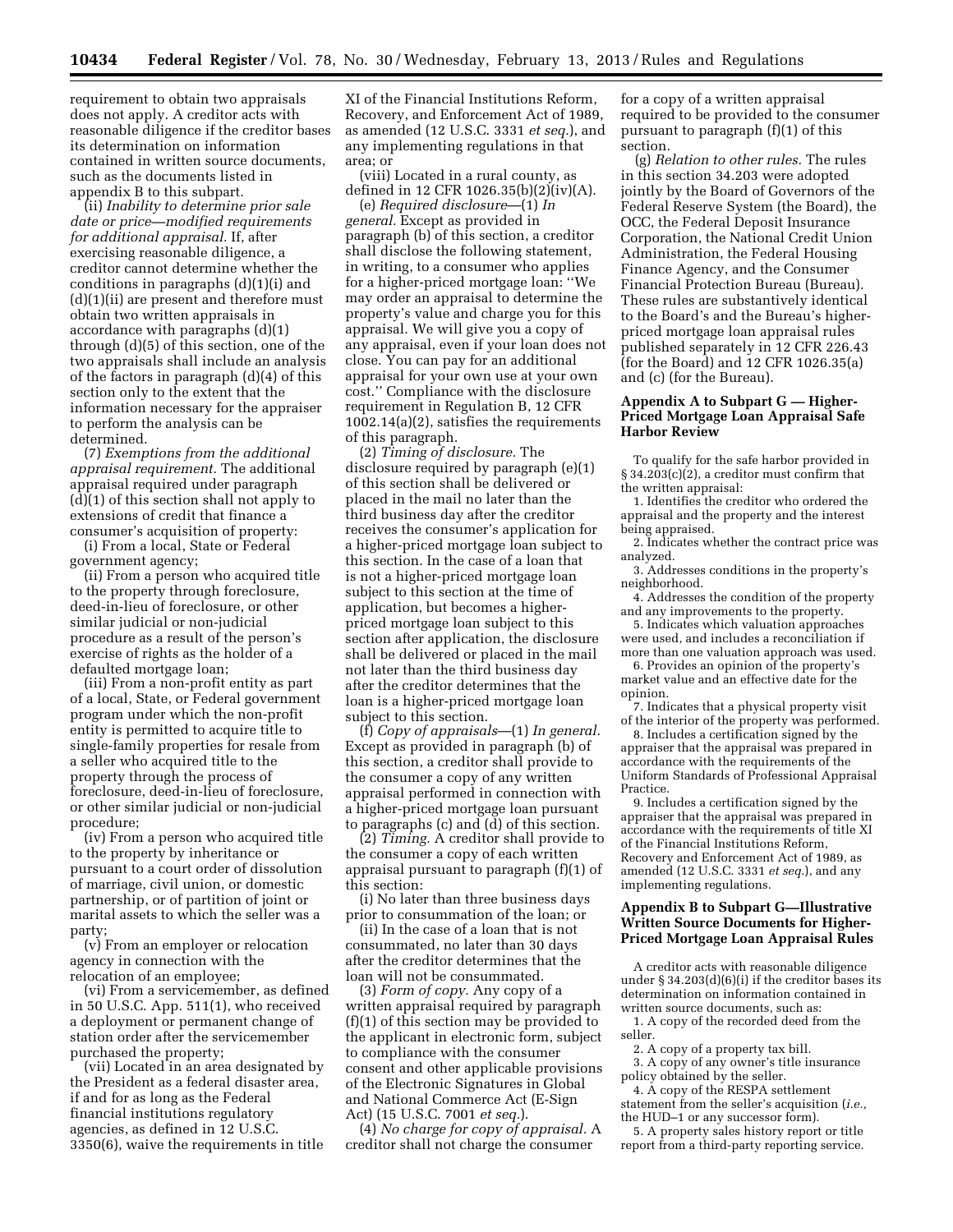6. Sales price data recorded in multiple listing services.

7. Tax assessment records or transfer tax records obtained from local governments.

8. A written appraisal performed in compliance with  $\S 34.203(c)(1)$  for the same transaction.

9. A copy of a title commitment report detailing the seller's ownership of the property, the date it was acquired, or the price at which the seller acquired the property.

10. A property abstract.

### **Appendix C to Subpart G—OCC Interpretations**

#### **Section 34.202—Definitions applicable to higher-priced mortgage loans**

1. *Staff Interpretations.* Section 34.202 incorporates definitions from Regulation Z, 12 CFR part 1026. These OCC Interpretations of 12 CFR part 34, subpart G, incorporate the Official Staff Interpretations to the Bureau's Regulation Z associated with those definitions, at 12 CFR part 1026, Supplement I.

#### **Section 34.203—Appraisals for higherpriced mortgage loans**

*34.203(a) Definitions.* 

*34.203(a)(1) Certified or licensed appraiser.* 

1. *USPAP.* The Uniform Standards of Professional Appraisal Practice (USPAP) are established by the Appraisal Standards Board of the Appraisal Foundation (as defined in 12 U.S.C. 3350(9)). Under § 34.203(a)(1), the relevant USPAP standards are those found in the edition of USPAP in effect at the time the appraiser signs the appraiser's certification.

2. *Appraiser's certification.* The appraiser's certification refers to the certification that must be signed by the appraiser for each appraisal assignment. This requirement is specified in USPAP Standards Rule 2–3.

3. *FIRREA title XI and implementing regulations.* The relevant regulations are those prescribed under section 1110 of the Financial Institutions Reform, Recovery, and Enforcement Act of 1989 (FIRREA), as amended (12 U.S.C. 3339), that relate to an appraiser's development and reporting of the appraisal in effect at the time the appraiser signs the appraiser's certification. Paragraph (3) of FIRREA section 1110 (12 U.S.C. 3339(3)), which relates to the review of appraisals, is not relevant for determining whether an appraiser is a certified or licensed appraiser under § 34.203(a)(1).

*34.203(b) Exemptions.* 

*Paragraph 34.203(b)(2).* 

1. *Secured by new manufactured home.* A transaction secured by a new manufactured home, regardless of whether the transaction is also secured by the land on which it is sited, is not a ''higher-priced mortgage loan'' subject to the appraisal requirements of § 34.203.

*Paragraph 34.203(b)(3).* 

1. *Secured by a mobile home.* For purposes of the exemption in § 34.203(b)(3), a mobile home does not include a manufactured home, as defined in § 34.203(a)(2).

*Paragraph 34.203(b)(4).* 

1. *Construction-to-permanent loans.*  Section 34.203 does not apply to a

transaction to finance the initial construction of a dwelling. This exclusion applies to a construction-only loan as well as to the construction phase of a construction-topermanent loan. Section 34.203 does apply, however, to permanent financing that replaces a construction loan, whether the permanent financing is extended by the same or a different creditor, unless the permanent financing is otherwise exempt from the requirements of § 34.203. *See* § 34.203(b). When a construction loan may be permanently financed by the same creditor, the general disclosure requirements for closed-end credit pursuant to Regulation Z (12 CFR 1026.17) provide that the creditor may give either one combined disclosure for both the construction financing and the permanent financing, or a separate set of disclosures for each of the two phases as though they were two separate transactions. *See* 12 CFR 1026.17(c)(6)(ii) and the Official Staff Interpretations to the Bureau's Regulation Z, comment 17(c)(6)–2. Which disclosure option a creditor elects under § 1026.17(c) $\overline{6}$ )(ii) does not affect the determination of whether the permanent phase of the transaction is subject to § 34.203. When the creditor discloses the two phases as separate transactions, the annual percentage rate for the permanent phase must be compared to the average prime offer rate for a transaction that is comparable to the permanent financing to determine coverage under § 34.203. When the creditor discloses the two phases as a single transaction, a single annual percentage rate, reflecting the appropriate charges from both phases, must be calculated for the transaction in accordance with 12 CFR 1026.35(a)(1) (incorporated into 12 CFR part 34, subpart G by § 34.202) and appendix D to 12 CFR part 1026. The annual percentage rate must be compared to the average prime offer rate for a transaction that is comparable to the permanent financing to determine coverage under § 34.203. If the transaction is determined to be a higher-priced mortgage loan not otherwise exempt under § 34.203(b), only the permanent phase is subject to the requirements of § 34.203.

*34.203(c) Appraisals required.* 

*34.203(c)(1) In general.* 

1. *Written appraisal—electronic transmission.* To satisfy the requirement that the appraisal be ''written,'' a creditor may obtain the appraisal in paper form or via electronic transmission.

*34.203(c)(2) Safe harbor.* 

1. *Safe harbor.* A creditor that satisfies the safe harbor conditions in § 34.203(c)(2)(i) through (iv) complies with the appraisal requirements of  $\S 34.203(c)(1)$ . A creditor that does not satisfy the safe harbor conditions in § 34.203(c)(2)(i) through (iv) does not necessarily violate the appraisal requirements of  $\S 34.203(c)(1)$ .

2. *Appraiser's certification.* For purposes of § 34.203(c)(2), the appraiser's certification refers to the certification specified in item 9 of appendix A to this subpart. *See also*  comment 34.203(a)(1)–2.

*Paragraph 34.203(c)(2)(iii).* 

1. *Confirming elements in the appraisal.* To confirm that the elements in appendix A to this subpart are included in the written

appraisal, a creditor need not look beyond the face of the written appraisal and the appraiser's certification.

*34.203(d) Additional appraisal for certain higher-priced mortgage loans.* 

1. *Acquisition.* For purposes of § 34.203(d), the terms ''acquisition'' and ''acquire'' refer to the acquisition of legal title to the property pursuant to applicable State law, including by purchase.

*34.203(d)(1) In general.* 

1. *Appraisal from a previous transaction.*  An appraisal that was previously obtained in connection with the seller's acquisition or the financing of the seller's acquisition of the property does not satisfy the requirements to obtain two written appraisals under § 34.203(d)(1).

2. *90-day, 180-day calculation.* The time periods described in § 34.203(d)(1)(i) and (ii) are calculated by counting the day after the date on which the seller acquired the property, up to and including the date of the consumer's agreement to acquire the property that secures the transaction. For example, assume that the creditor determines that date of the consumer's acquisition agreement is October 15, 2012, and that the seller acquired the property on April 17, 2012. The first day to be counted in the 180-day calculation would be April 18, 2012, and the last day would be October 15, 2012. In this case, the number of days from April 17 would be 181, so an additional appraisal is not required.

3. *Date seller acquired the property.* For purposes of  $\S 34.203(d)(1)(i)$  and (ii), the date on which the seller acquired the property is the date on which the seller became the legal owner of the property pursuant to applicable State law.

4. *Date of the consumer's agreement to acquire the property.* For the date of the consumer's agreement to acquire the property under  $\S 34.203(d)(1)(i)$  and (ii), the creditor should use the date on which the consumer and the seller signed the agreement provided to the creditor by the consumer. The date on which the consumer and the seller signed the agreement might not be the date on which the consumer became contractually obligated under State law to acquire the property. For purposes of  $\S 34.203(d)(1)(i)$  and (ii), a creditor is not obligated to determine whether and to what extent the agreement is legally binding on both parties. If the dates on which the consumer and the seller signed the agreement differ, the creditor should use the later of the two dates.

5. *Price at which the seller acquired the property.* The price at which the seller acquired the property refers to the amount paid by the seller to acquire the property. The price at which the seller acquired the property does not include the cost of financing the property.

6. *Price the consumer is obligated to pay to acquire the property.* The price the consumer is obligated to pay to acquire the property is the price indicated on the consumer's agreement with the seller to acquire the property. The price the consumer is obligated to pay to acquire the property from the seller does not include the cost of financing the property. For purposes of § 34.203 $(d)(1)(i)$  and (ii), a creditor is not obligated to determine whether and to what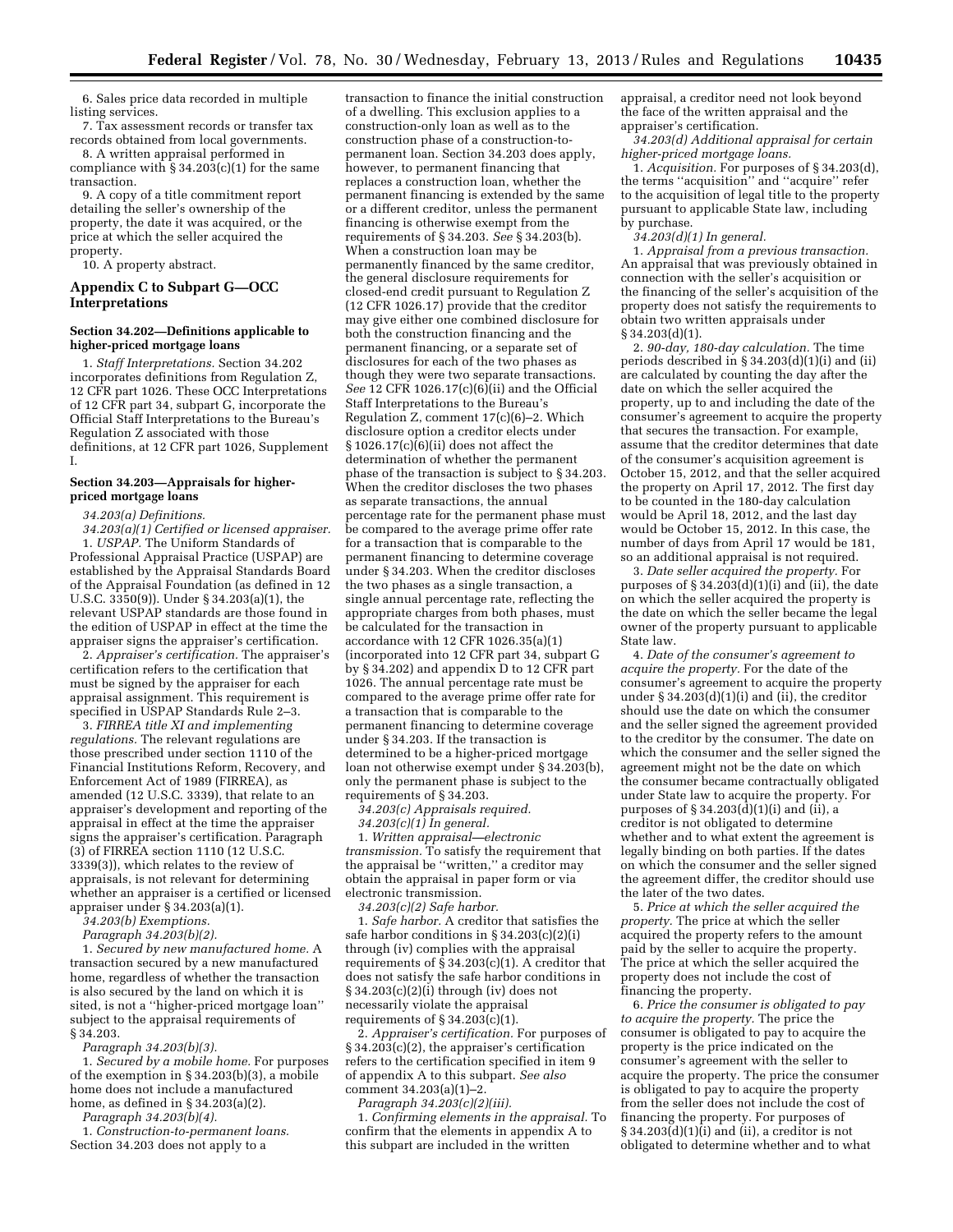extent the agreement is legally binding on both parties. *See also* comment 34.203(d)(1)– 4.

*34.203(d)(2) Different certified or licensed appraisers.* 

1. *Independent appraisers.* The requirements that a creditor obtain two separate appraisals under § 34.203(d)(1), and that each appraisal be conducted by a different licensed or certified appraiser under § 34.203(d)(2), indicate that the two appraisals must be conducted independently of each other. If the two certified or licensed appraisers are affiliated, such as by being employed by the same appraisal firm, then whether they have conducted the appraisal independently of each other must be determined based on the facts and circumstances of the particular case known to the creditor.

*34.203(d)(3) Relationship to general appraisal requirements.* 

1. *Safe harbor.* When a creditor is required to obtain an additional appraisal under § 34.203(d)(1), the creditor must comply with the requirements of both  $\S 34.203(c)(1)$  and § 34.203(d)(2) through (5) for that appraisal. The creditor complies with the requirements of § 34.203(c)(1) for the additional appraisal if the creditor meets the safe harbor conditions in  $\S 34.203(c)(2)$  for that appraisal.

*34.203(d)(4) Required analysis in the additional appraisal.* 

1. *Determining acquisition dates and prices used in the analysis of the additional appraisal.* For guidance on identifying the date on which the seller acquired the property, see comment 34.203(d)(1)–3. For guidance on identifying the date of the consumer's agreement to acquire the property, see comment 34.203(d)(1)–4. For guidance on identifying the price at which the seller acquired the property, see comment 34.203(d)(1)–5. For guidance on identifying the price the consumer is obligated to pay to acquire the property, see comment  $34.203(d)(1)-6.$ 

*34.203(d)(5) No charge for additional appraisal.* 

1. *Fees and mark-ups.* The creditor is prohibited from charging the consumer for the performance of one of the two appraisals required under  $\S 34.203(d)(1)$ , including by imposing a fee specifically for that appraisal or by marking up the interest rate or any other fees payable by the consumer in connection with the higher-priced mortgage loan.

*34.203(d)(6) Creditor's determination of prior sale date and price.* 

*34.203(d)(6)(i) In general.* 

1. *Estimated sales price.* If a written source document describes the seller's acquisition price in a manner that indicates that the price described is an estimated or assumed amount and not the actual price, the creditor should look at an alternative document to satisfy the reasonable diligence standard in determining the price at which the seller acquired the property.

2. *Reasonable diligence—oral statements insufficient.* Reliance on oral statements of interested parties, such as the consumer, seller, or mortgage broker, does not constitute reasonable diligence under § 34.203(d)(6)(i).

3. *Lack of information and conflicting information—two appraisals required.* If a

creditor is unable to demonstrate that the requirement to obtain two appraisals under § 34.203(d)(1) does not apply, the creditor must obtain two written appraisals before extending a higher-priced mortgage loan subject to the requirements of § 34.203 *See also* comment 34.203(d)(6)(ii)–1. For example:

i. Assume a creditor orders and reviews the results of a title search, which shows that a prior sale occurred between 91 and 180 days ago, but not the price paid in that sale. Thus, based on the title search, the creditor would not be able to determine whether the price the consumer is obligated to pay under the consumer's acquisition agreement is more than 20 percent higher than the seller's acquisition price, pursuant to  $§ 34.203(d)(1)(ii)$ . Before extending a higherpriced mortgage loan subject to the appraisal requirements of § 34.203, the creditor must either: perform additional diligence to ascertain the seller's acquisition price and, based on this information, determine whether two written appraisals are required; or obtain two written appraisals in compliance with § 34.203(d)(6). *See also*  comment 34.203(d)(6)(ii)–1.

ii. Assume a creditor reviews the results of a title search indicating that the last recorded purchase was more than 180 days before the consumer's agreement to acquire the property. Assume also that the creditor subsequently receives a written appraisal indicating that the seller acquired the property between 91 and 180 days before the consumer's agreement to acquire the property. In this case, unless one of these sources is clearly wrong on its face, the creditor would not be able to determine whether the seller acquired the property within 180 days of the date of the consumer's agreement to acquire the property from the seller, pursuant to § 34.203(d)(1)(ii). Before extending a higher-priced mortgage loan subject to the appraisal requirements of § 34.203, the creditor must either: perform additional diligence to ascertain the seller's acquisition date and, based on this information, determine whether two written appraisals are required; or obtain two written appraisals in compliance with § 34.203(d)(6). *See also* comment 34.203(d)(6)(ii)–1.

*34.203(d)(6)(ii) Inability to determine prior sales date or price—modified requirements for additional appraisal.* 

1. *Required analysis.* In general, the additional appraisal required under  $§ 34.203(d)(1)$  should include an analysis of the factors listed in § 34.203(d)(4)(i) through (iii). However, if, following reasonable diligence, a creditor cannot determine whether the conditions in  $\S 34.203(d)(1)(i)$  or (ii) are present due to a lack of information or conflicting information, the required additional appraisal must include the analyses required under § 34.203(d)(4)(i) through (iii) only to the extent that the information necessary to perform the analyses is known. For example, assume that a creditor is able, following reasonable diligence, to determine that the date on which the seller acquired the property occurred between 91 and 180 days prior to the date of the consumer's agreement to acquire the property. However, the creditor is

unable, following reasonable diligence, to determine the price at which the seller acquired the property. In this case, the creditor is required to obtain an additional written appraisal that includes an analysis under  $\S 34.203(d)(4)(ii)$  and (iii) of the changes in market conditions and any improvements made to the property between the date the seller acquired the property and the date of the consumer's agreement to acquire the property. However, the creditor is not required to obtain an additional written appraisal that includes analysis under § 34.203(d)(4)(i) of the difference between the price at which the seller acquired the property and the price that the consumer is obligated to pay to acquire the property.

*34.203(d)(7) Exemptions from the additional appraisal requirement. Paragraph 34.203(d)(7)(iii).* 

1. *Non-profit entity.* For purposes of § 34.203(d)(7)(iii), a ''non-profit entity'' is a person with a tax exemption ruling or determination letter from the Internal Revenue Service under section 501(c)(3) of the Internal Revenue Code of 1986 (12 U.S.C. 501(c)(3)).

*Paragraph 34.203(d)(7)(viii).*  1. *Bureau table of rural counties.* The Bureau publishes on its Web site a table of rural counties under 12 CFR 1026.35(b)(2)(iv)(A) for each calendar year by the end of that calendar year. *See* Official Staff Interpretations to the Bureau's Regulation Z, comment 35(b)(2)(iv)–1. A property securing an HPML subject to § 34.203 is in a rural county under § 34.203(d)(7)(viii) if the county in which the property is located is on the table of rural counties most recently published by the Bureau. For example, for a transaction occurring in 2015, assume that the Bureau most recently published a table of rural counties at the end of 2014. The property securing the transaction would be located in a rural county for purposes of  $\S 34.203(d)(7)(viii)$  if the county is on the table of rural counties published by the Bureau at the end of 2014.

*34.203(e) Required disclosure.* 

*34.203(e)(1) In general.* 

1. *Multiple applicants.* When two or more consumers apply for a loan subject to this section, the creditor is required to give the disclosure to only one of the consumers.

2. *Appraisal independence requirements not affected.* Nothing in the text of the consumer notice required by § 34.203(e)(1) should be construed to affect, modify, limit, or supersede the operation of any legal, regulatory, or other requirements or standards relating to independence in the conduct of appraisals or restrictions on the use of borrower-ordered appraisals by creditors.

*34.203(f) Copy of appraisals.* 

*34.203(f)(1) In general.* 

1. *Multiple applicants.* When two or more consumers apply for a loan subject to this section, the creditor is required to give the copy of each required appraisal to only one of the consumers.

*34.203(f)(2) Timing.* 

1. *''Provide.''* For purposes of the requirement to provide a copy of the appraisal within a specified time under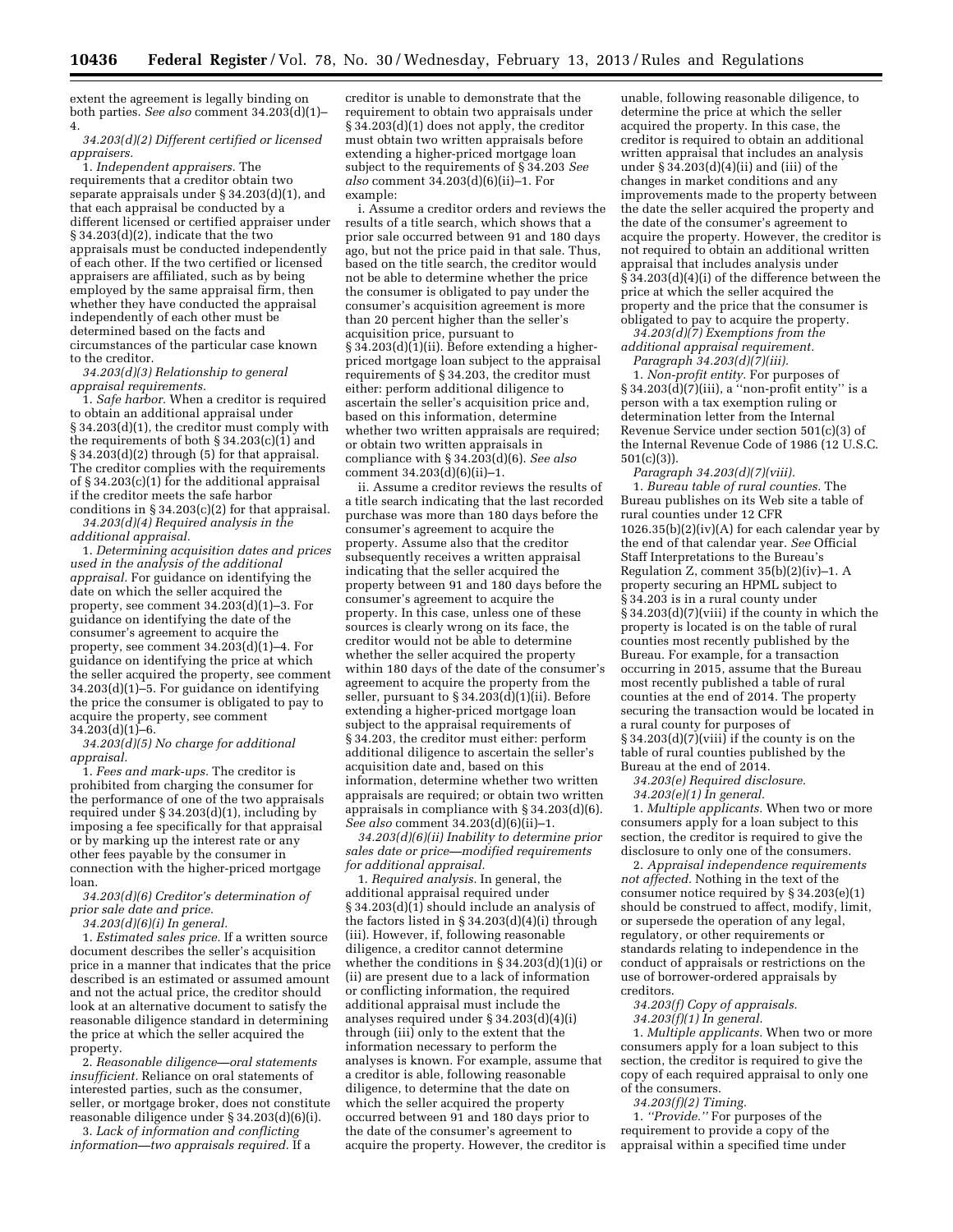§ 34.203(f)(2), ''provide'' means ''deliver.'' Delivery occurs three business days after mailing or delivering the copies to the lastknown address of the applicant, or when evidence indicates actual receipt by the applicant (which, in the case of electronic receipt, must be based upon consent that complies with the E-Sign Act), whichever is earlier.

2. *''Receipt'' of the appraisal.* For appraisals prepared by the creditor's internal appraisal staff, the date of ''receipt'' is the date on which the appraisal is completed.

3. *No waiver.* Regulation B, 12 CFR 1002.14(a)(1), allowing the consumer to waive the requirement that the appraisal copy be provided three business days before consummation, does not apply to higherpriced mortgage loans subject to § 34.203. A consumer of a higher-priced mortgage loan subject to § 34.302 may not waive the timing requirement to receive a copy of the appraisal under § 34.203(f)(1).

*34.203(f)(4) No charge for copy of appraisal.* 

1. *Fees and mark-ups.* The creditor is prohibited from charging the consumer for any copy of an appraisal required to be provided under § 34.203(f)(1), including by imposing a fee specifically for a required copy of an appraisal or by marking up the interest rate or any other fees payable by the consumer in connection with the higherpriced mortgage loan.

## **Appendix B—Illustrative Written Source Documents for Higher-Priced Mortgage Loan Appraisal Rules**

1. *Title commitment report.* The ''title commitment report'' is a document from a title insurance company describing the property interest and status of its title, parties with interests in the title and the nature of their claims, issues with the title that must be resolved prior to closing of the transaction between the parties to the transfer, amount and disposition of the premiums, and endorsements on the title policy. This document is issued by the title insurance company prior to the company's issuance of an actual title insurance policy to the property's transferee and/or creditor financing the transaction. In different jurisdictions, this instrument may be referred to by different terms, such as a title commitment, title binder, title opinion, or title report.

# **PART 164—APPRAISALS**

■ 3. The authority citation for Part 164 is revised to read as follows:

**Authority:** 12 U.S.C.1462, 1462a, 1463,1464, 1828(m), 3331 *et seq.,*  5412(b)(2)(B), 15 U.S.C. 1639h.

#### **§§ 164.1–164.8 [Designated as Subpart A]**

■ 4. Sections 164.1 through 164.8 are designated as Subpart A to part 164.

#### **Subpart A—Appraisals**

■ 5. The heading of subpart A is added to read as set forth above.

■ 6. Subpart B to part 164 is added to read as follows:

# **Subpart B—Appraisals for Higher-Priced Mortgage Loans**

- Sec.<br>164.20 164.20 Authority, purpose and scope.<br>164.21 Application of appraisal
	- Application of appraisal requirements for higher-priced mortgage loans to Federal savings associations and their operating subsidiaries.

### **§ 164.20 Authority, purpose and scope.**

(a) *Authority.* This subpart is issued by the Office of the Comptroller of the Currency under 12 U.S.C. 1463, 1464 and 15 U.S.C. 1639h.

(b) *Purpose.* The OCC adopts this subpart pursuant to the requirements of section 129H of the Truth in Lending Act (15 U.S.C. 1639h) which provides that a creditor, including a Federal savings association or its operating subsidiary, may not extend credit in the form of a higher-priced mortgage loan without complying with the requirements of section 129H of the Truth in Lending Act (15 U.S.C. 1639h) and these implementing regulations.

(c) *Scope.* This subpart applies to higher priced mortgage loan transactions entered into by Federal savings associations and operating subsidiaries of savings associations.

#### **§ 164.21 Application of appraisal requirements for higher-priced mortgage loans to Federal savings associations and their operating subsidiaries.**

Federal savings associations and their operating subsidiaries may not extend credit in the form of a higher-priced mortgage loan without complying with the requirements of Section 129H of the Truth in Lending Act (15 U.S.C. 1639h) and the implementing regulations adopted by the OCC at 12 CFR part 34, subpart G.

### **Board of Governors of the Federal Reserve System**

#### **Authority and Issuance**

For the reasons stated above, the Board of Governors of the Federal Reserve System amends Regulation Z, 12 CFR part 226, as follows:

# **PART 226—TRUTH IN LENDING ACT (REGULATION Z)**

■ 7. The authority citation for part 226 is revised to read as follows:

**Authority:** 12 U.S.C. 3806; 15 U.S.C. 1604, 1637(c)(5), 1639(l), and 1639h; Pub. L. 111– 24, section 2, 123 Stat. 1734; Pub. L. 111– 203, 124 Stat. 1376.

 $\blacksquare$  8. New § 226.43 is added to read as follows:

### **§ 226.43 Appraisals for higher-priced mortgage loans.**

(a) *Definitions.* For purposes of this section:

(1) *Certified or licensed appraiser*  means a person who is certified or licensed by the State agency in the State in which the property that secures the transaction is located, and who performs the appraisal in conformity with the Uniform Standards of Professional Appraisal Practice and the requirements applicable to appraisers in title XI of the Financial Institutions Reform, Recovery, and Enforcement Act of 1989, as amended (12 U.S.C. 3331 *et seq.*), and any implementing regulations, in effect at the time the appraiser signs the appraiser's certification.

(2) *Creditor* has the same meaning as in 12 CFR 1026.2(a)(17).

(3) *Higher-priced mortgage loan*  means a closed-end consumer credit transaction secured by the consumer's principal dwelling with an annual percentage rate that exceeds the average prime offer rate for a comparable transaction as of the date the interest rate is set:

(i) By 1.5 or more percentage points, for a loan secured by a first lien with a principal obligation at consummation that does not exceed the limit in effect as of the date the transaction's interest rate is set for the maximum principal obligation eligible for purchase by Freddie Mac;

(ii) By 2.5 or more percentage points, for a loan secured by a first lien with a principal obligation at consummation that exceeds the limit in effect as of the date the transaction's interest rate is set for the maximum principal obligation eligible for purchase by Freddie Mac; or

(iii) By 3.5 or more percentage points, for a loan secured by a subordinate lien.

(4) *Manufactured home* has the same meaning as in 24 CFR 3280.2*.* 

(5) *National Registry* means the database of information about State certified and licensed appraisers maintained by the Appraisal Subcommittee of the Federal Financial Institutions Examination Council.

(6) *State agency* means a ''State appraiser certifying and licensing agency'' recognized in accordance with section 1118(b) of the Financial Institutions Reform, Recovery, and Enforcement Act of 1989 (12 U.S.C. 3347(b)) and any implementing regulations.

(b) *Exemptions.* The requirements in paragraphs (c)(3) through (6) of this section do not apply to the following types of transactions:

(1) A qualified mortgage as defined in 12 CFR 1026.43(e).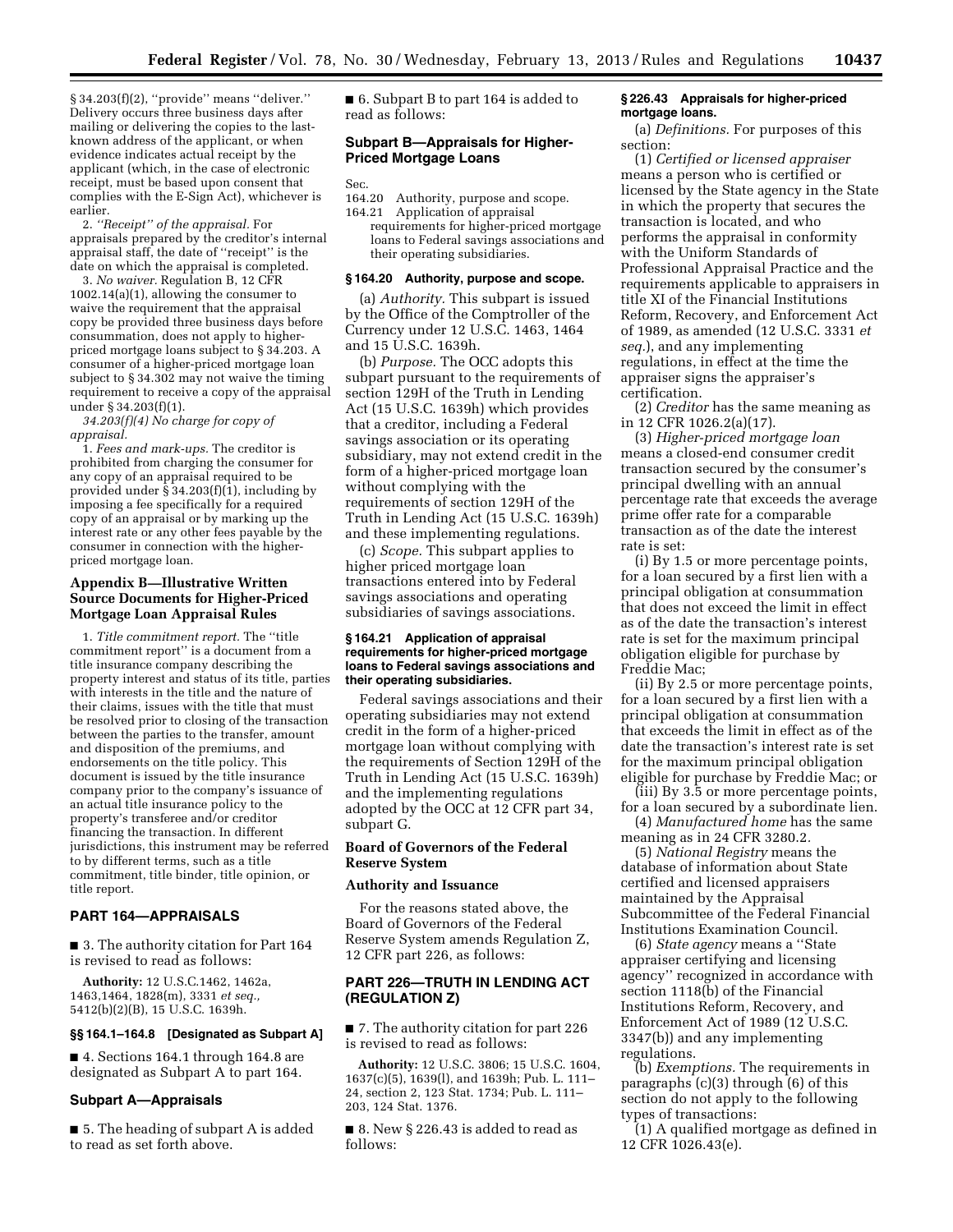(2) A transaction secured by a new manufactured home.

(3) A transaction secured by a mobile home, boat, or trailer.

(4) A transaction to finance the initial construction of a dwelling.

(5) A loan with maturity of 12 months or less, if the purpose of the loan is a ''bridge'' loan connected with the acquisition of a dwelling intended to become the consumer's principal dwelling.

(6) A reverse-mortgage transaction subject to 12 CFR 1026.33(a).

(c) *Appraisals required*—(1) *In general.* Except as provided in paragraph (b) of this section, a creditor shall not extend a higher-priced mortgage loan to a consumer without obtaining, prior to consummation, a written appraisal of the property to be mortgaged. The appraisal must be performed by a certified or licensed appraiser who conducts a physical visit of the interior of the property that will secure the transaction.

(2) *Safe harbor.* A creditor obtains a written appraisal that meets the requirements for an appraisal required under paragraph (c)(1) of this section if the creditor:

(i) Orders that the appraiser perform the appraisal in conformity with the Uniform Standards of Professional Appraisal Practice and title XI of the Financial Institutions Reform, Recovery, and Enforcement Act of 1989, as amended (12 U.S.C. 3331 *et seq.*), and any implementing regulations in effect at the time the appraiser signs the appraiser's certification;

(ii) Verifies through the National Registry that the appraiser who signed the appraiser's certification was a certified or licensed appraiser in the State in which the appraised property is located as of the date the appraiser signed the appraiser's certification;

(iii) Confirms that the elements set forth in appendix N to this part are addressed in the written appraisal; and

(iv) Has no actual knowledge contrary to the facts or certifications contained in the written appraisal.

(d) *Additional appraisal for certain higher-priced mortgage loans*—(1) *In general.* Except as provided in paragraphs (b) and (d)(7) of this section, a creditor shall not extend a higherpriced mortgage loan to a consumer to finance the acquisition of the consumer's principal dwelling without obtaining, prior to consummation, two written appraisals, if:

(i) The seller acquired the property 90 or fewer days prior to the date of the consumer's agreement to acquire the property and the price in the consumer's agreement to acquire the

property exceeds the seller's acquisition price by more than 10 percent; or

(ii) The seller acquired the property 91 to 180 days prior to the date of the consumer's agreement to acquire the property and the price in the consumer's agreement to acquire the property exceeds the seller's acquisition price by more than 20 percent.

(2) *Different certified or licensed appraisers.* The two appraisals required under paragraph (d)(1) of this section may not be performed by the same certified or licensed appraiser.

(3) *Relationship to general appraisal requirements.* If two appraisals must be obtained under paragraph (d)(1) of this section, each appraisal shall meet the requirements of paragraph (c)(1) of this section.

(4) *Required analysis in the additional appraisal.* One of the two required appraisals must include an analysis of:

(i) The difference between the price at which the seller acquired the property and the price that the consumer is obligated to pay to acquire the property, as specified in the consumer's agreement to acquire the property from the seller;

(ii) Changes in market conditions between the date the seller acquired the property and the date of the consumer's agreement to acquire the property; and

(iii) Any improvements made to the property between the date the seller acquired the property and the date of the consumer's agreement to acquire the property.

(5) *No charge for the additional appraisal.* If the creditor must obtain two appraisals under paragraph (d)(1) of this section, the creditor may charge the consumer for only one of the appraisals.

(6) *Creditor's determination of prior sale date and price*—(i) *Reasonable diligence.* A creditor must obtain two written appraisals under paragraph (d)(1) of this section unless the creditor can demonstrate by exercising reasonable diligence that the requirement to obtain two appraisals does not apply. A creditor acts with reasonable diligence if the creditor bases its determination on information contained in written source documents, such as the documents listed in Appendix O to this part.

(ii) *Inability to determine prior sale date or price—modified requirements for additional appraisal.* If, after exercising reasonable diligence, a creditor cannot determine whether the conditions in paragraphs (d)(1)(i) and (d)(1)(ii) are present and therefore must obtain two written appraisals in accordance with paragraphs (d)(1) through (5) of this section, one of the two appraisals shall include an analysis of the factors in paragraph (d)(4) of this section only to the extent that the information necessary for the appraiser to perform the analysis can be determined.

(7) *Exemptions from the additional appraisal requirement.* The additional appraisal required under paragraph  $(d)(1)$  of this section shall not apply to extensions of credit that finance a consumer's acquisition of property:

(i) From a local, State or Federal government agency;

(ii) From a person who acquired title to the property through foreclosure, deed-in-lieu of foreclosure, or other similar judicial or non-judicial procedure as a result of the person's exercise of rights as the holder of a defaulted mortgage loan;

(iii) From a non-profit entity as part of a local, State, or Federal government program under which the non-profit entity is permitted to acquire title to single-family properties for resale from a seller who acquired title to the property through the process of foreclosure, deed-in-lieu of foreclosure, or other similar judicial or non-judicial procedure;

(iv) From a person who acquired title to the property by inheritance or pursuant to a court order of dissolution of marriage, civil union, or domestic partnership, or of partition of joint or marital assets to which the seller was a party;

(v) From an employer or relocation agency in connection with the relocation of an employee;

(vi) From a servicemember, as defined in 50 U.S.C. App. 511(1), who received a deployment or permanent change of station order after the servicemember purchased the property;

(vii) Located in an area designated by the President as a federal disaster area, if and for as long as the Federal financial institutions regulatory agencies, as defined in 12 U.S.C. 3350(6), waive the requirements in title XI of the Financial Institutions Reform, Recovery, and Enforcement Act of 1989, as amended (12 U.S.C. 3331 *et seq.*), and any implementing regulations in that area; or

(viii) Located in a rural county, as defined in 12 CFR 1026.35(b)(2)(iv)(A).

(e) *Required disclosure*—(1) *In general.* Except as provided in paragraph (b) of this section, a creditor shall disclose the following statement, in writing, to a consumer who applies for a higher-priced mortgage loan: ''We may order an appraisal to determine the property's value and charge you for this appraisal. We will give you a copy of any appraisal, even if your loan does not close. You can pay for an additional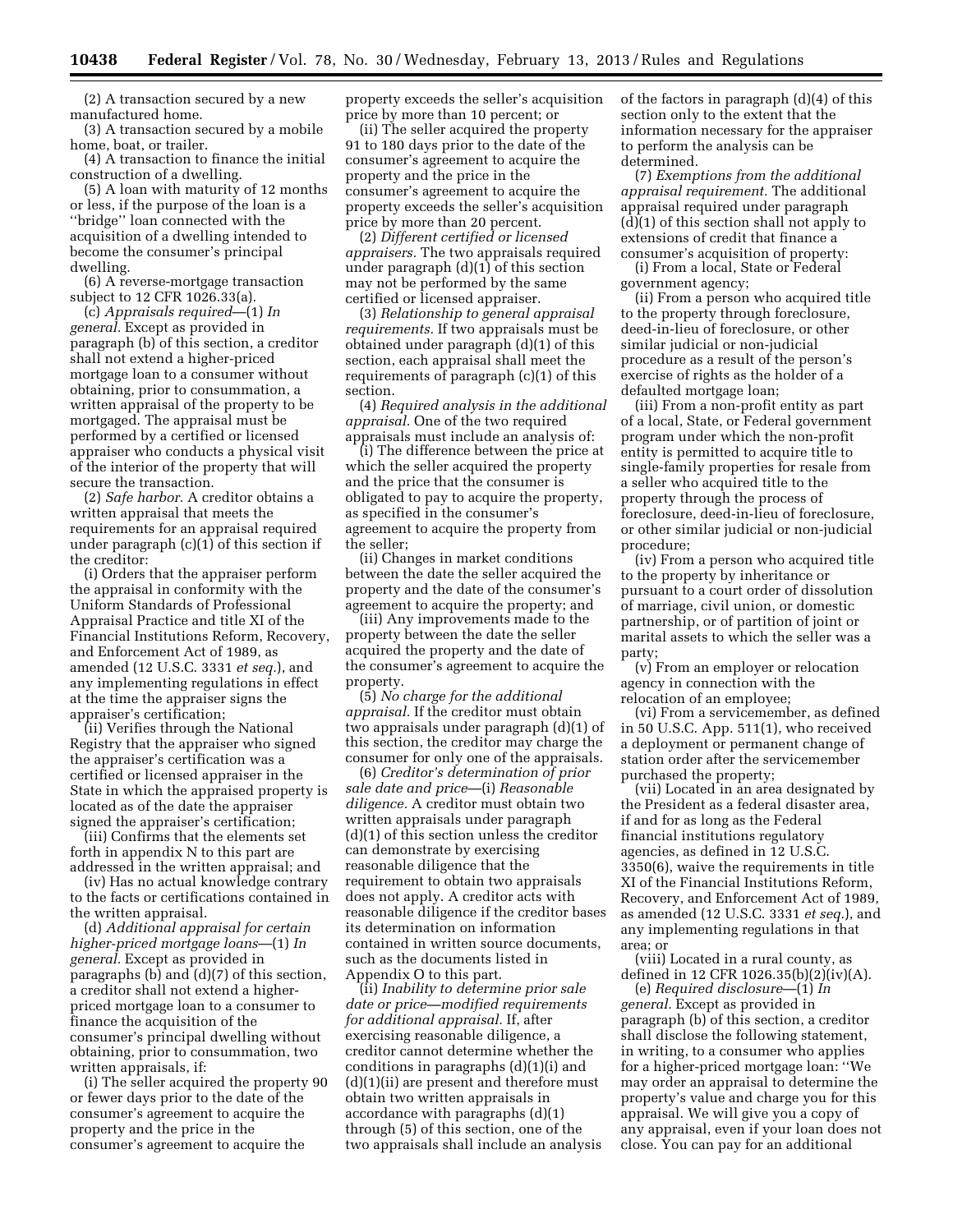appraisal for your own use at your own cost.'' Compliance with the disclosure requirement in Regulation B, 12 CFR 1002.14(a)(2), satisfies the requirements of this paragraph.

(2) *Timing of disclosure.* The disclosure required by paragraph (e)(1) of this section shall be delivered or placed in the mail no later than the third business day after the creditor receives the consumer's application for a higher-priced mortgage loan subject to this section. In the case of a loan that is not a higher-priced mortgage loan subject to this section at the time of application, but becomes a higherpriced mortgage loan subject to this section after application, the disclosure shall be delivered or placed in the mail not later than the third business day after the creditor determines that the loan is a higher-priced mortgage loan subject to this section.

(f) *Copy of appraisals*—(1) *In general.*  Except as provided in paragraph (b) of this section, a creditor shall provide to the consumer a copy of any written appraisal performed in connection with a higher-priced mortgage loan pursuant to paragraphs (c) and (d) of this section.

(2) *Timing.* A creditor shall provide to the consumer a copy of each written appraisal pursuant to paragraph (f)(1) of this section:

(i) No later than three business days prior to consummation of the loan; or

(ii) In the case of a loan that is not consummated, no later than 30 days after the creditor determines that the loan will not be consummated.

(3) *Form of copy.* Any copy of a written appraisal required by paragraph (f)(1) of this section may be provided to the applicant in electronic form, subject to compliance with the consumer consent and other applicable provisions of the Electronic Signatures in Global and National Commerce Act (E-Sign Act) (15 U.S.C. 7001 *et seq.*).

(4) *No charge for copy of appraisal.* A creditor shall not charge the consumer for a copy of a written appraisal required to be provided to the consumer pursuant to paragraph (f)(1) of this section.

(g) *Relation to other rules.* The rules in this section were adopted jointly by the Board, the Office of the Comptroller of the Currency (OCC), the Federal Deposit Insurance Corporation, the National Credit Union Administration, the Federal Housing Finance Agency, and the Consumer Financial Protection Bureau (Bureau). These rules are substantively identical to the OCC's and the Bureau's higher-priced mortgage loan appraisal rules published separately in 12 CFR part 34, subpart G and 12 CFR part 164, subpart B (for the

OCC) and 12 CFR 1026.35(a) and (c) (for the Bureau). The Board's rules apply to all creditors who are State member banks, bank holding companies and their subsidiaries (other than a bank), savings and loan holding companies and their subsidiaries (other than a savings and loan association), and insured branches and agencies of foreign banks. Compliance with the Board's rules satisfies the requirements of 15 U.S.C. 1639h.

■ 9. Appendix N to Part 226 is added to read as follows:

# **Appendix N to Part 226—Higher-Priced Mortgage Loan Appraisal Safe Harbor Review**

To qualify for the safe harbor provided in § 226.43(c)(2), a creditor must confirm that the written appraisal:

1. Identifies the creditor who ordered the appraisal and the property and the interest being appraised.

2. Indicates whether the contract price was analyzed.

3. Addresses conditions in the property's neighborhood.

4. Addresses the condition of the property and any improvements to the property.

5. Indicates which valuation approaches were used, and includes a reconciliation if more than one valuation approach was used.

6. Provides an opinion of the property's market value and an effective date for the

opinion. 7. Indicates that a physical property visit

of the interior of the property was performed. 8. Includes a certification signed by the

appraiser that the appraisal was prepared in accordance with the requirements of the Uniform Standards of Professional Appraisal Practice.

9. Includes a certification signed by the appraiser that the appraisal was prepared in accordance with the requirements of title XI of the Financial Institutions Reform, Recovery and Enforcement Act of 1989, as amended (12 U.S.C. 3331 *et seq.*), and any implementing regulations.

■ 10. Appendix O to Part 226 is added to read as follows:

# **Appendix O to Part 226—Illustrative Written Source Documents for Higher-Priced Mortgage Loan Appraisal Rules**

A creditor acts with reasonable diligence under § 226.43(d)(6)(i) if the creditor bases its determination on information contained in written source documents, such as:

1. A copy of the recorded deed from the seller.

2. A copy of a property tax bill.

3. A copy of any owner's title insurance policy obtained by the seller.

4. A copy of the RESPA settlement statement from the seller's acquisition (*i.e.,*  the HUD–1 or any successor form).

5. A property sales history report or title report from a third-party reporting service. 6. Sales price data recorded in multiple listing services.

7. Tax assessment records or transfer tax records obtained from local governments.

8. A written appraisal performed in compliance with  $\S 226.43(c)(1)$  for the same transaction.

9. A copy of a title commitment report detailing the seller's ownership of the property, the date it was acquired, or the price at which the seller acquired the property.

10. A property abstract.

■ 11. In Supplement I to part 226: ■ a. New *Section 226.43—Appraisals for Higher-Priced Mortgage Loans* is added. ■ b. New *Appendix O—Illustrative Written Source Documents for Higher-Priced Mortgage Loan Appraisal Rules* is added.

The additions read as follows:

### **Supplement I to Part 226—Official Interpretations**

\* \* \* \* \* *Section 226.43—Appraisals for Higher-Risk* 

*Mortgage Loans 43(a) Definitions.* 

*43(a)(1) Certified or licensed appraiser.*  1. *USPAP.* The Uniform Standards of Professional Appraisal Practice (USPAP) are established by the Appraisal Standards Board of the Appraisal Foundation (as defined in 12 U.S.C. 3350(9)). Under § 226.43(a)(1), the relevant USPAP standards are those found in the edition of USPAP in effect at the time the

appraiser signs the appraiser's certification. 2. *Appraiser's certification.* The appraiser's certification refers to the certification that must be signed by the appraiser for each appraisal assignment. This requirement is specified in USPAP Standards Rule 2–3.

3. *FIRREA title XI and implementing regulations.* The relevant regulations are those prescribed under section 1110 of the Financial Institutions Reform, Recovery, and Enforcement Act of 1989 (FIRREA), as amended (12 U.S.C. 3339), that relate to an appraiser's development and reporting of the appraisal in effect at the time the appraiser signs the appraiser's certification. Paragraph (3) of FIRREA section 1110 (12 U.S.C. 3339(3)), which relates to the review of appraisals, is not relevant for determining whether an appraiser is a certified or licensed appraiser under § 226.43(a)(1).

*43(a)(3) Higher-priced mortgage loan.* 

1. *Principal dwelling.* The term ''principal dwelling'' has the same meaning under § 226.43(a)(3) as under 12 CFR 1026.2(a)(24). *See* the Official Staff Interpretations to the Bureau's Regulation Z (Supplement I to Part 1026), comment 2(a)(24)–3.

2. *Average prime offer rate.* For guidance on average prime offer rates, see the Official Staff Interpretations to the Bureau's Regulation Z, comments  $35(a)(2)-1$  and  $-3$ .

3. *Comparable transaction.* For guidance on determining the average prime offer rate for comparable transactions, see the Official Staff Interpretations to the Bureau's Regulation Z, comments 35(a)(1)–1 and  $35(a)(2)-2.$ 

4. *Rate set.* For guidance on the date the annual percentage rate is set, see the Official Staff Interpretations to the Bureau's Regulation Z, comment 35(a)(1)–2.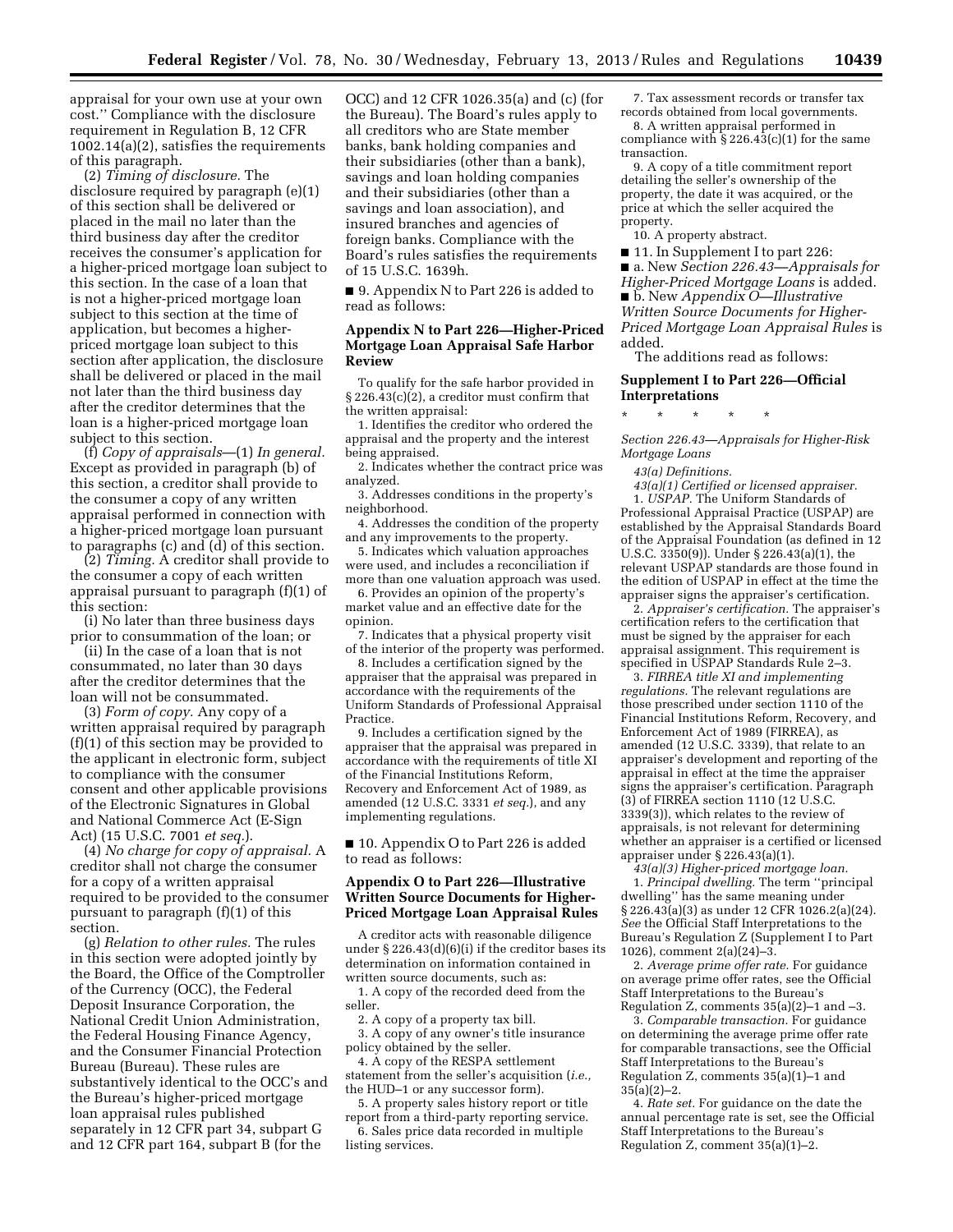5. *Threshold for ''jumbo'' loans.* For guidance on determining whether a transaction's principal balance exceeds the limit in effect as of the date the transaction's rate is set for the maximum principal obligation eligible for purchase by Freddie Mac, see the Official Staff Interpretations to the Bureau's Regulation Z, comment  $35(a)(1)-3.$ 

*43(b) Exemptions.* 

### *Paragraph 43(b)(2).*

1. *Secured by new manufactured home.* A transaction secured by a new manufactured home, regardless of whether the transaction is also secured by the land on which it is sited, is not a ''higher-priced mortgage loan'' subject to the appraisal requirements of § 226.43.

*Paragraph 43(b)(3).* 

1. *Secured by a mobile home.* For purposes of the exemption in § 226.43(b)(3), a mobile home does not include a manufactured home, as defined in § 226.43(a)(3).

*Paragraph 43(b)(4)* 

1. *Construction-to-permanent loans.*  Section 226.43 does not apply to a transaction to finance the initial construction of a dwelling. This exclusion applies to a construction-only loan as well as to the construction phase of a construction-topermanent loan. Section 226.43 does apply, however, to permanent financing that replaces a construction loan, whether the permanent financing is extended by the same or a different creditor, unless the permanent financing is otherwise exempt from the requirements of § 226.43. *See* § 226.43(b). When a construction loan may be permanently financed by the same creditor, the general disclosure requirements for closed-end credit pursuant to Regulation Z (12 CFR 1026.17) provide that the creditor may give either one combined disclosure for both the construction financing and the permanent financing, or a separate set of disclosures for each of the two phases as though they were two separate transactions. *See* 12 CFR 1026.17(c)(6)(ii) and the Official Staff Interpretations to the Bureau's Regulation Z, comment 17(c)(6)–2. Which disclosure option a creditor elects under § 1026.17(c)(6)(ii) does not affect the determination of whether the permanent phase of the transaction is subject to § 226.43. When the creditor discloses the two phases as separate transactions, the annual percentage rate for the permanent phase must be compared to the average prime offer rate for a transaction that is comparable to the permanent financing to determine coverage under § 226.43. When the creditor discloses the two phases as a single transaction, a single annual percentage rate, reflecting the appropriate charges from both phases, must be calculated for the transaction in accordance with § 226.43(a)(3) and appendix D to 12 CFR part 1026. The annual percentage rate must be compared to the average prime offer rate for a transaction that is comparable to the permanent financing to determine coverage under § 226.43. If the transaction is determined to be a higherpriced mortgage loan not otherwise exempt under § 226.43(b), only the permanent phase is subject to the requirements of § 226.43.

*43(c) Appraisals required.* 

### *43(c)(1) In general.*

1. *Written appraisal—electronic transmission.* To satisfy the requirement that the appraisal be ''written,'' a creditor may obtain the appraisal in paper form or via electronic transmission.

*43(c)(2) Safe harbor.* 

1. *Safe harbor.* A creditor that satisfies the safe harbor conditions in § 226.43(c)(2)(i) through (iv) complies with the appraisal requirements of  $\S 226.43(c)(1)$ . A creditor that does not satisfy the safe harbor conditions in § 226.43(c)(2)(i) through (iv) does not necessarily violate the appraisal requirements of  $\S 226.43(c)(1)$ .

2. *Appraiser's certification.* For purposes of § 226.43(c)(2), the appraiser's certification refers to the certification specified in item 9 of appendix N. *See also* comment 43(a)(1)– 2.

### *Paragraph 43(c)(2)(iii).*

1. *Confirming elements in the appraisal.* To confirm that the elements in appendix N to this part are included in the written appraisal, a creditor need not look beyond the face of the written appraisal and the appraiser's certification.

*43(d) Additional appraisal for certain higher-priced mortgage loans.* 

1. *Acquisition.* For purposes of § 226.43(d), the terms ''acquisition'' and ''acquire'' refer to the acquisition of legal title to the property pursuant to applicable State law, including by purchase.

*43(d)(1) In general.* 

1. *Appraisal from a previous transaction.*  An appraisal that was previously obtained in connection with the seller's acquisition or the financing of the seller's acquisition of the property does not satisfy the requirements to obtain two written appraisals under § 226.43(d)(1).

2. *90-day, 180-day calculation.* The time periods described in § 226.43(d)(1)(i) and (ii) are calculated by counting the day after the date on which the seller acquired the property, up to and including the date of the consumer's agreement to acquire the property that secures the transaction. For example, assume that the creditor determines that date of the consumer's acquisition agreement is October 15, 2012, and that the seller acquired the property on April 17, 2012. The first day to be counted in the 180-day calculation would be April 18, 2012, and the last day would be October 15, 2012. In this case, the number of days from April 17 would be 181, so an additional appraisal is not required.

3. *Date seller acquired the property.* For purposes of  $\S 226.43(d)(1)(i)$  and (ii), the date on which the seller acquired the property is the date on which the seller became the legal owner of the property pursuant to applicable State law.

4. *Date of the consumer's agreement to acquire the property.* For the date of the consumer's agreement to acquire the property under  $\S 226.43(d)(1)(i)$  and (ii), the creditor should use the date on which the consumer and the seller signed the agreement provided to the creditor by the consumer. The date on which the consumer and the seller signed the agreement might not be the date on which the consumer became contractually obligated under State law to acquire the property. For purposes of  $\S 226.43(\tilde{d})(1)(i)$  and  $(i\tilde{i})$ , a

creditor is not obligated to determine whether and to what extent the agreement is legally binding on both parties. If the dates on which the consumer and the seller signed the agreement differ, the creditor should use the later of the two dates.

5. *Price at which the seller acquired the property.* The price at which the seller acquired the property refers to the amount paid by the seller to acquire the property. The price at which the seller acquired the property does not include the cost of financing the property.

6. *Price the consumer is obligated to pay to acquire the property.* The price the consumer is obligated to pay to acquire the property is the price indicated on the consumer's agreement with the seller to acquire the property. The price the consumer is obligated to pay to acquire the property from the seller does not include the cost of financing the property. For purposes of  $\S 226.43\mathrm{(d)}(1)\mathrm{(i)}$  and (ii), a creditor is not obligated to determine whether and to what extent the agreement is legally binding on both parties. *See also* comment 43(d)(1)–4.

*43(d)(2) Different certified or licensed appraisers.* 

1. *Independent appraisers.* The requirements that a creditor obtain two separate appraisals under § 226.43(d)(1), and that each appraisal be conducted by a different licensed or certified appraiser under § 226.43(d)(2), indicate that the two appraisals must be conducted independently of each other. If the two certified or licensed appraisers are affiliated, such as by being employed by the same appraisal firm, then whether they have conducted the appraisal independently of each other must be determined based on the facts and circumstances of the particular case known to the creditor.

*43(d)(3) Relationship to general appraisal requirements.* 

1. *Safe harbor.* When a creditor is required to obtain an additional appraisal under § 226(d)(1), the creditor must comply with the requirements of both  $\S 226.43(c)(1)$  and  $\S 226.\overline{4}3(d)(2)$  through (5) for that appraisal. The creditor complies with the requirements of § 226.43(c)(1) for the additional appraisal if the creditor meets the safe harbor conditions in § 226.43(c)(2) for that appraisal.

*43(d)(4) Required analysis in the additional appraisal.* 

1. *Determining acquisition dates and prices used in the analysis of the additional appraisal.* For guidance on identifying the date on which the seller acquired the property, see comment 43(d)(1)–3. For guidance on identifying the date of the consumer's agreement to acquire the property, see comment  $43(d)(1)-4$ . For guidance on identifying the price at which the seller acquired the property, see comment 43(d)(1)–5. For guidance on identifying the price the consumer is obligated to pay to acquire the property, see comment 43(d)(1)– 6.

# *43(d)(5) No charge for additional appraisal.*

1. *Fees and mark-ups.* The creditor is prohibited from charging the consumer for the performance of one of the two appraisals required under  $\S 226.43(d)(1)$ , including by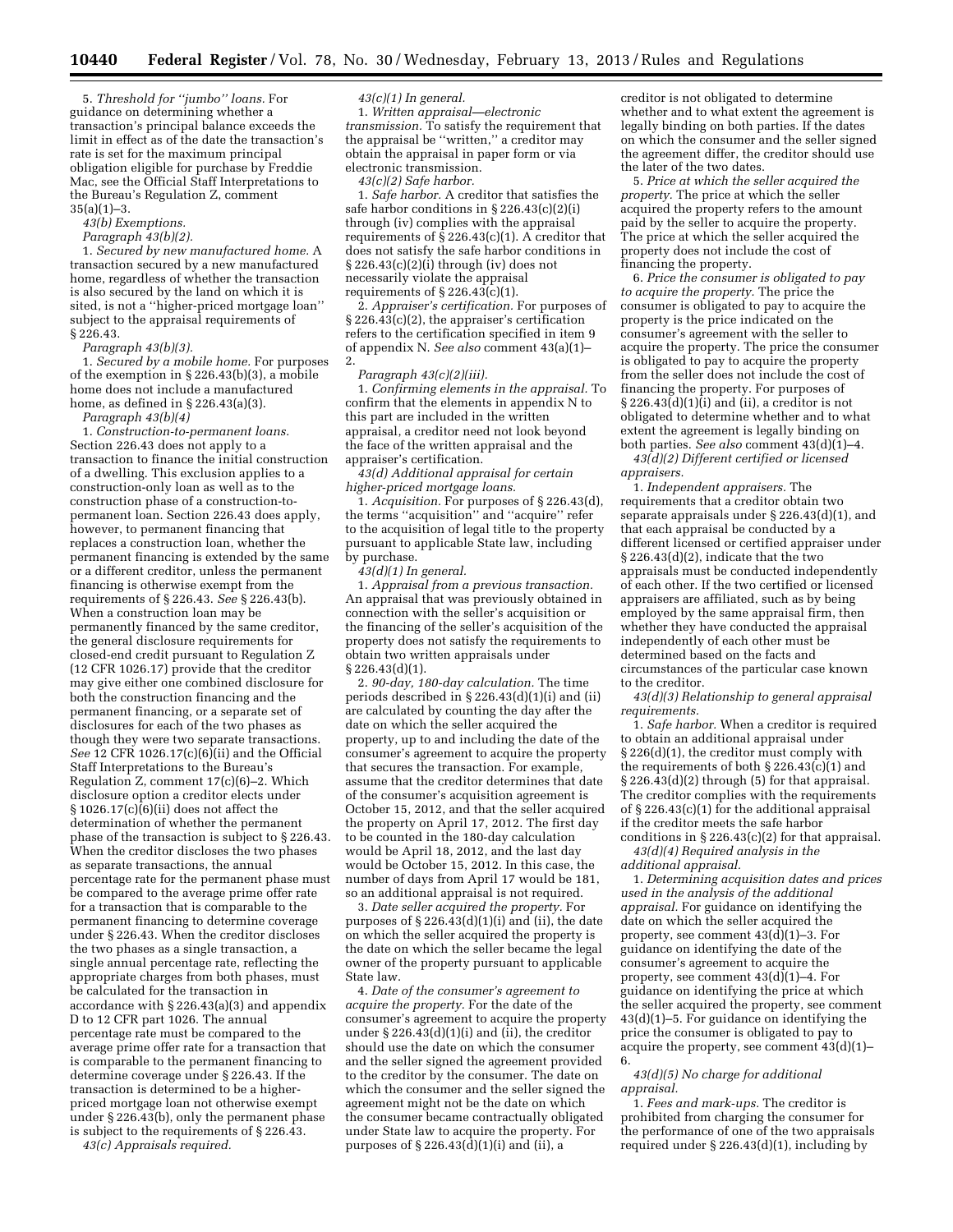imposing a fee specifically for that appraisal or by marking up the interest rate or any other fees payable by the consumer in connection with the higher-priced mortgage loan.

*43(d)(6) Creditor's determination of prior sale date and price.* 

*43(d)(6)(i) In general.* 

1. *Estimated sales price.* If a written source document describes the seller's acquisition price in a manner that indicates that the price described is an estimated or assumed amount and not the actual price, the creditor should look at an alternative document to satisfy the reasonable diligence standard in determining the price at which the seller acquired the property.

2. *Reasonable diligence—oral statements insufficient.* Reliance on oral statements of interested parties, such as the consumer, seller, or mortgage broker, does not constitute reasonable diligence under § 226.43(d)(6)(i).

3. *Lack of information and conflicting information—two appraisals required.* If a creditor is unable to demonstrate that the requirement to obtain two appraisals under § 226.43(d)(1) does not apply, the creditor must obtain two written appraisals before extending a higher-priced mortgage loan subject to the requirements of § 226.43. *See also* comment 43(d)(6)(ii)–1. For example:

i. Assume a creditor orders and reviews the results of a title search, which shows that a prior sale occurred between 91 and 180 days ago, but not the price paid in that sale. Thus, based on the title search, the creditor would not be able to determine whether the price the consumer is obligated to pay under the consumer's acquisition agreement is more than 20 percent higher than the seller's acquisition price, pursuant to §  $226.43(d)(1)(ii)$ . Before extending a higherpriced mortgage loan subject to the appraisal requirements of § 226.43, the creditor must either: perform additional diligence to ascertain the seller's acquisition price and, based on this information, determine whether two written appraisals are required; or obtain two written appraisals in compliance with § 226.43(d). *See also*  comment  $43(d)(6)(ii)-1$ .

ii. Assume a creditor reviews the results of a title search indicating that the last recorded purchase was more than 180 days before the consumer's agreement to acquire the property. Assume also that the creditor subsequently receives a written appraisal indicating that the seller acquired the property between 91 and 180 days before the consumer's agreement to acquire the property. In this case, unless one of these sources is clearly wrong on its face, the creditor would not be able to determine whether the seller acquired the property within 180 days of the date of the consumer's agreement to acquire the property from the seller, pursuant to § 226.43(d)(1)(ii). Before extending a higher-priced mortgage loan subject to the appraisal requirements of § 226.43, the creditor must either: (1) Perform additional diligence to ascertain the seller's acquisition date and, based on this information, determine whether two written appraisals are required; or (2) obtain two written appraisals in compliance with § 226.43(d). *See also* comment 43(d)(6)(ii)–1.

*43(d)(6)(ii) Inability to determine prior sales date or price—modified requirements for additional appraisal.* 

1. *Required analysis.* In general, the additional appraisal required under § 226.43(d)(1) should include an analysis of the factors listed in § 226.43(d)(4)(i) through (iii). However, if, following reasonable diligence, a creditor cannot determine whether the conditions in § 226.43(d)(1)(i) or (ii) are present due to a lack of information or conflicting information, the required additional appraisal must include the analyses required under § 226.43(d)(4)(i) through (iii) only to the extent that the information necessary to perform the analyses is known. For example, assume that a creditor is able, following reasonable diligence, to determine that the date on which the seller acquired the property occurred between 91 and 180 days prior to the date of the consumer's agreement to acquire the property. However, the creditor is unable, following reasonable diligence, to determine the price at which the seller acquired the property. In this case, the creditor is required to obtain an additional written appraisal that includes an analysis under  $\S 226.43(d)(4)(ii)$  and (iii) of the changes in market conditions and any improvements made to the property between the date the seller acquired the property and the date of the consumer's agreement to acquire the property. However, the creditor is not required to obtain an additional written appraisal that includes analysis under § 226.43(d)(4)(i) of the difference between the price at which the seller acquired the property and the price that the consumer is obligated to pay to acquire the property.

*43(d)(7) Exemptions from the additional appraisal requirement.* 

*Paragraph 43(d)(7)(iii).* 

1. *Non-profit entity.* For purposes of  $\S 226.43(\hat{d})(7)(iii)$ , a "non-profit entity" is a person with a tax exemption ruling or determination letter from the Internal Revenue Service under section 501(c)(3) of the Internal Revenue Code of 1986 (12 U.S.C. 501(c)(3)).

*Paragraph 43(d)(7)(viii).* 

1. *Bureau table of rural counties.* The Bureau publishes on its Web site a table of rural counties under § 226.43(d)(7)(viii) for each calendar year by the end of the calendar year. *See* Official Staff Interpretations to the Bureau's Regulation Z, comment 35(b)(2)(iv)– 1. A property securing an HPML subject to § 226.43 is in a rural county under § 226.43(d)(7)(viii) if the county in which the property is located is on the table of rural counties most recently published by the Bureau. For example, for a transaction occurring in 2015, assume that the Bureau most recently published a table of rural counties at the end of 2014. The property securing the transaction would be located in a rural county for purposes of  $\S 226.43(d)(7)(\n$ viii) if the county is on the table of rural counties published by the Bureau at the end of 2014.

*43(e) Required disclosure.* 

*43(e)(1) In general.* 

1. *Multiple applicants.* When two or more consumers apply for a loan subject to this section, the creditor is required to give the disclosure to only one of the consumers.

2. *Appraisal independence requirements not affected.* Nothing in the text of the consumer notice required by § 226.43(e)(1) should be construed to affect, modify, limit, or supersede the operation of any legal, regulatory, or other requirements or standards relating to independence in the conduct of appraisers or restrictions on the use of borrower-ordered appraisals by creditors.

*43(f) Copy of appraisals.* 

*43(f)(1) In general.* 

1. *Multiple applicants.* When two or more consumers apply for a loan subject to this section, the creditor is required to give the copy of each required appraisal to only one of the consumers.

*43(f)(2) Timing.* 

1. *''Provide.''* For purposes of the requirement to provide a copy of the appraisal within a specified time under § 226.43(f)(2), ''provide'' means ''deliver.'' Delivery occurs three business days after mailing or delivering the copies to the lastknown address of the applicant, or when evidence indicates actual receipt by the applicant (which, in the case of electronic receipt, must be based upon consent that complies with the E-Sign Act), whichever is earlier.

2. *''Receipt'' of the appraisal.* For appraisals prepared by the creditor's internal appraisal staff, the date of ''receipt'' is the date on which the appraisal is completed.

3. *No waiver.* Regulation B, 12 CFR 1002.14(a)(1), allowing the consumer to waive the requirement that the appraisal copy be provided three business days before consummation, does not apply to higherpriced mortgage loans subject to § 226.43. A consumer of a higher-priced mortgage loan subject to § 226.43 may not waive the timing requirement to receive a copy of the appraisal under § 226.43(f)(1).

*43(f)(4) No charge for copy of appraisal.*  1. *Fees and mark-ups.* The creditor is prohibited from charging the consumer for any copy of an appraisal required to be provided under § 226.43(f)(1), including by imposing a fee specifically for a required copy of an appraisal or by marking up the interest rate or any other fees payable by the consumer in connection with the higherpriced mortgage loan.

\* \* \* \* \*

# **Appendix O—Illustrative Written Source Documents for Higher-Priced Mortgage Loan Appraisal Rules**

1. *Title commitment report.* The ''title commitment report'' is a document from a title insurance company describing the property interest and status of its title, parties with interests in the title and the nature of their claims, issues with the title that must be resolved prior to closing of the transaction between the parties to the transfer, amount and disposition of the premiums, and endorsements on the title policy. This document is issued by the title insurance company prior to the company's issuance of an actual title insurance policy to the property's transferee and/or creditor financing the transaction. In different jurisdictions, this instrument may be referred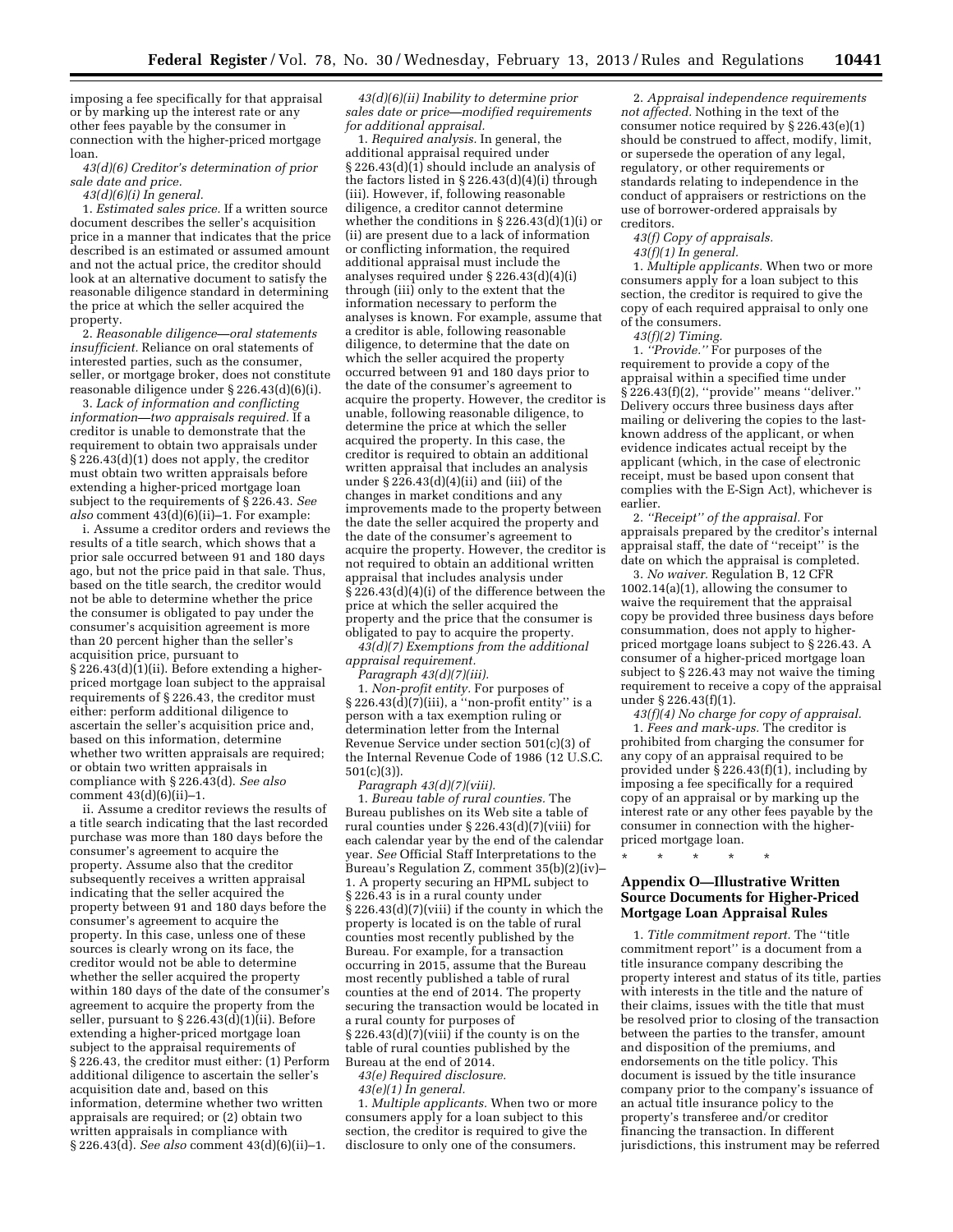to by different terms, such as a title commitment, title binder, title opinion, or title report.

## **National Credit Union Administration**

**Authority and Issuance** 

For the reasons discussed above, NCUA amends 12 CFR part 722 as follows:

## **PART 722—APPRAISALS**

■ 12. The authority citation for part 722 is revised to read as follows:

**Authority:** 12 U.S.C. 1766, 1789 and 3339. Section 722.3(f) is also issued under 15 U.S.C. 1639h.

 $\blacksquare$  13. In § 722.3, add paragraph (f) to read as follows:

## **§ 722.3 Appraisals required; transactions requiring a State certified or licensed appraiser.**

\* \* \* \* \*

(f) *Higher-priced mortgage loans.* A credit union may not extend credit to a consumer in the form of a ''higherpriced mortgage loan'' as defined in 12 CFR 1026.35(a)(1), without meeting the requirements of section 129H of the Truth in Lending Act, 15 U.S.C. 1639h, and its implementing regulations in Regulation Z, 12 CFR 1026.35(c).

# **Bureau of Consumer Financial Protection**

### **Authority and Issuance**

For the reasons set forth in the preamble, the Bureau amends Regulation Z, 12 CFR part 1026, as follows:

# **PART 1026—TRUTH IN LENDING ACT (REGULATION Z)**

■ 14. The authority citation for part 1026 continues to read as follows:

**Authority:** 12 U.S.C. 2601; 2603–2605, 2607, 2609, 2617, 5511, 5512, 5532, 5581; 15 U.S.C. 1601 et seq.

### **Subpart C—Closed-End Credit**

■ 15. Section 1026.35 is amended by republishing paragraphs (a) introductory text and (a)(1), and adding paragraph (c) as follows:

\* \* \* \* \*

## **§ 1026.35 Prohibited acts or practices in connection with higher-priced mortgage loans.**

(a) *Definitions.* For purposes of this section:

(1) ''Higher-priced mortgage loan'' means a closed-end consumer credit transaction secured by the consumer's principal dwelling with an annual percentage rate that exceeds the average prime offer rate for a comparable

transaction as of the date the interest rate is set:

(i) By 1.5 or more percentage points, for a loan secured by a first lien with a principal obligation at consummation that does not exceed the limit in effect as of the date the transaction's interest rate is set for the maximum principal obligation eligible for purchase by Freddie Mac;

(ii) By 2.5 or more percentage points, for a loan secured by a first lien with a principal obligation at consummation that exceeds the limit in effect as of the date the transaction's interest rate is set for the maximum principal obligation eligible for purchase by Freddie Mac; or

(iii) By 3.5 or more percentage points, for a loan secured by a subordinate lien. \* \* \* \* \*

(c) *Appraisals for higher-priced mortgage loans—*(1) *Definitions.* For purposes of this section:

(i) *Certified or licensed appraiser*  means a person who is certified or licensed by the State agency in the State in which the property that secures the transaction is located, and who performs the appraisal in conformity with the Uniform Standards of Professional Appraisal Practice and the requirements applicable to appraisers in title XI of the Financial Institutions Reform, Recovery, and Enforcement Act of 1989, as amended (12 U.S.C. 3331 *et seq.*), and any implementing regulations in effect at the time the appraiser signs the appraiser's certification.

(ii) *Manufactured home* has the same meaning as in 24 CFR 3280.2*.* 

(iii) *National Registry* means the database of information about State certified and licensed appraisers maintained by the Appraisal Subcommittee of the Federal Financial Institutions Examination Council.

(iv) *State agency* means a ''State appraiser certifying and licensing agency'' recognized in accordance with section 1118(b) of the Financial Institutions Reform, Recovery, and Enforcement Act of 1989 (12 U.S.C. 3347(b)) and any implementing regulations.

(2) *Exemptions.* The requirements in paragraphs (c)(3) through (6) of this section do not apply to the following types of transactions:

(i) A qualified mortgage as defined in 12 CFR 1026.43(e).

(ii) A transaction secured by a new manufactured home.

(iii) A transaction secured by a mobile home, boat, or trailer.

(iv) A transaction to finance the initial construction of a dwelling.

(v) A loan with maturity of 12 months or less, if the purpose of the loan is a

''bridge'' loan connected with the acquisition of a dwelling intended to become the consumer's principal dwelling.

(vi) A reverse-mortgage transaction subject to 12 CFR 1026.33(a).

(3) *Appraisals required*—(i) *In general.* Except as provided in paragraph (c)(2) of this section, a creditor shall not extend a higher-priced mortgage loan to a consumer without obtaining, prior to consummation, a written appraisal of the property to be mortgaged. The appraisal must be performed by a certified or licensed appraiser who conducts a physical visit of the interior of the property that will secure the transaction.

(ii) *Safe harbor.* A creditor obtains a written appraisal that meets the requirements for an appraisal required under paragraph (c)(3)(i) of this section if the creditor:

(A) Orders that the appraiser perform the appraisal in conformity with the Uniform Standards of Professional Appraisal Practice and title XI of the Financial Institutions Reform, Recovery, and Enforcement Act of 1989, as amended (12 U.S.C. 3331 *et seq.*), and any implementing regulations in effect at the time the appraiser signs the appraiser's certification;

(B) Verifies through the National Registry that the appraiser who signed the appraiser's certification was a certified or licensed appraiser in the State in which the appraised property is located as of the date the appraiser signed the appraiser's certification;

(C) Confirms that the elements set forth in appendix N to this part are addressed in the written appraisal; and

(D) Has no actual knowledge contrary to the facts or certifications contained in the written appraisal.

(4) *Additional appraisal for certain higher-priced mortgage loans*—(i) *In general.* Except as provided in paragraphs  $(c)(2)$  and  $(c)(4)(vii)$  of this section, a creditor shall not extend a higher-priced mortgage loan to a consumer to finance the acquisition of the consumer's principal dwelling without obtaining, prior to consummation, two written appraisals, if:

(A) The seller acquired the property 90 or fewer days prior to the date of the consumer's agreement to acquire the property and the price in the consumer's agreement to acquire the property exceeds the seller's acquisition price by more than 10 percent; or

(B) The seller acquired the property 91 to 180 days prior to the date of the consumer's agreement to acquire the property and the price in the consumer's agreement to acquire the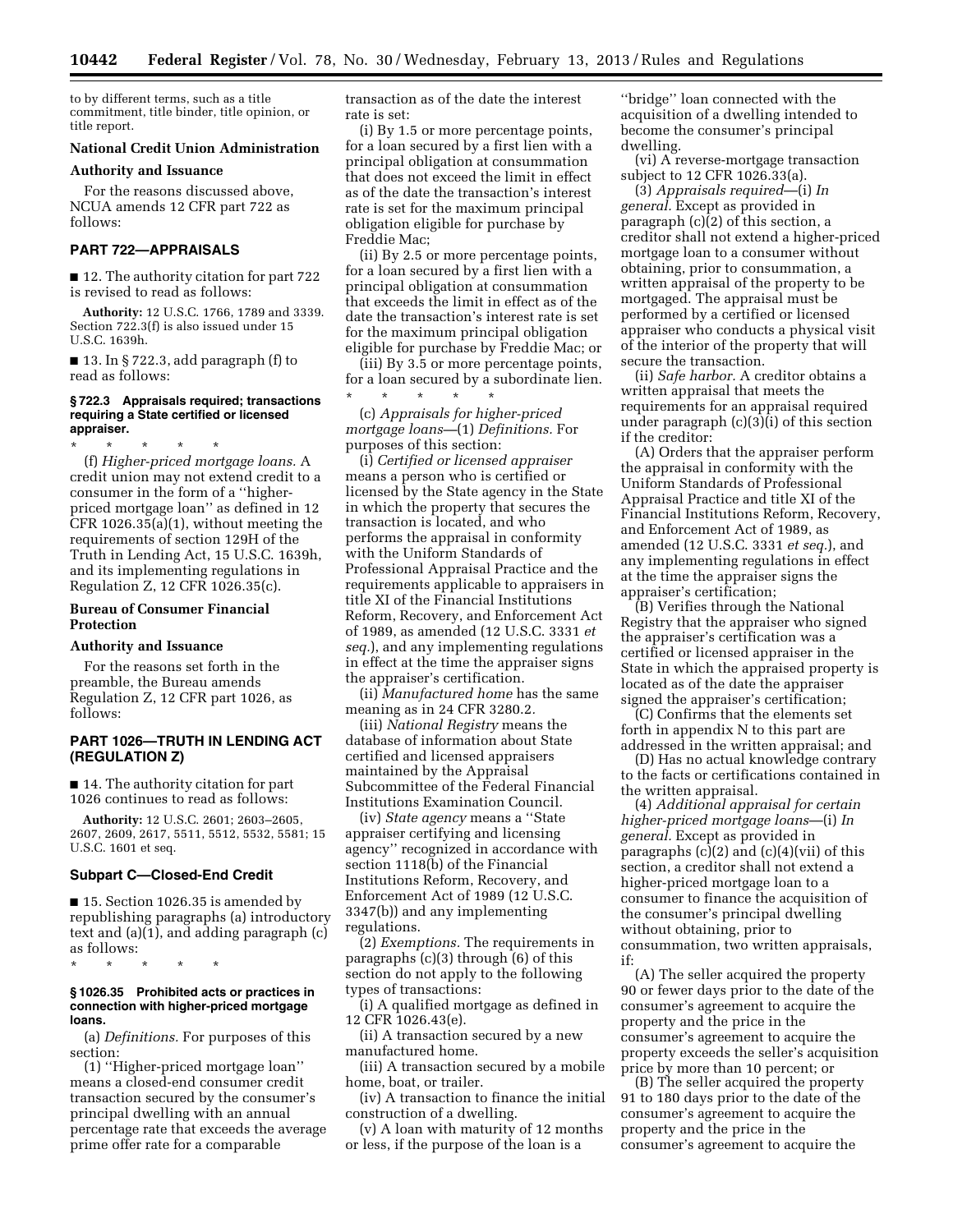property exceeds the seller's acquisition price by more than 20 percent.

(ii) *Different certified or licensed appraisers.* The two appraisals required under paragraph  $(c)(4\bar{)}(\bar{i})$  of this section may not be performed by the same certified or licensed appraiser.

(iii) *Relationship to general appraisal requirements.* If two appraisals must be obtained under paragraph (c)(4)(i) of this section, each appraisal shall meet the requirements of paragraph (c)(3)(i) of this section.

(iv) *Required analysis in the additional appraisal.* One of the two required appraisals must include an analysis of:

(A) The difference between the price at which the seller acquired the property and the price that the consumer is obligated to pay to acquire the property, as specified in the consumer's agreement to acquire the property from the seller;

(B) Changes in market conditions between the date the seller acquired the property and the date of the consumer's agreement to acquire the property; and

(C) Any improvements made to the property between the date the seller acquired the property and the date of the consumer's agreement to acquire the property.

(v) *No charge for the additional appraisal.* If the creditor must obtain two appraisals under paragraph (c)(4)(i) of this section, the creditor may charge the consumer for only one of the appraisals.

(vi) *Creditor's determination of prior sale date and price*—(A) *Reasonable diligence.* A creditor must obtain two written appraisals under paragraph (c)(4)(i) of this section unless the creditor can demonstrate by exercising reasonable diligence that the requirement to obtain two appraisals does not apply. A creditor acts with reasonable diligence if the creditor bases its determination on information contained in written source documents, such as the documents listed in Appendix O to this part.

(B) *Inability to determine prior sale date or price—modified requirements for additional appraisal.* If, after exercising reasonable diligence, a creditor cannot determine whether the conditions in paragraphs  $(c)(4)(i)(A)$  and (c)(4)(i)(B) are present and therefore must obtain two written appraisals in accordance with paragraphs (c)(4)(i) through (v) of this section, one of the two appraisals shall include an analysis of the factors in paragraph (c)(4)(iv) of this section only to the extent that the information necessary for the appraiser to perform the analysis can be determined.

(vii) *Exemptions from the additional appraisal requirement.* The additional appraisal required under paragraph (c)(4)(i) of this section shall not apply to extensions of credit that finance a consumer's acquisition of property:

(A) From a local, State or Federal government agency;

(B) From a person who acquired title to the property through foreclosure, deed-in-lieu of foreclosure, or other similar judicial or non-judicial procedure as a result of the person's exercise of rights as the holder of a defaulted mortgage loan;

(C) From a non-profit entity as part of a local, State, or Federal government program under which the non-profit entity is permitted to acquire title to single-family properties for resale from a seller who acquired title to the property through the process of foreclosure, deed-in-lieu of foreclosure, or other similar judicial or non-judicial procedure;

(D) From a person who acquired title to the property by inheritance or pursuant to a court order of dissolution of marriage, civil union, or domestic partnership, or of partition of joint or marital assets to which the seller was a party;

(E) From an employer or relocation agency in connection with the relocation of an employee;

(F) From a servicemember, as defined in 50 U.S.C. App. 511(1), who received a deployment or permanent change of station order after the servicemember purchased the property;

(G) Located in an area designated by the President as a federal disaster area, if and for as long as the Federal financial institutions regulatory agencies, as defined in 12 U.S.C. 3350(6), waive the requirements in title XI of the Financial Institutions Reform, Recovery, and Enforcement Act of 1989, as amended (12 U.S.C. 3331 *et seq.*), and any implementing regulations in that area; or

(H) Located in a rural county, as defined in 12 CFR 1026.35(b)(2)(iv)(A).

(5) *Required disclosure*—(i) *In general.* Except as provided in paragraph (c)(2) of this section, a creditor shall disclose the following statement, in writing, to a consumer who applies for a higher-priced mortgage loan: ''We may order an appraisal to determine the property's value and charge you for this appraisal. We will give you a copy of any appraisal, even if your loan does not close. You can pay for an additional appraisal for your own use at your own cost.'' Compliance with the disclosure requirement in Regulation B, 12 CFR

1002.14(a)(2), satisfies the requirements of this paragraph.

(ii) *Timing of disclosure.* The disclosure required by paragraph (c)(5)(i) of this section shall be delivered or placed in the mail no later than the third business day after the creditor receives the consumer's application for a higher-priced mortgage loan subject to paragraph (c) of this section. In the case of a loan that is not a higher-priced mortgage loan subject to paragraph (c) of this section at the time of application, but becomes a higher-priced mortgage loan subject to paragraph (c) of this section after application, the disclosure shall be delivered or placed in the mail not later than the third business day after the creditor determines that the loan is a higher-priced mortgage loan subject to paragraph (c) of this section.

(6) *Copy of appraisals*—(i) *In general.*  Except as provided in paragraph (c)(2) of this section, a creditor shall provide to the consumer a copy of any written appraisal performed in connection with a higher-priced mortgage loan pursuant to paragraphs  $(c)(3)$  and  $(c)(4)$  of this section.

(ii) *Timing.* A creditor shall provide to the consumer a copy of each written appraisal pursuant to paragraph (c)(6)(i) of this section:

(A) No later than three business days prior to consummation of the loan; or

(B) In the case of a loan that is not consummated, no later than 30 days after the creditor determines that the loan will not be consummated.

(iii) *Form of copy.* Any copy of a written appraisal required by paragraph (c)(6)(i) of this section may be provided to the applicant in electronic form, subject to compliance with the consumer consent and other applicable provisions of the Electronic Signatures in Global and National Commerce Act (E-Sign Act) (15 U.S.C. 7001 *et seq.*).

(iv) *No charge for copy of appraisal.*  A creditor shall not charge the consumer for a copy of a written appraisal required to be provided to the consumer pursuant to paragraph (c)(6)(i) of this section.

(7) *Relation to other rules.* The rules in this paragraph (c) were adopted jointly by the Federal Reserve Board (Board), the Office of the Comptroller of the Currency (OCC), the Federal Deposit Insurance Corporation, the National Credit Union Administration, the Federal Housing Finance Agency, and the Bureau. These rules are substantively identical to the Board's and the OCC's higher-priced mortgage loan appraisal rules published separately in 12 CFR 226.43 (for the Board) and in 12 CFR part 34, subpart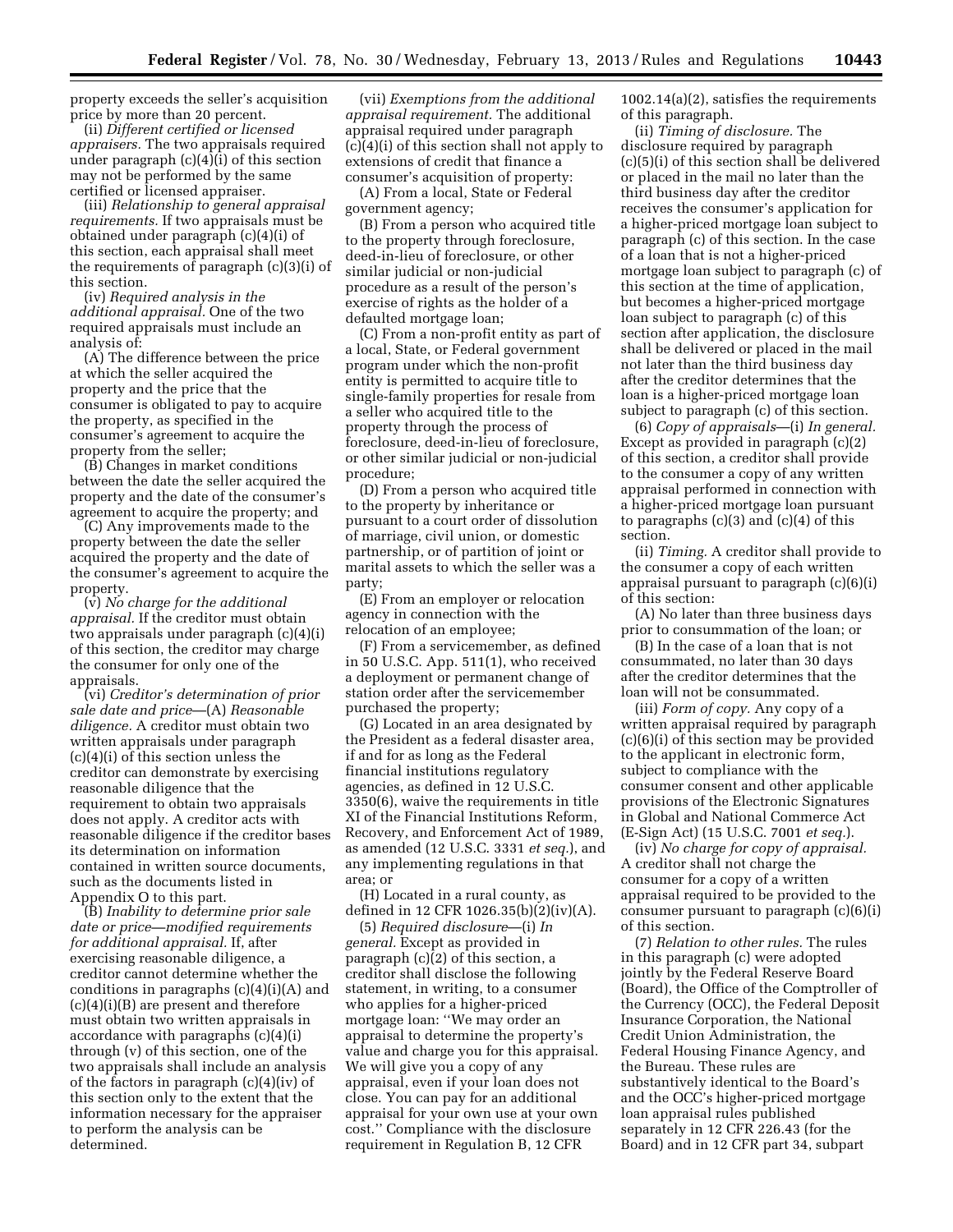G and 12 CFR part 164, subpart B (for the OCC).

\* \* \* \* \*

■ 16. Appendix N to Part 1026 is added to read as follows:

# **Appendix N to Part 1026—Higher-Priced Mortgage Loan Appraisal Safe Harbor Review**

To qualify for the safe harbor provided in § 1026.35(c)(3)(ii), a creditor must confirm that the written appraisal:

1. Identifies the creditor who ordered the appraisal and the property and the interest being appraised.

2. Indicates whether the contract price was analyzed.

3. Addresses conditions in the property's neighborhood.

4. Addresses the condition of the property and any improvements to the property.

5. Indicates which valuation approaches were used, and includes a reconciliation if more than one valuation approach was used.

6. Provides an opinion of the property's market value and an effective date for the opinion.

7. Indicates that a physical property visit of the interior of the property was performed.

8. Includes a certification signed by the appraiser that the appraisal was prepared in accordance with the requirements of the Uniform Standards of Professional Appraisal Practice.

9. Includes a certification signed by the appraiser that the appraisal was prepared in accordance with the requirements of title XI of the Financial Institutions Reform, Recovery and Enforcement Act of 1989, as amended (12 U.S.C. 3331 *et seq.*), and any implementing regulations.

■ 17. Appendix O to Part 1026 is added to read as follows:

# **Appendix O to Part 1026—Illustrative Written Source Documents for Higher-Priced Mortgage Loan Appraisal Rules**

A creditor acts with reasonable diligence under  $\S 1026.35(c)(4)(vi)(A)$  if the creditor bases its determination on information contained in written source documents, such as:

1. A copy of the recorded deed from the seller.

2. A copy of a property tax bill.

3. A copy of any owner's title insurance policy obtained by the seller.

4. A copy of the RESPA settlement statement from the seller's acquisition (*i.e.,*  the HUD–1 or any successor form).

5. A property sales history report or title report from a third-party reporting service.

6. Sales price data recorded in multiple listing services.

7. Tax assessment records or transfer tax records obtained from local governments.

8. A written appraisal performed in compliance with § 1026.35(c)(3)(i) for the same transaction.

9. A copy of a title commitment report detailing the seller's ownership of the property, the date it was acquired, or the price at which the seller acquired the property.

10. A property abstract.

■ 18. In Supplement I to part 1026, ■ A. Under *Section 1026.35—Prohibited Acts or Practices in Connection with Higher-Priced Mortgage Loans,* as amended January 22, 2013 (78 FR 4754):

■ i. Under *35(a) Definitions,* the heading of *Paragraph 35(a)(1)* and paragraphs 1, 2, and 3 are republished.

■ ii. New *35(c) Appraisals* is added. ■ B. New *Appendix O—Illustrative Written Source Documents for Higher-Priced Mortgage Loan Appraisal Rules* is added.

The revisions, additions, and removals read as follows:

# **Supplement I to Part 1026—Official Interpretations**

\* \* \* \* \*

### **Section 1026.35—Requirements for Higher-Priced Mortgage Loans**

# *35(a) Definitions*

#### Paragraph 35(a)(1)

1. *Comparable transaction.* A higherpriced mortgage loan is a consumer credit transaction secured by the consumer's principal dwelling with an annual percentage rate that exceeds the average prime offer rate for a comparable transaction as of the date the interest rate is set by the specified margin. The table of average prime offer rates published by the Bureau indicates how to identify the comparable transaction.

2. *Rate set.* A transaction's annual percentage rate is compared to the average prime offer rate as of the date the transaction's interest rate is set (or ''locked'') before consummation. Sometimes a creditor sets the interest rate initially and then re-sets it at a different level before consummation. The creditor should use the last date the interest rate is set before consummation.

3. *Threshold for ''jumbo'' loans.* Section 1026.35(a)(1)(ii) provides a separate threshold for determining whether a transaction is a higher-priced mortgage loan subject to § 1026.35 when the principal balance exceeds the limit in effect as of the date the transaction's rate is set for the maximum principal obligation eligible for purchase by Freddie Mac (a ''jumbo'' loan). The Federal Housing Finance Agency (FHFA) establishes and adjusts the maximum principal obligation pursuant to rules under 12 U.S.C. 1454(a)(2) and other provisions of Federal law. Adjustments to the maximum principal obligation made by FHFA apply in determining whether a mortgage loan is a ''jumbo'' loan to which the separate coverage threshold in  $\S 1026.35(a)(1)(ii)$  applies.

\* \* \* \* \*

#### *35(c)—Appraisals*

# 35(c)(1) Definitions

35(c)(1)(i) Certified or Licensed Appraiser

1. *USPAP.* The Uniform Standards of Professional Appraisal Practice (USPAP) are established by the Appraisal Standards Board of the Appraisal Foundation (as defined in 12 U.S.C. 3350(9)). Under § 1026.35(c)(1)(i), the

relevant USPAP standards are those found in the edition of USPAP and that are in effect at the time the appraiser signs the appraiser's certification.

2. *Appraiser's certification.* The appraiser's certification refers to the certification that must be signed by the appraiser for each appraisal assignment. This requirement is specified in USPAP Standards Rule 2–3.

3. *FIRREA title XI and implementing regulations.* The relevant regulations are those prescribed under section 1110 of the Financial Institutions Reform, Recovery, and Enforcement Act of 1989 (FIRREA), as amended (12 U.S.C. 3339), that relate to an appraiser's development and reporting of the appraisal in effect at the time the appraiser signs the appraiser's certification. Paragraph (3) of FIRREA section 1110 (12 U.S.C. 3339(3)), which relates to the review of appraisals, is not relevant for determining whether an appraiser is a certified or licensed appraiser under § 1026.35(c)(1)(i).

## 35(c)(2) Exemptions

### Paragraph 35(c)(2)(ii)

1. *Secured by new manufactured home.* A transaction secured by a new manufactured home, regardless of whether the transaction is also secured by the land on which it is sited, is not a ''higher-priced mortgage loan'' subject to the appraisal requirements of § 1026.35(c).

## Paragraph 35(c)(2)(iii)

1. *Secured by a mobile home.* For purposes of the exemption in  $\S 1026.35(c)(2)(iii)$ , a mobile home does not include a manufactured home, as defined in § 1026.35(c)(1)(ii).

#### Paragraph 35(c)(2)(iv)

1. *Construction-to-permanent loans.*  Section 1026.35(c) does not apply to a transaction to finance the initial construction of a dwelling. This exclusion applies to a construction-only loan as well as to the construction phase of a construction-topermanent loan. Section 1026.35(c) does apply, however, to permanent financing that replaces a construction loan, whether the permanent financing is extended by the same or a different creditor, unless the permanent financing is otherwise exempt from the requirements of § 1026.35(c). *See*  § 1026.35(c)(2). When a construction loan may be permanently financed by the same creditor, the general disclosure requirements for closed-end credit (§ 1026.17) provide that the creditor may give either one combined disclosure for both the construction financing and the permanent financing, or a separate set of disclosures for each of the two phases as though they were two separate transactions. *See* § 1026.17(c)(6)(ii) and comment 17(c)(6)–2. Section 1026.17(c)(6)(ii) addresses only how a creditor may elect to disclose a construction-to-permanent transaction. Which disclosure option a creditor elects under § 1026.17(c)(6)(ii) does not affect the determination of whether the permanent phase of the transaction is subject to § 1026.35(c). When the creditor discloses the two phases as separate transactions, the annual percentage rate for the permanent phase must be compared to the average prime offer rate for a transaction that is comparable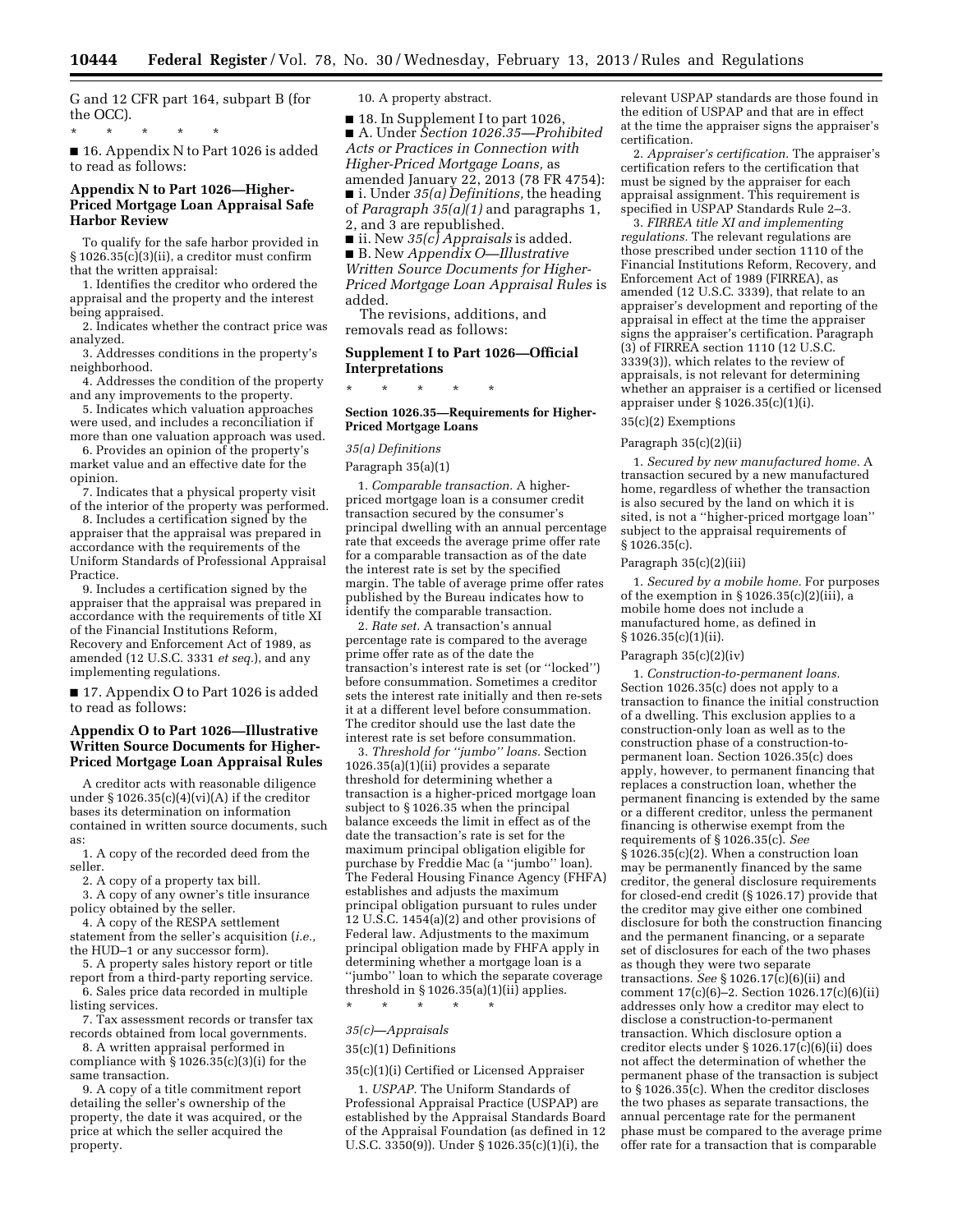to the permanent financing to determine coverage under § 1026.35(c). When the creditor discloses the two phases as a single transaction, a single annual percentage rate, reflecting the appropriate charges from both phases, must be calculated for the transaction in accordance with § 1026.35 and appendix D to part 1026. The annual percentage rate must be compared to the average prime offer rate for a transaction that is comparable to the permanent financing to determine coverage under § 1026.35(c). If the transaction is determined to be a higherpriced mortgage loan not otherwise exempt under § 1026.35(c)(2), only the permanent phase is subject to the requirements of § 1026.35(c).

#### 35(c)(3) Appraisals Required

#### 35(c)(3)(i) In General

1. *Written appraisal—electronic transmission.* To satisfy the requirement that the appraisal be ''written,'' a creditor may obtain the appraisal in paper form or via electronic transmission.

35(c)(3)(ii) Safe Harbor.

1. *Safe harbor.* A creditor that satisfies the safe harbor conditions in § 1026.35(c)(3)(ii)(A) through (D) complies with the appraisal requirements of § 1026.35(c)(3)(i). A creditor that does not satisfy the safe harbor conditions in § 1026.35(c)(3)(ii)(A) through (D) does not necessarily violate the appraisal requirements of  $\S 1026.\overline{35}(c)(3)(i)$ .

2. *Appraiser's certification.* For purposes of § 1026.35(c)(3)(ii), the appraiser's certification refers to the certification specified in item 9 of appendix N. *See also*  comment  $35(c)(1)(i)-2$ .

#### Paragraph  $35(c)(3)(ii)(C)$

1. *Confirming elements in the appraisal.* To confirm that the elements in appendix N to this part are included in the written appraisal, a creditor need not look beyond the face of the written appraisal and the appraiser's certification.

# 35(c)(4) Additional Appraisal for Certain Higher-Priced Mortgage Loans

1. *Acquisition.* For purposes of § 1026.35(c)(4), the terms ''acquisition'' and ''acquire'' refer to the acquisition of legal title to the property pursuant to applicable State law, including by purchase.

### 35(c)(4)(i) In General

1. *Appraisal from a previous transaction.*  An appraisal that was previously obtained in connection with the seller's acquisition or the financing of the seller's acquisition of the property does not satisfy the requirements to obtain two written appraisals under § 1026.35(c)(4)(i).

2. *90-day, 180-day calculation.* The time periods described in § 1026.35(c)(4)(i)(A) and (B) are calculated by counting the day after the date on which the seller acquired the property, up to and including the date of the consumer's agreement to acquire the property that secures the transaction. For example, assume that the creditor determines that date of the consumer's acquisition agreement is October 15, 2012, and that the seller acquired the property on April 17, 2012. The first day to be counted in the 180-day calculation

would be April 18, 2012, and the last day would be October 15, 2012. In this case, the number of days from April 17 would be 181, so an additional appraisal is not required.

3. *Date seller acquired the property.* For purposes of  $\S 1026.35(c)(4)(i)(A)$  and (B), the date on which the seller acquired the property is the date on which the seller became the legal owner of the property pursuant to applicable State law.

4. *Date of the consumer's agreement to acquire the property.* For the date of the consumer's agreement to acquire the property under § 1026.35(c)(4)(i)(A) and (B), the creditor should use the date on which the consumer and the seller signed the agreement provided to the creditor by the consumer. The date on which the consumer and the seller signed the agreement might not be the date on which the consumer became contractually obligated under State law to acquire the property. For purposes of  $\S 1026.35(c)(4)(i)(A)$  and (B), a creditor is not obligated to determine whether and to what extent the agreement is legally binding on both parties. If the dates on which the consumer and the seller signed the agreement differ, the creditor should use the later of the two dates.

5. *Price at which the seller acquired the property.* The price at which the seller acquired the property refers to the amount paid by the seller to acquire the property. The price at which the seller acquired the property does not include the cost of financing the property.

6. *Price the consumer is obligated to pay to acquire the property.* The price the consumer is obligated to pay to acquire the property is the price indicated on the consumer's agreement with the seller to acquire the property. The price the consumer is obligated to pay to acquire the property from the seller does not include the cost of financing the property. For purposes of  $\S 1026.35(c)(4)(i)(A)$  and (B), a creditor is not obligated to determine whether and to what extent the agreement is legally binding on both parties. *See also* comment 35(c)(4)(i)–4. 35(c)(4)(ii) Different Certified or Licensed Appraisers

1. *Independent appraisers.* The requirements that a creditor obtain two separate appraisals under § 1026.35(c)(4)(i), and that each appraisal be conducted by a different licensed or certified appraiser under  $§ 1026.35(c)(4)(ii)$ , indicate that the two appraisals must be conducted independently of each other. If the two certified or licensed appraisers are affiliated, such as by being employed by the same appraisal firm, then whether they have conducted the appraisal independently of each other must be determined based on the facts and circumstances of the particular case known to the creditor.

# 35(c)(4)(iii) Relationship to General Appraisal Requirements

1. *Safe harbor.* When a creditor is required to obtain an additional appraisal under § 1026(c)(4)(i), the creditor must comply with the requirements of both § 1026.35(c)(3)(i) and  $\S 1026.35(c)(4)(ii)$  through (v) for that appraisal. The creditor complies with the requirements of  $\S 1026.35(c)(3)(i)$  for the

additional appraisal if the creditor meets the safe harbor conditions in § 1026.35(c)(3)(ii) for that appraisal.

35(c)(4)(iv) Required Analysis in the Additional Appraisal

1. *Determining acquisition dates and prices used in the analysis of the additional appraisal.* For guidance on identifying the date on which the seller acquired the property, see comment 35(c)(4)(i)–3. For guidance on identifying the date of the consumer's agreement to acquire the property, see comment 35(c)(4)(i)–4. For guidance on identifying the price at which the seller acquired the property, see comment 35(c)(4)(i)–5. For guidance on identifying the price the consumer is obligated to pay to acquire the property, see comment  $35(c)(4)(i) - 6.$ 

# 35(c)(4)(v) No Charge for Additional Appraisal

1. *Fees and mark-ups.* The creditor is prohibited from charging the consumer for the performance of one of the two appraisals required under § 1026.35(c)(4)(i), including by imposing a fee specifically for that appraisal or by marking up the interest rate or any other fees payable by the consumer in connection with the higher-priced mortgage loan.

35(c)(4)(vi) Creditor's Determination of Prior Sale Date and Price

### 35(c)(4)(vi)(A) In General

1. *Estimated sales price.* If a written source document describes the seller's acquisition price in a manner that indicates that the price described is an estimated or assumed amount and not the actual price, the creditor should look at an alternative document to satisfy the reasonable diligence standard in determining the price at which the seller acquired the property.

2. *Reasonable diligence—oral statements insufficient.* Reliance on oral statements of interested parties, such as the consumer, seller, or mortgage broker, does not constitute reasonable diligence under  $§ 1026.35(c)(4)(vi)(A).$ 

3. *Lack of information and conflicting information—two appraisals required.* If a creditor is unable to demonstrate that the requirement to obtain two appraisals under § 1026.35(c)(4)(i) does not apply, the creditor must obtain two written appraisals before extending a higher-priced mortgage loan subject to the requirements of  $\S 1026.35(c)$ . *See also* comment 35(c)(4)(vi)(B)–1. For example:

i. Assume a creditor orders and reviews the results of a title search, which shows that a prior sale occurred between 91 and 180 days ago, but not the price paid in that sale. Thus, based on the title search, the creditor would not be able to determine whether the price the consumer is obligated to pay under the consumer's acquisition agreement is more than 20 percent higher than the seller's acquisition price, pursuant to  $\S 1026.35(c)(4)(i)(B)$ . Before extending a higher-priced mortgage loan subject to the appraisal requirements of § 1026.35(c), the creditor must either: (1) Perform additional diligence to ascertain the seller's acquisition price and, based on this information,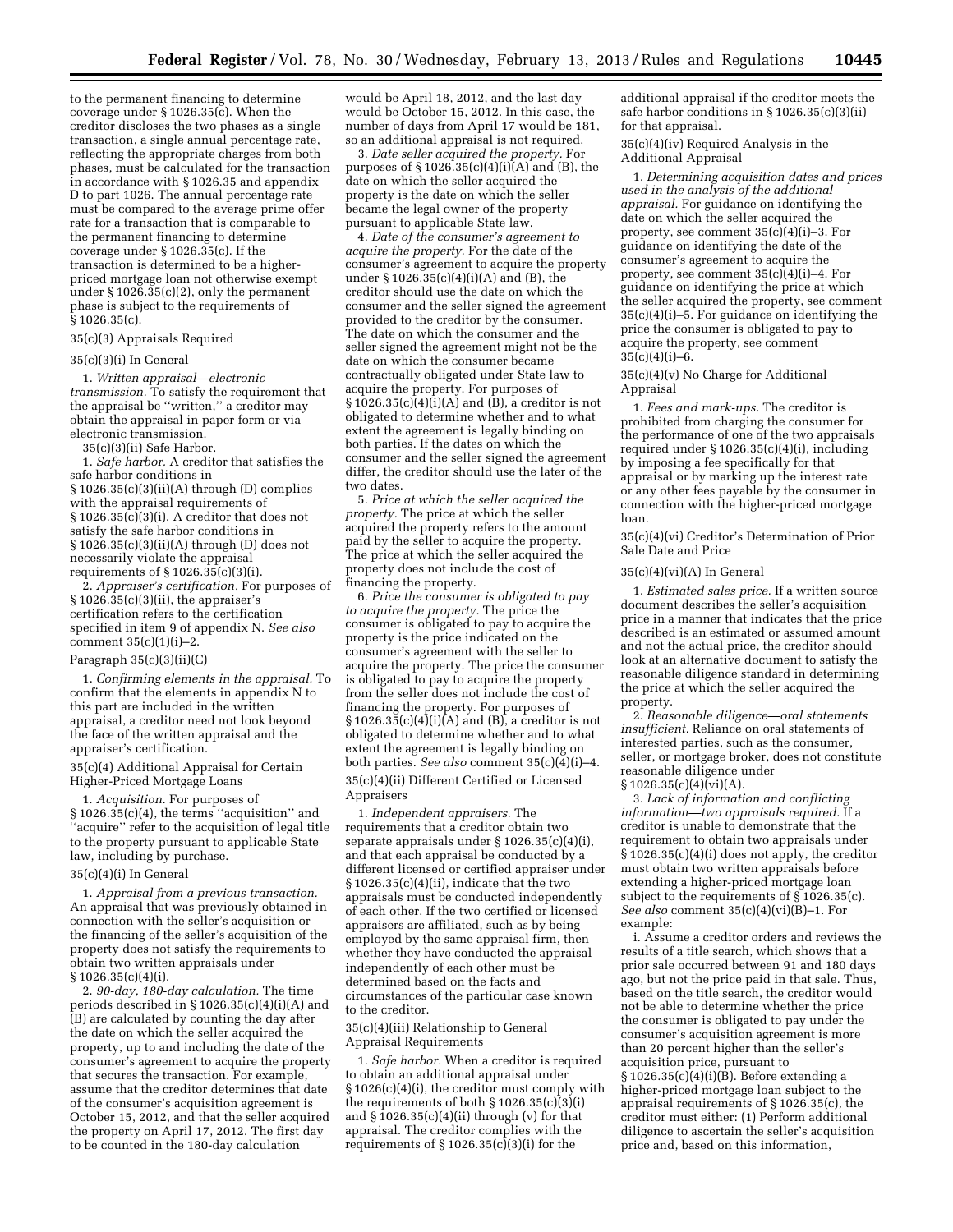determine whether two written appraisals are required; or (2) obtain two written appraisals in compliance with § 1026.35(c)(4). *See also*  comment  $35(c)(4)(vi)(B)-1$ .

ii. Assume a creditor reviews the results of a title search indicating that the last recorded purchase was more than 180 days before the consumer's agreement to acquire the property. Assume also that the creditor subsequently receives a written appraisal indicating that the seller acquired the property between 91 and 180 days before the consumer's agreement to acquire the property. In this case, unless one of these sources is clearly wrong on its face, the creditor would not be able to determine whether the seller acquired the property within 180 days of the date of the consumer's agreement to acquire the property from the seller, pursuant to  $\S 1026.35(c)(4)(i)(B)$ . Before extending a higher-priced mortgage loan subject to the appraisal requirements of § 1026.35(c), the creditor must either: perform additional diligence to ascertain the seller's acquisition date and, based on this information, determine whether two written appraisals are required; or obtain two written appraisals in compliance with § 1026.35(c)(4). *See also* comment  $35(c)(4)(vi)(B)-1.$ 

35(c)(4)(vi)(B) Inability To Determine Prior Sales Date or Price—Modified Requirements for Additional Appraisal

1. *Required analysis.* In general, the additional appraisal required under  $§ 1026.35(c)(4)(i)$  should include an analysis of the factors listed in  $\S 1026.35(c)(4)(iv)(A)$ through (C). However, if, following reasonable diligence, a creditor cannot determine whether the conditions in  $§ 1026.35(c)(4)(i)(A)$  or (B) are present due to a lack of information or conflicting information, the required additional appraisal must include the analyses required under § 1026.35(c)(4)(iv)(A) through (C) only to the extent that the information necessary to perform the analyses is known. For example, assume that a creditor is able, following reasonable diligence, to determine that the date on which the seller acquired the property occurred between 91 and 180 days prior to the date of the consumer's agreement to acquire the property. However, the creditor is unable, following reasonable diligence, to determine the price at which the seller acquired the property. In this case, the creditor is required to obtain an additional written appraisal that includes an analysis under § 1026.35(c)(4)(iv)(B) and (c)(4)(iv)(C) of the changes in market conditions and any improvements made to the property between the date the seller acquired the property and the date of the consumer's agreement to acquire the property. However, the creditor is not required to obtain an additional written appraisal that includes analysis under § 1026.35(c)(4)(iv)(A) of the difference between the price at which the seller acquired the property and the price that the consumer is obligated to pay to acquire the property.

35(c)(4)(vii) Exemptions From the Additional Appraisal Requirement

#### Paragraph 35(c)(4)(vii)(C)

1. *Non-profit entity.* For purposes of § 1026.35(c)(4)(vii)(C), a ''non-profit entity'' is a person with a tax exemption ruling or determination letter from the Internal Revenue Service under section 501(c)(3) of the Internal Revenue Code of 1986 (26 U.S.C. 501(c)(3)).

#### Paragraph 35(c)(4)(vii)(H)

1. *Bureau table of rural counties.* The Bureau publishes on its Web site a table of rural counties under § 1026.35(c)(4)(vii)(H) for each calendar year by the end of that calendar year. *See* comment 35(b)(2)(iv)–1. A property securing an HPML subject to  $\S 1026.35(c)$  is in a rural county under  $§ 1026.35(c)(4)(vii)(H)$  if the county in which the property is located is on the table of rural counties most recently published by the Bureau. For example, for a transaction occurring in 2015, assume that the Bureau most recently published a table of rural counties at the end of 2014. The property securing the transaction would be located in a rural county for purposes of  $\S 1026.35(c)(4)(vii)(H)$  if the county is on the table of rural counties published by the Bureau at the end of 2014.

# 35(c)(5) Required Disclosure

#### 35(c)(5)(i) In General

1. *Multiple applicants.* When two or more consumers apply for a loan subject to this section, the creditor is required to give the disclosure to only one of the consumers.

2. *Appraisal independence requirements not affected.* Nothing in the text of the consumer notice required by § 1026.35(c)(5)(i) should be construed to affect, modify, limit, or supersede the operation of any legal, regulatory, or other requirements or standards relating to independence in the conduct of appraisers or restrictions on the use of borrower-ordered appraisals by creditors.

# 35(c)(6) Copy of Appraisals

#### 35(c)(6)(i) In General

1. *Multiple applicants.* When two or more consumers apply for a loan subject to this section, the creditor is required to give the copy of each required appraisal to only one of the consumers.

#### 35(c)(6)(ii) Timing

1. *''Provide.''* For purposes of the requirement to provide a copy of the appraisal within a specified time under § 1026.35(c)(6)(ii), ''provide'' means ''deliver.'' Delivery occurs three business days after mailing or delivering the copies to the last-known address of the applicant, or when evidence indicates actual receipt by the applicant (which, in the case of electronic receipt, must be based upon consent that complies with the E-Sign Act), whichever is earlier.

2. *''Receipt'' of the appraisal.* For appraisals prepared by the creditor's internal appraisal staff, the date of ''receipt'' is the date on which the appraisal is completed.

3. *No waiver.* Regulation B, 12 CFR 1002.14(a)(1), allowing the consumer to waive the requirement that the appraisal copy be provided three business days before consummation, does not apply to higherpriced mortgage loans subject to § 1026.35(c). A consumer of a higher-priced mortgage loan subject to § 1026.35(c) may not waive the timing requirement to receive a copy of the appraisal under § 1026.35(c)(6)(i).

# 35(c)(6)(iv) No Charge for Copy Of Appraisal

1. *Fees and mark-ups.* The creditor is prohibited from charging the consumer for any copy of an appraisal required to be provided under  $\hat{\S}$  1026.35(c)(6)(i), including by imposing a fee specifically for a required copy of an appraisal or by marking up the interest rate or any other fees payable by the consumer in connection with the higherpriced mortgage loan.

**Appendix O—Illustrative Written Source** 

\* \* \* \* \*

# **Documents for Higher-Priced Mortgage Loan Appraisal Rules**

1. *Title commitment report.* The ''title commitment report'' is a document from a title insurance company describing the property interest and status of its title, parties with interests in the title and the nature of their claims, issues with the title that must be resolved prior to closing of the transaction between the parties to the transfer, amount and disposition of the premiums, and endorsements on the title policy. This document is issued by the title insurance company prior to the company's issuance of an actual title insurance policy to the property's transferee and/or creditor financing the transaction. In different jurisdictions, this instrument may be referred to by different terms, such as a title commitment, title binder, title opinion, or title report.

### **Federal Housing Finance Agency**

#### **Authority and Issuance**

For the reasons stated in the **SUPPLEMENTARY INFORMATION**, and under the authority of 15 U.S.C. 1639h and 12 U.S.C. 4511(b), 4526, and 4617, the Federal Housing Finance Agency adds Part 1222 to subchapter B of chapter XII of title 12 of the Code of the Federal Regulations as follows:

## **PART 1222—APPRAISALS**

### **Subpart A—Requirements for Higher-Priced Mortgage Loans**

# Sec.

1222.1 Purpose and scope.

1222.2 Reservation of authority.

# **Subparts B to Z—[Reserved]**

**Authority:** 12 U.S.C. 4511(b), 4526, and 4617; 15 U.S.C. 1639h (TILA).

# **Subpart A—Requirements for Higher-Priced Mortgage Loans**

# **§ 1222.1 Purpose and scope.**

This subpart cross-references the requirement that creditors extending